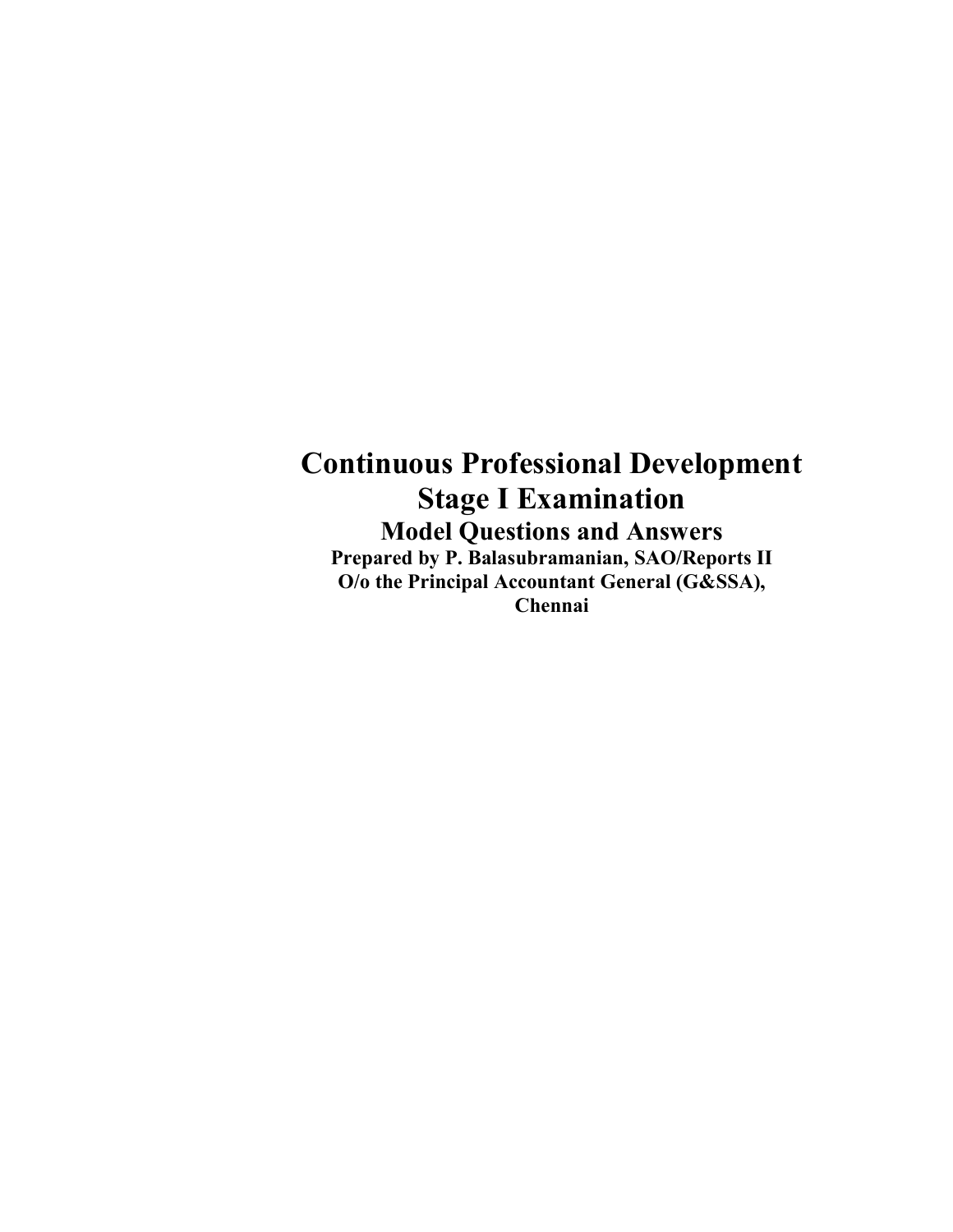| <b>Table of Contents</b>                                            |      |
|---------------------------------------------------------------------|------|
|                                                                     | Page |
| <b>Indian Contract Act Model objective type questions</b>           |      |
| <b>Arbitration Act'1996</b>                                         | 10   |
| <b>Public Procurement Bill 2012</b>                                 | 15   |
| <b>General Financial Rules, 2005</b>                                | 20   |
| Procurement of goods & services (Ch.6)                              |      |
| <b>Inventory Management (Ch.7)</b>                                  |      |
| <b>Contract Management (Ch.8)</b>                                   |      |
| Auditing Standards issued by the CAG of India                       | 26   |
| <b>Regulations on Audit and Accounts'2007</b>                       | 33   |
| <b>Financial Attest Audit Manual</b>                                | 42   |
| <b>Performance Auditing Guidelines</b>                              | 50   |
| <b>Audit of Autonomous Bodies</b>                                   | 56   |
| <b>Public Private Partnerships (PPP) in infrastructure projects</b> | 62   |
| <b>INTOSAI</b>                                                      | 68   |
| <b>Information Technology Audit</b>                                 | 75   |
| <b>Environment and Climate change Auditing Guidelines</b>           | 89   |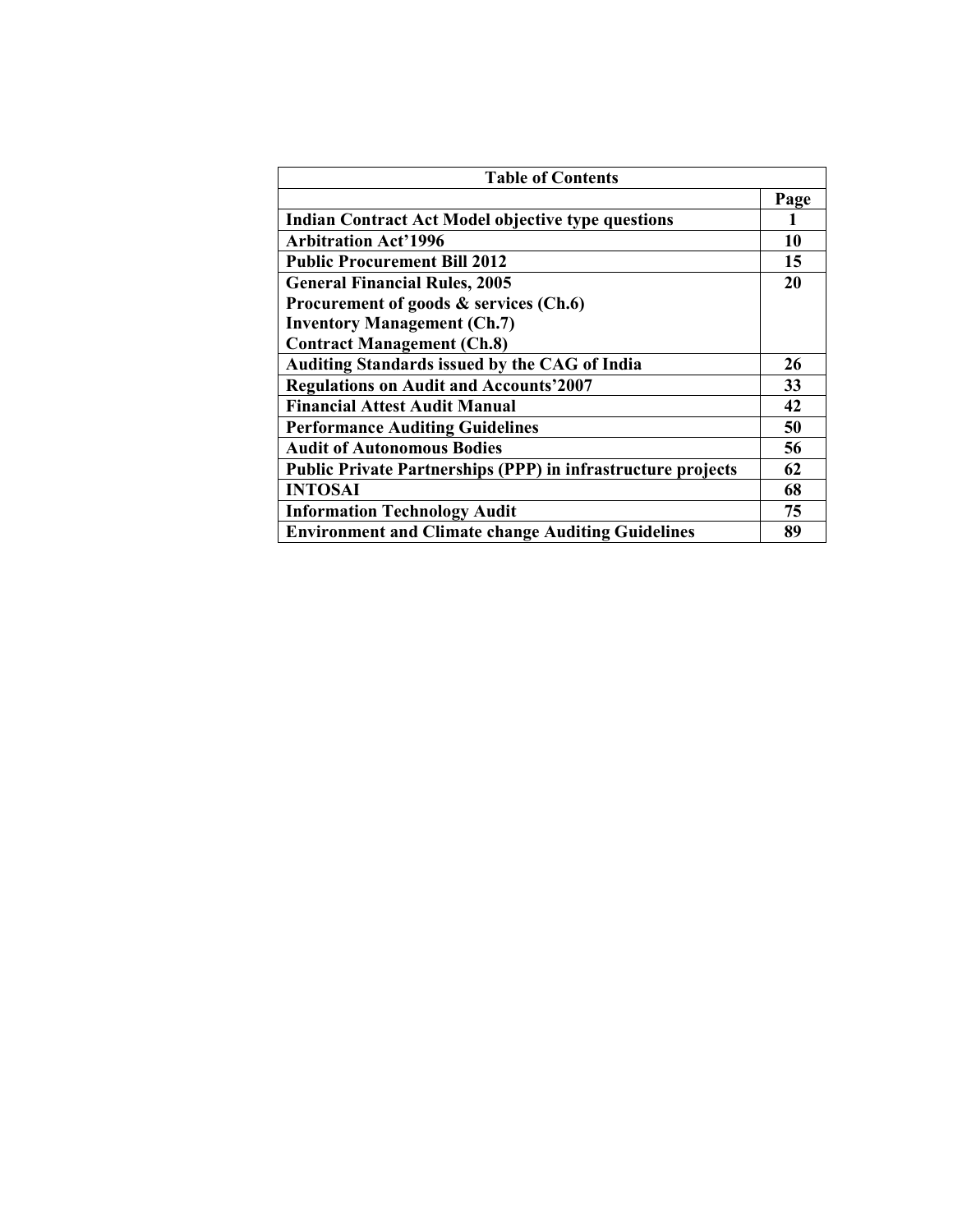#### **Indian Contract Act Model objective type questions**

| Q.1 | An agreement becomes a contract when                                                                                                 |
|-----|--------------------------------------------------------------------------------------------------------------------------------------|
|     | a) These is some consideration for it                                                                                                |
|     | b) Parties are competent to contract                                                                                                 |
|     | c) Their consent is free and their object is lawful                                                                                  |
|     | d) All of the above                                                                                                                  |
| Q.2 | Which among the following is an offer                                                                                                |
|     | a) Fixation of reserve price in an invitation for submission of                                                                      |
|     | tenders                                                                                                                              |
|     | b) A Development Authority's announcement for making an                                                                              |
|     | allotment of plots on first come first served basis on payment of                                                                    |
|     | full consideration                                                                                                                   |
|     | c) A banker's catalogue of charges                                                                                                   |
|     | d) A railway time table                                                                                                              |
| Q.3 | Find out the incorrect statement                                                                                                     |
|     | a) Every contract is an agreement, but every agreement is not a                                                                      |
|     | contract                                                                                                                             |
|     | b) The test of contractual intention is objective, not subjective                                                                    |
|     | c) Acceptance is complete only when communicated to the offeror                                                                      |
|     | d) The party inviting tenders is bound to accept the lowest tender                                                                   |
| Q.4 | Under what provision of the constitution of India the state acts                                                                     |
|     | in its executive power in entering in contracts with individual                                                                      |
|     | parties                                                                                                                              |
|     | a) Act 299                                                                                                                           |
|     | b) Act 298                                                                                                                           |
|     | c) Act 297                                                                                                                           |
|     | d) none of the above                                                                                                                 |
| Q.5 | Which among the following is enforceable                                                                                             |
|     | a) If A saves B from drowning and B later promises A a reward                                                                        |
|     | b) 'A' finds B's purse and gives it to him. B promises to give A                                                                     |
|     | Rs.50                                                                                                                                |
|     | c) A supports B's infant son. B promises to pay A's expenses in                                                                      |
|     | so doing                                                                                                                             |
|     | d) All of the above                                                                                                                  |
| Q.6 | Find out the void agreement among the following                                                                                      |
|     | a)A for natural love and affection, promises to give his son, B.                                                                     |
|     | $Rs.10,00,000$ . A puts his promise to pay B in writing and register<br>it.                                                          |
|     |                                                                                                                                      |
|     | b) A owes B Rs.1,00,000, but the debt is barred by the Limitation<br>Act. A signs a written promise to pay B Rs.50,000 on account of |
|     | debt.                                                                                                                                |
|     | c) A promises, for no consideration, to give to $B$ Rs.1,000                                                                         |
|     | d) none of the above                                                                                                                 |
|     |                                                                                                                                      |
|     |                                                                                                                                      |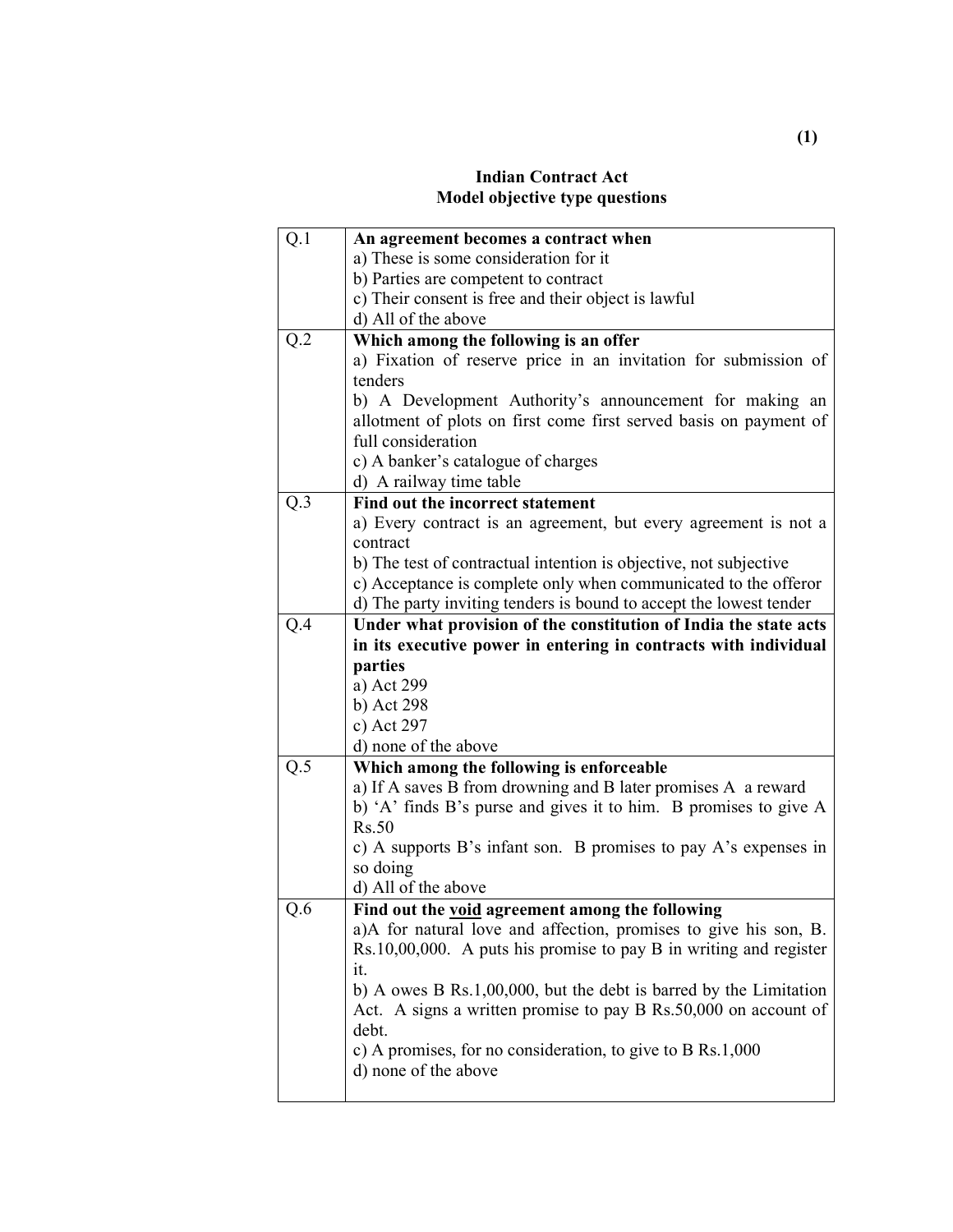| Q.7  | Find out the unenforceable contract among the following               |
|------|-----------------------------------------------------------------------|
|      | a) A housing society agreed to sell land before it became a legal     |
|      | person by registration                                                |
|      | b) A supplies B, a lunatic, with necessaries suitable to his life and |
|      | wants to be reimbursed from B's property                              |
|      | c) money advanced to save a minor's estate from execution             |
|      | d) none of the above                                                  |
| Q.8  | Consent is set to be free when it is not caused by                    |
|      | a)Coercion                                                            |
|      | b) undue influence                                                    |
|      | c) fraud or misrepresentation                                         |
|      | d) All of the above                                                   |
| Q.9  | An agreement which is enforceable by law at the option of the         |
|      | deceived party is a                                                   |
|      | a)Void contract                                                       |
|      | b) Voidable contract                                                  |
|      | c) Neither (a) or $(b)$                                               |
|      | d) None of the above                                                  |
| Q.10 | PWD refused to release the payment to a contractor unless he          |
|      | gave up his claim for extra rate, amounted to                         |
|      | a)fraud                                                               |
|      | b) undue influence                                                    |
|      | c) coercion                                                           |
|      |                                                                       |
|      | d) None of the above                                                  |
| Q.11 | In a mediclaim insurance policy, the insured was forced and           |
|      | pressurized for consent to exclusion of cover for cardiac             |
|      | ailments. The consent being                                           |
|      | a) not lawful, it had binding effect                                  |
|      | b) not unlawful, it had no binding effect                             |
|      | c) not lawful, it had no binding effect                               |
|      | d) none of the above                                                  |
| Q.12 | A and B, being traders, enter upon a contract. A has private          |
|      | information of a change in prices which would affect B's              |
|      | willingness to proceed with the contract                              |
|      | a)A is bound to inform B                                              |
|      | b) A is not bound to inform B                                         |
|      | c) Neither (a) nor (b)                                                |
|      | d) none of the above                                                  |
| Q.13 | When a person at whose option a contract is voidable rescinds         |
|      | it, the consequence would be:                                         |
|      | a)The party seeking recession need not perform and promise            |
|      | b) the party seeking recession must restore the benefits that he has  |
|      | obtained under the contract                                           |
|      | c) Neither $(a)$ nor $(b)$<br>(d) Both (a) and (b)                    |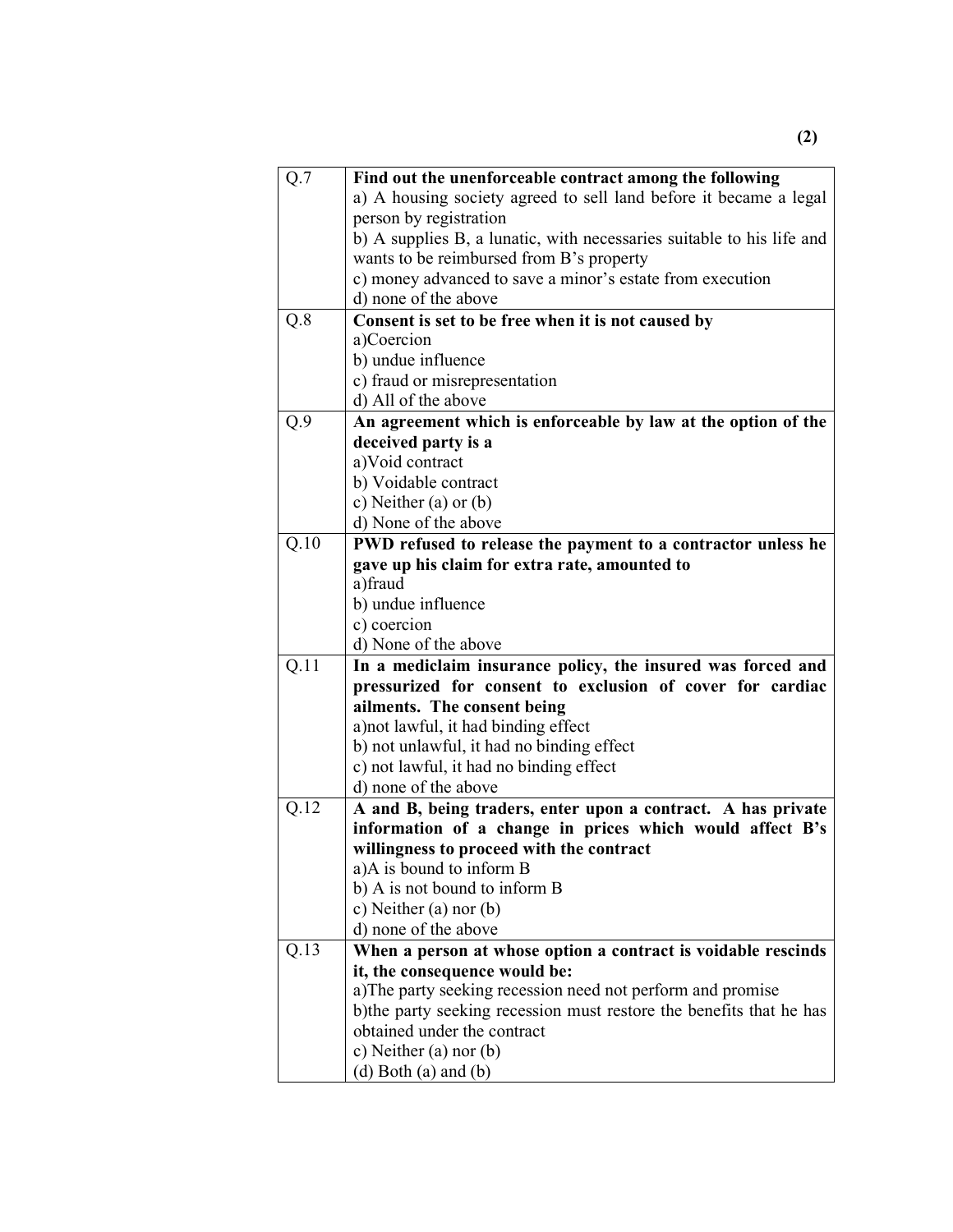| $Q.\overline{14}$ | 'Consensus ad idem', means                                          |
|-------------------|---------------------------------------------------------------------|
|                   | a) contract caused by mistake of one party as to matter of fact     |
|                   | b)Both the parties to an agreement are under a mistake              |
|                   | c)An agreement upon the same thing in the same sense                |
|                   | (d) none of the above                                               |
| Q.15              | Which is the correct statement among the following                  |
|                   | a)Both the parties to an agreement are under mistake as to a matter |
|                   | of fact is void                                                     |
|                   | b) An agreement to lease equipment instead of selling it to avoid   |
|                   | sales tax is voidable                                               |
|                   | c) Surrender of right to maintenance is a good contract             |
|                   | d) An agreement to induce a public servant is void                  |
| Q.16              | A contract may be discharged                                        |
|                   | a) by performance                                                   |
|                   | b) By impossibility of performance                                  |
|                   | c) By Breach                                                        |
|                   | d) All of the above                                                 |
| Q.17              | A, B and C jointly promise to pay D a sum of Rs.3000/-. C is        |
|                   | compelled to pay the whole. A is insolvent, but his assets are      |
|                   | sufficient to pay one-half of his debts. C is entitled to receive   |
|                   | a)Rs.3000 from C alone                                              |
|                   | b) A,B,C to pay equally Rs.1000 each                                |
|                   | c) Rs.500 from A's estate and Rs.1250 from B                        |
|                   | d) none of the above                                                |
| Q.18              | In a delayed PWD work where the time is the essence of the          |
|                   | contract, the PWD authority does not have the option of             |
|                   | a) rendering the contract voidable at the option of PWD             |
|                   | b) allowing extension of time when the contractor asks for          |
|                   | c) unilaterally extend the time without contractor's consent        |
|                   | d) none of the above                                                |
| Q.19              | If it was not the intention of the parties that time should be of   |
|                   | the essence of the contract, the effect of delay would be           |
|                   | a) the contract does not become voidable                            |
|                   | b) The affected party does not have the right to reject             |
|                   | c) The affected party may sue the other party for any loss caused   |
|                   | by the delay                                                        |
|                   | d) All of the above                                                 |
| Q.20              | A contract is made for the import of goods and the import is        |
|                   | thereafter forbidden by a Government order. It is                   |
|                   | a) an agreement to do an act impossible in itself                   |
|                   | b) an agreement which is impossible by subsequent event             |
|                   | c) contract of novation                                             |
|                   | d) none of the above                                                |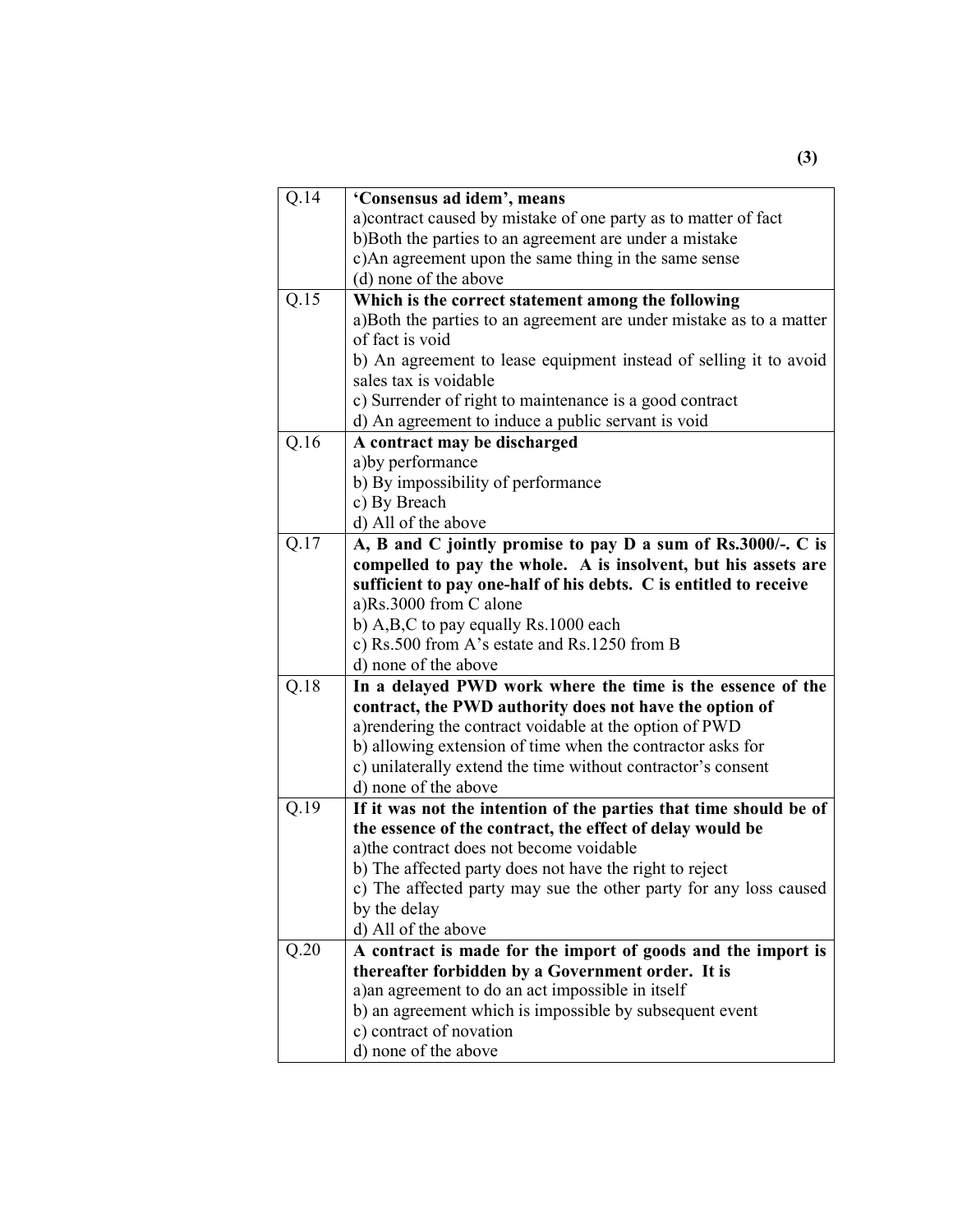| Q.21 | The doctrine of frustration come in the play                        |
|------|---------------------------------------------------------------------|
|      | a) where the performance is physically cut off                      |
|      | b) where the object of the contract is failed                       |
|      | c) either $(a)$ or $(b)$                                            |
|      | d) none of the above                                                |
| Q.22 | Mr. 'X' contracted to sell a specified quantity of potatoes to be   |
|      | grown, but failed to supply them as the crop was destroyed by       |
|      | a disease, identify the specific ground of frustration              |
|      | a) Destruction of subject matter                                    |
|      | b) change of circumstances                                          |
|      | c) non-occurrence of contemplated event                             |
|      | d) none of the above                                                |
| Q.23 | The effect of frustration of a contract is                          |
|      | a) the parties may perform the contract                             |
|      | b) the dissolution of the contract occurs automatically             |
|      | c) Performance or dissolution depends on the intention of the       |
|      | parties                                                             |
|      | d) none of the above                                                |
| Q.24 | The parties to the contract agree to substitute the existing        |
|      | contract with new contract. This is                                 |
|      | a) alteration                                                       |
|      | b) recession                                                        |
|      | c) novation                                                         |
|      | d) None of the above                                                |
| Q.25 | <b>After novation</b>                                               |
|      | a) the parties can fall back upon the old contract                  |
|      | b) Damages were to be awarded on the terms of the old contract      |
|      | c) The original is discharged and need not be performed             |
|      | d) none of the above                                                |
|      |                                                                     |
|      |                                                                     |
| Q.26 | A breach of contract occurs when a party to a contract              |
|      | a) renounces his liability under it                                 |
|      | b) makes it impossible that he should perform his obligation under  |
|      | 1t                                                                  |
|      | c) totally or partially fails to perform the obligations            |
|      | $d)$ (a) or (b) or (c)                                              |
| Q.27 | A, a builder, contracts to erect and finish a house by the first of |
|      | January, in order that B may give possession of it at that time     |
|      | to C, to whom B has contracted to let it. A builds the house so     |
|      | badly necessitating B to rebuild it. A must make compensation       |
|      | to B                                                                |
|      | a) the cost of rebuilding the house                                 |
|      | b) for the rent lost                                                |
|      | c) and for the compensation made to C                               |
|      | d) all of the above                                                 |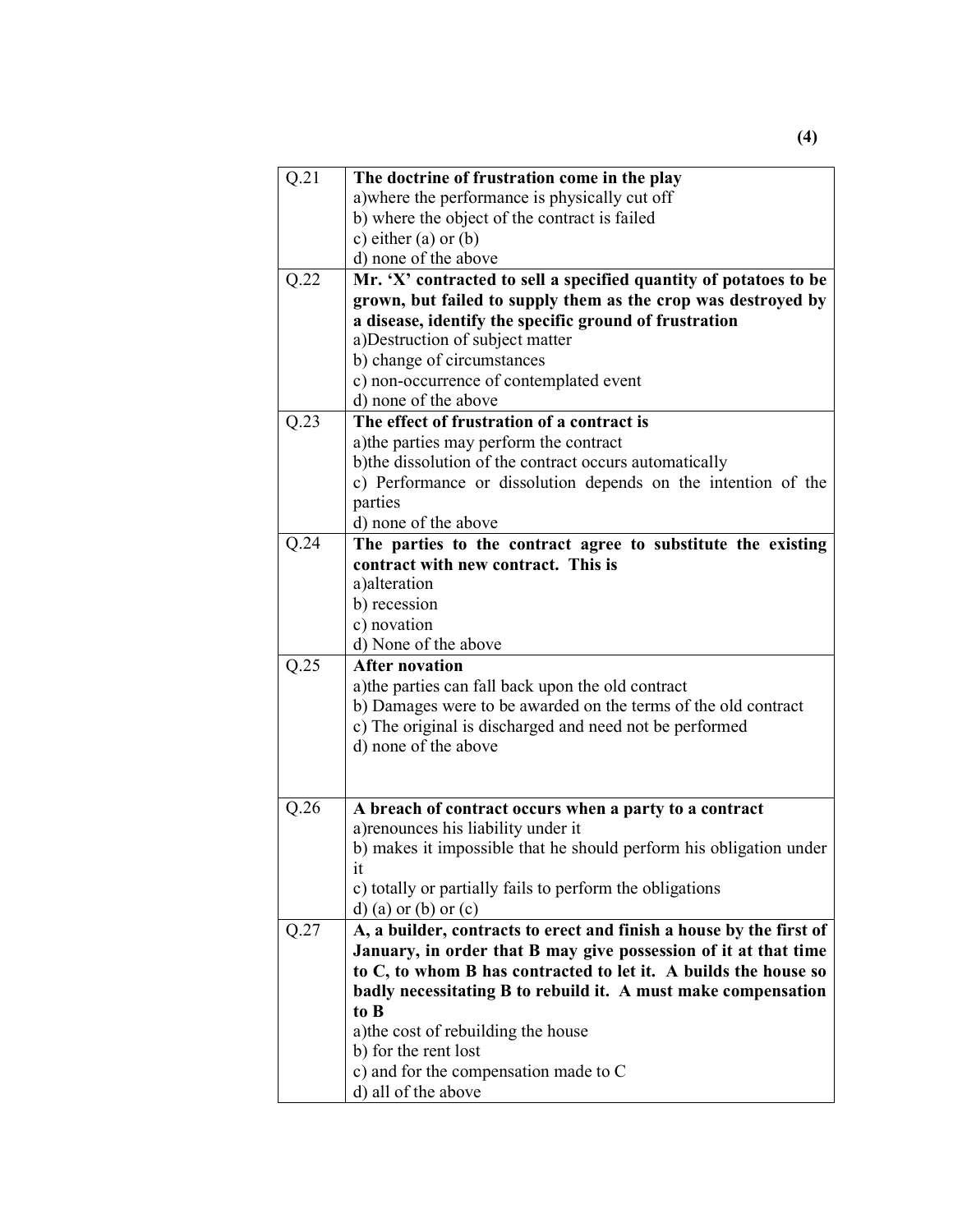|      | (5)                                                                                         |
|------|---------------------------------------------------------------------------------------------|
| Q.28 | A sum fixed representing a genuine pre-estimate of the                                      |
|      | probable damage that is likely to result from the breach is                                 |
|      | a)Unliquidated damages                                                                      |
|      | b) Penalty                                                                                  |
|      | c) liquidated damages                                                                       |
|      | d) none of the above                                                                        |
| Q.29 | B holds land in Tanjore, on a lease granted by A, the landlord.                             |
|      | The revenue payable by 'A' to Government being in arrear,                                   |
|      | his land is advertised for sale by Government B pays to the                                 |
|      | Government the sum due from A                                                               |
|      | a)A is bound to make good to B the amount so paid                                           |
|      | b) A is not bound to make good to B the amount so paid                                      |
|      | c) Neither (a) or $(b)$                                                                     |
|      | d) none of the above                                                                        |
| Q.30 | <b>Special contracts</b>                                                                    |
|      | Find out the incorrect statement special contracts with respect                             |
|      | to a contract of indemnity                                                                  |
|      | a) The party to be indemnified shall never be called upon to pay                            |
|      | b) All insurance contracts are contracts of indemnity                                       |
|      | c) The promise of indemnity may be express or implied                                       |
|      | d) none of the above                                                                        |
| Q.31 | Which among the following is incorrect with respect to a                                    |
|      | contract of guarantee                                                                       |
|      | a)A liability which is incurred independently of a 'default' is not                         |
|      | within the scope of guarantee<br>b) The existence of a recoverable debt is necessary        |
|      | c) A guarantee without consideration is not void                                            |
|      | d) none of the above                                                                        |
| Q.32 | Which among the following is a correct statement                                            |
|      | a) past consideration is no consideration for a contract of guarantee                       |
|      | b) forbearance to sue on the part of the creditor is a good                                 |
|      | consideration for a guarantee                                                               |
|      | c) A contract of guarantee is a contract of absolute good faith                             |
|      | d) none of the above                                                                        |
| Q.33 | Which among the following is incorrect                                                      |
|      | a)The liability of the surety is co-extensive with that of the principal                    |
|      | debtor                                                                                      |
|      | b) A suit against the surety without even impending the principal debtor                    |
|      | is maintainable                                                                             |
|      | c) It is not open to the surety to place a limit upon his liability<br>d) none of the above |
| Q.34 | Which among the following is not a bailment                                                 |
|      | a)Hiring of a bank's locker and storing things in it                                        |
|      | b) Delivery of a railway receipt for the delivery of goods                                  |
|      | c) A car involved in an accident delivered under the policy of the insurer                  |
|      | to the nearest garage for repair                                                            |
|      | d) none of the above                                                                        |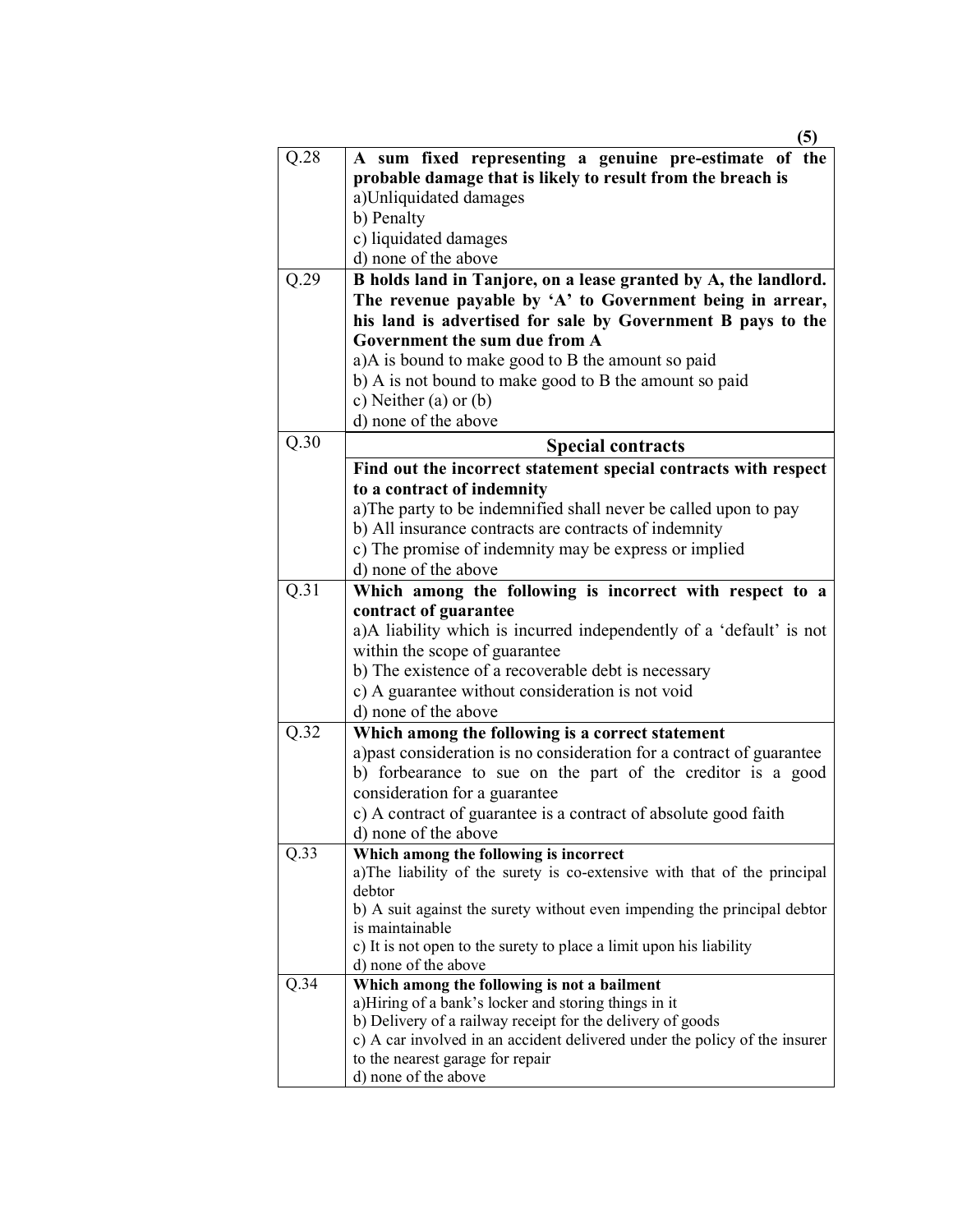| Q.35 | Which among the following is incorrect                               |
|------|----------------------------------------------------------------------|
|      | a) Any kind of personal property which is movable and saleable       |
|      | can be the subject matter of pledge                                  |
|      | b) Delivery of possession actual or constructive is necessary for a  |
|      | pledge                                                               |
|      | c) Any kind of personal property either movable or immovable can     |
|      | be the subject matter of pledge                                      |
|      | d) none of the above                                                 |
| Q.36 | The relationship of principal and agent may be created by            |
|      | a) Express appointment                                               |
|      | b) the conduct or situation of the parties                           |
|      | c) necessity of the case                                             |
|      | $d)$ (a) or (b) or (c)                                               |
| Q.37 | A quantity of butter consigned with the railway company was          |
|      | delayed in transit owing to a strike. The goods being                |
|      | perishable                                                           |
|      | a)Railway Company can sell the goods on getting instructions         |
|      | from the owner                                                       |
|      | b) Railway Company can sell the goods without getting instruction    |
|      | from the owner                                                       |
|      | c) Railway Company has no authority to sell the goods                |
|      | d) none of the above                                                 |
| Q.38 | Find out the right the principal has against an agent who fails      |
|      | in his duty                                                          |
|      | a) to ask for account and also demand payment of secret profits      |
|      | earned by agent                                                      |
|      | b) to seek damages for disregard of the terms of agency as also for  |
|      | want of skill and case                                               |
|      | c) to resist the claim of the agent for commission and indemnity by  |
|      | the plea that the agent had acted for himself<br>d) all of the above |
| Q.39 | Which among the following is incorrect                               |
|      | a)Black-listing a contractor involves giving him an opportunity of   |
|      | hearing                                                              |
|      | b) the power of the Government to call for limited tenders           |
|      | confined to existing contractors is not ex-facie arbitrary           |
|      | c) Government contractor has both pre-contract as well as post       |
|      | contractual rights                                                   |
|      | d) none of the above                                                 |
| Q.40 | All Government contracts made in exercise of the executive           |
|      | power of the union shall be expressed to be made by the              |
|      | president under                                                      |
|      | a) Article 297 of the constitution of India                          |
|      | b) Article 280 of the constitution of India                          |
|      | c) Article 299 of the constitution of India                          |
|      | d) none of the above                                                 |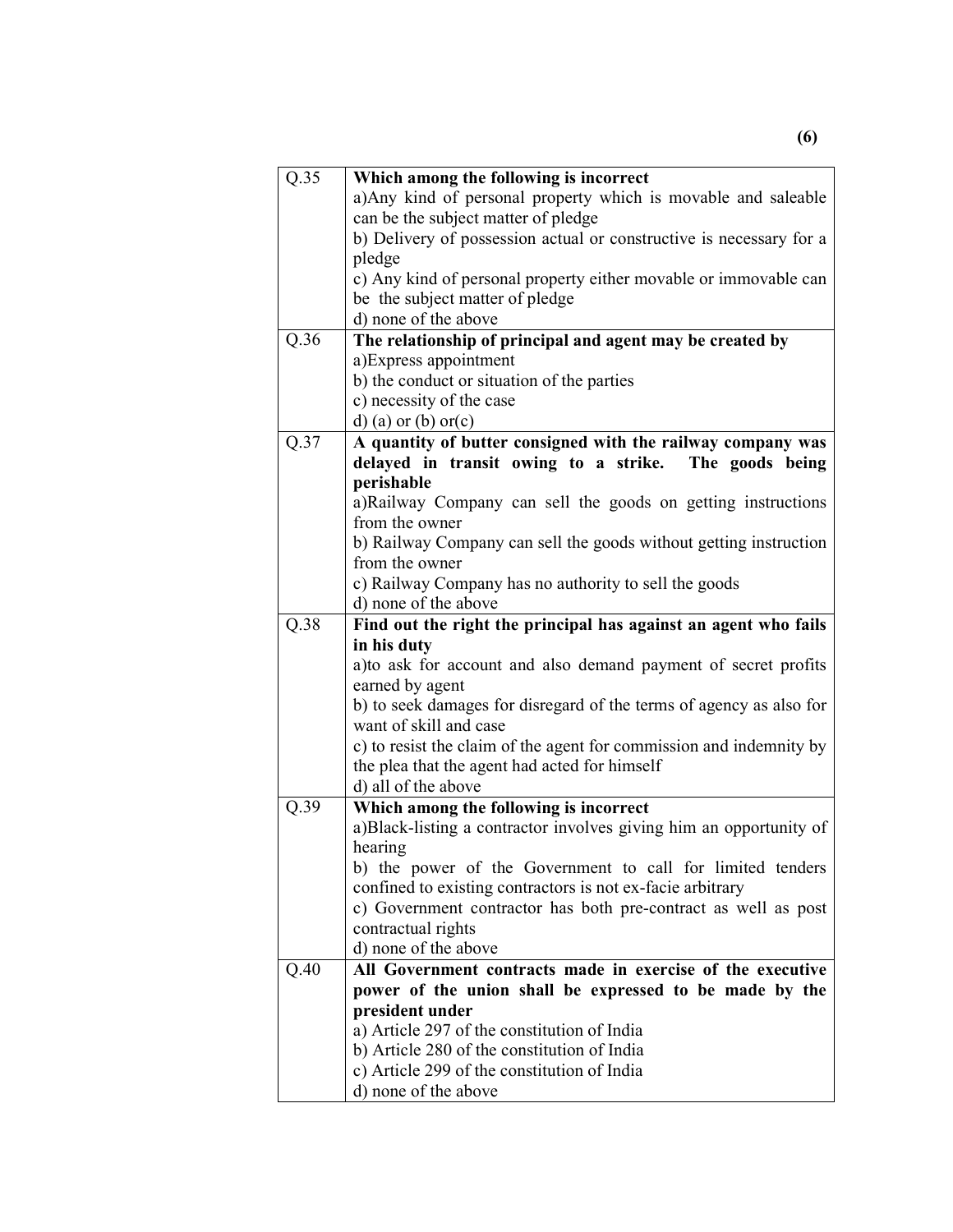| Q.41 | Which among the following is incorrect                              |
|------|---------------------------------------------------------------------|
|      | a) The legal implication of the bank guarantee and letter of credit |
|      | are the same                                                        |
|      | b) Bank guarantee can also take the shape of performance bond       |
|      | c) certification of breach is not enough in terms of bank guarantee |
|      | d) none of the above                                                |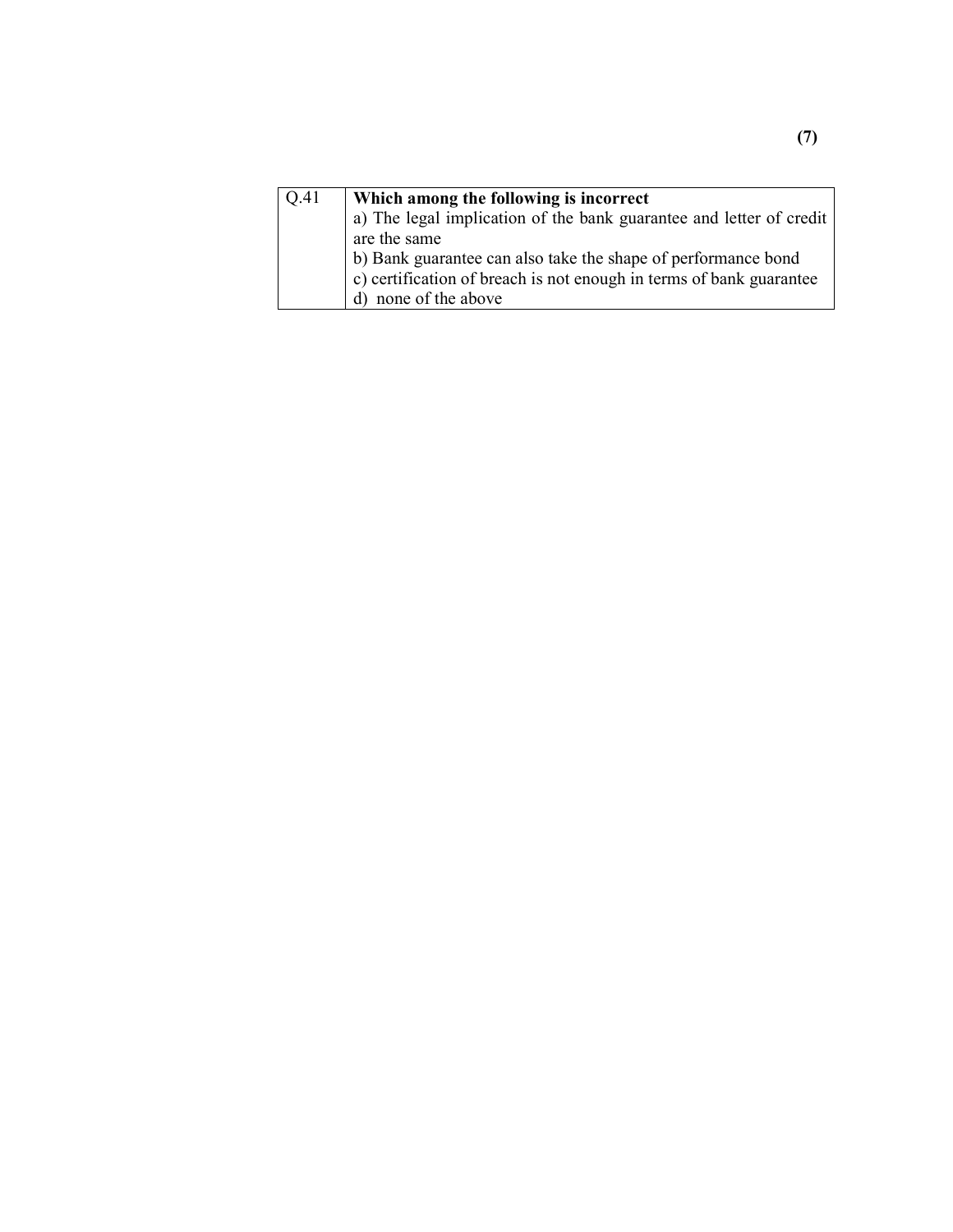#### **Indian Contract Act**

| Q.1              | d [Ss2(d) & 25]; [Ss11&12]; [Ss13-22]; [Ss23-30]                     |
|------------------|----------------------------------------------------------------------|
| Q.2              | B                                                                    |
| $Q.\overline{3}$ | D                                                                    |
| $Q.\overline{4}$ | B                                                                    |
| Q.5              | d S.25 r/w S2(d)                                                     |
| Q.6              | [S.25]<br>$\mathbf{c}$                                               |
| Q.7              | a [Ss.11,12 & 68]                                                    |
| Q.8              | $d$ [S.14]                                                           |
| Q.9              | b [S.2(i)]                                                           |
| Q.10             | $\overline{c}$ [S.15]                                                |
| Q.11             | c [S.16 - Akshoy Kumar Patil V. New India Assurance Co., AIR         |
|                  | 2007Del 136]                                                         |
| Q.12             | $b$ [S.17, illustration (d)                                          |
| Q.13             | $d$ [S.64]                                                           |
| Q.14             | $c$ [S.13]                                                           |
| Q.15             | a                                                                    |
| Q.16             | d                                                                    |
| Q.17             | S.43                                                                 |
| Q.18             | $c$ [S.55 – notes. Time is generally considered to be of the essence |
|                  | of the contract in the following three cases                         |
|                  | 1. Where the parties have expressly agreed to treat it as of the     |
|                  | essence of the contract                                              |
|                  | 2. Where delay operates as an injury                                 |
|                  | 3. Where the nature and necessity of the contract requires it to be  |
|                  | so construed, e.g., where a party ask for extension of time for      |
|                  | performance]                                                         |
| Q.19             | $d$ [S.55]                                                           |
| Q.20             | b [S.56] Notes Option (a) is initial impossibility of performance.   |
|                  | Option (b) is subsequent impossibility. Option (c) novation is       |
|                  | substitution of existing contract with a new contract $(S.62)$ ]     |
| Q.21             | c [S.56]                                                             |
| Q.22             | a [S.56: Normally frustration occurs on the following specific       |
|                  | grounds                                                              |
|                  | 1. Destruction of subject mater                                      |
|                  | D2. Change of circumstances                                          |
|                  | 3. Non-occurrence of contemplated Event                              |
|                  | 4. Death or Incapacity of Party                                      |
|                  | 5. Government, Administrative or legislative Intervention            |
|                  | 6. Intervention of war]                                              |
| Q.23             | $b$ [S.56 also refer S.65]                                           |
| Q.24             | c $[S.62]$                                                           |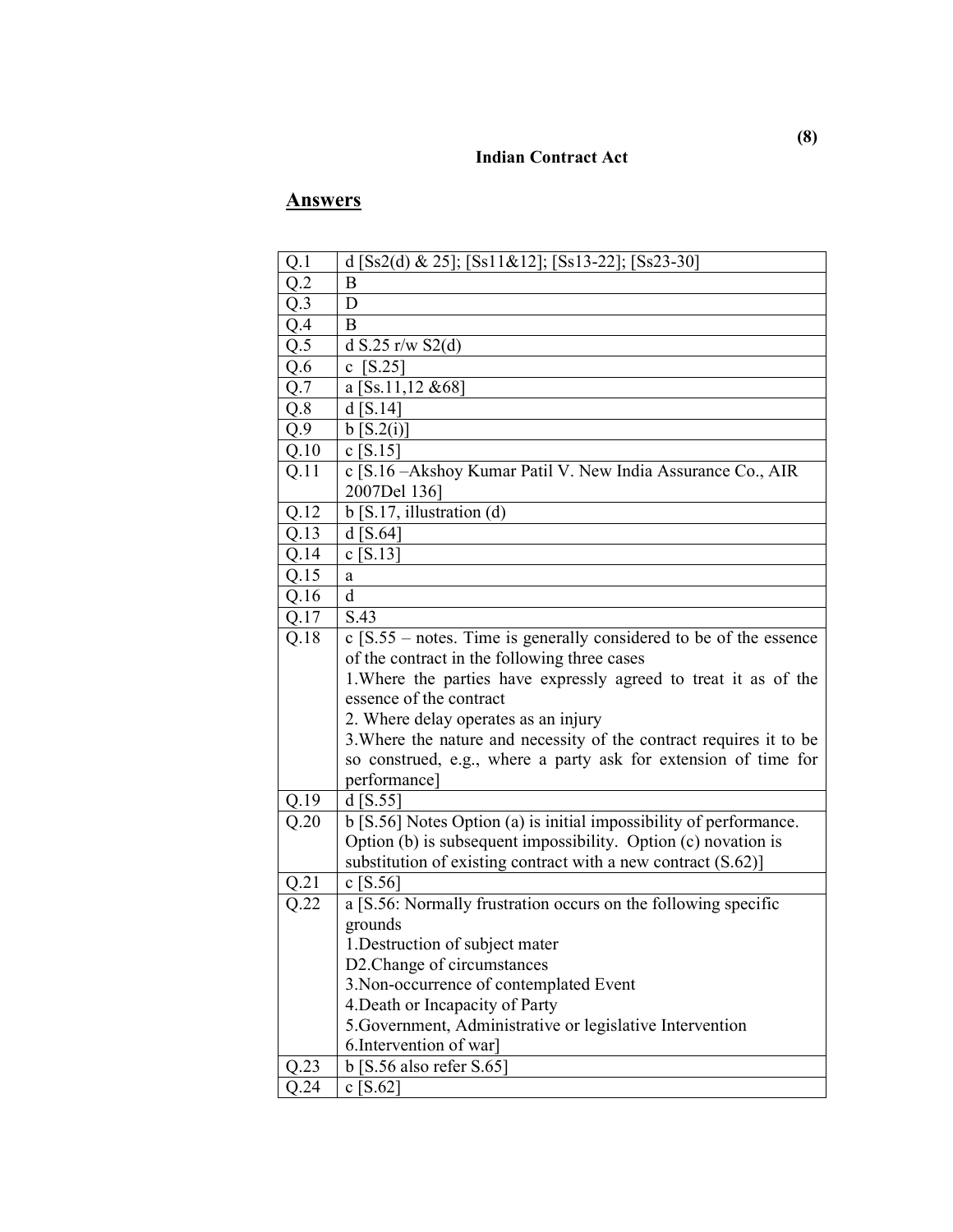| Q.25 | c $[S.62]$                                                  |
|------|-------------------------------------------------------------|
| Q.26 | $d$ [S.39]                                                  |
| Q.27 | d [S.73, Damages for breach]                                |
| Q.28 | c [S.74, liquidated damages $&$ Penalty]                    |
| Q.29 | a [S.69 (Please refer Chapter V of $ICA - Quasi$ contracts) |
| Q.30 | $b$ [S.124&125]                                             |
| Q.31 | c $[S126&127]$                                              |
| Q.32 | $b$ [S.127]                                                 |
| Q.33 | c [S.128 Extent of surety's liability]                      |
| Q.34 | a $[S.148&149$ Bailment                                     |
| Q.35 | $c$ [.172 pledge]                                           |
| Q.36 | $d$ [S.185 Agency]                                          |
| Q.37 | $b$ [S.185]                                                 |
| Q.38 | $d$ [S.195]                                                 |
| Q.39 | b                                                           |
| Q.40 | $\mathbf c$                                                 |
| Q.41 | $\mathbf c$                                                 |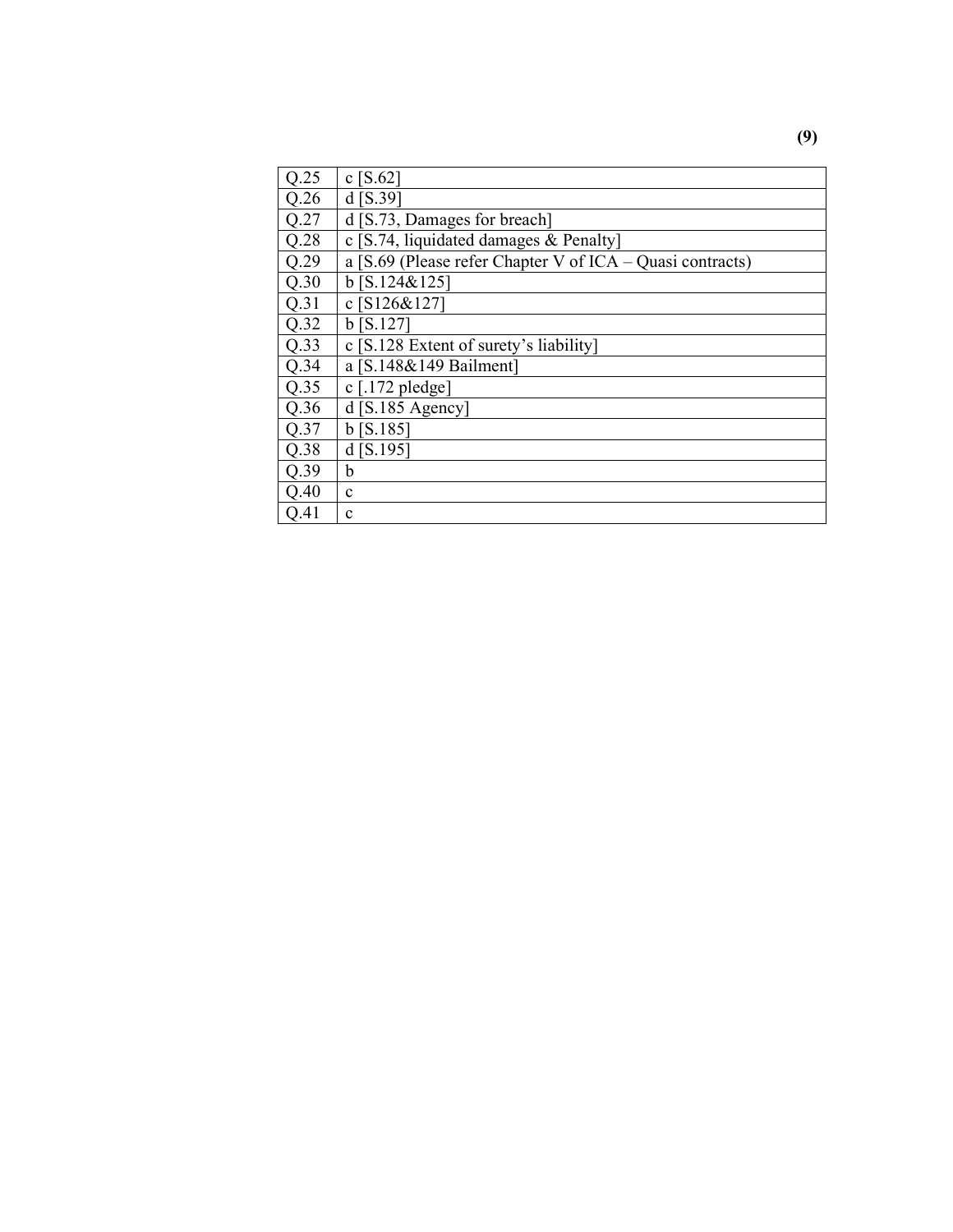## **Arbitration Act'1996**

| Q.1              | Which of the following model law was used by the Indian<br><b>Arbitration and conciliation Act 1996</b> |
|------------------|---------------------------------------------------------------------------------------------------------|
|                  |                                                                                                         |
|                  | a)The Indian Council of Arbitration Rules                                                               |
|                  | b)Federation of Indian Chambers of Commerce & Industry Rules                                            |
|                  | c)United Nations Commission on International Trade Law &                                                |
|                  | Rules                                                                                                   |
|                  | d) International centre for Alternative Dispute Resolution Rules                                        |
| $Q.\overline{2}$ | Which among the following is the main objective of the                                                  |
|                  | <b>Arbitration Act, 1996</b>                                                                            |
|                  | a)To comprehensively cover international commercial arbitration                                         |
|                  | b) To ensure that arbitral tribunal within the limits of court's                                        |
|                  | jurisdiction                                                                                            |
|                  | c) To minimize the supervisory role of courts in the arbitral                                           |
|                  | process                                                                                                 |
|                  | d) none of the above                                                                                    |
| Q.3              | Find out the incorrect statement                                                                        |
|                  | a)A person may authorize an agent to enter into an arbitration                                          |
|                  | agreement                                                                                               |
|                  | b) A person incapable of entering into a contract may be a party to                                     |
|                  | an arbitration agreement                                                                                |
|                  | c) An arbitration agreement remains alive even after the death of                                       |
|                  | signatories thereto                                                                                     |
|                  | d) none of the above                                                                                    |
| Q.4              | Which among the following is correct                                                                    |
|                  | a)The party feeling aggrieved by the proceedings of the arbitrator                                      |
|                  | should make a protest and continue to take part in the proceedings                                      |
|                  | b)An arbitration agreement in which government is a party must                                          |
|                  | comply with Art 299 of the constitution                                                                 |
|                  | c) Waiver may take place by the parties by acting upon the award                                        |
| Q.5              | d)All of the above<br>In the new contract which replaced the old one, there was no                      |
|                  | arbitration clause. Reference was made to arbitrator under                                              |
|                  | the new contract. Contractor objected to the jurisdiction of                                            |
|                  | the arbitrator                                                                                          |
|                  | a) The contractor's participation constituted waiver                                                    |
|                  | b)The whole arbitration proceedings were invalid                                                        |
|                  | c) The whole arbitration award was not liable to be set aside                                           |
|                  | d) none of the above                                                                                    |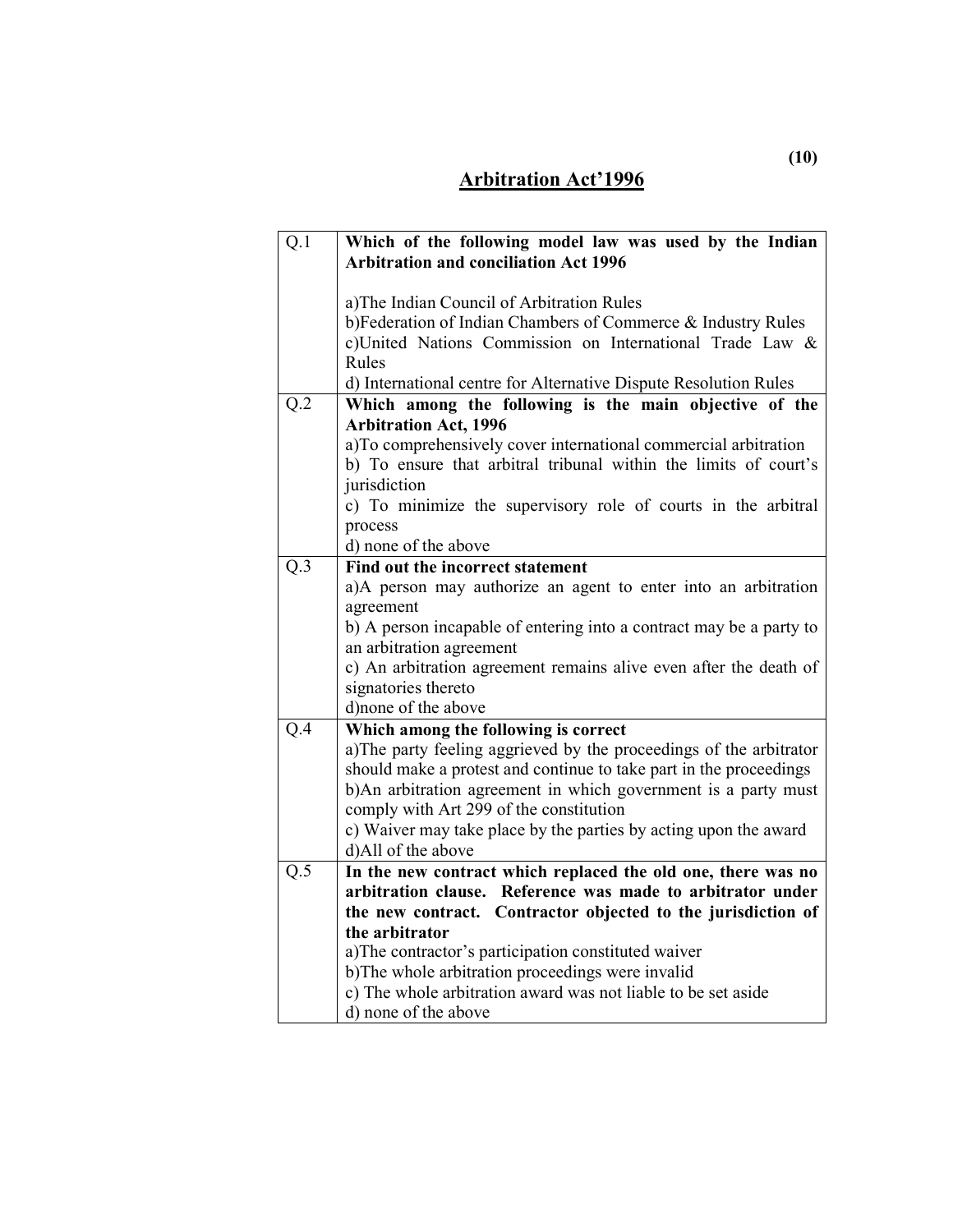| Q.6  | An arbitration agreement                                                                   |
|------|--------------------------------------------------------------------------------------------|
|      | a) may be in the form of an arbitration clause in a contract                               |
|      | b) may be in the form of an separate agreement                                             |
|      | c) either $(a)$ or $(b)$                                                                   |
|      | d) none of the above                                                                       |
| Q.7  | If the arbitration agreement is in the form of an arbitration                              |
|      | clause and the contract is held to be void                                                 |
|      | a) the contract being void the arbitration clause also is void                             |
|      | b) the arbitration clause will stand or ball on its own                                    |
|      | c) Neither (a) nor (b)                                                                     |
|      | d) none of the above                                                                       |
| Q.8  | In case of repudiation, frustration and breach of contract                                 |
|      | a) performance of the contract comes to an end, and arbitration                            |
|      | clause does not operate                                                                    |
|      | b)performance of the contract does not come to an end, and                                 |
|      | arbitration clause operates                                                                |
|      | c) performance of the contract comes to an end, but operation                              |
|      | clause operates                                                                            |
|      | d) none of the above                                                                       |
| Q.9  | Which among the following is correct                                                       |
|      | a) only a person of Indian Nationality can act as arbitrator                               |
|      | b)The arbitral tribunal shall consist of a sole arbitrator                                 |
|      | c)The presiding arbitrator is appointed by the two arbitrators                             |
|      |                                                                                            |
|      | appointed by each of the two parties                                                       |
|      | d) none of the above                                                                       |
| Q.10 | Arbitration clause in a Government contract read: "if for any                              |
|      | reason the designated authority does not appoint an                                        |
|      | arbitrator, there will be no arbitration at all". In such a case                           |
|      | a) no arbitration at all in such a situation                                               |
|      | b) The designated authority would not be allowed to destroy the                            |
|      | appointment of arbitrator                                                                  |
|      | c)Aggrieved party may request the chief justice or his designate to                        |
|      | take necessary measure                                                                     |
|      | $d)$ Both $(b)$ and $(c)$                                                                  |
| Q.11 | Which among the following the authority of the arbitrator can                              |
|      | be revoked                                                                                 |
|      | a) Arbitrator was indebted to one of the parties                                           |
|      | b) Arbitrator became interested in subject matter of litigation                            |
|      | c) Arbitrator holding confidential enquiries behind the back of the                        |
|      | parties                                                                                    |
|      | d) All of the above                                                                        |
| Q.12 | An arbitrator may be challenged only on grounds of:                                        |
|      | a) justifiable doubts as to his independence                                               |
|      | b) justifiable doubts as to his impartiality                                               |
|      | c) he does not possesses the qualifications agreed to by the parties<br>d)All of the above |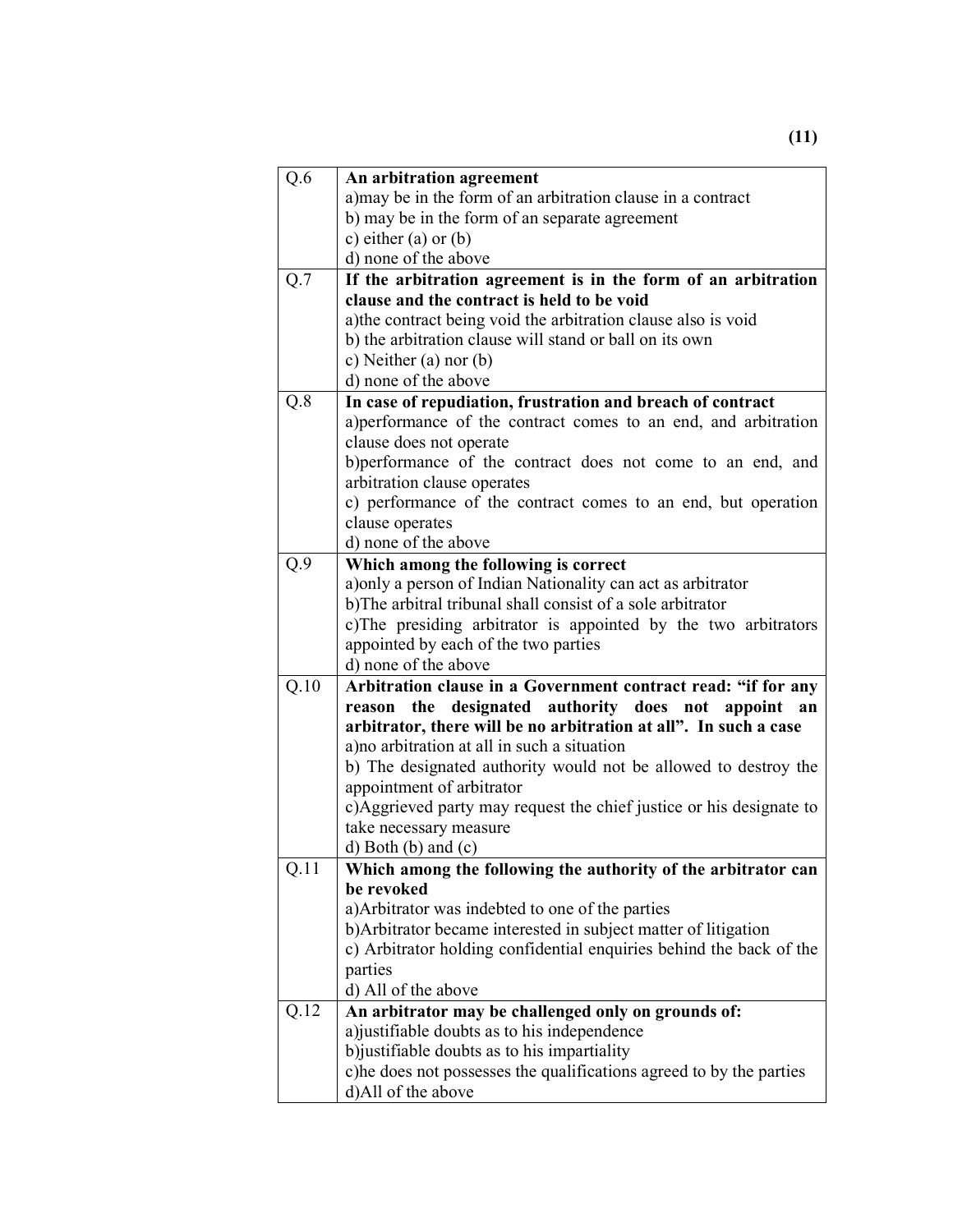| Q.13 | If the arbitrator resigns before completion                                                                  |  |  |  |
|------|--------------------------------------------------------------------------------------------------------------|--|--|--|
|      | a)he has committed breach of contract                                                                        |  |  |  |
|      | b) he is liable for damages consequent thereon                                                               |  |  |  |
|      | c)he has an obligation to take the arbitration proceedings to its                                            |  |  |  |
|      | completion                                                                                                   |  |  |  |
|      | d) All of the above                                                                                          |  |  |  |
| Q.14 | Find out the incorrect statement                                                                             |  |  |  |
|      | a) The arbitral tribunal may rule on its own jurisdiction                                                    |  |  |  |
|      | b) The arbitral tribunal in all cases shall decide in accordance with                                        |  |  |  |
|      | the terms of the contract                                                                                    |  |  |  |
|      | c)An arbitration clause in a contract is not an agreement                                                    |  |  |  |
|      | independent of the other terms of the contract                                                               |  |  |  |
|      | d) none of the above                                                                                         |  |  |  |
| Q.15 | Which among the following does not form arbitrator's                                                         |  |  |  |
|      | procedure                                                                                                    |  |  |  |
|      | a) An arbitrator is not bound by technical rules of procedure                                                |  |  |  |
|      | b) where one of the parties, deliberately absented himself,                                                  |  |  |  |
|      | arbitrator can conduct the proceedings ex-parte                                                              |  |  |  |
|      | c) An arbitrator can decide a case on his personal knowledge                                                 |  |  |  |
|      | d) none of the above                                                                                         |  |  |  |
| Q.16 | In the arbitral award the arbitral tribunal shall specify                                                    |  |  |  |
|      | a) the party entiled to costs and he party who shall pay the costs                                           |  |  |  |
|      | b) the amount of costs or method of determining the amount<br>c) The manner in which the costs shall be paid |  |  |  |
|      |                                                                                                              |  |  |  |
|      | d) All the above                                                                                             |  |  |  |
| Q.17 | The amount of arbitral award unless the award otherwise                                                      |  |  |  |
|      | directs carries interest                                                                                     |  |  |  |
|      | $a)$ (a) 12%                                                                                                 |  |  |  |
|      | b) $@18\%$                                                                                                   |  |  |  |
|      | $c(a)$ 15%<br>d) none of the above                                                                           |  |  |  |
| Q.18 | Find out the ground on which an arbitral award can be set                                                    |  |  |  |
|      | aside                                                                                                        |  |  |  |
|      | a) the arbitral award deals with a dispute falling within the terms of                                       |  |  |  |
|      | the submission to arbitration                                                                                |  |  |  |
|      | b) The arbitral award is in conflict with public policy of India                                             |  |  |  |
|      | c) The arbitral procedure was not in accordance with the agreement<br>of the parties                         |  |  |  |
|      |                                                                                                              |  |  |  |
|      | d) All of the above                                                                                          |  |  |  |
| Q.19 | What is the time limit within which an application for setting                                               |  |  |  |
|      | aside be filed before court                                                                                  |  |  |  |
|      | a)3 months from the date of the award                                                                        |  |  |  |
|      | b) 3 months from the date of receipt of the award by a party                                                 |  |  |  |
|      | c) Either (a) or $(b)$                                                                                       |  |  |  |
|      | d) none of the above                                                                                         |  |  |  |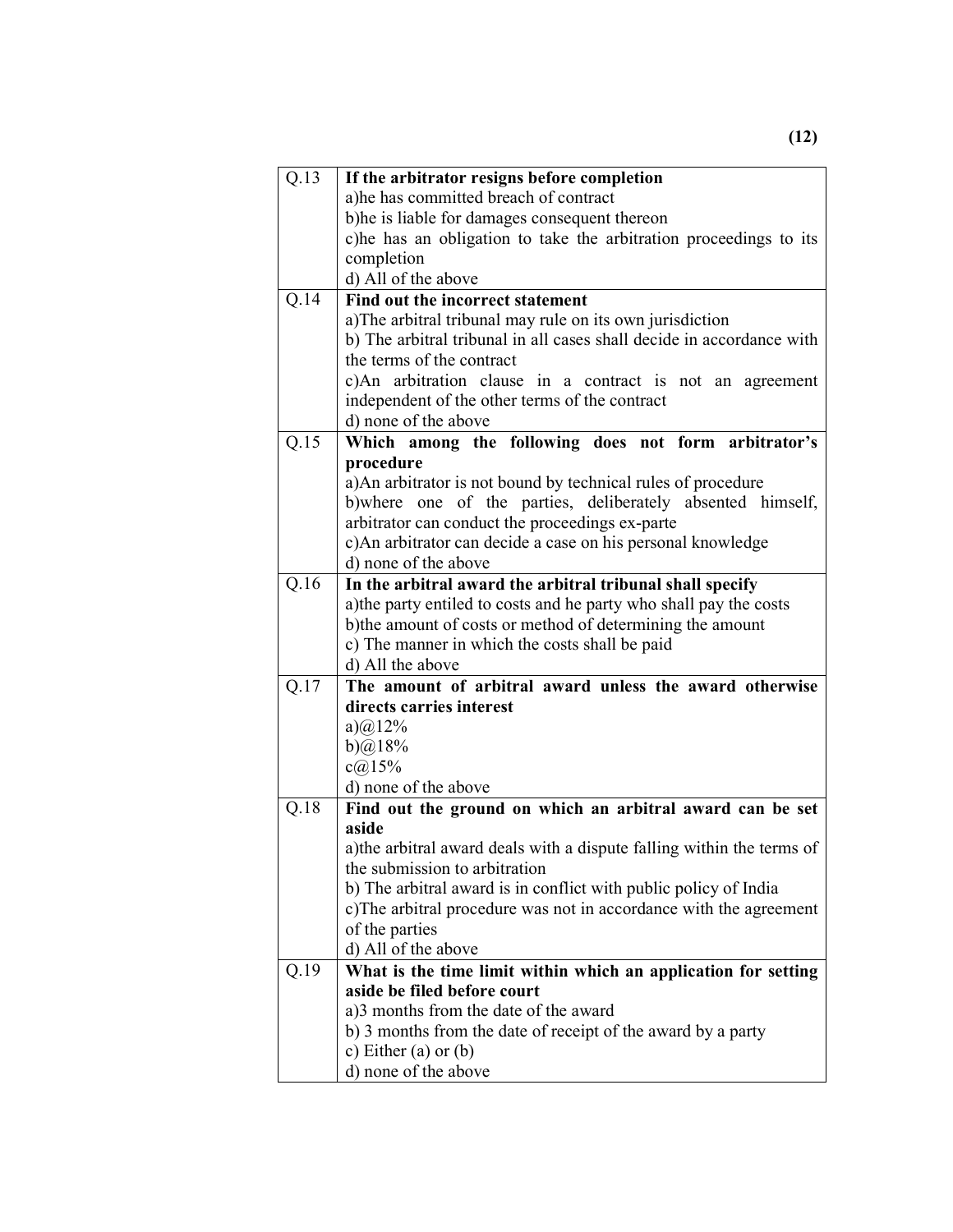| Q.20 | Find out the correct statement with regard to the finality of the                                                         |  |  |  |
|------|---------------------------------------------------------------------------------------------------------------------------|--|--|--|
|      | award                                                                                                                     |  |  |  |
|      | a) The award need not be enforced in the same manner as if it were                                                        |  |  |  |
|      | a decree of the court                                                                                                     |  |  |  |
|      | b)The mandate of an arbitrator shall be terminated by the death of                                                        |  |  |  |
|      | any party by whom he was appointed                                                                                        |  |  |  |
|      | c)An arbitration award shall be final and binding                                                                         |  |  |  |
|      | d) none of the above                                                                                                      |  |  |  |
| Q.21 | Find out the essential condition for enforcement of foreign                                                               |  |  |  |
|      | awards                                                                                                                    |  |  |  |
|      | a) The subject matter of the award need not be capable of                                                                 |  |  |  |
|      | settlement by arbitration under the law of India                                                                          |  |  |  |
|      | b) The public policy or the law of India are immaterial for the<br>enforcement                                            |  |  |  |
|      | c) The award has become final in the country in which it has been                                                         |  |  |  |
|      | made                                                                                                                      |  |  |  |
|      | d) none of the above                                                                                                      |  |  |  |
| Q.22 | Which among the following is incorrect                                                                                    |  |  |  |
|      | a)conciliation is a non-binding procedure                                                                                 |  |  |  |
|      | b) conciliation is consensual                                                                                             |  |  |  |
|      | c)Conciliation is a process of persuading parties to reach an                                                             |  |  |  |
|      | agreement and is plainly an arbitration                                                                                   |  |  |  |
|      | d) none of the above                                                                                                      |  |  |  |
| Q.23 | In conciliation settlement                                                                                                |  |  |  |
|      | a) the parties may draw up and sign an written agreement                                                                  |  |  |  |
|      | b) The conciliator may draw up the settlement agreement if                                                                |  |  |  |
|      | requested by the parties                                                                                                  |  |  |  |
|      | c) The settlement agreement is final and binding                                                                          |  |  |  |
|      | d) All of the above                                                                                                       |  |  |  |
| Q.24 | The conciliator in a conciliation proceedings<br>a) shall not act as arbitrator in any arbitral proceedings in respect of |  |  |  |
|      | a dispute that is the subject matter of conciliation proceedings                                                          |  |  |  |
|      | b) Shall not act as counsel of a party in any judicial proceedings in                                                     |  |  |  |
|      | respect of a dispute that is the subject of conciliation proceedings                                                      |  |  |  |
|      | c) shall not present himself in any arbitral or judicial proceeding                                                       |  |  |  |
|      | d) All of the above                                                                                                       |  |  |  |
| Q.25 | A business contract contains a term that disputes will be                                                                 |  |  |  |
|      | determined in accordance with the rules of Indian Council of                                                              |  |  |  |
|      | <b>Arbitration. This is</b>                                                                                               |  |  |  |
|      | a)Adhoc arbitration                                                                                                       |  |  |  |
|      | b) Statutory arbitration                                                                                                  |  |  |  |
|      | c) Institutional arbitration                                                                                              |  |  |  |
|      | d) none of the above                                                                                                      |  |  |  |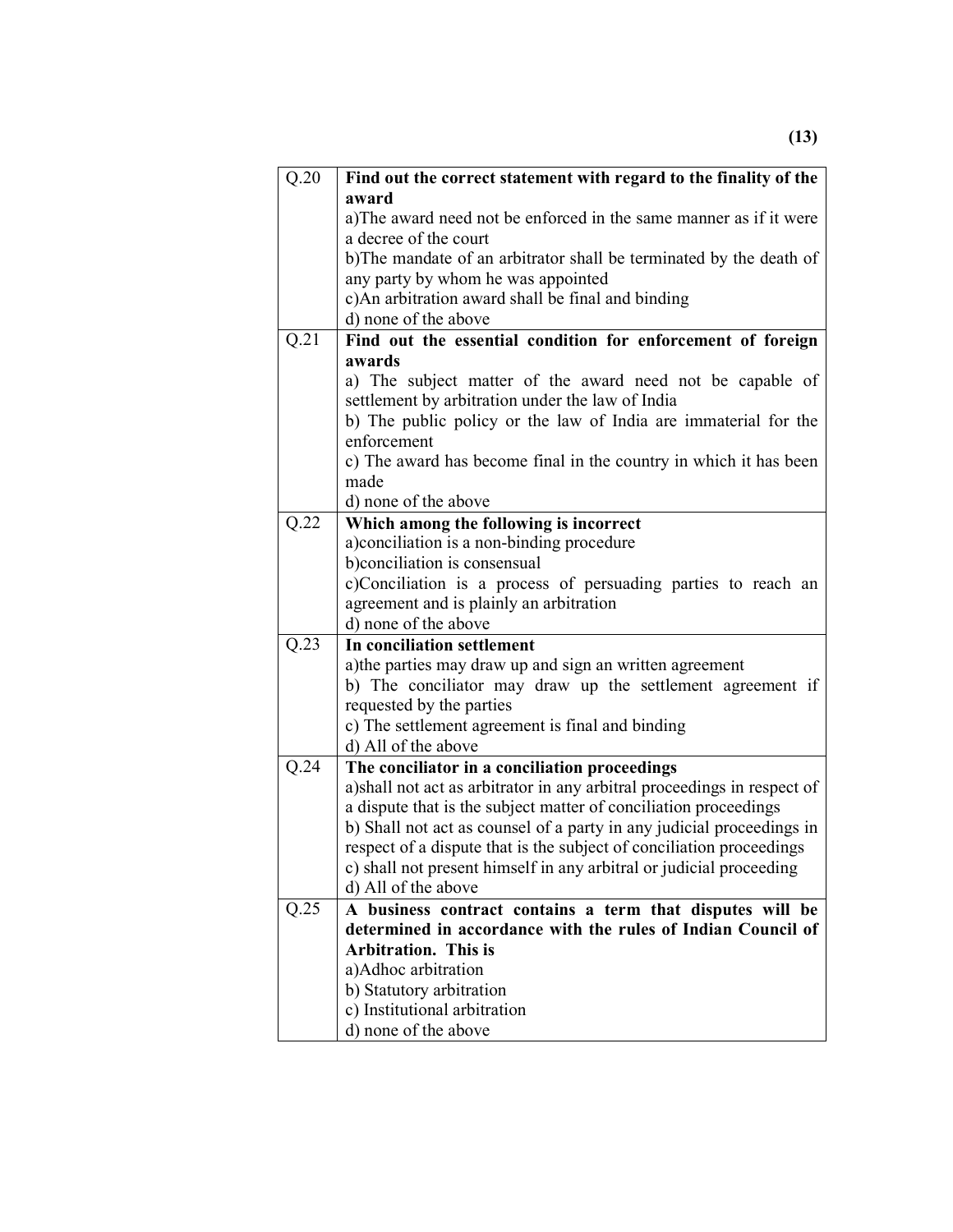### **Arbitration Act**

| Q.1              | (c) The United Nations Commission on International Trade Law                                                                          |  |
|------------------|---------------------------------------------------------------------------------------------------------------------------------------|--|
|                  | (UNCITRAL) – please see preamble of the Act                                                                                           |  |
| Q.2              | (c) Please see objectives of the Bill                                                                                                 |  |
| Q.3              | (b)                                                                                                                                   |  |
| Q.4              | (d) (see.4 of the Arbitration Act, 1996)                                                                                              |  |
| $\overline{Q.5}$ | (b) (see.4 of the Arbitration Act, 1996)                                                                                              |  |
| $\overline{Q.6}$ | $(c)$ See $7$                                                                                                                         |  |
| Q.7              | (b) Sec. 7 read with see $16(1)$ – notwithstanding that it may be only                                                                |  |
|                  | a clause in the contract which is held void                                                                                           |  |
| $\overline{Q.8}$ | (c) see.7 $r/w s.16(1)$                                                                                                               |  |
| Q.9              | (c) $S.10 & S.11$                                                                                                                     |  |
| Q.10             | (c) S.11(6)                                                                                                                           |  |
| Q.11             | $\overline{(d) S.11}$                                                                                                                 |  |
| Q.12             | (d)S.12                                                                                                                               |  |
| Q.13             | (d)S.15                                                                                                                               |  |
| Q.14             | (c) S.16 r/w S.28(3)                                                                                                                  |  |
| Q.15             | (c) $S.18$ r/w $S.25$ ©                                                                                                               |  |
| Q.16             | (d) $S.31(8)(6)$                                                                                                                      |  |
| Q.17             | (b) $S.31(7)(b)$                                                                                                                      |  |
| Q.18             | (d) $S.34$ – There are several grounds on which an arbitral tribunal                                                                  |  |
|                  | award can be set aside. One has to go through the entire provision                                                                    |  |
|                  | of Section 34 which is a very important provision in Arbitration                                                                      |  |
|                  | Act                                                                                                                                   |  |
| Q.19             | $(b) - S.34(3)$                                                                                                                       |  |
| Q.20             | (c) $S.35,36 & 40$                                                                                                                    |  |
| Q.21             | (c) Sec. 57. The award has become final means it will not be                                                                          |  |
|                  | considered as such if it is open to opposition or appeal or if it is<br>proved that any proceedings for the purpose of contesting the |  |
|                  |                                                                                                                                       |  |
|                  | validity of the award are pending                                                                                                     |  |
| Q.22             | (c)                                                                                                                                   |  |
| Q.23             | (d) $S.73$                                                                                                                            |  |
| Q.24             | (d) S.80                                                                                                                              |  |
| Q.25             | (c)                                                                                                                                   |  |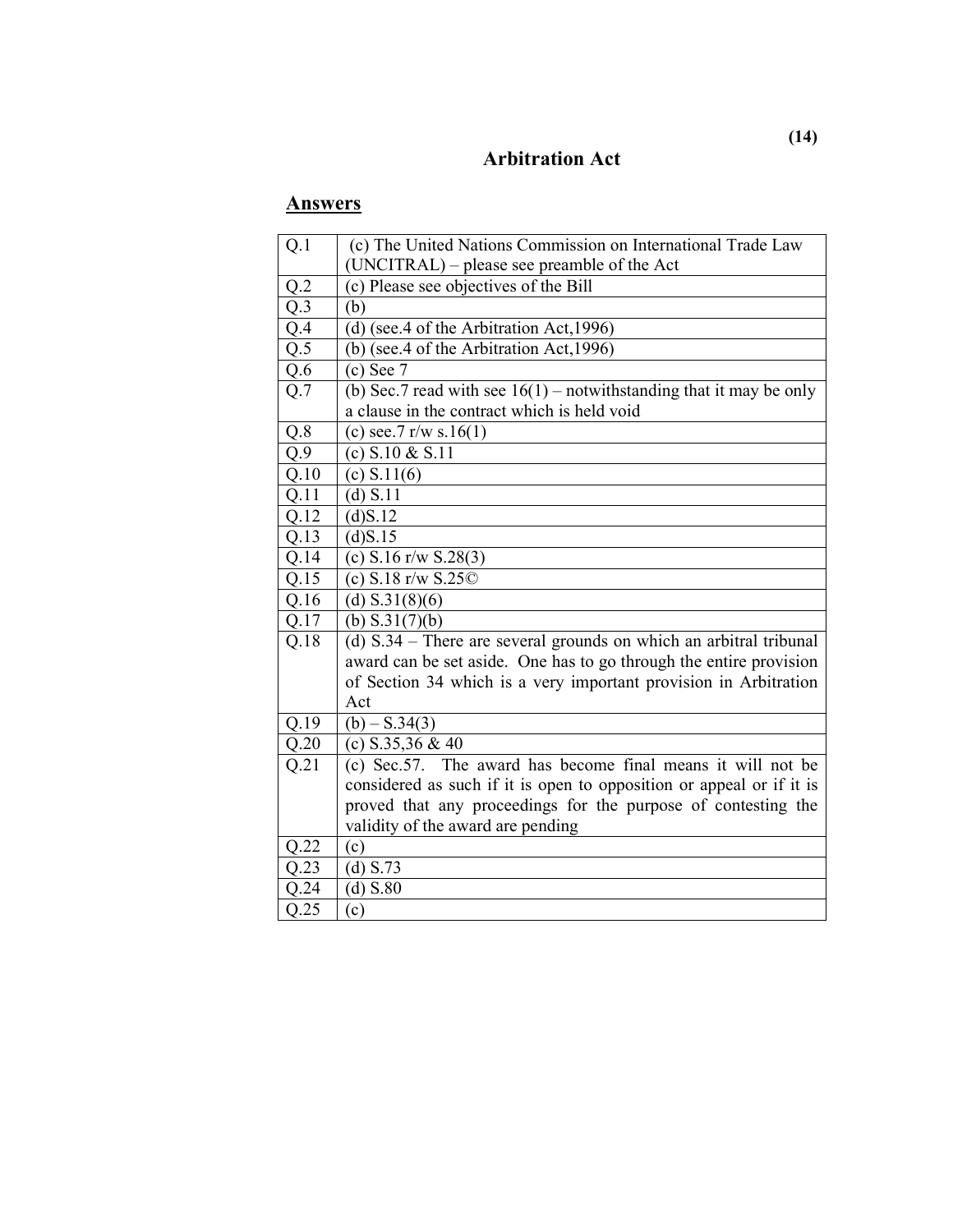| Q.1 | <b>Match the following</b>                                                               |  |  |  |
|-----|------------------------------------------------------------------------------------------|--|--|--|
|     | a. offset<br>(a) specifies the price for the                                             |  |  |  |
|     | supply of a subject matter of                                                            |  |  |  |
|     | procurement                                                                              |  |  |  |
|     | b. invitation to bid<br>(b) a condition imposed on a                                     |  |  |  |
|     | bidder to encourage local                                                                |  |  |  |
|     | development                                                                              |  |  |  |
|     | (c) an online real-time purchasing<br>c. rate contract<br>technique                      |  |  |  |
|     | d. electronic reverse<br>(d) includes notice inviting tender                             |  |  |  |
|     | auction                                                                                  |  |  |  |
|     | (A) (a)(b); (b)(d); (c)(a); (d)(c)                                                       |  |  |  |
|     | (B) (a)(d); (b)(c); (c)(b); (d)(a)                                                       |  |  |  |
|     | (C) (a)(c); (b)(d); (c)(b); (d)(a)                                                       |  |  |  |
|     | (D) none of the above                                                                    |  |  |  |
| Q.2 | The general principles of procurement, transparency and                                  |  |  |  |
|     | grievance redressal do not apply to                                                      |  |  |  |
|     | (A) Any procurement the value of which is less than Rs.50 lakh                           |  |  |  |
|     | (B) emergency procurement for the management of disaster                                 |  |  |  |
|     | (C) procurement for the purposes of national security or as                              |  |  |  |
|     | strategic consideration                                                                  |  |  |  |
|     | (D) All of the above                                                                     |  |  |  |
| Q.3 | Which among the following is incorrect                                                   |  |  |  |
|     | (A) Procuring entity shall ensure that the successful bid is                             |  |  |  |
|     | reasonable and consistent with the quality required                                      |  |  |  |
|     | (B) same set of rules is required to be made for different categories                    |  |  |  |
|     | of procuring entities                                                                    |  |  |  |
|     | (C) procuring entity to evolve mechanisms for corrupt practices<br>(D) none of the above |  |  |  |
| Q.4 | Which among the following falls under 'Code of integrity'                                |  |  |  |
|     | (A)Non-disclosure of conflict of interest                                                |  |  |  |
|     | (B) Non-obstruction of any investigation or auditing of a                                |  |  |  |
|     | procurement process                                                                      |  |  |  |
|     | (C) Allowing business transactions between the bidder any the                            |  |  |  |
|     | procuring entity                                                                         |  |  |  |
|     | (D) None of the above                                                                    |  |  |  |
| Q.5 | When the procuring entity comes to the conclusion that the                               |  |  |  |
|     | bidder has violated the code of integrity                                                |  |  |  |
|     | (A) The procuring entity may exclude the bidder from the                                 |  |  |  |
|     | procurement process                                                                      |  |  |  |
|     | (B) The procuring entity may call-off pre-contract negotiation                           |  |  |  |
|     | (C) The procuring entity may debar the bidder from participation                         |  |  |  |
|     | in future procurement                                                                    |  |  |  |
|     | (D) All of the above                                                                     |  |  |  |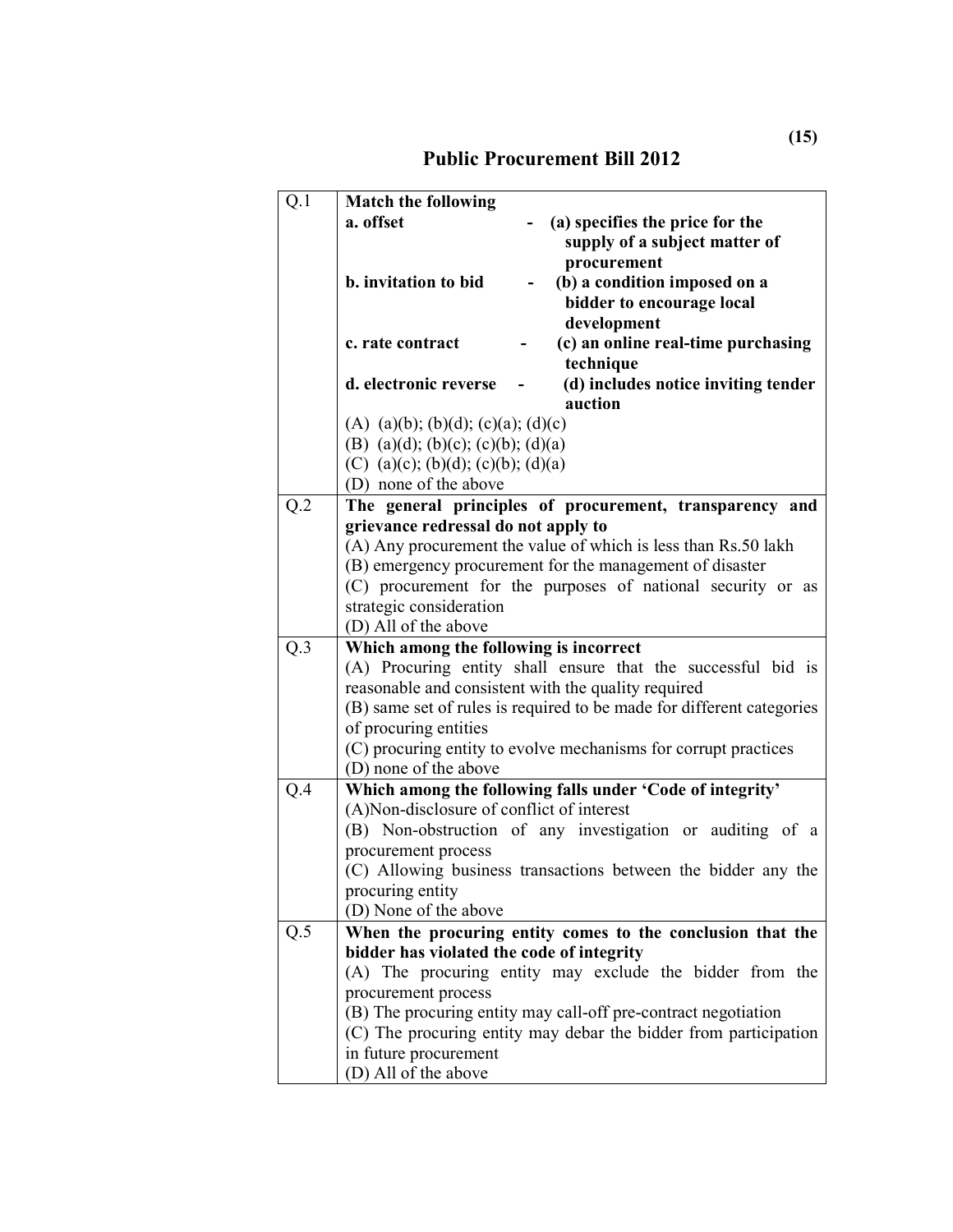| Q.6               | Which of the following tantamounts to limit competition                |  |  |  |
|-------------------|------------------------------------------------------------------------|--|--|--|
|                   | among bidders                                                          |  |  |  |
|                   | (A)Packaging the procurement                                           |  |  |  |
|                   | (B) Dividing the procurement into packages in the interest of          |  |  |  |
|                   | economy, efficiency                                                    |  |  |  |
|                   | (C) Limitation on participation of bidders with justification          |  |  |  |
|                   | (D) none of the above                                                  |  |  |  |
| Q.7               | Find out the correct statement                                         |  |  |  |
|                   | (A)Technical specifications shall be based on only national            |  |  |  |
|                   | standards                                                              |  |  |  |
|                   | (B) mandatory procurement may be made on the ground of socio-          |  |  |  |
|                   | economy policy                                                         |  |  |  |
|                   | (C) Expected time limit for processing of procurement need not be      |  |  |  |
|                   | indicated in the pre-qualification document                            |  |  |  |
|                   | (D) none of the above                                                  |  |  |  |
| Q.8               | In case the procuring entity calls for bids in two envelops            |  |  |  |
|                   | (A)The techno-commercial bid and financial bid shall be opened         |  |  |  |
|                   | together for evaluation                                                |  |  |  |
|                   | (B) The financial-bid shall be opened first for evaluation             |  |  |  |
|                   | (C) The techno-Commercial bid shall be opened and evaluated            |  |  |  |
|                   | first                                                                  |  |  |  |
|                   | (D) none of the above                                                  |  |  |  |
| Q.9               | A bid shall be excluded, if the procuring entity determines            |  |  |  |
|                   | (A) the bidder is an insolvent                                         |  |  |  |
|                   | (B) the bidder unduly influence the procurement process                |  |  |  |
|                   | (C) the bidder has a conflict of interest that materially affects fair |  |  |  |
|                   | competition<br>(D) All of the above                                    |  |  |  |
| $Q.\overline{10}$ | The process of procurement may be cancelled                            |  |  |  |
|                   | (A)Only after the acceptance of the successful bid, without any        |  |  |  |
|                   | reason                                                                 |  |  |  |
|                   | (B) any time prior to the acceptance of the bid without any reason     |  |  |  |
|                   | (C) if the successful bidder fails to sign procurement contract        |  |  |  |
|                   | (D) none of the above                                                  |  |  |  |
| Q.11              | Which among the following is incorrect                                 |  |  |  |
|                   | (A) no price negotiation shall be held except in case of single        |  |  |  |
|                   | source procurement                                                     |  |  |  |
|                   | (B) After cancellation of the procurement, the procuring entity        |  |  |  |
|                   | shall not open any bid and return it                                   |  |  |  |
|                   | (C) The reason for cancellation of procurement need not be             |  |  |  |
|                   | communicated to all bidders                                            |  |  |  |
|                   | (D)none of the above                                                   |  |  |  |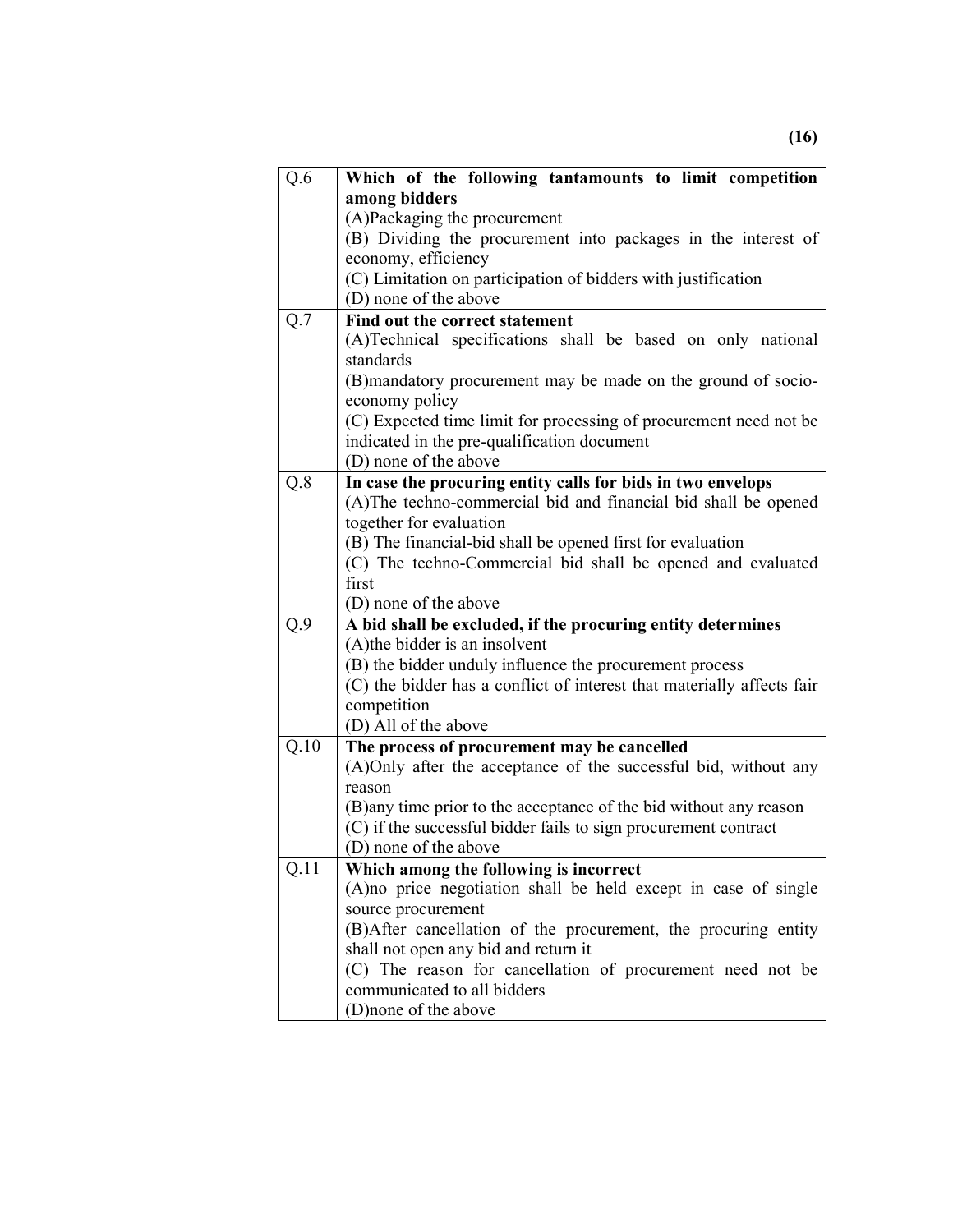| Q.12 | When procurement from a category of prospective bidders is                                                                                  |  |  |  |
|------|---------------------------------------------------------------------------------------------------------------------------------------------|--|--|--|
|      | necessary for the mandatory procurement                                                                                                     |  |  |  |
|      | (A) Open competitive bidding is choosen                                                                                                     |  |  |  |
|      | (B) two-stage bidding is choosen                                                                                                            |  |  |  |
|      | (C) Limited competitive bidding is choosen                                                                                                  |  |  |  |
|      | (D) none of the above                                                                                                                       |  |  |  |
| Q.13 | When procurement of any goods or works or services which                                                                                    |  |  |  |
|      | are urgently required for maintenance/emergency services                                                                                    |  |  |  |
|      | (A) Sport purchase is choosen                                                                                                               |  |  |  |
|      | (B) electronic reverse action is choosen                                                                                                    |  |  |  |
|      | (C) single source purchase is choosen                                                                                                       |  |  |  |
|      | (D) none of the above                                                                                                                       |  |  |  |
| Q.14 | Which among the following is not within the powers of the                                                                                   |  |  |  |
|      | procurement redressal committee                                                                                                             |  |  |  |
|      | (A)to recommend corrective measures to be taken to the procuring                                                                            |  |  |  |
|      | entity and the bidder                                                                                                                       |  |  |  |
|      | (B) To follow the principles of natural justice                                                                                             |  |  |  |
|      | (C) not to suspend the procurement process pending disposal of                                                                              |  |  |  |
|      | the application                                                                                                                             |  |  |  |
|      | (D) none of the above                                                                                                                       |  |  |  |
| Q.15 |                                                                                                                                             |  |  |  |
|      | Which among the following matter(s) the review by the                                                                                       |  |  |  |
|      |                                                                                                                                             |  |  |  |
|      | procuring entity/application to redressal committee is not                                                                                  |  |  |  |
|      | available                                                                                                                                   |  |  |  |
|      | (A) the decision to enter into price negotiations in accordance with                                                                        |  |  |  |
|      | S.23                                                                                                                                        |  |  |  |
|      | (B) cancellation of a procurement process in accordance with S.24                                                                           |  |  |  |
|      | (C) determination of need of procurement in accordance with S.7                                                                             |  |  |  |
|      | (D) all of the above                                                                                                                        |  |  |  |
| Q.16 | The procuring entity need not maintain confidentiality                                                                                      |  |  |  |
|      | (A)information that affect security or strategic interests of India<br>(B) informations that affect the intellectual property rights of the |  |  |  |
|      | bidders                                                                                                                                     |  |  |  |
|      | (C) offset policy imposing any requirements for offsets                                                                                     |  |  |  |
|      | (D) none of the above                                                                                                                       |  |  |  |
| Q.17 | Debarment from bidding is not available when the bidder                                                                                     |  |  |  |
|      | (A) withdraws from the procurement process after opening of                                                                                 |  |  |  |
|      | financial bids                                                                                                                              |  |  |  |
|      | (B) withdraws from the procurement process after being declared                                                                             |  |  |  |
|      | the successive bidder                                                                                                                       |  |  |  |
|      | (C) fails to enter into procurement contract after being declared the                                                                       |  |  |  |
|      | successive bidder                                                                                                                           |  |  |  |
|      | (D) fails to enter into procurement contract in striations of force                                                                         |  |  |  |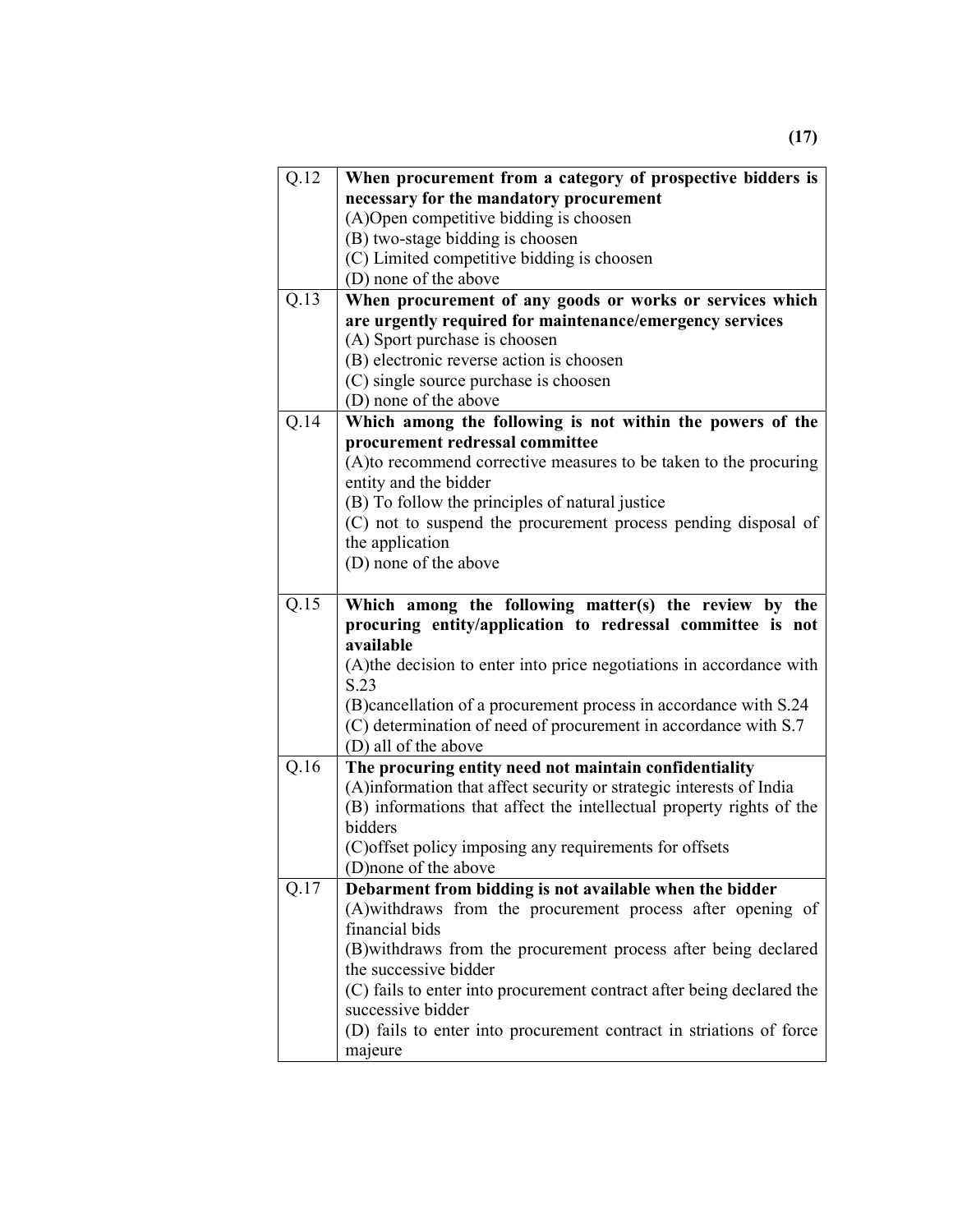| Q.18 | Find the incorrect statement among the following                      |  |  |  |  |
|------|-----------------------------------------------------------------------|--|--|--|--|
|      | (A) the procuring entity shall invite bids by writing directly on the |  |  |  |  |
|      | same day to all registered bidders in limited competitive bidding     |  |  |  |  |
|      | (B)A bidder, may seek clarifications in writing from the procuring    |  |  |  |  |
|      | entity in respect of bidding documents                                |  |  |  |  |
|      | (C)All price-valuation criteria shall be objective but not            |  |  |  |  |
|      | quantifiable                                                          |  |  |  |  |
|      | (D) none of the above                                                 |  |  |  |  |
| Q.19 | Which among the following is correct                                  |  |  |  |  |
|      | (A)Pre-qualification of bidders shall be for any kind of              |  |  |  |  |
|      | procurement<br>(B)The central Government may prescribe model bidding  |  |  |  |  |
|      |                                                                       |  |  |  |  |
|      | documents for various types of procurement                            |  |  |  |  |
|      | (C) List of excluded bidders need not be posted in Central Public     |  |  |  |  |
|      | <b>Procurement Portal</b>                                             |  |  |  |  |
|      | (D) none of the above                                                 |  |  |  |  |
| Q.20 | Which is not true in PPP arrangement                                  |  |  |  |  |
|      | (A) There is defined allocation of risk between the private sector    |  |  |  |  |
|      | and the public entity                                                 |  |  |  |  |
|      | (B)The public entity receives performances linked payments            |  |  |  |  |
|      | (C) Investments or management is undertaken by the private sector     |  |  |  |  |
|      | entity                                                                |  |  |  |  |
|      | (D) none of the above                                                 |  |  |  |  |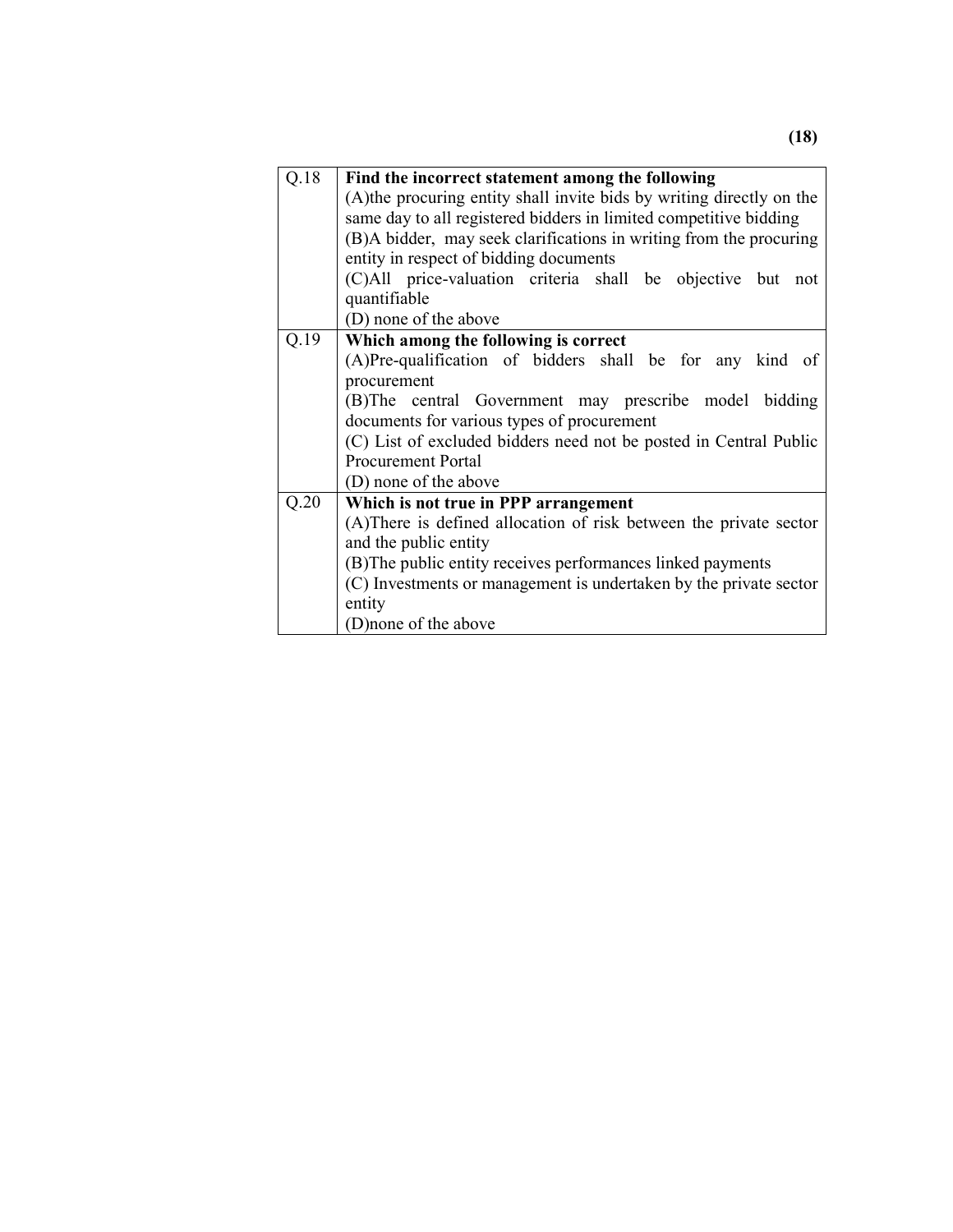### **Public Procurement Bill**

| Q.1              | (A)See definitions under S.2 of the procurement Bill 2012 |
|------------------|-----------------------------------------------------------|
| Q.2              | (D)                                                       |
| $Q.\overline{3}$ | $(B)$ Sec. 5                                              |
| Q.4              | (C) Sec. $6(2)(a)$                                        |
| Q.5              | (D) Sec. $6(3)$                                           |
| Q.6              | $(A)$ Sec. 7 & Sec. 8                                     |
| Q.7              | (B) Sec.9(2), $10 \& 11(2)$                               |
| Q.8              | (C) $S.16(2)$ r/w $S.21(2)$                               |
| Q.9              | (D) $S.22(1)$ r/w $S.12$                                  |
| Q.10             | (C) S.24                                                  |
| Q.11             | $(C)$ S.23 & 24                                           |
| Q.12             | (C) $S.31$ r/w $S.11(2)$                                  |
| Q.13             | $(A)$ S.35                                                |
| Q.14             | (C) S.41                                                  |
| Q.15             | (D) S.42                                                  |
| Q.16             | $(C)$ S.27 & S.28                                         |
| Q.17             | (D) S.49                                                  |
| Q.18             | (C`                                                       |
| Q.19             | (B)                                                       |
| Q.20             | $(B)$ , Sec.2(w)                                          |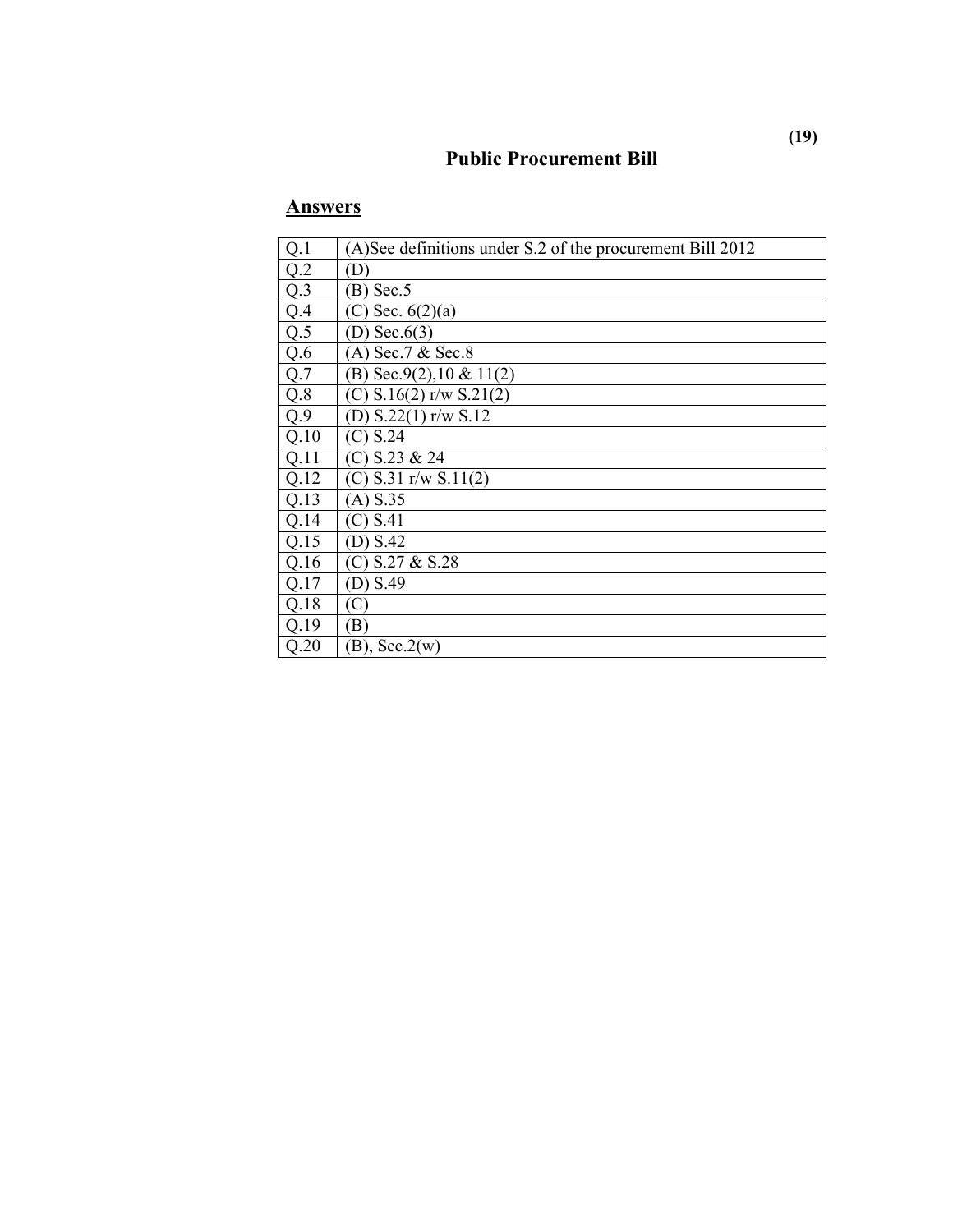### **General Financial Rules, 2005 Procurement of goods & services (Ch.6) Inventory Management (Ch.7) Contract Management (Ch.8)**

| Q.1               | The Goods can be purchased through rate contract                                                     |  |  |
|-------------------|------------------------------------------------------------------------------------------------------|--|--|
|                   | (a) for the goods and items of standard types                                                        |  |  |
|                   | (b)goods which are identified as common user items                                                   |  |  |
|                   | (c) goods needed on recurring basis                                                                  |  |  |
|                   | (d)All of the above                                                                                  |  |  |
| Q.2               | When an existing old item is replaced with a new and better<br>version, the department may do so by  |  |  |
|                   |                                                                                                      |  |  |
|                   | (a) Limited Tender Enquiry                                                                           |  |  |
| (b)Buy-Back Offer |                                                                                                      |  |  |
|                   | (c) Single Tender Enquiry                                                                            |  |  |
|                   | (d) none of the above                                                                                |  |  |
| Q.3               | Which among the following statement is correct                                                       |  |  |
|                   | (a)'Registered suppliers' are not pima<br>eligible<br>for<br>facie                                   |  |  |
|                   | consideration through 'limited Tender Enquiry'                                                       |  |  |
|                   | (b)Registered dealers are ordinarily exempted from furnishing bid                                    |  |  |
|                   | security along with their bids in 'Limited Tender Enquiry'                                           |  |  |
|                   | (c) The Registered dealers may be registered for a unlimited period                                  |  |  |
|                   | (d) none of the above                                                                                |  |  |
| Q.4               | <b>Match the following</b><br>A.Purchase<br><sub>of</sub><br>goods<br>A. Goods costing above without |  |  |
|                   | quotation Rs.15000/- and upto<br>without quotation                                                   |  |  |
|                   | Rs.1,00,000                                                                                          |  |  |
|                   | B.Goods of value Rs.25 lakh<br><b>B.Purchase through local</b>                                       |  |  |
|                   | purchase committee<br>and above                                                                      |  |  |
|                   | Purchase<br>through<br>C.Goods of value upto Rs.25<br>C.                                             |  |  |
|                   | advertised tender Enquiry<br>lakhs                                                                   |  |  |
|                   | Purchase<br>D. upto the value of Tender<br>D.<br>through                                             |  |  |
|                   | <b>Limited Enquiry</b><br>Rs.15,000 only on each occasion                                            |  |  |
|                   | $(a)$ A-D; B-A; C-B; D-C                                                                             |  |  |
|                   | (b) $A-D$ ; $B-C$ ; $C-A$ ; $D-B$                                                                    |  |  |
|                   | (a) A-B; B-A; C-D; D-C                                                                               |  |  |
|                   | (a) A-C; B-A; C-D; D-B                                                                               |  |  |
| Q.5               | <b>Limited Tender Enquiry is adopted when</b>                                                        |  |  |
|                   | (a) Department certifies that the demand is urgent and why the                                       |  |  |
|                   | procurement could not be anticipated                                                                 |  |  |
|                   | (b)It will not be in public interest to procure the goods through                                    |  |  |
|                   | advertised tender enquiry                                                                            |  |  |
|                   | (c) The sources of supply are definitely known and possibility of                                    |  |  |
|                   | fresh source beyond those being tapped is remote                                                     |  |  |
|                   | (d)none of the above                                                                                 |  |  |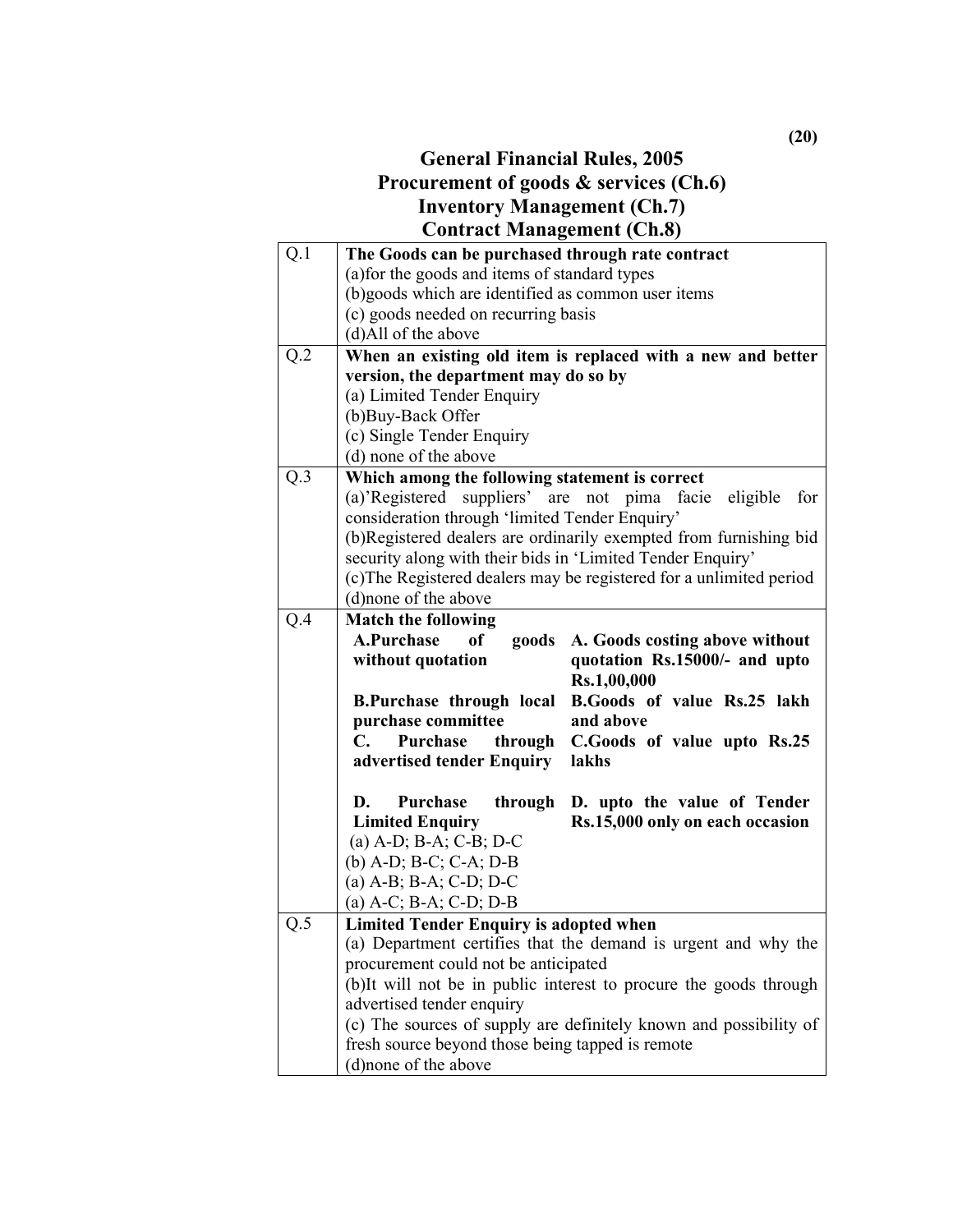| $Q.\overline{6}$ | For purchasing high value plant, machinery of a complex and        |  |  |  |
|------------------|--------------------------------------------------------------------|--|--|--|
|                  | technical nature, which of the following is resorted to            |  |  |  |
|                  | (a) Advertised Tender Enquiry                                      |  |  |  |
|                  | (b) Limited Tender Enquiry                                         |  |  |  |
|                  | (c) Two bid system                                                 |  |  |  |
|                  | (d) none of the above                                              |  |  |  |
| $Q.\overline{7}$ | Which among the following is incorrect in the case of two bid      |  |  |  |
|                  | system                                                             |  |  |  |
|                  | (a) Technical bid and financial bid are obtained in two parts      |  |  |  |
|                  | (b)Technical bid and financial bid should be sealed by the bidders |  |  |  |
|                  | and sent in separate covers                                        |  |  |  |
|                  | (c)Technical bid and financial bid should be scaled by the bidder  |  |  |  |
|                  | in separate covers and both these covers are to be put in a bigger |  |  |  |
|                  | cover sealed and superscribed                                      |  |  |  |
|                  | (d) none of the above                                              |  |  |  |
| $Q.\overline{8}$ | In case of Advertised or Limited Tender Enquiry, Bid Security      |  |  |  |
|                  | ordinarily be                                                      |  |  |  |
|                  | (a) between 2% and 5% of the estimate value of goods to be         |  |  |  |
|                  | procured                                                           |  |  |  |
|                  | $(b)$ 10% of the estimate value of goods to the procured           |  |  |  |
|                  | (c)15% of the estimate value of goods to the procured              |  |  |  |
|                  | (d) none of the above                                              |  |  |  |
| Q.9              | The performance security is to be obtained from the successful     |  |  |  |
|                  | bidder for an amount                                               |  |  |  |
|                  | $(a)2\%$ of the value of the contract                              |  |  |  |
|                  | (b) 5 to $10\%$ of the value of the contract                       |  |  |  |
|                  | (c) $15\%$ of the value of the contract                            |  |  |  |
|                  | (d) none of the above                                              |  |  |  |
| Q.10             | Which among the following is not entitled for advance              |  |  |  |
|                  | payment                                                            |  |  |  |
|                  | (a) maintenance contracts for servicing Air-conditioner, computer  |  |  |  |
|                  |                                                                    |  |  |  |
|                  | etc.,                                                              |  |  |  |
|                  | (b)fabrication and Turnkey contracts                               |  |  |  |
|                  | (c) Buy-back offer                                                 |  |  |  |
|                  | (d) none of the above                                              |  |  |  |
| Q.11             | The lowest acceptable bidder against ad-hoc requirement is         |  |  |  |
|                  | not in a position to supply the full quantity required             |  |  |  |
|                  | (a) The remaining quantity be ordered from the next higher         |  |  |  |
|                  | responsive bidder at the rates offered by him                      |  |  |  |
|                  | (b) the remaining quantity be ordered from the next higher         |  |  |  |
|                  | responsive bidder at the rates offered by the lowest responsive    |  |  |  |
|                  | bidder                                                             |  |  |  |
|                  | (c) Fresh bid has to be called for<br>(d) none of the above        |  |  |  |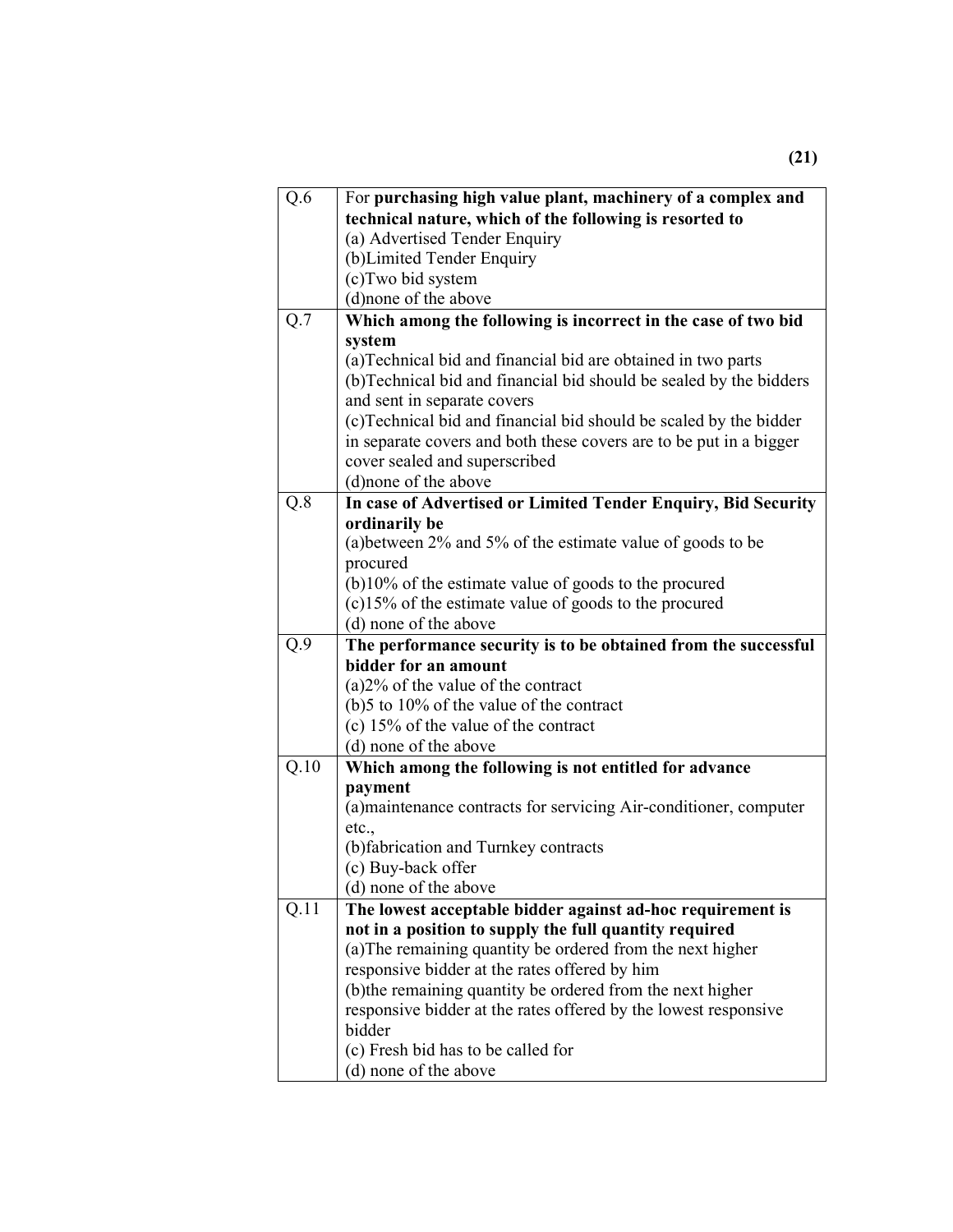| Q.12 | Which among the following is a correct statement                                             |  |  |  |
|------|----------------------------------------------------------------------------------------------|--|--|--|
|      | (a) Efforts should be made to use standard specifications which are                          |  |  |  |
|      | widely known                                                                                 |  |  |  |
|      | (b) Bidders should be permitted to alter or modify their bids after                          |  |  |  |
|      | expiry of the deadline for receipt of bids                                                   |  |  |  |
|      | (c) bidding document should not contain provision to enable a                                |  |  |  |
|      | bidder to question the bidding conditions/process and/or rejection                           |  |  |  |
|      | of its bid                                                                                   |  |  |  |
|      | (d) none of the above                                                                        |  |  |  |
| Q.13 | Which is not true when Expression of Interest (EOI) is sought                                |  |  |  |
|      | for                                                                                          |  |  |  |
|      | (a) The estimated cost of the work or service is above Rs.one crore                          |  |  |  |
|      | (b)EOI should include the broad scope of work, inputs to be                                  |  |  |  |
|      | provided by the ministry or Department                                                       |  |  |  |
|      | (c) eligibility or qualification criteria to be met by the consultant                        |  |  |  |
|      | (d) none of the above                                                                        |  |  |  |
| Q.14 | <b>Engagement of consultants is resorted to</b>                                              |  |  |  |
|      | (a) when the department may trade the existing old items while                               |  |  |  |
|      | purchasing the new one                                                                       |  |  |  |
|      | (b) In situations requiring high quality services for which the                              |  |  |  |
|      | department/ministry have requisite expertise                                                 |  |  |  |
|      | (c) In situations requiring high quality services for which the                              |  |  |  |
|      | department/ministry have no requisite expertise                                              |  |  |  |
|      | (d) none of the above                                                                        |  |  |  |
| Q.15 | Which among the following is an incorrect statement                                          |  |  |  |
|      | (a) The number of shortlisted consultants should not be less than                            |  |  |  |
|      | three                                                                                        |  |  |  |
|      | (b)Request for proposed(RFP) should be issued to the shortlisted                             |  |  |  |
|      | consultants to seek their technical proposals only                                           |  |  |  |
|      | (c)Request for proposal(RFP) should be issued to the shortlisted                             |  |  |  |
|      | consultants to seek their technical and financial proposals<br>(d) none of the above         |  |  |  |
| Q.16 |                                                                                              |  |  |  |
|      | Math the following w.r.to the form in which he following<br>separate accounts are maintained |  |  |  |
|      | (A) Fixed Assets<br>$(A)$ GFR 41                                                             |  |  |  |
|      | (B) GFR 42<br>(B) Consumables                                                                |  |  |  |
|      | (C) Library Books<br>$(C)$ GFR 40                                                            |  |  |  |
|      | (D) Assets of Historical/<br>(D) GFR 35                                                      |  |  |  |
|      | <b>Artistic value</b>                                                                        |  |  |  |
|      | $(a)$ A-B; B-A; C-D; D-C                                                                     |  |  |  |
|      | $(b)$ A-C; B-D; C-A; D-B                                                                     |  |  |  |
|      | $(c)$ A-C; B-A; C-D; D-B                                                                     |  |  |  |
|      | (d) none of the above                                                                        |  |  |  |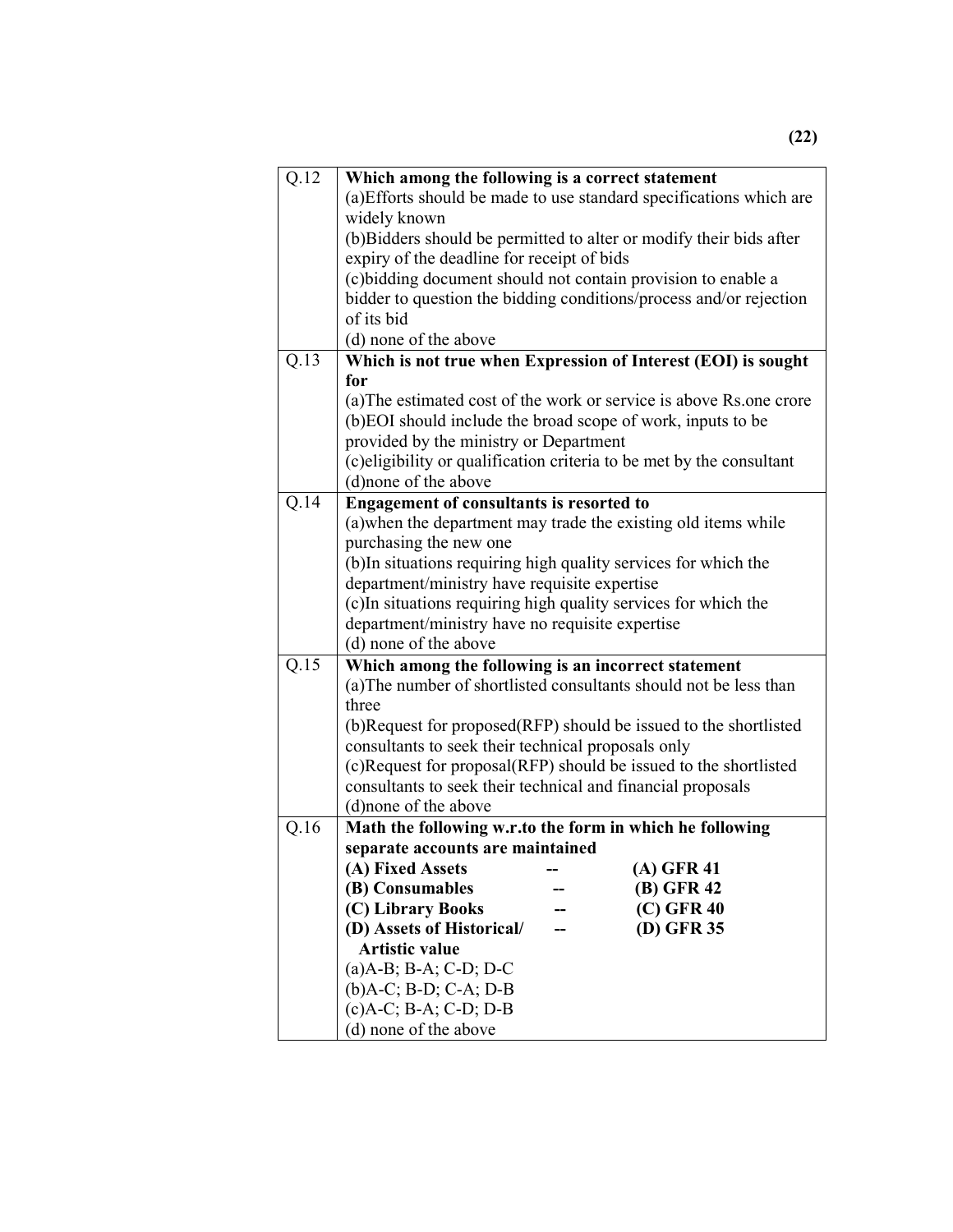| Q.17 | Surplus/obsolete/unserviceable goods of assessed value above        |                                |  |
|------|---------------------------------------------------------------------|--------------------------------|--|
|      | Rs.20 lakh should be disposed of by                                 |                                |  |
|      | (a) obtaining bids through advertised tender only                   |                                |  |
|      | (b) Public auction only                                             |                                |  |
|      | $(c)$ either $(a)$ or $(b)$                                         |                                |  |
|      | (d) none of the above                                               |                                |  |
| Q.18 | Find out the incorrect statement                                    |                                |  |
|      | (a) late bids should not be considered                              |                                |  |
|      | (b) obsolete items unable to be sold through auction may be         |                                |  |
|      | disposed off at scrap value                                         |                                |  |
|      | (c)Acceptance or rejection of a bid in an auction process should be |                                |  |
|      | announced immediately on the stroke of the 'hammer'                 |                                |  |
|      | (d) none of the above                                               |                                |  |
| Q.19 | Which among the following is not a loss due to depreciation         |                                |  |
|      | (a)normal wear and tear                                             |                                |  |
|      | (b) negligence after purchase                                       |                                |  |
|      | (c) normal fluctuation of market prices                             |                                |  |
|      | (d)loss due to theft or fraud                                       |                                |  |
| Q.20 | Which among the following is not a loss not due to                  |                                |  |
|      | depreciation                                                        |                                |  |
|      | (a)loss due to neglect                                              |                                |  |
|      | (b)anticipated loss on account of purchases in excess of            |                                |  |
|      | requirements                                                        |                                |  |
|      | (c)lack of foresight in regulating purchases                        |                                |  |
|      | (d) Losses under 'Force Majeue' conditions like fire, flood etc.    |                                |  |
| Q.21 | Price variation clause can be provided only                         |                                |  |
|      | (a)long-term contracts, where the delivery period exceeds 18        |                                |  |
|      | months                                                              |                                |  |
|      | (b) the price agreed upon should specify the base level             |                                |  |
|      | (c)when cut off dates for material and labour is specified          |                                |  |
|      | (d)All of the above                                                 |                                |  |
| Q.22 | <b>Match the following</b>                                          |                                |  |
|      | (A) A Department may                                                | (A) W.r.to purchase of value   |  |
|      | purchase at its discretion                                          | between one lakh to Rs.10 lakh |  |
|      | (B)Letter<br>of<br>acceptance                                       | (B) W.r.to purchases of value  |  |
|      | will result in a binding                                            | upto Rs. One lakh              |  |
|      | contract                                                            |                                |  |
|      | self contained<br>$(C)$ A                                           | (C) should ordinarily be       |  |
|      | contract<br>should<br>be                                            | avoided                        |  |
|      | executed                                                            |                                |  |
|      | (D)Cost plus contract                                               | (D) W.r.to purchases of value  |  |
|      |                                                                     | exceeding Rs.10 lakh           |  |
|      | $(a)$ A-C; B-D; C-A; D-B                                            |                                |  |
|      | (b)A-B; B-A; C-D; D-C                                               |                                |  |
|      | (c)A-B; B-D; C-A; D-C                                               |                                |  |
|      | $(d)$ A-C; B-D; C-A; D-B                                            |                                |  |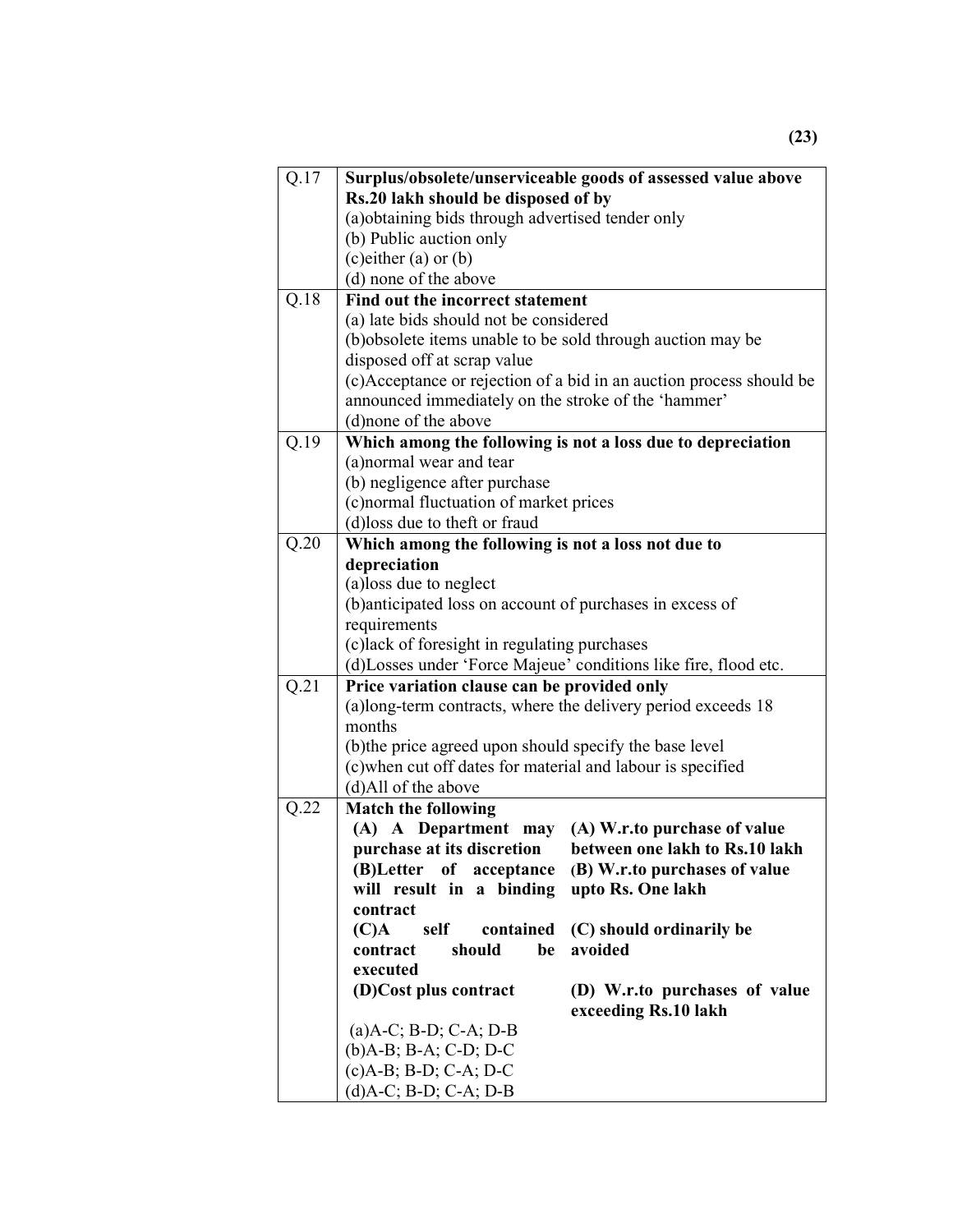| Q.23 | Which among the following is correct                                 |  |  |
|------|----------------------------------------------------------------------|--|--|
|      | (a) Price variation may be allowed beyond scheduled delivery date    |  |  |
|      | through amendment to the contract in all cases                       |  |  |
|      | (b) price variation is admissible beyond original scheduled delivery |  |  |
|      | date for default on the part of the supplier                         |  |  |
|      | (c) price variation may be allowed beyond scheduled delivery date    |  |  |
|      | through an amendment to the contract only in cases of Force          |  |  |
|      | majeure or default by Government                                     |  |  |
|      | (d)where deliveries are accepted beyond scheduled delivery dtae      |  |  |
|      | liquidated damages not leviable                                      |  |  |
| Q.24 | As far as possible                                                   |  |  |
|      | (a) Payment of all applicable taxes is by the contractor/supplier    |  |  |
|      | (b)Departmental issue of materials should be avoided                 |  |  |
|      | (c) where Government property is entrusted to the contractor, hire   |  |  |
|      | charges should be recovered                                          |  |  |
|      | (d)All of the above                                                  |  |  |
| Q.25 | Which among the following is a justifiable one                       |  |  |
|      | (a) Price variations are calculated by using indices published by    |  |  |
|      | chamber of commerce                                                  |  |  |
|      | (b) entering lumpsum contract in case of absolute necessity          |  |  |
|      | (c) granting extension of completion date on the plea that a event   |  |  |
|      | constituted force majeure                                            |  |  |
|      | (d)All of the above                                                  |  |  |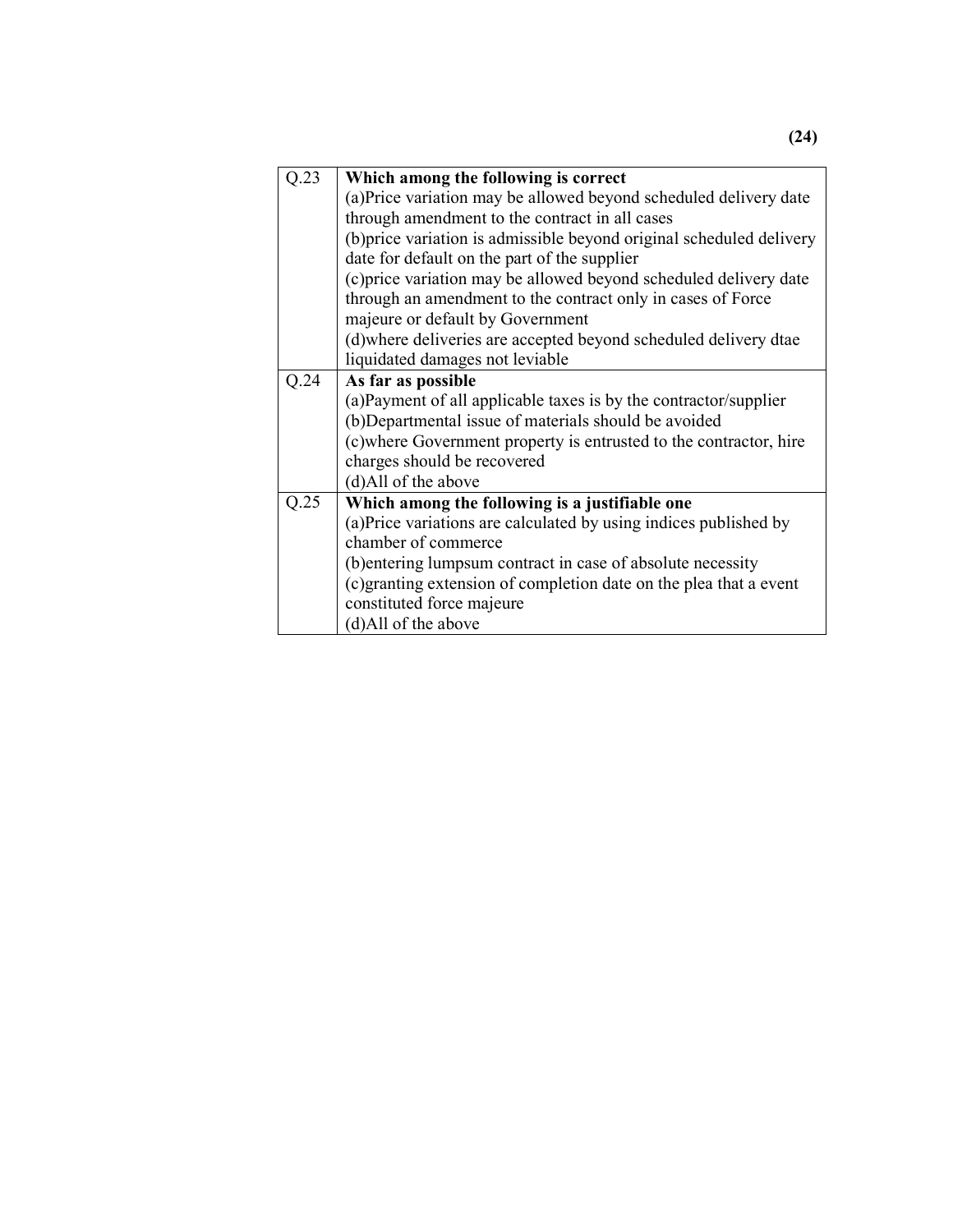# **General Financial Rules, 2005**

| Q.1  | (d) Rule 141                                              |
|------|-----------------------------------------------------------|
| Q.2  | (b) Rule 162                                              |
| Q.3  | (b) Rule 142                                              |
| Q.4  | (a) Rules 145,146,150 & 151                               |
| Q.5  | $(d)$ Rule 151                                            |
| Q.6  | (c) Rule 152                                              |
| Q.7  | (c) Rule 152                                              |
| Q.8  | (a) Rule 157                                              |
| Q.9  | (b) Rule 158                                              |
| Q.10 | (c) Rule 159                                              |
| Q.11 | (b) Rule $160 \text{ Cl}(xiv)$                            |
| Q.12 | (a) Rule 160 Cl(ii), (vii) $\&$ (xi)                      |
| Q.13 | (a) Rule 168                                              |
| Q.14 | (c) Rule 165                                              |
| Q.15 | (c)                                                       |
| Q.16 | (c)                                                       |
| Q.17 | (c) Rule 197                                              |
| Q.18 | (d)                                                       |
| Q.19 | (d) Rule $102(2)$                                         |
| Q.20 | (c) Rule $102(3)$                                         |
| Q.21 | (d) Rule 204                                              |
| Q.22 | (b) Rule 204 please go through this lengthy rule for more |
|      | information. Very important rule                          |
| Q.23 | $(c)$ Rule 204                                            |
| Q.24 | $(d)$ Rule 204                                            |
| Q.25 | (d) Rule 204                                              |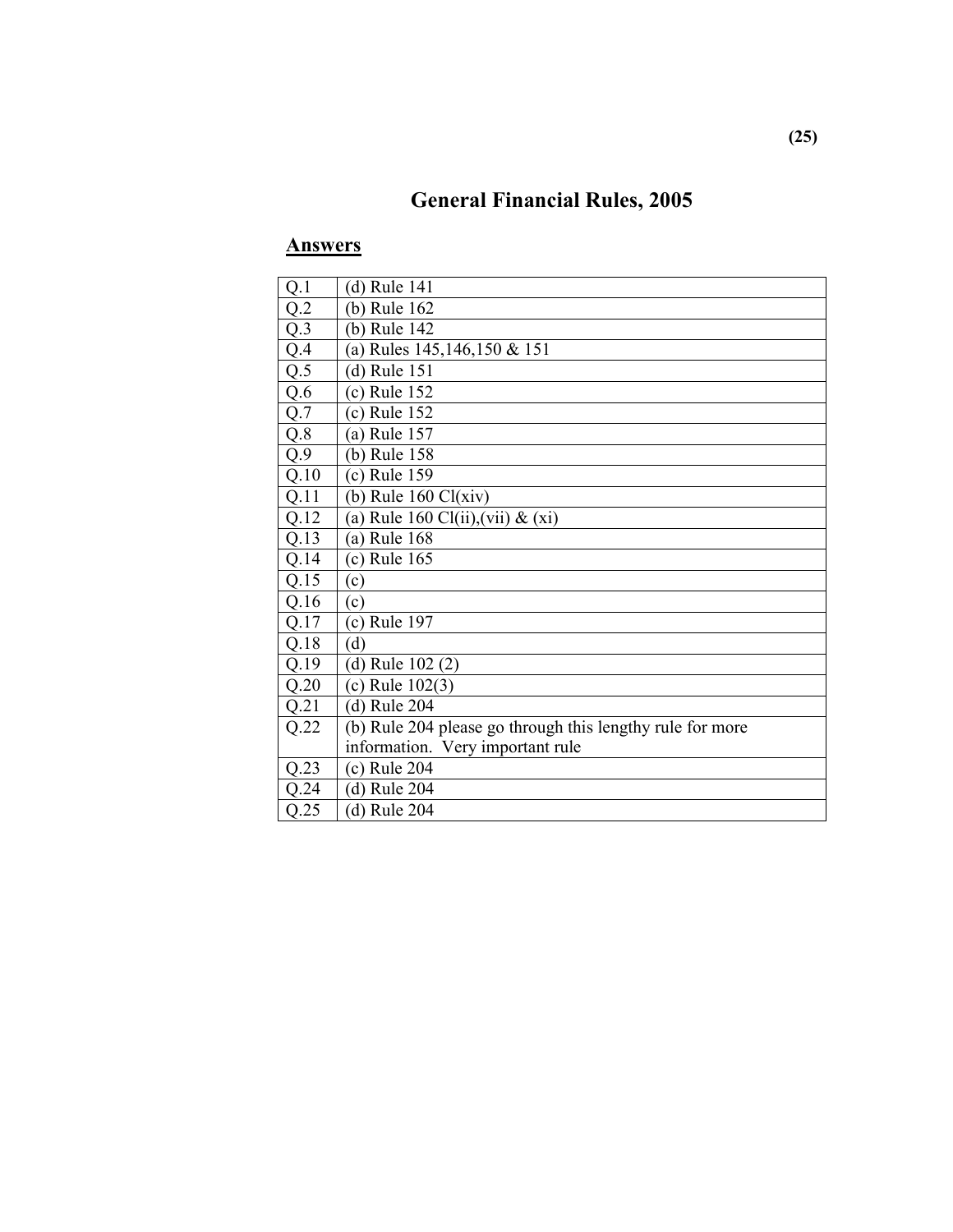# **Auditing Standards issued by the CAG of India**

| $Q.\overline{1}$ | Which is relevant as to materiality                                     |  |  |
|------------------|-------------------------------------------------------------------------|--|--|
|                  | (a) matter may be judged material if knowledge of it would be           |  |  |
|                  | likely to influence the user of the audit report                        |  |  |
|                  | (b) materiality is often considered in terms of value                   |  |  |
|                  | (c) a matter may be material because of the context in which it         |  |  |
|                  | occurs                                                                  |  |  |
|                  | (d) All of the above                                                    |  |  |
| Q.2              | Which among the following is not the responsibility of the SAI          |  |  |
|                  | (a) to safeguard the financial interests of the state                   |  |  |
|                  | (b) to assit the legislatures in the exercise of financial control over |  |  |
|                  | the executive Government                                                |  |  |
|                  | (c) to enforce economy and efficiency in the expenditure of public      |  |  |
|                  | money                                                                   |  |  |
|                  | (d)none of the above                                                    |  |  |
| Q.3              | The responsibility of the audited entity does not include               |  |  |
|                  | (a)to develop adequate internal control systems to protect its          |  |  |
|                  | resources                                                               |  |  |
|                  | (b) to ensure that controls are in place                                |  |  |
|                  | (c) to decide the nature, scope, extent and quantum of audit            |  |  |
|                  | (d) none of the above                                                   |  |  |
| Q.4              | Conflict of interest between the auditor and the audited entity         |  |  |
|                  | is avoided by                                                           |  |  |
|                  | (a) carrying out audit and reporting the results in conformity with     |  |  |
|                  | reporting standards                                                     |  |  |
|                  | (b) maintaining SAI's independence and objectivity                      |  |  |
|                  | (c) by maintaining confidentiality regarding audit matters              |  |  |
|                  | (d)all of the above                                                     |  |  |
| Q.5              | Which among the following is not a standard common to                   |  |  |
|                  | auditors and audit institution                                          |  |  |
|                  | (a) both must be independent                                            |  |  |
|                  | (b) both must possess the required competence                           |  |  |
|                  | (c) audit institution alone comply with auditing standards              |  |  |
|                  | (d) none of the above                                                   |  |  |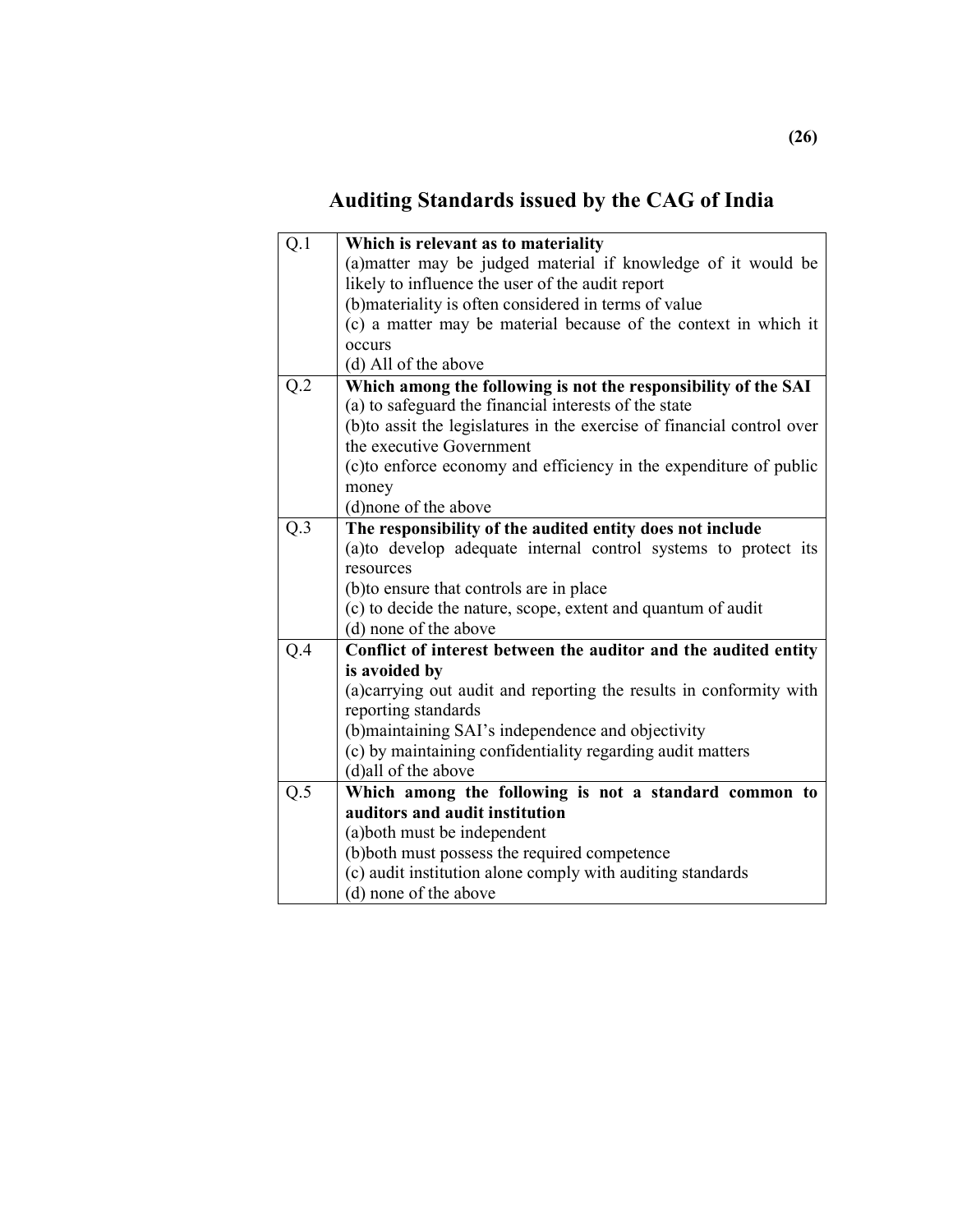| Q.6                                                           | Which among the following is not relevant as to independency<br>of SAI                                                                                                                                                                                                                                                                     |  |  |
|---------------------------------------------------------------|--------------------------------------------------------------------------------------------------------------------------------------------------------------------------------------------------------------------------------------------------------------------------------------------------------------------------------------------|--|--|
|                                                               | (a) SAI maintains his independence from political influence, in<br>order to preserve an impartial approach to its audit responsibilities<br>(b) while observing the laws enacted by the legislature, SAI is<br>subject to direction by the legislature in planning and conduct of<br>audit                                                 |  |  |
|                                                               | (c) the essential relationship of SAI with the executive is that of an<br>external auditor                                                                                                                                                                                                                                                 |  |  |
|                                                               | (d)none of the above                                                                                                                                                                                                                                                                                                                       |  |  |
| Q.7                                                           | The SAI's relation with the audited entity<br>(a) the audited entity is in a client relationship with SAI<br>(b)SAI may participate in the management of an audited entity<br>(c) SAI personnel having close affiliations with the management<br>of an audited entity should not be assigned to audit that entity<br>(d) none of the above |  |  |
| Q.8                                                           | The audit department should equip with upto date audit                                                                                                                                                                                                                                                                                     |  |  |
|                                                               | methodologies does not include                                                                                                                                                                                                                                                                                                             |  |  |
|                                                               | (a) systems-based techniques                                                                                                                                                                                                                                                                                                               |  |  |
|                                                               | (b)Analytical review methods and statistical sampling<br>(c)advancement of science and Technology                                                                                                                                                                                                                                          |  |  |
|                                                               | (d) audit of automated information systems                                                                                                                                                                                                                                                                                                 |  |  |
| Q.9                                                           | Which among the following is incorrect as to employment of                                                                                                                                                                                                                                                                                 |  |  |
|                                                               | external experts                                                                                                                                                                                                                                                                                                                           |  |  |
| (a) audit contracts include adequate provision for the SAI to |                                                                                                                                                                                                                                                                                                                                            |  |  |
|                                                               | determine the planning, audit scope and reporting                                                                                                                                                                                                                                                                                          |  |  |
|                                                               | (b)obtaining advice from an external expert relieve the audit                                                                                                                                                                                                                                                                              |  |  |
| department of the responsibility for the opinions formed      |                                                                                                                                                                                                                                                                                                                                            |  |  |
|                                                               | (c)SAI may review the work of another auditor(s) when the audit                                                                                                                                                                                                                                                                            |  |  |
|                                                               | department use the work of another auditor(s)<br>(d) none of the above                                                                                                                                                                                                                                                                     |  |  |
| Q.10                                                          | SAI should establish systems and procedures to                                                                                                                                                                                                                                                                                             |  |  |
|                                                               | (a)confirm that internal quality assurance processes have operated                                                                                                                                                                                                                                                                         |  |  |
|                                                               | satisfactorily                                                                                                                                                                                                                                                                                                                             |  |  |
|                                                               | (b) Ensure quality of the audit report                                                                                                                                                                                                                                                                                                     |  |  |
|                                                               | (c) secure improvements and avoid repetition of weaknesses                                                                                                                                                                                                                                                                                 |  |  |
|                                                               | (d)All of the above                                                                                                                                                                                                                                                                                                                        |  |  |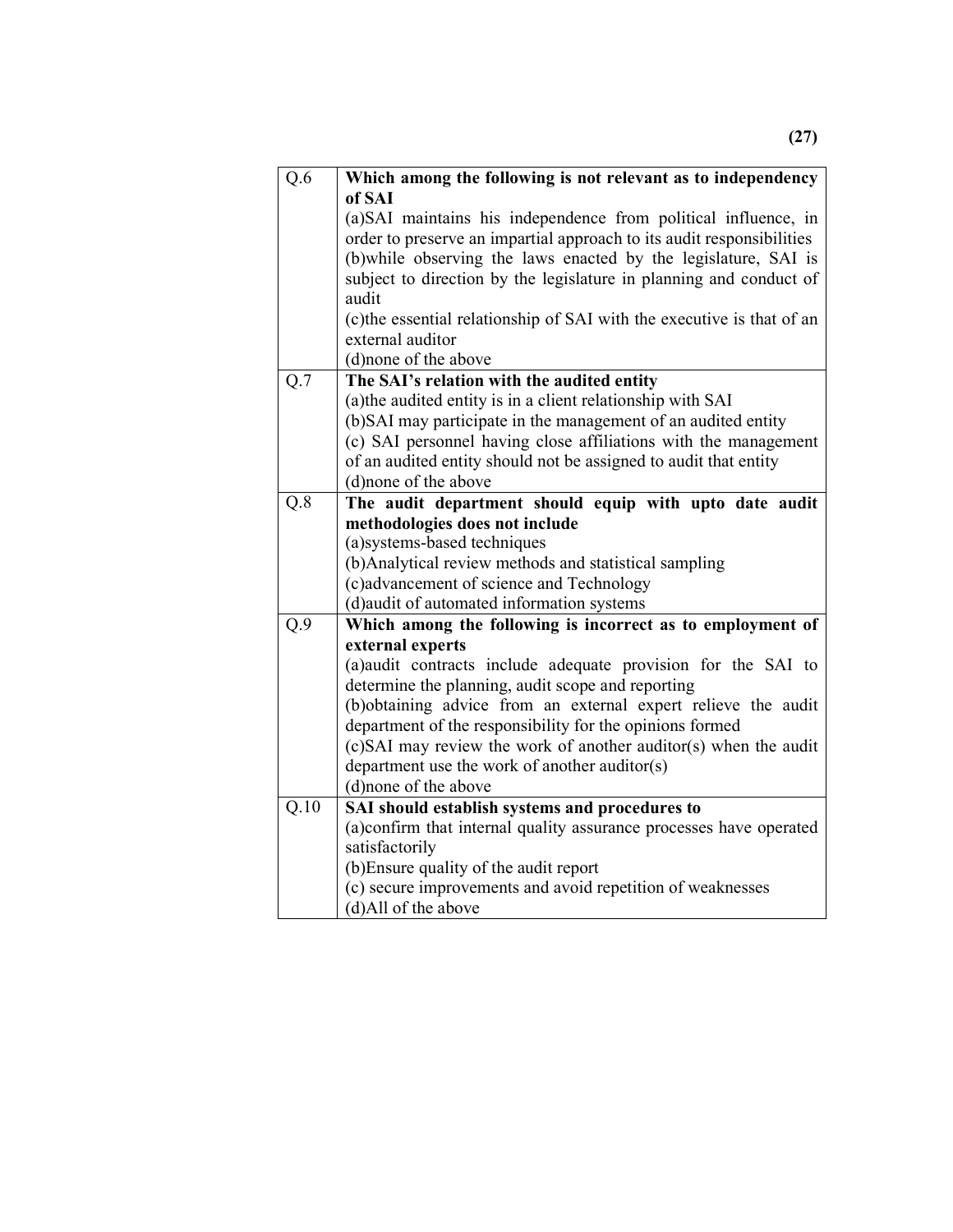| Q.11              | Which among the following is true as to 'use of skills'as an                    |  |  |
|-------------------|---------------------------------------------------------------------------------|--|--|
|                   | auditing standard                                                               |  |  |
|                   | (a) SAI is not to acquire specialized skills from external sources if           |  |  |
|                   | so requires                                                                     |  |  |
|                   | (b)It is for the audit institution to judge, to what extent its                 |  |  |
|                   | requirements are best met by in-house expertise as against outside              |  |  |
|                   | experts                                                                         |  |  |
|                   | (c)SAI needs no criteria for determining the range of audit                     |  |  |
|                   | activities which will give the maximum practicable assurance                    |  |  |
|                   | (d) none of the above                                                           |  |  |
| Q.12              | Which among the following field standards is applicable to all                  |  |  |
|                   | types of audit                                                                  |  |  |
|                   | (a) to ensure that an audit of high quality is carried out                      |  |  |
|                   | (b) the work of the audit staff at each level and audit phase be                |  |  |
|                   | properly supervised                                                             |  |  |
|                   | (c) The audit should study and evaluate the reliability of internal             |  |  |
|                   | control                                                                         |  |  |
|                   | (d)All of the above                                                             |  |  |
| $\overline{Q.13}$ | The common field standards to regularity(financial) audit and                   |  |  |
|                   | performance audit is                                                            |  |  |
|                   | (a) The auditor should aware of the possibility of illegal acts that            |  |  |
|                   | could have material effect on financial statements                              |  |  |
|                   | (b) to make sure that the state budget and accounts are complete                |  |  |
|                   | and valid                                                                       |  |  |
|                   | (c)complete, relevant and reasonable evidence should be obtained                |  |  |
|                   | to support the auditor's judgement                                              |  |  |
| Q.14              | (d)none of the above                                                            |  |  |
|                   | Which among the following planning step is normally not<br>included in an audit |  |  |
|                   | (a) define the objective and scope of audit                                     |  |  |
|                   | (b) highlight special problems forseen                                          |  |  |
|                   | (c)under take preliminary analysis to determine the approach to be              |  |  |
|                   | adopted                                                                         |  |  |
|                   | (d)consider the users of audit opinions, conclusions or reports                 |  |  |
| Q.15              | Which among the following is incorrect                                          |  |  |
|                   | (a) conflicts of interest may impair the independence of the SAI                |  |  |
|                   | materially                                                                      |  |  |
|                   | (b) the audit procedure normally results, in the absence of                     |  |  |
|                   | regularity in the granting of 'discharge'                                       |  |  |
|                   | (c)information about the audited entity helps to assess risk and to             |  |  |
|                   | determine materiality                                                           |  |  |
|                   | (d) none of the above                                                           |  |  |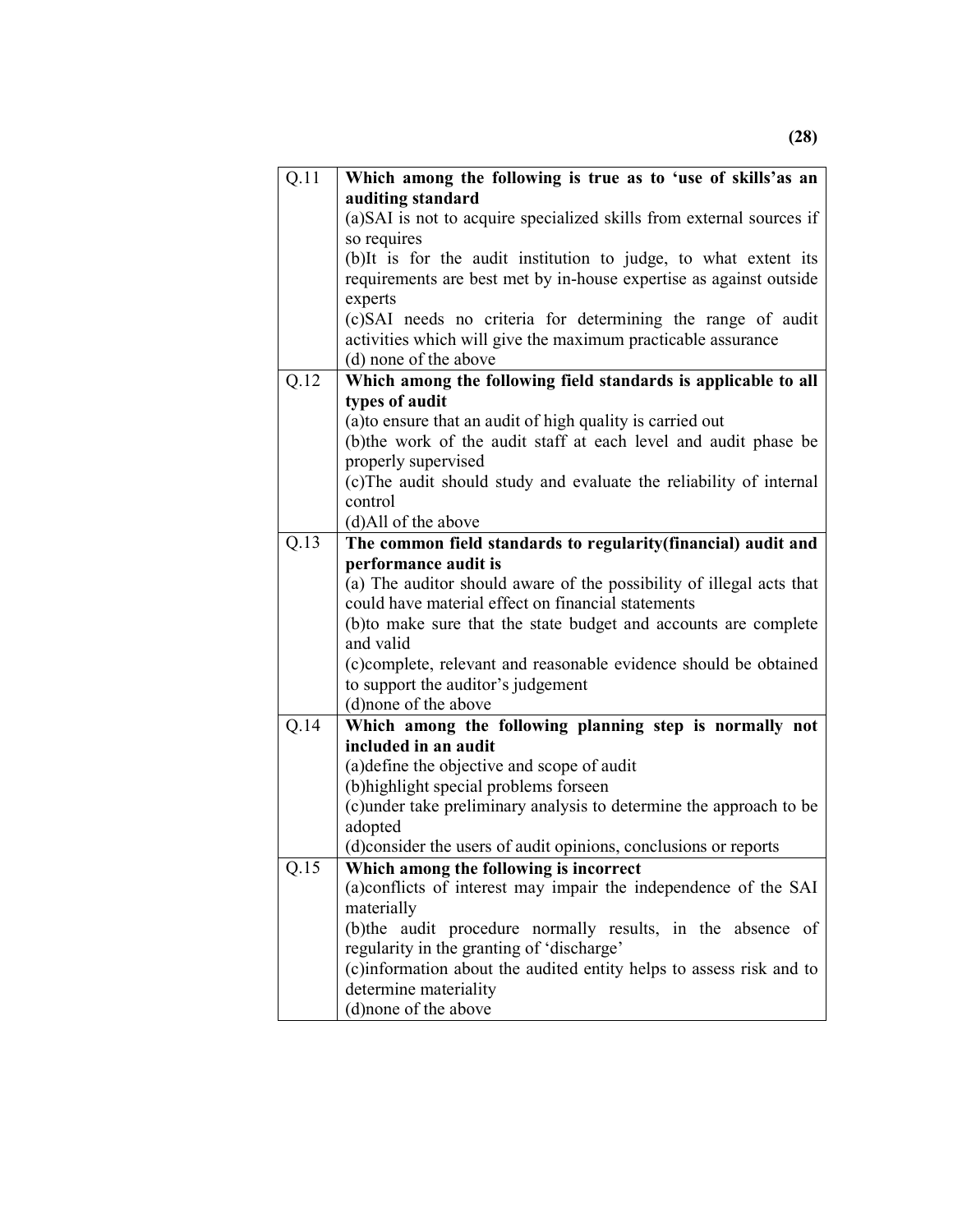| Q.16 | The evaluation of internal control where accounting or other                                                                            |                                                                     |  |
|------|-----------------------------------------------------------------------------------------------------------------------------------------|---------------------------------------------------------------------|--|
|      | information systems are computerized is to                                                                                              |                                                                     |  |
|      | (a) ensure the integrity of the data                                                                                                    |                                                                     |  |
|      | (b) ensure the reliability of the data                                                                                                  |                                                                     |  |
|      | (c) ensure the completeness of the data                                                                                                 |                                                                     |  |
|      | (d)All of the above                                                                                                                     |                                                                     |  |
| Q.17 |                                                                                                                                         | Match the following w.r.to study and evaluation of internal         |  |
|      | control                                                                                                                                 |                                                                     |  |
|      |                                                                                                                                         |                                                                     |  |
|      | (A)<br>of<br>In<br>case                                                                                                                 | (A) on controls that assist                                         |  |
|      | reqularity(financial)<br>audit,                                                                                                         | management<br>in<br>complying                                       |  |
|      | study and evaluation are made:                                                                                                          | with laws and regulations                                           |  |
|      | $(B)$ In<br>οf<br>case                                                                                                                  | (B)On controls that assist in                                       |  |
|      | regularity(compliance)<br>audit,                                                                                                        | safeguarding<br>assets<br>and                                       |  |
|      | study and evaluation are made                                                                                                           | resources                                                           |  |
|      | (C)In case of performance                                                                                                               | (C) depend on the objectives of                                     |  |
|      | audit, study and evaluation are                                                                                                         | the audit and on the degree of                                      |  |
|      | made                                                                                                                                    | reliance intended                                                   |  |
|      | (D) Extent of the study and<br>evaluation                                                                                               | (D) on controls that assist in                                      |  |
|      |                                                                                                                                         | conducting the business of the                                      |  |
|      |                                                                                                                                         | audited entity                                                      |  |
|      |                                                                                                                                         |                                                                     |  |
|      | (a) A-B; B-A; C-D; D-C                                                                                                                  |                                                                     |  |
|      | (b) $A-B$ ; $B-D$ ; $C-A$ ; $D-C$                                                                                                       |                                                                     |  |
|      | $(c)$ A-D; B-C; C-A; D-B<br>(d) $A-C$ ; $B-A$ ; $C-D$ ; $D-B$                                                                           |                                                                     |  |
| Q.18 | <b>Audit Evidence obtained should be</b>                                                                                                |                                                                     |  |
|      | (a)Complete                                                                                                                             |                                                                     |  |
|      | (b)relevant                                                                                                                             |                                                                     |  |
|      | (c)reasonable                                                                                                                           |                                                                     |  |
|      | (d)All of the above                                                                                                                     |                                                                     |  |
| Q.19 | Adequate documentation is important to                                                                                                  |                                                                     |  |
|      | (a)confirm and support the auditor's opinion and reports<br>(b)serve as evidence of the auditor's compliance with auditing<br>standards |                                                                     |  |
|      |                                                                                                                                         |                                                                     |  |
|      |                                                                                                                                         |                                                                     |  |
|      | (c) provide evidence of work done for future reference                                                                                  |                                                                     |  |
|      | (d)All of the above                                                                                                                     |                                                                     |  |
| Q.20 |                                                                                                                                         | A through analysis of the financial statements is made to           |  |
|      | ascertain whether                                                                                                                       |                                                                     |  |
|      |                                                                                                                                         | (a) Financial statements are presented without due consideration to |  |
|      | the circumstances of the audited entity                                                                                                 |                                                                     |  |
|      |                                                                                                                                         | (b)sufficient disclosures about various elements of financial       |  |
|      | statements are not presented                                                                                                            |                                                                     |  |
|      |                                                                                                                                         | (c) financial statements are prepared in accordance with acceptable |  |
|      | accounting standards                                                                                                                    |                                                                     |  |
|      | (d) none of the above                                                                                                                   |                                                                     |  |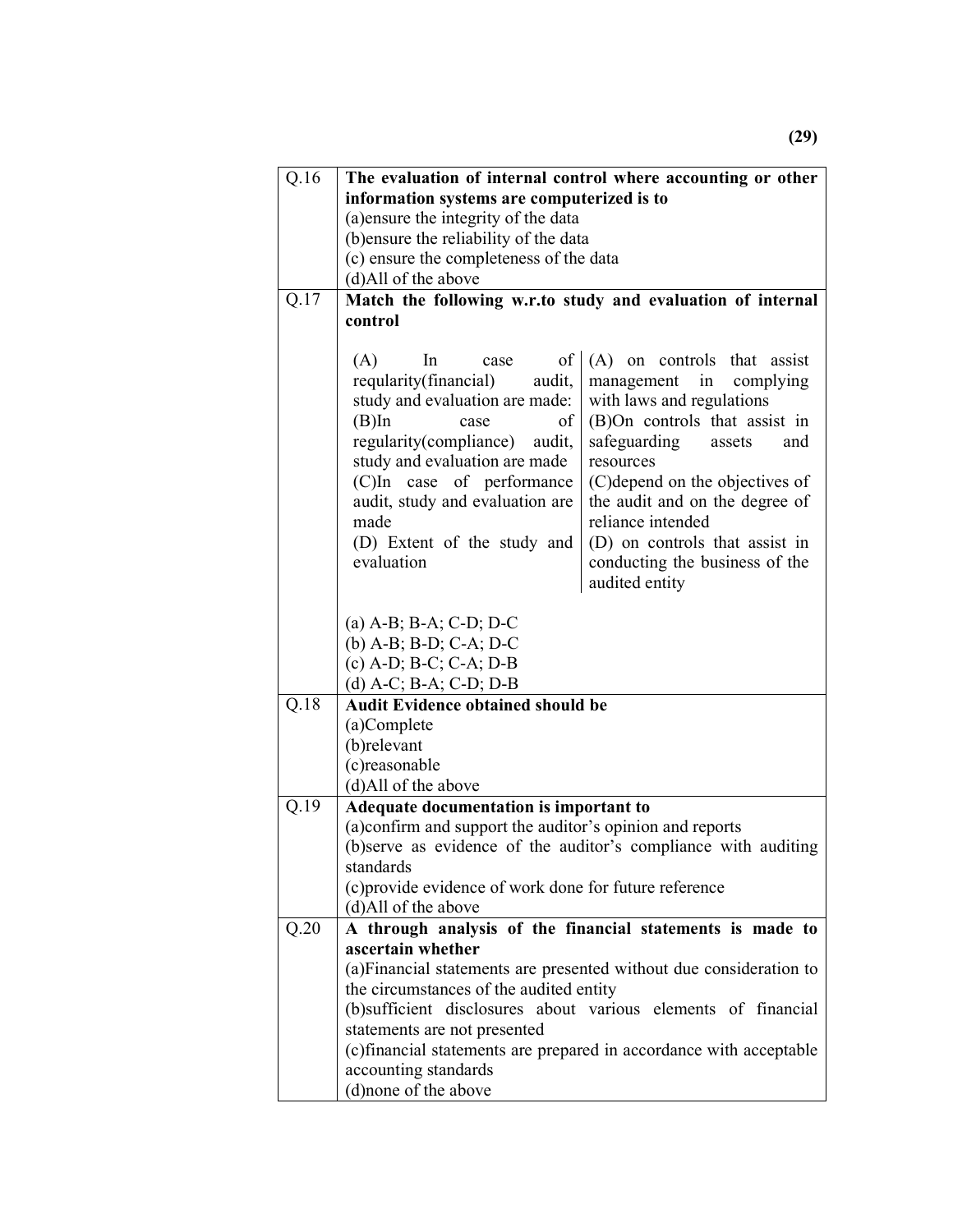| Q.21 | Observations in Inspection Reports are further processed for                          |                                                                    |  |
|------|---------------------------------------------------------------------------------------|--------------------------------------------------------------------|--|
|      | reporting in the Audit Report depends                                                 |                                                                    |  |
|      | (a) on the veracity of observations in the IR                                         |                                                                    |  |
|      | (b)relevance of replies/clarifications received                                       |                                                                    |  |
|      | (c) materiality of observations in the IR                                             |                                                                    |  |
|      | (d)All of the above                                                                   |                                                                    |  |
| Q.22 | Which among the following is correct                                                  |                                                                    |  |
|      |                                                                                       |                                                                    |  |
|      | (a) the reporting standards are to supercede the prudent judegement<br>of the Auditor |                                                                    |  |
|      |                                                                                       | (b) The expression 'Reporting' does not embraces auditor's         |  |
|      | opinion on financial statements and the Auditor's report                              |                                                                    |  |
|      |                                                                                       |                                                                    |  |
|      | (c) The conclusion should flow from the evidence<br>(d) none of the above             |                                                                    |  |
| Q.23 | <b>Match of the following</b>                                                         |                                                                    |  |
|      | (A)Accuracy                                                                           | (A) requires the presentation                                      |  |
|      |                                                                                       | throughtout the report be                                          |  |
|      |                                                                                       | balanced in content and tone                                       |  |
|      | (B)Objectivity                                                                        | (B) describing the audit scope                                     |  |
|      |                                                                                       | and<br>and                                                         |  |
|      |                                                                                       | methodology                                                        |  |
|      |                                                                                       | presenting the conclusions                                         |  |
|      |                                                                                       | consistent with the scope                                          |  |
|      |                                                                                       | accurately                                                         |  |
|      | (C)Clarity                                                                            | (C) requires that the evidence                                     |  |
|      |                                                                                       | presented is true and the                                          |  |
|      |                                                                                       | conclusions<br>be<br>correctly                                     |  |
|      |                                                                                       | portrayed                                                          |  |
|      | (D)correct portrayal                                                                  | (D) requires that the report                                       |  |
|      |                                                                                       | read<br>be<br>easy<br>t <sub>0</sub><br>and                        |  |
|      |                                                                                       | understand                                                         |  |
|      | $(a)$ A-C;B-D;C-B;D-A                                                                 |                                                                    |  |
|      | $(b)$ A-C;B-A;C-D;D-B<br>$(c)$ A-B;B-A;C-D;D-C                                        |                                                                    |  |
|      |                                                                                       |                                                                    |  |
|      | $(d)$ A-D;B-C;C-A;D-B                                                                 |                                                                    |  |
| Q.24 | When a particular act is, infact, illegal audit have to                               |                                                                    |  |
|      | (a) await final determination by a court of law                                       |                                                                    |  |
|      |                                                                                       | (b)Audit should take care not to imply that they have made a       |  |
|      | determination of illegality                                                           |                                                                    |  |
|      | $(c)$ Both $(a)$ and $(b)$                                                            |                                                                    |  |
|      | (d)none of the above                                                                  |                                                                    |  |
| Q.25 | Which among the following is not a reportable condition                               |                                                                    |  |
|      |                                                                                       | (a)Regular followup and correct previously identified deficiencies |  |
|      | in internal control                                                                   |                                                                    |  |
|      | (b) performing tasks that are part of internal control                                |                                                                    |  |
|      |                                                                                       | (c)Absence of a sufficient level of control consciousness within   |  |
|      | the organization                                                                      |                                                                    |  |
|      | (d)none of the above                                                                  |                                                                    |  |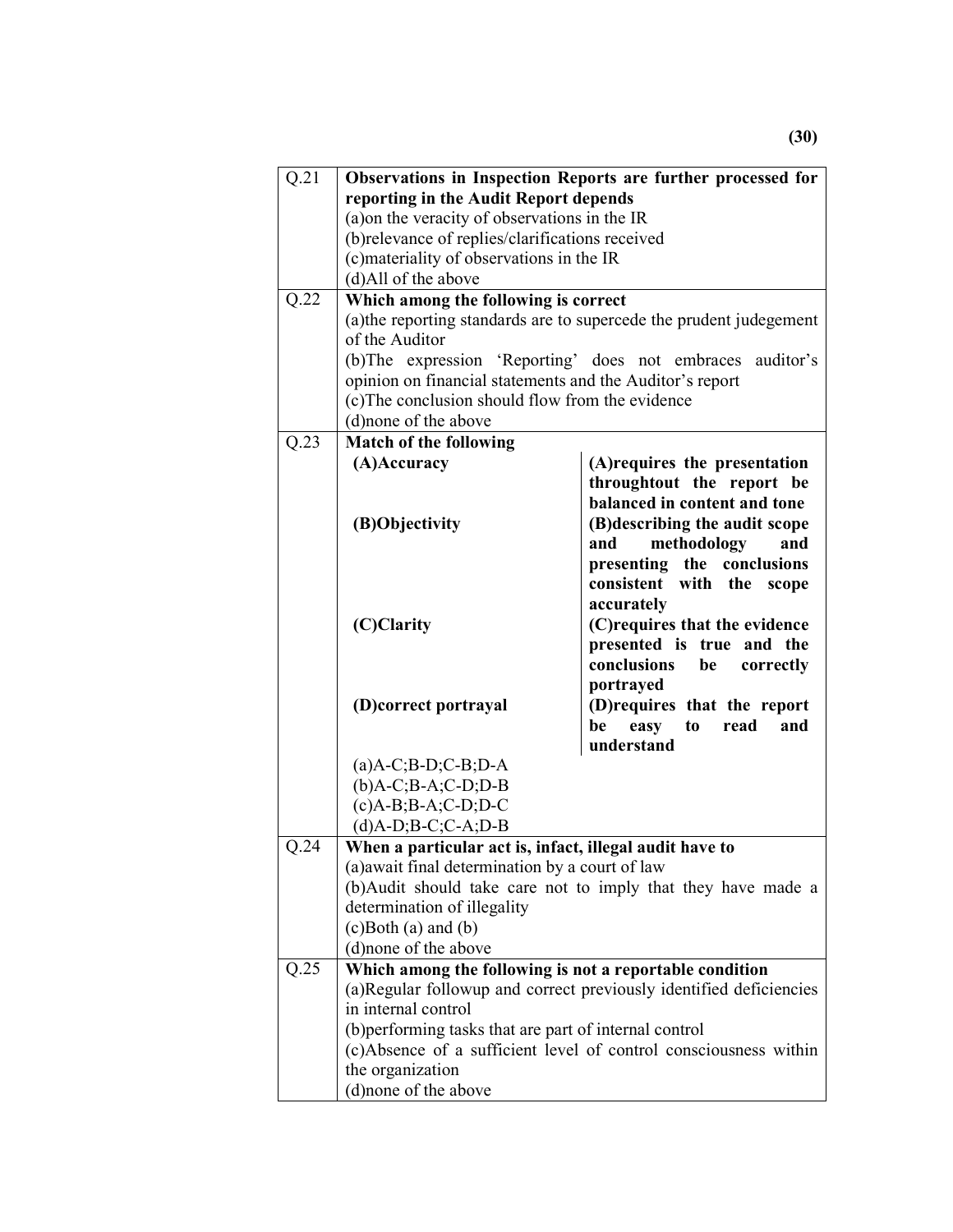| Q.26                                                                | What is the procedure resorted to when reporting matters of     |  |  |
|---------------------------------------------------------------------|-----------------------------------------------------------------|--|--|
|                                                                     | national interest that cannot be freely disclosed               |  |  |
| (a) Auditor should not include the sensitive matters in the report  |                                                                 |  |  |
| (b) Auditor should need to make a report including sensitive        |                                                                 |  |  |
| matters in a separate published report                              |                                                                 |  |  |
| (c)Auditor should need to make a report including sensitive         |                                                                 |  |  |
| matters in a separate, unpublished report                           |                                                                 |  |  |
| (d) none of the above                                               |                                                                 |  |  |
| Q.27                                                                | When these is adequate disclosure of all material matters       |  |  |
| relevant to the financial statements                                |                                                                 |  |  |
| (a) Adverse opinion is given                                        |                                                                 |  |  |
| (b) Disclaimer of opinion is given                                  |                                                                 |  |  |
| (c)unqualified opinion is given                                     |                                                                 |  |  |
| (d) none of the above                                               |                                                                 |  |  |
| Q.28<br>Find out the incorrect statement                            |                                                                 |  |  |
|                                                                     | (a) Reports on irregularities may be prepared irrespective of a |  |  |
| qualification of the auditor's opinion                              |                                                                 |  |  |
|                                                                     | (b) where the audit is confined to consideration of whether     |  |  |
| sufficient controls exist to secure 3Es general opinion is provided |                                                                 |  |  |
| (c)In performance audit recommendations suggest improvements        |                                                                 |  |  |
|                                                                     |                                                                 |  |  |
| needed and how to achieve them                                      |                                                                 |  |  |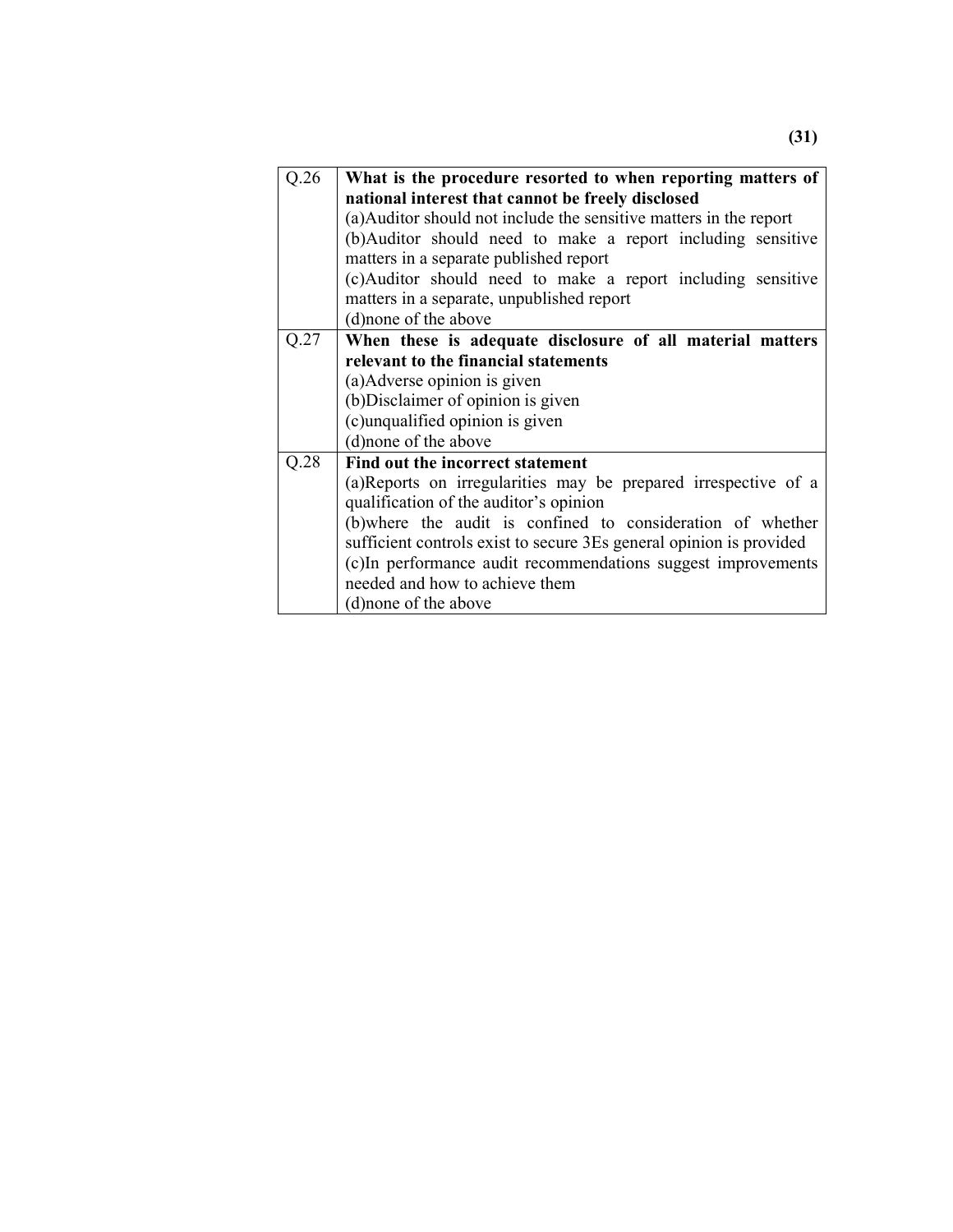# **Auditing Standards issued by the CAG of India**

| Q.1              | (d) Para $4.1$ of Ch.I                  |
|------------------|-----------------------------------------|
| Q.2              | (c) Para $4.3$ of Ch.I                  |
| Q.3              | (c) Para $4.7$ of Ch.I                  |
| Q.4              | (d) Para $4.11$ of Ch.I                 |
| $\overline{Q.5}$ | $(c)$ Para 1.2 of Ch.II                 |
| Q.6              | (b) Paras 2.4,2.5 & 2.6 of Ch.II        |
| Q.7              | (c) Paras 2.18,2.19 & 2.21 of Ch.II     |
| $Q.8$            | $(c)$ Para 3.2.4 of Ch.II               |
| Q.9              | (b) Paras 4.2.4;4.2.5 & 4.2.6 of Ch.II  |
| Q.10             | (d) Para $5.2.2$ of Ch.II               |
| Q.11             | (b) Para 6.4.4 & 6.4.7 of Ch.II         |
| Q.12             | (d) Para $3(a)(b)$ &(c) of Ch.III       |
| Q.13             | (c) Para $3(d)$ & (e) of Ch.III         |
| Q.14             | (d) Para 4.3 of Ch.III                  |
| Q.15             | (b)                                     |
| Q.16             | (d) Para $6.1.3$ of Ch.III              |
| Q.17             | (a) Para $6.11$ of Ch.III               |
| Q.18             | $(d)$ Para 8.1 of Ch.III                |
| Q.19             | (d) Para $8.2.5$ of Ch.III              |
| Q.20             | (c) Para $9.2.2$ of Ch.III              |
| Q.21             | (d) Paras $1.9, 1.10 \& 1.12$           |
| Q.22             | (c)                                     |
| Q.23             | (b)                                     |
| Q.24             | (c) Paras 6.2,9.2& 9.3 of Ch.III        |
| Q.25             | (c) Para $10.1$ of Ch.IV                |
| Q.26             | (c) Para $11.1(d)$ of Ch.IV             |
| Q.27             | (c) Paras $11.3, 11.5 \& 11.6$ of Ch.IV |
| Q.28             | (c)                                     |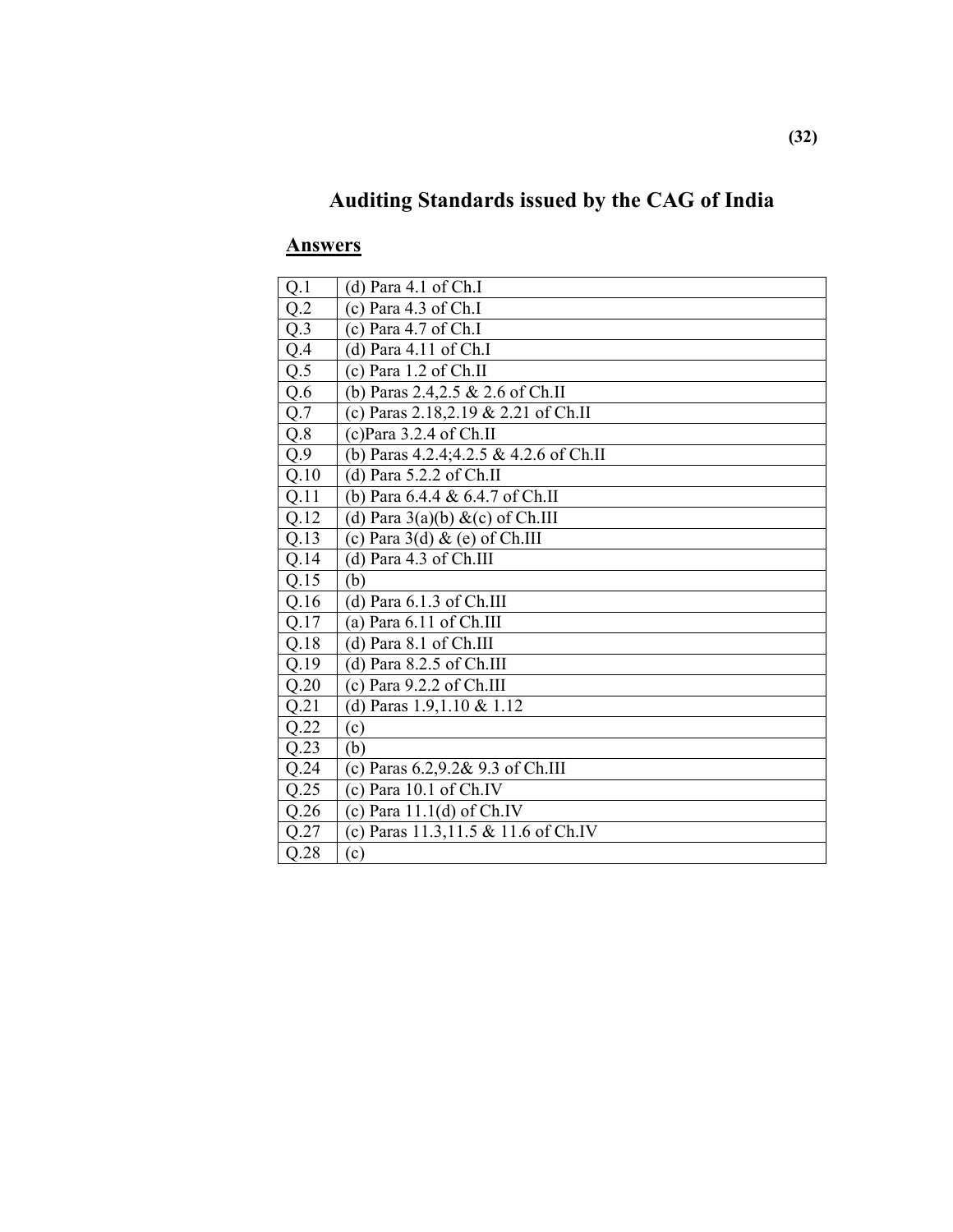# **Regulations on Audit and Accounts'2007**

| Q.1 |                                                              | The Regulation on Audit and Accounts'2007 do not apply to            |
|-----|--------------------------------------------------------------|----------------------------------------------------------------------|
|     |                                                              | which                                                                |
|     | (a)Bodies/authorities<br>and                                 | enterprises<br>to<br>CAG's                                           |
|     | audit/accounts jurisdiction extend                           |                                                                      |
|     |                                                              | (b)All ministries and departments of Union Government and State      |
|     | Governments                                                  |                                                                      |
|     | (c)Union Territory Governments                               |                                                                      |
|     |                                                              | (d) Any international assignment relating to audit taken up or being |
|     | taken up by CAG                                              |                                                                      |
| Q.2 | <b>Math the following</b>                                    |                                                                      |
|     | (A) Audit Note                                               | (A)a letter issued during the                                        |
|     |                                                              | course of audit for eliciting                                        |
|     |                                                              | information and confirmation                                         |
|     |                                                              | of facts                                                             |
|     | (B) Audit memorandum                                         | (B)Issued by an audit office                                         |
|     |                                                              | containing the results of audit                                      |
|     |                                                              | conducted<br>w.r.to<br>data,                                         |
|     |                                                              | information etc., available in                                       |
|     |                                                              | audit office                                                         |
|     | (C)Practice note                                             | (C)Report containing<br>audit                                        |
|     |                                                              | observations whether or<br>not                                       |
|     |                                                              | required to be laid before the                                       |
|     |                                                              | legislature                                                          |
|     | (D) Separate audit report                                    | (D) Detailed instructions<br>on                                      |
|     |                                                              | audit or on accounting matter?                                       |
|     |                                                              |                                                                      |
|     | $(a)$ A-D;B-C;C-A;D-B                                        |                                                                      |
|     | $(b)$ A-B;B-A;C-D;D-C                                        |                                                                      |
|     | $(c)$ A-D;B-A;C-B;D-C                                        |                                                                      |
|     | $(d)$ A-C;B-D;C-D;D-A                                        |                                                                      |
| Q.3 | <b>Major irregularity means</b>                              |                                                                      |
|     |                                                              | (a)an instance of suspected material fraud coming to the notice in   |
|     | audit                                                        |                                                                      |
|     |                                                              |                                                                      |
|     | (b)an instance of corruption coming to the notice in audit   |                                                                      |
|     | (c) an irregularity of serious nature involving public funds |                                                                      |
|     | (d) All of the above                                         |                                                                      |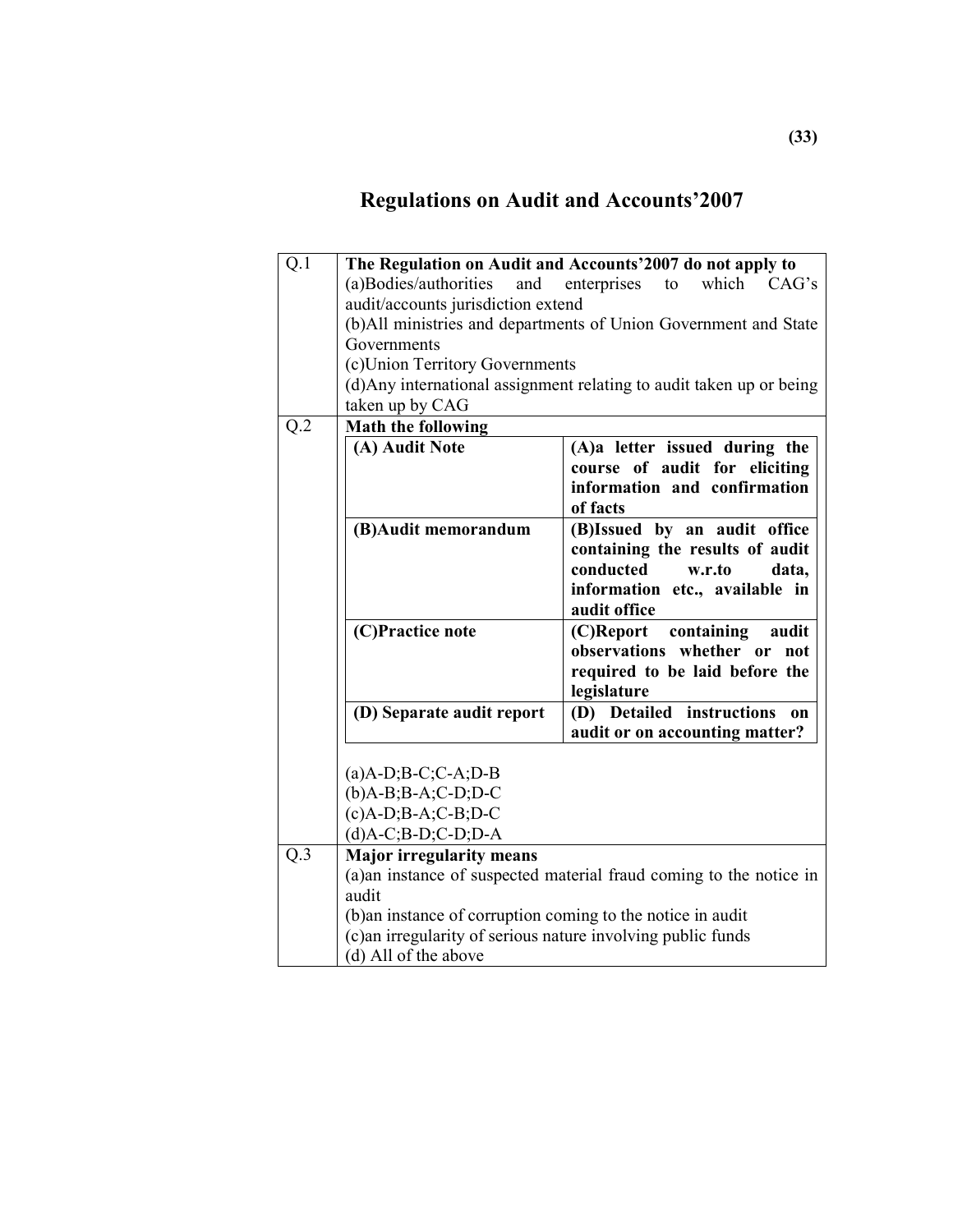| Q.4 | <b>Math the following</b>                                                  |  |  |
|-----|----------------------------------------------------------------------------|--|--|
|     | (A) To ensure whether financial<br>$(A)$ in<br>special                     |  |  |
|     | statements<br>properly<br>circumstances only<br>are                        |  |  |
|     | prepared,<br>complete<br>in<br>all                                         |  |  |
|     | respects and presented with                                                |  |  |
|     | disclosures                                                                |  |  |
|     | (B)To ensure whether<br>(B)Performance audit<br>the                        |  |  |
|     | provision<br>of the constitution                                           |  |  |
|     | rules/regulations<br>laws,<br>are                                          |  |  |
|     | beingAudit memorandum                                                      |  |  |
|     | (C)To assess the extent which an<br>(C)Compliance audit                    |  |  |
|     | activity/programme/organization                                            |  |  |
|     | operates economically, efficiently                                         |  |  |
|     | and effectively                                                            |  |  |
|     | (D) To utilize specialized skills<br>(D) Financial audit                   |  |  |
|     | from<br>external<br>to<br>sources                                          |  |  |
|     | carryout an audit                                                          |  |  |
|     |                                                                            |  |  |
|     | $(a)$ A-B;B-C;C-D;D-A                                                      |  |  |
|     | $(b)$ A-B;B-A;C-D;D-C                                                      |  |  |
|     | $(c)$ A-C;B-D;C-A;D-B                                                      |  |  |
|     | $(d)$ A-D;B-C;C-B;D-A                                                      |  |  |
| Q.5 | The CAG may circumstances so warrant dispense with                         |  |  |
|     | detailed audit under                                                       |  |  |
|     | (a) Section 23 of the DPC Act                                              |  |  |
|     | (b)Section 24 of the DPC Act                                               |  |  |
|     | (c)Section 18 read with Section 2(e) of the Act                            |  |  |
|     | (d) none of the above                                                      |  |  |
| Q.6 | Special audit of an organization may be requested provided<br>such request |  |  |
|     | (a) is made by any person without the approval of the Secretary to         |  |  |
|     | Government of the concerned department                                     |  |  |
|     | (b)State the justification and reasons that necessitate a special          |  |  |
|     | audit                                                                      |  |  |
|     | (c)specifying that the special audit to be covered since inception of      |  |  |
|     | the organization                                                           |  |  |
|     | (d)none of the above                                                       |  |  |
| Q.7 | Which among the following is correct as to audit of public                 |  |  |
|     | account and contingency fund                                               |  |  |
|     | (a)in the case of public account, the availability of credit for any       |  |  |
|     | withdrawal                                                                 |  |  |
|     | (b) in the case contingency fund, the availability of sufficient           |  |  |
|     | balance for any amount of advance                                          |  |  |
|     | (c) in the case of contingency fund, the timely resumption to the          |  |  |
|     | fund                                                                       |  |  |

**(34)**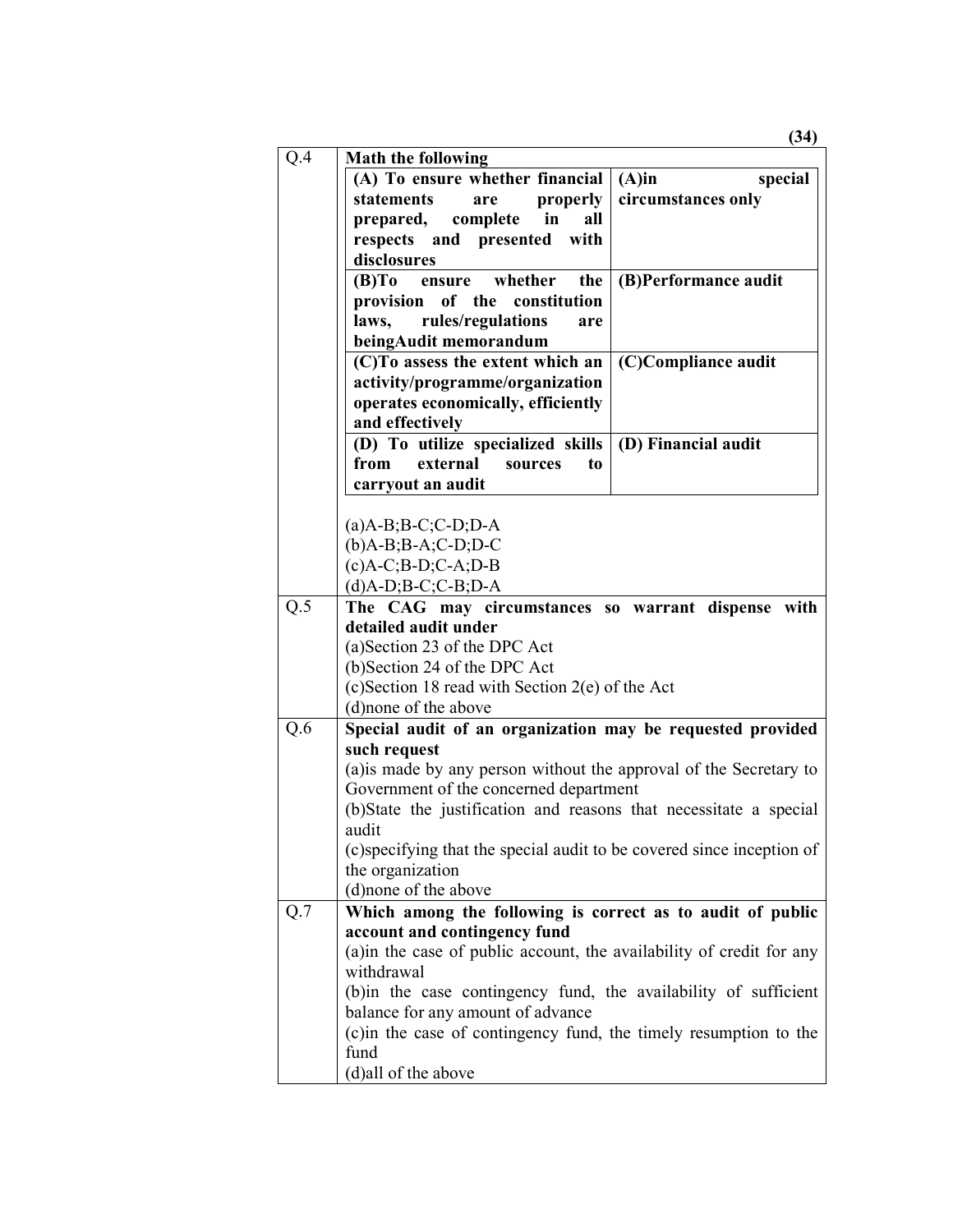|                   | (35)                                                                                                             |  |
|-------------------|------------------------------------------------------------------------------------------------------------------|--|
| Q.8               | Which among the following is incorrect as to audit of receipts                                                   |  |
|                   | (a)identification of potential tax assesses                                                                      |  |
|                   | (b) amount that may have fallen into arrears                                                                     |  |
|                   | (c)Exclusion of non-assessment functions including expenditure                                                   |  |
|                   | incurred by the department                                                                                       |  |
|                   | (d)Achievemnt of targets                                                                                         |  |
| Q.9               | Right of audit to investigate stores balances does not include                                                   |  |
|                   | (a) assuming responsibility for physical verification of stores                                                  |  |
|                   | (b) reserves the right to investigate stores balances and highlight                                              |  |
|                   | discrepancies                                                                                                    |  |
|                   | (c)verification of adequate and sound systems and procedures are                                                 |  |
|                   | in place and complied with                                                                                       |  |
|                   | (d)none of the above                                                                                             |  |
| $\overline{Q.10}$ | Find out the incorrect statement                                                                                 |  |
|                   | (a) Economy occurs where equal-quality resources are acquired at                                                 |  |
|                   | least cost                                                                                                       |  |
|                   | (b) effectiveness<br>addresses the<br>the<br>issue of<br>whether                                                 |  |
|                   | scheme/programme or organization has achieved its objectives                                                     |  |
|                   | (c) The responsibility for the system of measurement of measurable                                               |  |
|                   | objectives and performance indicators rests with the Audit                                                       |  |
|                   | (d)none of the above                                                                                             |  |
| Q.11              | For arriving at the quantum of Government assistance for the                                                     |  |
|                   | purpose of ascertaining auditability under section 14                                                            |  |
|                   | (a) the aggregate of the amounts of grant(s) and loan(s) paid shall                                              |  |
|                   | be considered separately                                                                                         |  |
|                   | (b)the amounts of grant(s) and loan(s) paid by the Union<br>Government, the State Government shall be aggregated |  |
|                   | (c) the amounts of grant(s) and loan(s) paid during the year shall                                               |  |
|                   | not include any amount of unspent grant(s) or loan(s)                                                            |  |
|                   | (d)the remaining unspent grant(s) and loan(s) should have been                                                   |  |
|                   | refunded to Government                                                                                           |  |
|                   |                                                                                                                  |  |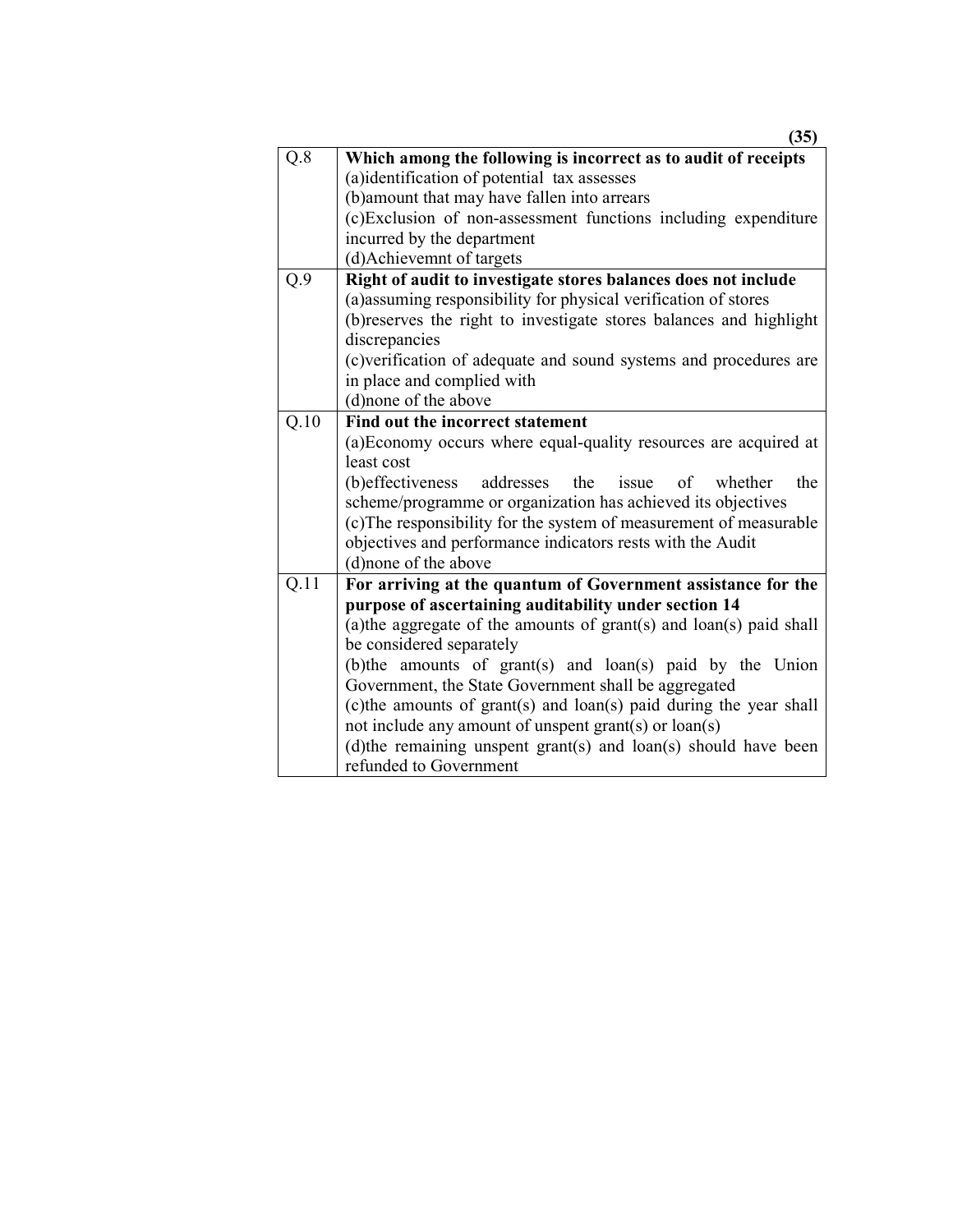|      |                                                          | (36)                                                                  |
|------|----------------------------------------------------------|-----------------------------------------------------------------------|
| Q.12 | Match the following w.r.to the provisions of the DPC Act |                                                                       |
|      | (A)compling the accounts                                 | (A) Section 23                                                        |
|      | of the union and of each                                 |                                                                       |
|      | state and UT having a                                    |                                                                       |
|      | legislative assembly                                     |                                                                       |
|      | (B)Submission of accounts                                | (B) Section 12                                                        |
|      | to the President or the                                  |                                                                       |
|      | of<br>Governor<br>state<br>0r                            |                                                                       |
|      | Administrator<br>of<br><b>UT</b>                         |                                                                       |
|      | having a<br>legislative                                  |                                                                       |
|      | assembly                                                 |                                                                       |
|      | (C)giving information and                                | (C)Section 10 read with Section                                       |
|      | rendering assistance to the                              | 2(e)                                                                  |
|      | union/state/UT having<br>a                               |                                                                       |
|      | legislative assembly                                     |                                                                       |
|      | (D)Laying down general                                   | (D)Section 11                                                         |
|      | principles of Government                                 |                                                                       |
|      | accounting                                               |                                                                       |
|      |                                                          |                                                                       |
|      | $(a)$ A-C;B-D;C-B;D-A                                    |                                                                       |
|      | $(b)$ A-C;B-D;C-A;D-B                                    |                                                                       |
|      | $(c)$ A-D;B-C;C-B;D-A                                    |                                                                       |
|      | $(d)$ A-B;B-A;C-D;D-C                                    |                                                                       |
| Q.13 |                                                          | The conditions for undertaking audit of a body or authority           |
|      | under Section 20(1) do not include                       |                                                                       |
|      |                                                          | (a) Audit shall be entrusted to the CAG preferably for a period of    |
|      | five accounts years                                      |                                                                       |
|      |                                                          | (b) The scope, extent and manner of audit shall be decided by the     |
|      | CAG                                                      |                                                                       |
|      |                                                          | (c) The CAG shall not appoint a primary auditor to conduct the        |
|      | audit on his behalf                                      |                                                                       |
|      | (d) none of the above                                    |                                                                       |
| Q.14 |                                                          | Which among the following is incorrect as to the statutory            |
|      | auditor                                                  |                                                                       |
|      |                                                          | (a) The total period of appointment including the initial             |
|      | appointment should not exceed four years                 |                                                                       |
|      | duties, the CAG may debar him further appointment        | (b)In case of serious irregularities in the discharge of professional |
|      |                                                          |                                                                       |
|      |                                                          | (c) The CAG may terminate the appointment for reasonable and          |
|      |                                                          | sufficient grounds without following the due administrative           |
|      | process                                                  |                                                                       |
|      | (d) none of the above                                    |                                                                       |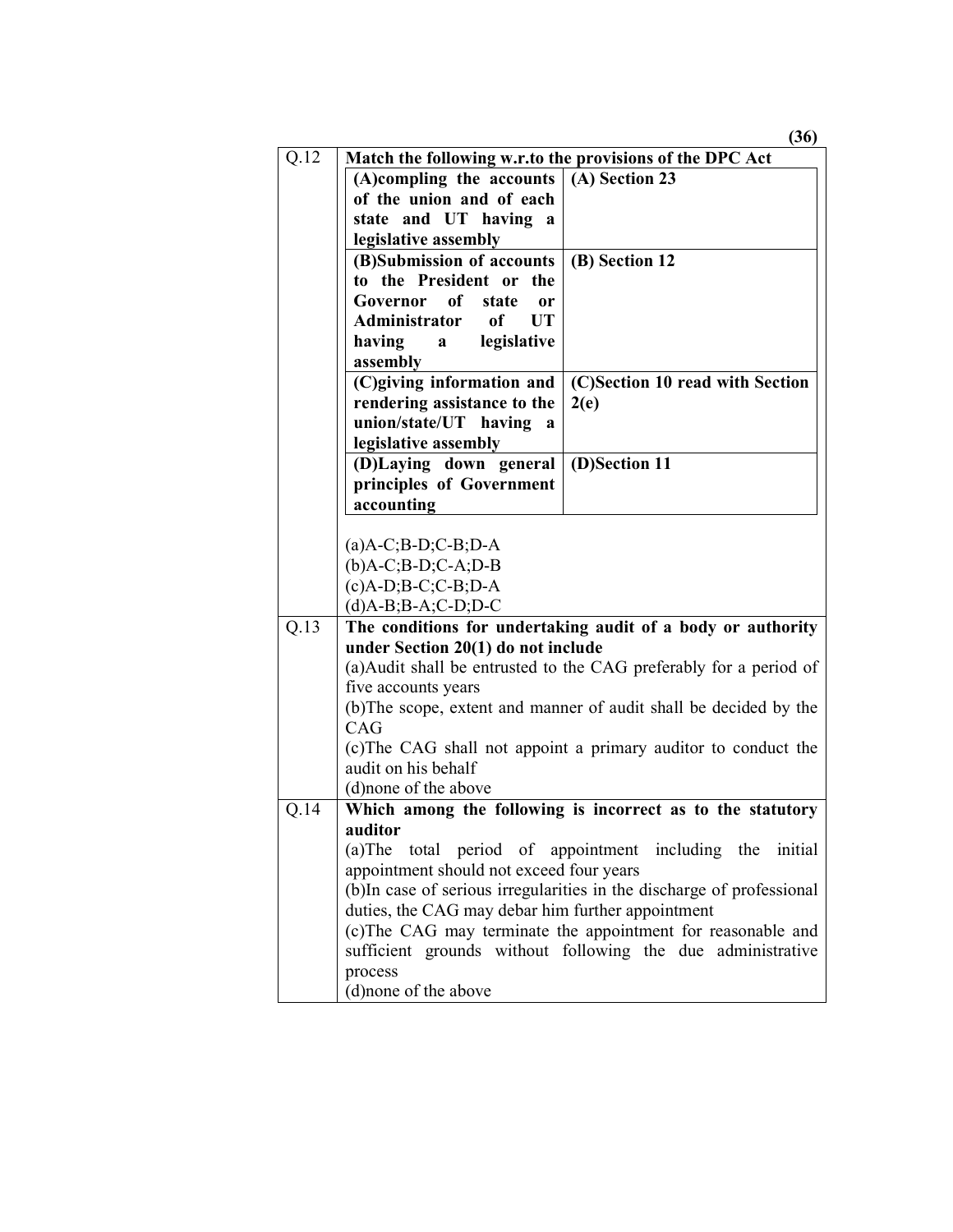|      | 37)                                                              |  |
|------|------------------------------------------------------------------|--|
| Q.15 | Which among the following is correct as to the supplementary     |  |
|      | audit by CAG                                                     |  |
|      | (a)It is the CAG who is primarily responsible for expressing     |  |
|      | opinion on the accounts of the company                           |  |
|      | significant and material observations made<br>$(b)$ The<br>in    |  |
|      | supplementary audit shall be issued by the statutory auditor     |  |
|      | (c) The CAG may at his discretion, dispense with supplementary   |  |
|      | audit for any particular year                                    |  |
|      | (9) none of the above                                            |  |
| Q.16 | The Audit Board for central public sector undertakings           |  |
|      | (a) is a permanent body for conducting all types of audit of a   |  |
|      | <b>Government Company</b>                                        |  |
|      | (b) is a permanent body for performance audits of central public |  |
|      | sector undertakings                                              |  |
|      | shall not confine its function in an advisory<br>(c)<br>and      |  |
|      | recommendatory capacity                                          |  |
|      | (d) none of the above                                            |  |
| Q.17 | The CAG may undertake the audit of Panchayat Raj                 |  |
|      | <b>Institutions and urban local bodies</b>                       |  |
|      | (a) under Section 14 of the DPC Act                              |  |
|      | (b) under Section 19 or 20 of the Act                            |  |
|      | (c) either $(a)$ or $(b)$                                        |  |
|      | (d) none of the above                                            |  |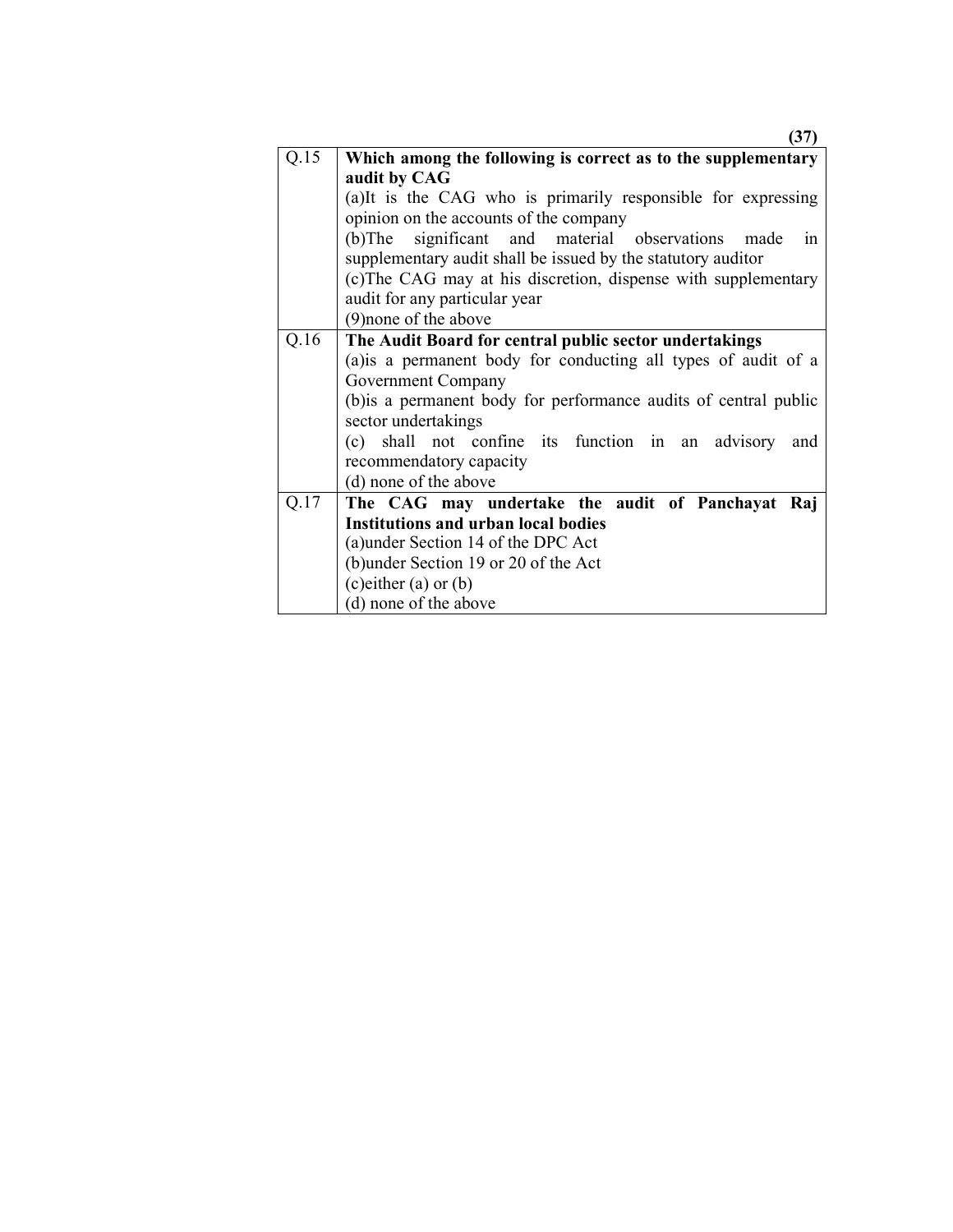|                   | (38)                                                                                                                                                                                                                                                                                                                                                                |
|-------------------|---------------------------------------------------------------------------------------------------------------------------------------------------------------------------------------------------------------------------------------------------------------------------------------------------------------------------------------------------------------------|
| Q.18              | The functions of technical guidance and support to audit of                                                                                                                                                                                                                                                                                                         |
|                   | <b>PRI and ULB includes</b>                                                                                                                                                                                                                                                                                                                                         |
|                   | (a) The Accountant General (Audit) would conduct test check of                                                                                                                                                                                                                                                                                                      |
|                   | some of PRIs and ULBs                                                                                                                                                                                                                                                                                                                                               |
|                   | (b) The Accountant General (Audit) certifies the accounts of PRIs                                                                                                                                                                                                                                                                                                   |
|                   | or ULB                                                                                                                                                                                                                                                                                                                                                              |
|                   | (c) The Accountant General (Audit) is not concerned with                                                                                                                                                                                                                                                                                                            |
|                   | monitoring the quality of the IRs issued by LF auditor                                                                                                                                                                                                                                                                                                              |
|                   | (d) none of the above                                                                                                                                                                                                                                                                                                                                               |
| Q.19              | The auditable entity in auditing in information Technology                                                                                                                                                                                                                                                                                                          |
|                   | environment is required                                                                                                                                                                                                                                                                                                                                             |
|                   | (a) to document all changes made in IT systems                                                                                                                                                                                                                                                                                                                      |
|                   | (b)to ensure that all requirements for the purpose of facilitation of                                                                                                                                                                                                                                                                                               |
|                   | audit are incorporated in IT systems                                                                                                                                                                                                                                                                                                                                |
|                   | (c) to ensure that audit has the right of access to the IT systems                                                                                                                                                                                                                                                                                                  |
|                   | (d)All of the above                                                                                                                                                                                                                                                                                                                                                 |
| $\overline{Q.20}$ | <b>Audit Evidence does not include</b>                                                                                                                                                                                                                                                                                                                              |
|                   | (a) evidence from internal sources of the auditable entity                                                                                                                                                                                                                                                                                                          |
|                   | (b) evidence form external source of the auditable entity                                                                                                                                                                                                                                                                                                           |
|                   | (c) Those informations obtained by the auditable entity from a third                                                                                                                                                                                                                                                                                                |
|                   | party but not relied upon by the auditable entity                                                                                                                                                                                                                                                                                                                   |
|                   | (d) none of the above                                                                                                                                                                                                                                                                                                                                               |
| Q.21              | Which among the following is incorrect as to confidentiality of                                                                                                                                                                                                                                                                                                     |
|                   | information acquired during audit                                                                                                                                                                                                                                                                                                                                   |
|                   | (a) shall not be used for purposes outside the scope of audit                                                                                                                                                                                                                                                                                                       |
|                   | (b)preclude audit from reporting offences against the law to                                                                                                                                                                                                                                                                                                        |
|                   | appropriate prosecuting authorities wherever necessary                                                                                                                                                                                                                                                                                                              |
|                   | (c)clarified documents shall be dealt with by audit in accordance                                                                                                                                                                                                                                                                                                   |
|                   | with the standing instructions of the Government for handling and                                                                                                                                                                                                                                                                                                   |
|                   | custody of such documents                                                                                                                                                                                                                                                                                                                                           |
|                   | (d)none of the above                                                                                                                                                                                                                                                                                                                                                |
|                   |                                                                                                                                                                                                                                                                                                                                                                     |
|                   |                                                                                                                                                                                                                                                                                                                                                                     |
|                   |                                                                                                                                                                                                                                                                                                                                                                     |
|                   |                                                                                                                                                                                                                                                                                                                                                                     |
|                   |                                                                                                                                                                                                                                                                                                                                                                     |
|                   |                                                                                                                                                                                                                                                                                                                                                                     |
|                   |                                                                                                                                                                                                                                                                                                                                                                     |
| Q.22              | The officer in charge of the auditable entity at the close of the<br>audit<br>(a) shall only confirm the facts and figures in the draft IR<br>(b) may disagree and discuss with the Inspecting Officer<br>(c)shall not offer his observations on the audit conclusions and<br>recommendations if not already done in response to audit memo<br>(d)none of the above |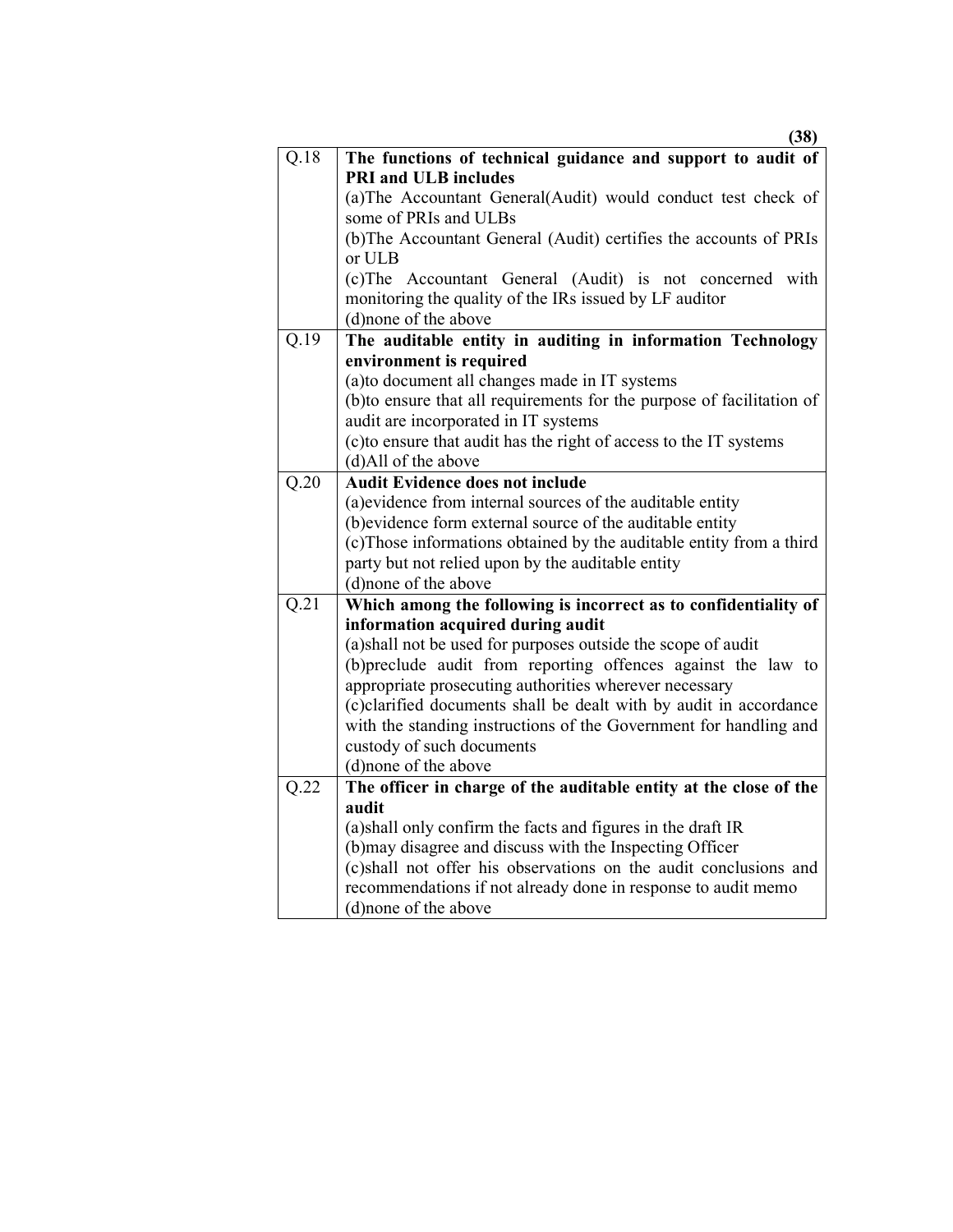|      |                                                       | (39)                                                                |
|------|-------------------------------------------------------|---------------------------------------------------------------------|
| Q.23 | <b>Match the following</b>                            |                                                                     |
|      | (A)The audit office shall                             | (A)The reply shall be<br>sent                                       |
|      | issue the IR                                          | through<br>the<br>higher<br>next                                    |
|      |                                                       | authority                                                           |
|      | (B)The auditable<br>entity                            | (B) Write a management letter                                       |
|      | shall send the reply to                               | to the Secretary by the end of                                      |
|      | audit to an IR                                        | April every year                                                    |
|      | (C)In case of IR relating                             | (C)Within six weeks from the                                        |
|      | to PWD                                                | date of completion of audit                                         |
|      | (D)Communication<br>of                                | (D)Within four weeks from the                                       |
|      | observations<br>significant                           | date of receipt of IR                                               |
|      | emerging out of audit                                 |                                                                     |
|      | during the preceding year                             |                                                                     |
|      | $(a)$ A-C;B-A;C-D;D-B                                 |                                                                     |
|      | $(b)$ A-C;B-D;C-A;D-B                                 |                                                                     |
|      | $(c)$ A-D;B-C;C-B;D-A                                 |                                                                     |
|      | $(d)$ A-B;B-A;C-D;D-C                                 |                                                                     |
| Q.24 | W.r.to Draft paragraphs the Accountant General(Audit) |                                                                     |
|      |                                                       | (a) shall not offer to discuss with the Secretary to Government     |
|      |                                                       | (b)shall not provide copies of any relevant documents and           |
|      | evidence in his possession to Government Department   |                                                                     |
|      |                                                       | (c) will proceed on the assumption that the Government has no       |
|      |                                                       | comments in case final reply is not received within the specified   |
|      | time                                                  |                                                                     |
|      | (d) none of the above                                 |                                                                     |
| Q.25 |                                                       | While forwarding copies of audit report for laying before           |
|      | legislature, the AG(Audit)                            | (a) shall send copies of the AR to Secretaries to Government before |
|      | presentation in legislature marking 'Confidential'    |                                                                     |
|      |                                                       | (b)send an unsigned copy of the AR simultaneously to the            |
|      | President or Governor as the case may be              |                                                                     |
|      |                                                       | (c)send an signed copy of the AR simultaneously to the President    |
|      | or Governor as the case may be                        |                                                                     |
|      | (d) none of the above                                 |                                                                     |
| Q.26 |                                                       | Duties and powers of the CAG in regard to the accounts of the       |
|      | union and State Government are laid down              |                                                                     |
|      | (a) under Articles 149 and 150 of the constitution    |                                                                     |
|      |                                                       | (b)under Articles 149 and 150 of the constitution and Section 10 to |
|      | 12 of the DPC Act                                     |                                                                     |
|      |                                                       | (c)under Articles 149 and 150 of the constitution and Sections 10   |
|      | to 12 and 23 of the DPC Act                           |                                                                     |
|      | (d) none of the above                                 |                                                                     |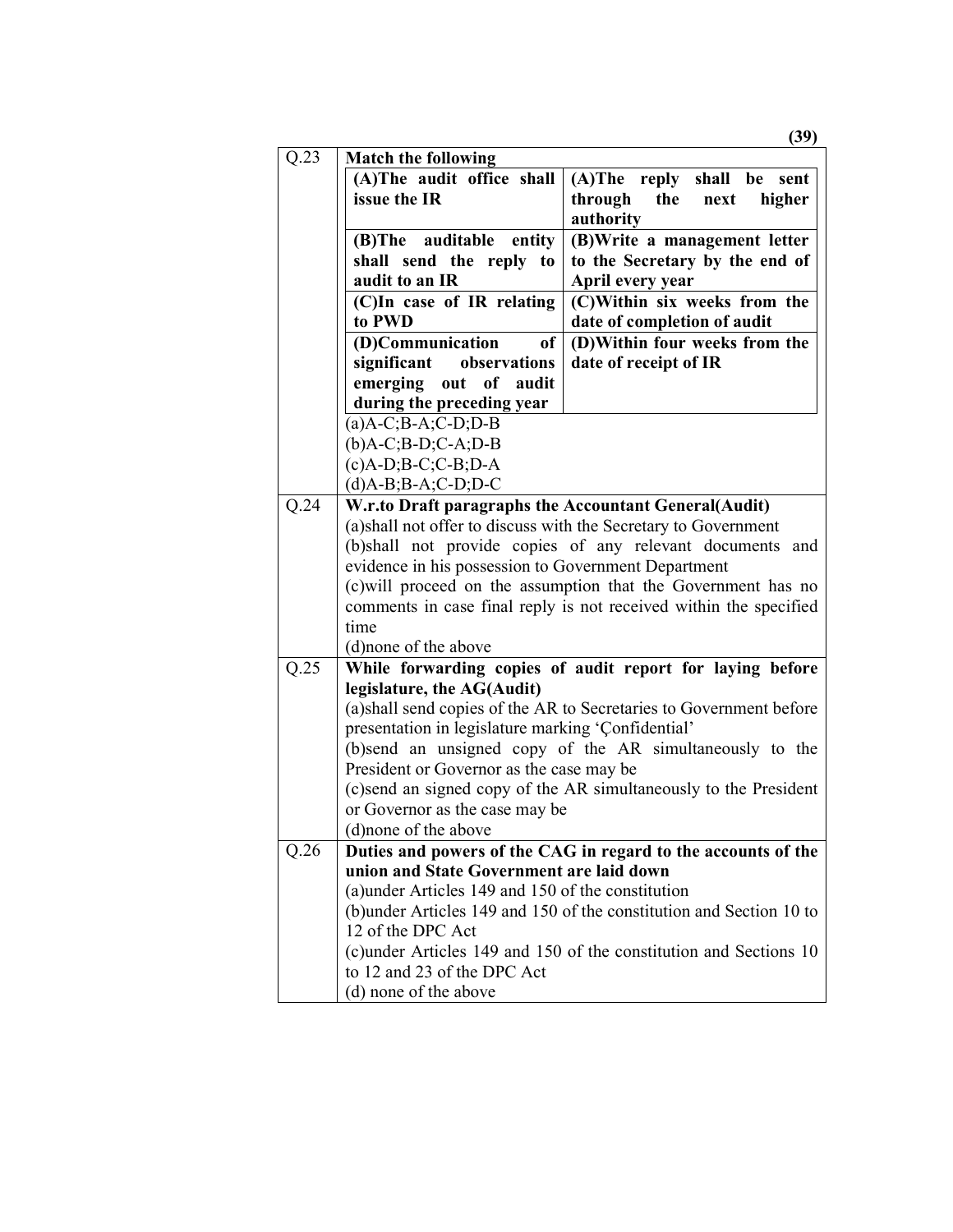| Q.27 | The Government Accounting Standards<br><b>Advisory</b>          |  |  |  |
|------|-----------------------------------------------------------------|--|--|--|
|      | Board(GASAB) is not responsible for                             |  |  |  |
|      | (a) making recommendations regarding accounting standards to be |  |  |  |
|      | observed in Government department and organizations             |  |  |  |
|      | (b)Preparing a frame work and roadmap for shift to accrual      |  |  |  |
|      | accounting                                                      |  |  |  |
|      | (c)formulating and proposing standards with a view to improve   |  |  |  |
|      | usefulness of the financial reports based on the users of these |  |  |  |
|      | reports                                                         |  |  |  |
|      | (d) making recommendations regarding accounting standards for   |  |  |  |
|      | Government companies                                            |  |  |  |
| Q.28 | The hierarchy of instructions of the Comptroller and Auditor    |  |  |  |
|      | <b>General shall be</b>                                         |  |  |  |
|      | (a) Guidelines/Standing orders, Regulations and practice notes  |  |  |  |
|      | (b)Regulations, standing orders/Guidelines, and Practice notes  |  |  |  |
|      | (c)Regulations, practice notes and standing orders/guidelines   |  |  |  |
|      | (d) none of the above                                           |  |  |  |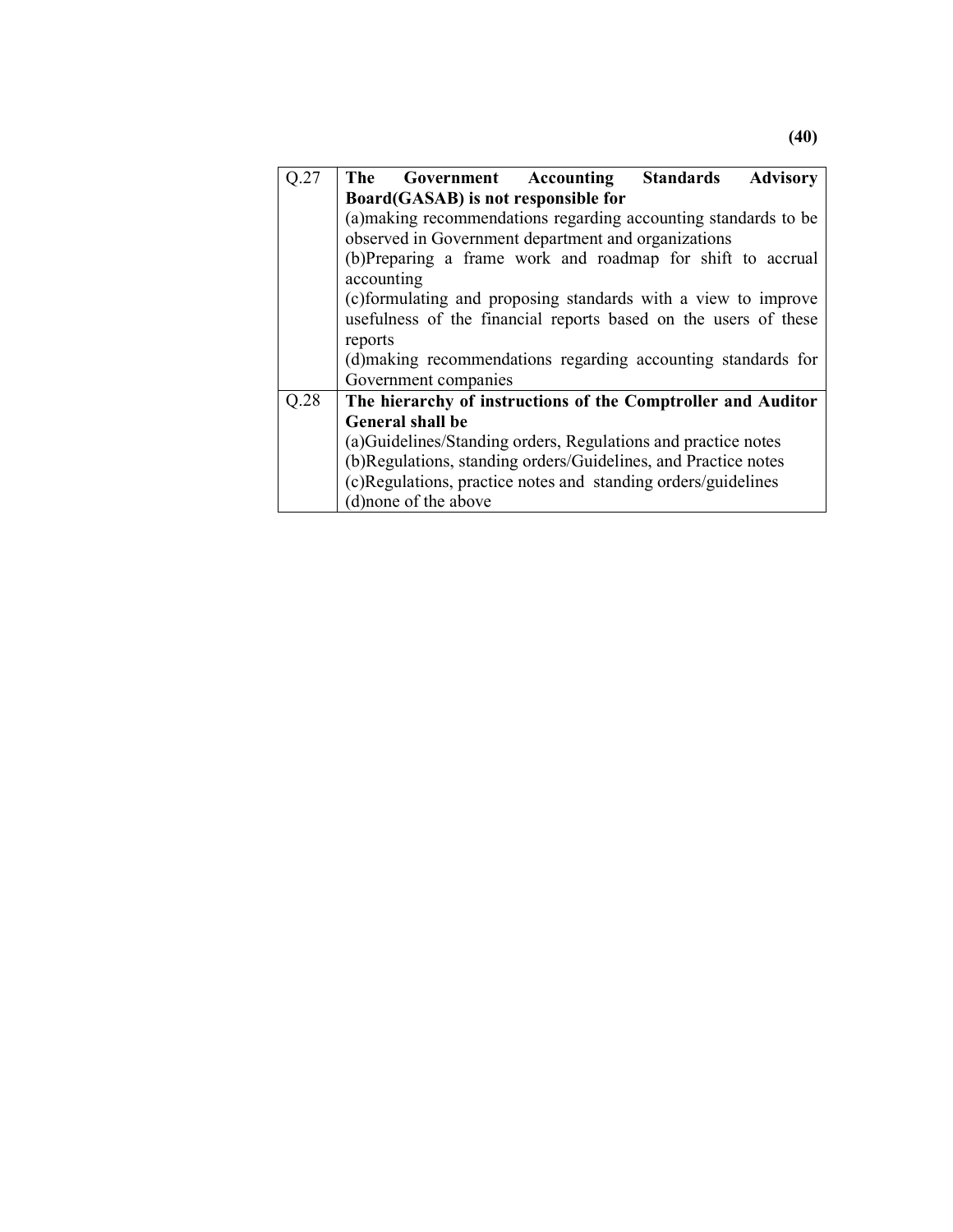## **Regulations on Audit and Accounts'2007**

| Q.1               | (d) Regulation 225                                           |
|-------------------|--------------------------------------------------------------|
| Q.2               | (b) See definition Regulation 2(10), 2(11) 2(28) & 2(29)     |
| Q.3               | (d) Regulation $2(26)$                                       |
| $rac{Q.4}{Q.5}$   | (d) Regulations $4&10$                                       |
|                   | (b)                                                          |
| Q.6               | (b) Regulation 17                                            |
| Q.7               | (d) Regulation 51                                            |
| Q.8               | (c) Regulation 54                                            |
| Q.9               | (a) Regulation $62$                                          |
| Q.10              | (c) Regulations 69 $&0$                                      |
| Q.11              | (b) Regulation 85                                            |
| $\overline{Q.12}$ | (a) Chapter 16                                               |
| Q.13              | (c) Regulation 107                                           |
| Q.14              | (c) Regulations $119,121$ & $122$                            |
| Q.15              | (c) Regulations 132-135                                      |
| Q.16              | (b) Regulations $137-139$                                    |
| Q.17              | (c)                                                          |
| Q.18              | (a) Regulation 152                                           |
| Q.19              | (d) Chapter 11                                               |
| Q.20              | (c) Chapter $12$                                             |
| Q.21              | (b) Regulation 182                                           |
| Q.22              | (b) Regulation 191                                           |
| Q.23              | (b) Chapter 14                                               |
| Q.24              | (c)                                                          |
| Q.25              | (c) Regulation 210 $&$ 211 please see amendment dt.4.9.12 to |
|                   | Regulation 210                                               |
| Q.26              | (c)                                                          |
| Q.27              | (d) Regulation 221                                           |
| Q.28              | (b) Regulation 227                                           |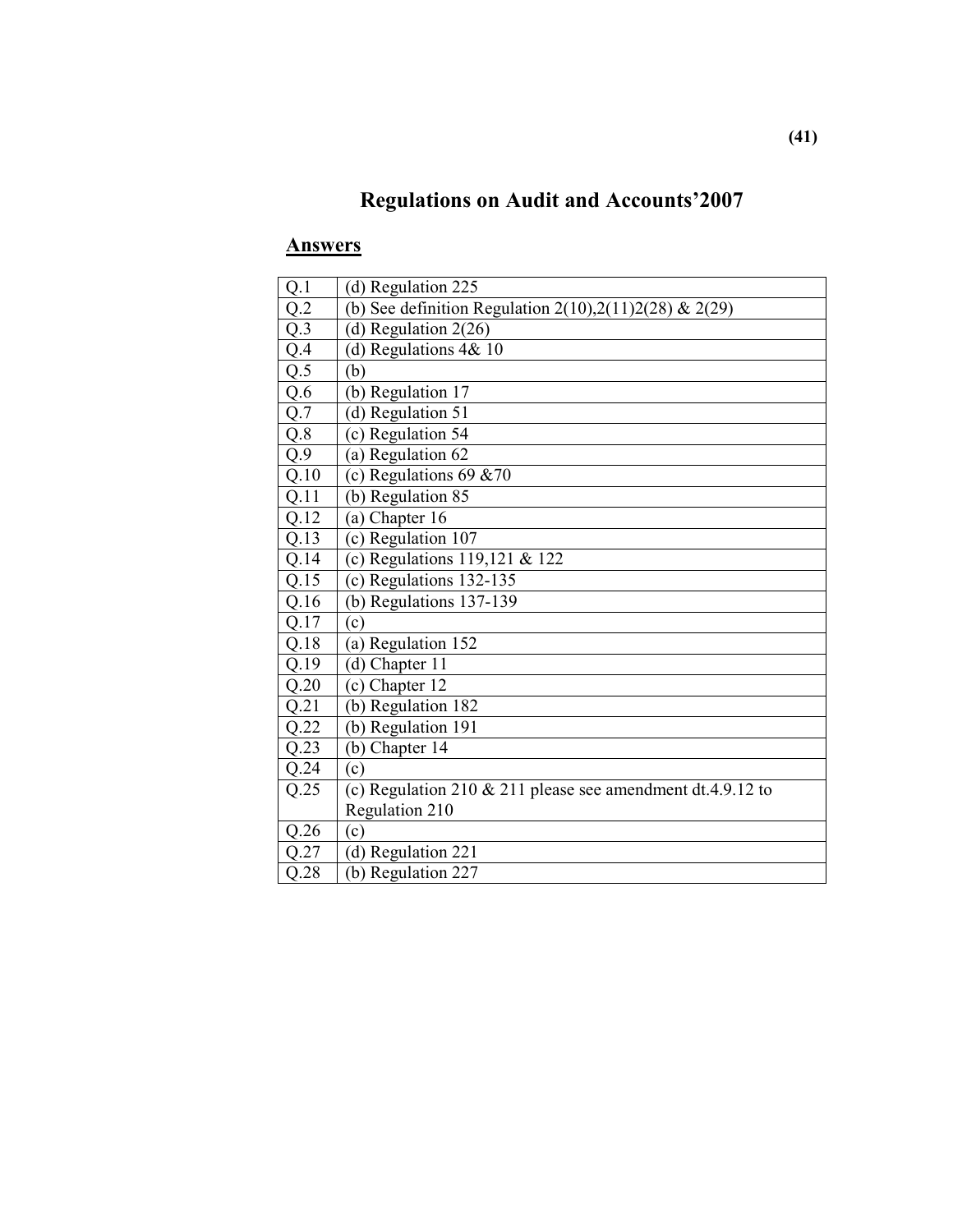## **Financial Attest Audit Manual**

| Q.1 | <b>International standards on Auditing issued by IFAC</b>              |
|-----|------------------------------------------------------------------------|
|     | (a) overrides the statutory, regulatory or professional regulations in |
|     | a country                                                              |
|     | (b) is binding on the auditors of a Supreme Audit Institution (SAI)    |
|     | (c) may be adopted by the SAI without any changes or with such         |
|     | modifications as are considered appropriate in the context of local    |
|     | condition                                                              |
|     | (d)none of the above                                                   |
| Q.2 | Which among the following is the common assertion for                  |
|     | receipts and payments or income and expenditure and also for           |
|     | <b>Balance Sheet or assets and liabilities</b>                         |
|     | (a)Regularity                                                          |
|     | (b)Valuation                                                           |
|     | (c)Disclosure                                                          |
|     | (d)none of the above                                                   |
| Q.3 | Budgetary excesses and write-offs and losses are examples of           |
|     | (a) Materiality by value                                               |
|     | (b) Materiality by nature                                              |
|     | (c)Materiality by context                                              |
|     | (d)none of the above                                                   |
| Q.4 | Due to a misstatement, the financial statements indicate that a        |
|     | department has savings when it has, in fact exceeded its               |
|     | budget, it will become                                                 |
|     | (a) Materiality by value                                               |
|     | (b) Materiality by nature                                              |
|     | (c) Materiality by context                                             |
|     | (d) none of the above                                                  |
| Q.5 | Find out the incorrect statement                                       |
|     | (a)Planning materiality is taken at a lower figure than reporting      |
|     | materiality                                                            |
|     | (b)'Precision' represents the degree of certainty in the auditor's     |
|     | estimate of error                                                      |
|     | (c)Accepting some level of uncertainty in performing the audit is      |
|     | 'Risk'                                                                 |
|     | (d) none of the above                                                  |
| Q.6 | If a level of 95% assurance is considered appropriate the audit        |
|     | risk would be                                                          |
|     | (a)5%                                                                  |
|     | (b)10%                                                                 |
|     | $(c)$ 15%                                                              |
|     | (d)none of the above                                                   |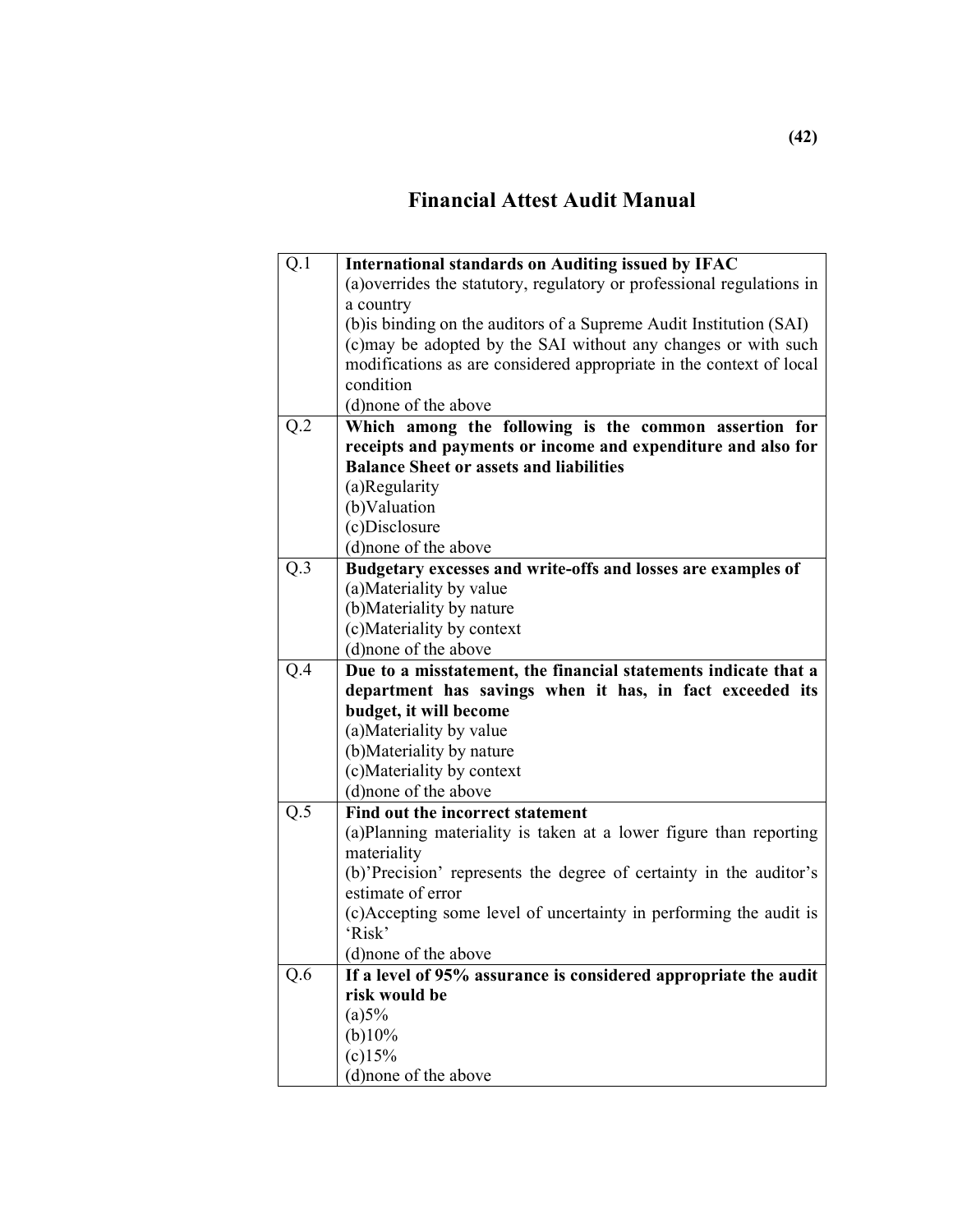|     |                                                       | (43)                                                      |
|-----|-------------------------------------------------------|-----------------------------------------------------------|
| Q.7 | <b>Match the following</b>                            |                                                           |
|     | (A) A study of plausible                              | (A)Direct substantive Testing                             |
|     | relationships among both                              |                                                           |
|     | financial<br>and<br>non-                              |                                                           |
|     | financial data                                        |                                                           |
|     | (B)A approach whereby                                 | (B)Analytical procedures                                  |
|     | the auditor relies upon the                           |                                                           |
|     | entity's system of Internal                           |                                                           |
|     | control                                               |                                                           |
|     | (C)Achieving<br>audit<br>the                          | (C)Audit Sampling                                         |
|     | objectives without relying                            |                                                           |
|     | on the systems in place in                            |                                                           |
|     | the auditee and without                               |                                                           |
|     | undertaking<br>of<br>tests                            |                                                           |
|     | control                                               |                                                           |
|     | (D)Testing of less than<br>100% of the items within a | (D)system based Audit                                     |
|     |                                                       |                                                           |
|     | population                                            |                                                           |
|     | $(a)$ A-B;B-C;C-D;D-A<br>$(b)$ A-B;B-D;C-A;D-C        |                                                           |
|     | $(c)$ A-D;B-A;C-B;D-C                                 |                                                           |
|     | (d)none of the above                                  |                                                           |
| Q.8 |                                                       | Which among the following sampling is used for testing of |
|     | controls                                              |                                                           |
|     | (a) monetary unit sampling                            |                                                           |
|     | (b)judgemental selection                              |                                                           |
|     | (c)Attribute Sampling                                 |                                                           |
|     | (d)none of the above                                  |                                                           |
| Q.9 | Which among the following cannot be considered        | <b>as</b><br>$\mathbf{a}$                                 |
|     | representative selection method                       |                                                           |
|     | (a)Block Selection                                    |                                                           |
|     | (b) attribute sampling                                |                                                           |
|     | (c)Judgemental selection                              |                                                           |
|     | (d) none of the above                                 |                                                           |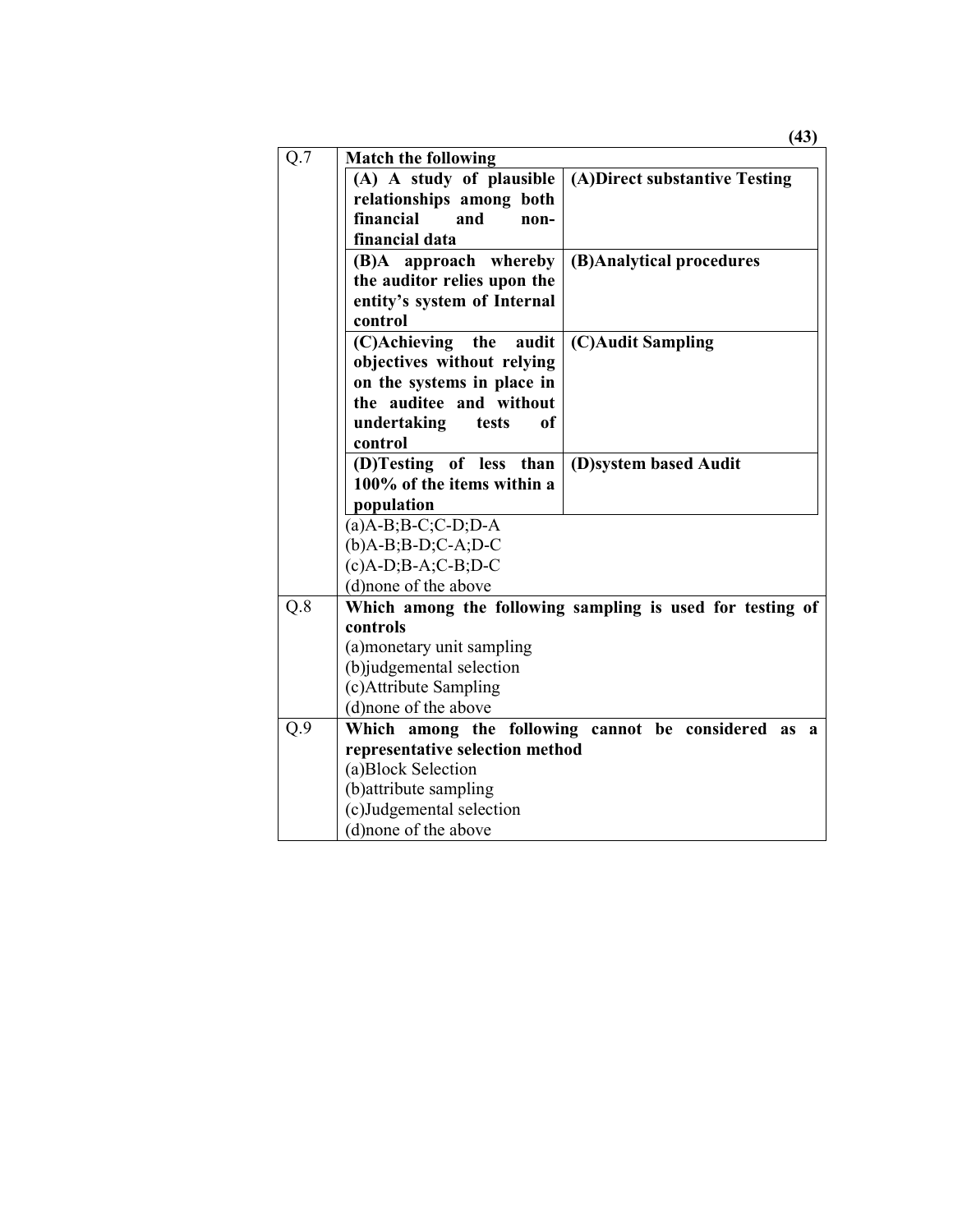|      |                                                                                     | (44)                                                                 |
|------|-------------------------------------------------------------------------------------|----------------------------------------------------------------------|
| Q.10 | Match the following                                                                 |                                                                      |
|      | (A)Simple<br>random                                                                 | (A)High value transaction is                                         |
|      | sampling                                                                            | more likely to appear in the                                         |
|      |                                                                                     | sample than one of lower value                                       |
|      | (B)Monetary<br>unit                                                                 | (B)Population is first divided                                       |
|      | sampling                                                                            | into discrete bands/Strata each                                      |
|      |                                                                                     | being<br>fairly homogeneous                                          |
|      | (C)Stratified<br>random                                                             | w.r.to value and risk<br>transactions<br>$(C)$ When<br>are           |
|      | sampling                                                                            | accounting<br>processed<br><b>or</b>                                 |
|      |                                                                                     | records are held at a number of                                      |
|      |                                                                                     | locations                                                            |
|      | (D)multistage sampling                                                              | (D)All transactions have the                                         |
|      |                                                                                     | same chance of being included                                        |
|      |                                                                                     | in the sample                                                        |
|      | $(a)$ A-D;B-C;C-D;D-A                                                               |                                                                      |
|      | $(b)$ A-D;B-A;C-B;D-C                                                               |                                                                      |
|      | $(c)$ A-B;B-D;C-A;D-C                                                               |                                                                      |
|      | $(d)$ A-C;B-A;C-D;D-B                                                               |                                                                      |
| Q.11 |                                                                                     | A through understanding of the auditee entity and its                |
|      | operations is used in the planning process for                                      |                                                                      |
|      | (a) determining the materiality for the audit                                       |                                                                      |
|      |                                                                                     | (b)identifying those factors which lead to an increased risk of      |
|      | material misstatement or irregularity                                               |                                                                      |
|      |                                                                                     | (c) preparing an audit approach which focuses testing on the         |
|      | specific risk factors                                                               |                                                                      |
|      | (d) All of the above                                                                |                                                                      |
| Q.12 |                                                                                     | Which among the following merit special attention w.r.to             |
|      | financial reporting                                                                 |                                                                      |
|      | (a) previous year's accounts                                                        |                                                                      |
|      | (b)interim accounts                                                                 |                                                                      |
|      |                                                                                     | (c) Any changes in law, regulations, accounting standards,           |
|      | accounting rules, or policies since last audit<br>(d)none of the above              |                                                                      |
| Q.13 |                                                                                     |                                                                      |
|      | At the planning stage audit is concerned primarily with<br>(a) Materiality by value |                                                                      |
|      | (b) Materiality by nature                                                           |                                                                      |
|      | (c)Materiality by context                                                           |                                                                      |
|      | (d) none of the above                                                               |                                                                      |
| Q.14 | The audit approach chosen in financial attest audit will                            |                                                                      |
|      |                                                                                     | (a) reflect the understanding of the auditee entity and its business |
|      | (b) take account of audit judgement on planning materiality                         |                                                                      |
|      |                                                                                     |                                                                      |
|      |                                                                                     |                                                                      |
|      | risk assessment                                                                     | (c) respond to the specific risk factors identified in the course of |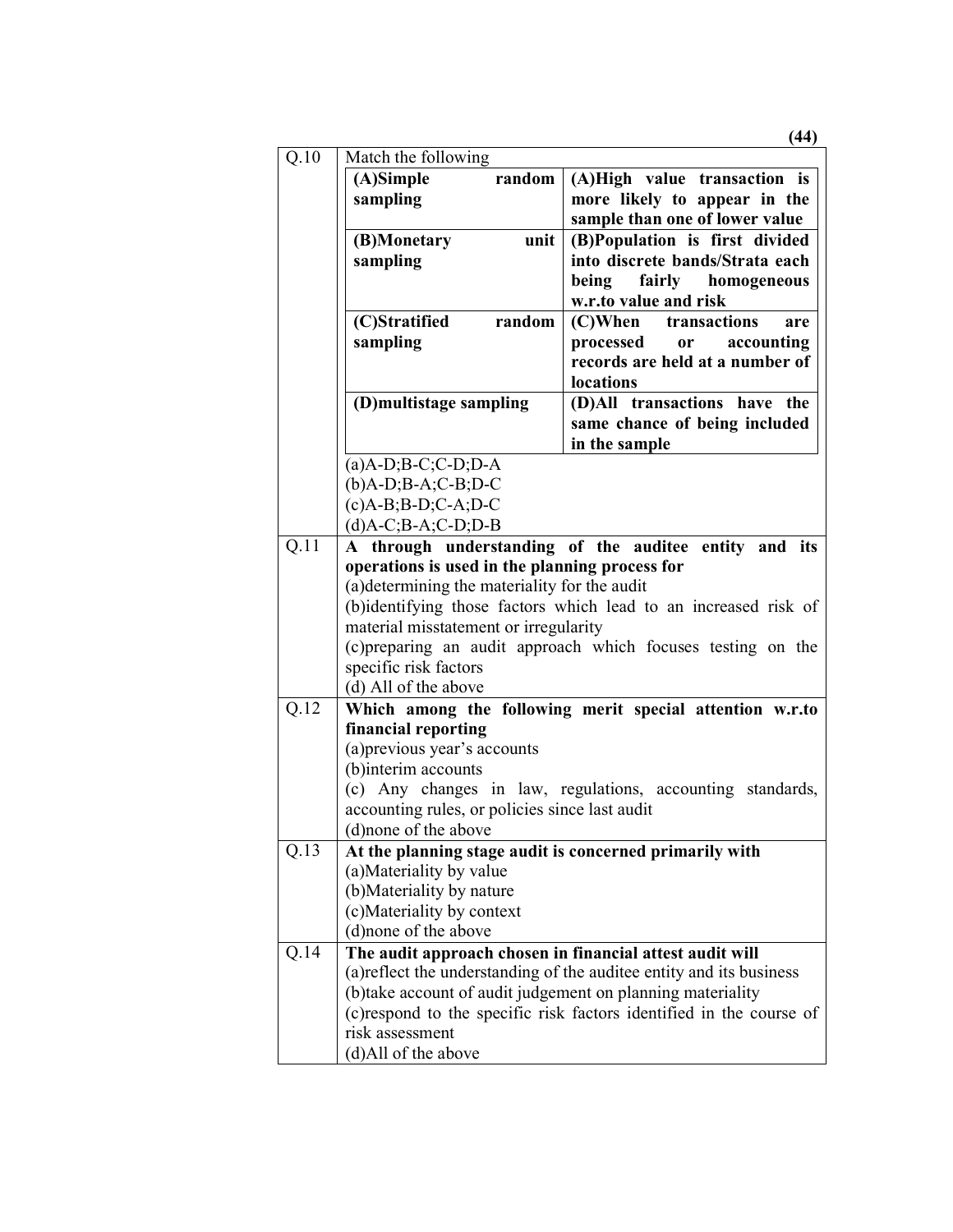|      | (45)                                                                                          |
|------|-----------------------------------------------------------------------------------------------|
| Q.15 | If the audit has not identified risks that could lead to material                             |
|      | misstatement and no reliance is planned to be placed on                                       |
|      | controls                                                                                      |
|      | (a) focused substantive procedures are adopted                                                |
|      | (b)standard substantive procedures are adopted                                                |
|      | (c) minimum substantive procedures are adopted                                                |
|      | (d) none of the above                                                                         |
| Q.16 | Which among the following is incorrect as to evidence                                         |
|      | (a) Evidence, which is accepted by the auditee entity is always                               |
|      | reliable                                                                                      |
|      | (b) oral evidence must be considered as the least reliable                                    |
|      | (c) visual evidence is highly reliable for confirming the existence                           |
|      | of assets, but not their ownership or value                                                   |
|      | (d) Drawing conclusions through examining relationships between                               |
|      | figures in the account is more reliable evidence                                              |
| Q.17 | Find out the incorrect statement                                                              |
|      | (a)Substantive analytical procedures test an entire population,                               |
|      | eliminating sampling risk                                                                     |
|      | (b)A systematic error occur only in defined circumstances and                                 |
|      | hence affects the entire population                                                           |
|      | (c)A random error occur in any of transactions that were not                                  |
|      | selected for testing                                                                          |
|      | (d) none of the above                                                                         |
| Q.18 | A disclaimer of opinion is given                                                              |
|      | (a)when the AG may conclude that material misstatement or                                     |
|      | irregularity may be present                                                                   |
|      | (b) when the AG is unable to quantify the material misstatement or                            |
|      | irregularity                                                                                  |
|      | (c) due to a limitation on the scope of work                                                  |
|      | (d)All of the above                                                                           |
| Q.19 | Which among the following ensures that the best practices and<br>standards have been followed |
|      | (a)adherence to the field standards and policy of the CAG                                     |
|      | (b) supervision, monitoring and review                                                        |
|      | (c) peer review                                                                               |
|      | (d)none of the above                                                                          |
|      |                                                                                               |
| Q.20 | Management representation is sought for the following reason                                  |
|      | (a) where knowledge of the facts pertaining to a matter is confined                           |
|      | to management alone                                                                           |
|      | (b) to acknowledge management's responsibility for the regularity                             |
|      | of expenditure                                                                                |
|      | (c)to acknowledge<br>management's<br>responsibility<br>for<br>the                             |
|      | preparation of the financial statements                                                       |
|      | (d)All of the above                                                                           |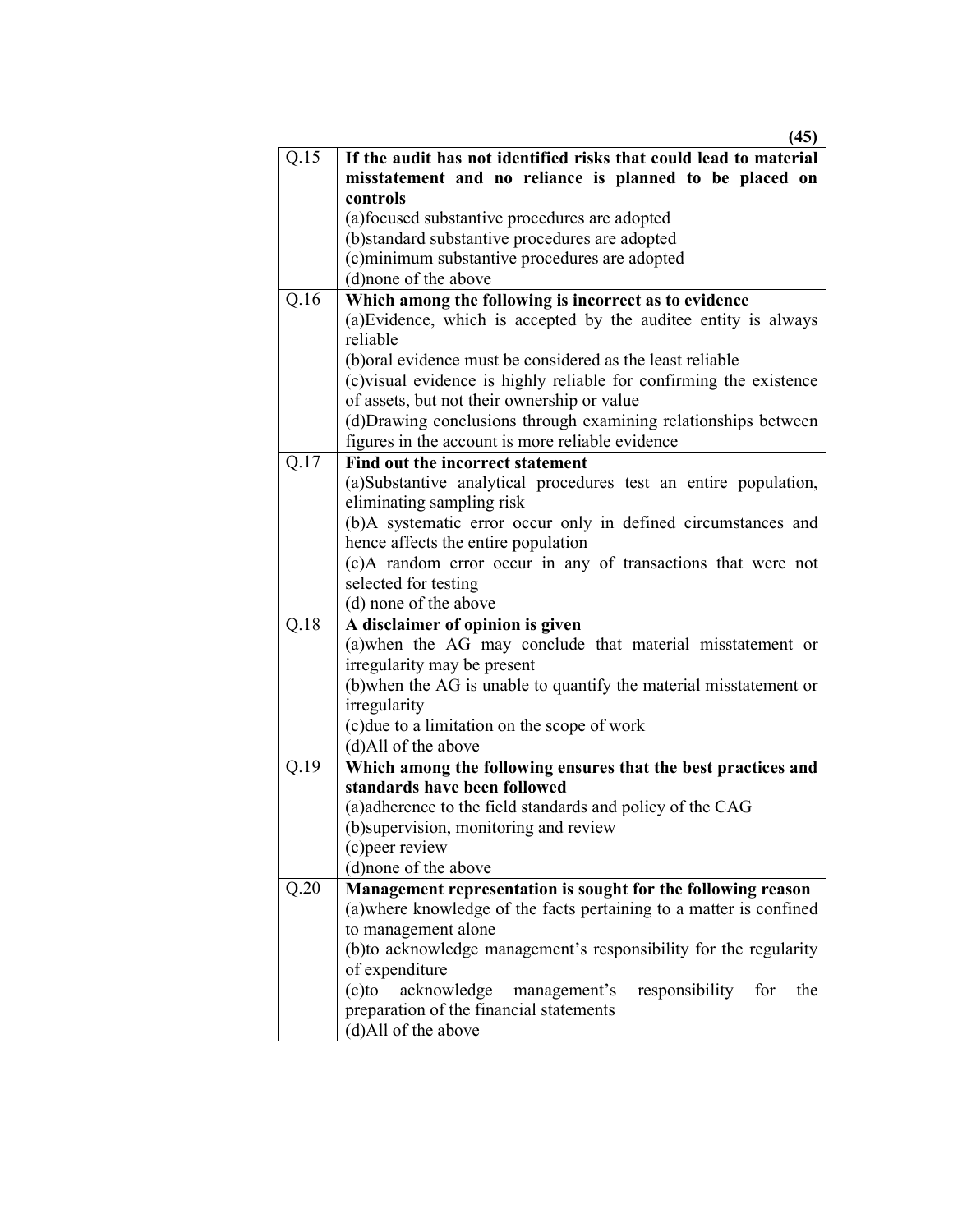|      | (46)                                                                                                    |
|------|---------------------------------------------------------------------------------------------------------|
| Q.21 | Quality in audit completion stage is assured through                                                    |
|      | (a)Adherence to the Field standards and policy of C&AG                                                  |
|      | (b) supervision, monitoring and review                                                                  |
|      | (c)Documentation of the field work                                                                      |
|      | (d)All of the above                                                                                     |
| Q.22 | Which among the following is incorrect as to the form and                                               |
|      | content of audit opinion and reports                                                                    |
|      | (a) The inclusion of objectives and scope establishes the purpose                                       |
|      | and boundaries of the audit                                                                             |
|      | (b) The opinion/report should identify the financial statements                                         |
|      | which it relates                                                                                        |
|      | (c) The auditing standards or practices followed in conducting the                                      |
|      | audit need not be indicated<br>(d)none of the above                                                     |
|      |                                                                                                         |
| Q.23 | The audit opinion will contain separate section dealing with                                            |
|      | (a) respective responsibilities of the executive and auditors<br>(b) the basis of the opinion expressed |
|      | (c) the opinion on the financial statements                                                             |
|      | (d)All of the above                                                                                     |
|      |                                                                                                         |
| Q.24 | Which among the following is not included in the audit                                                  |
|      | certificate                                                                                             |
|      | (a)a statement as to compliance or otherwise with Auditing                                              |
|      | Standards                                                                                               |
|      | (b)a statement that the audit was planned and performed as to                                           |
|      | obtain a reasonable assurance                                                                           |
|      | (c) certifying that the CAG has performed his examination in                                            |
|      | accordance with relevant legislative authority where there is no                                        |
|      | legal requirement                                                                                       |
|      | (d)none of the above                                                                                    |
| Q.25 | When the financial statements<br>are free<br>from<br>material                                           |
|      | irregularity                                                                                            |
|      | (a)unmodified opinion is given                                                                          |
|      | (b)Inherent uncertainty is disclosed irrespective of (a)                                                |
|      | (c)modified opinion                                                                                     |
|      | (d)none of the above                                                                                    |
| Q.26 | forming the judgement about absence<br>of<br>material<br>In                                             |
|      | irregularity which among the following is considered                                                    |
|      | (a)transactions comply with the legislation governing them                                              |
|      | (b)approval of Finance department at any sponsoring department                                          |
|      | has been sought and obtained                                                                            |
|      | (c) the financial transaction fall within the ambit of the vote of the                                  |
|      | Parliament or legislature                                                                               |
|      | (d)All of the above                                                                                     |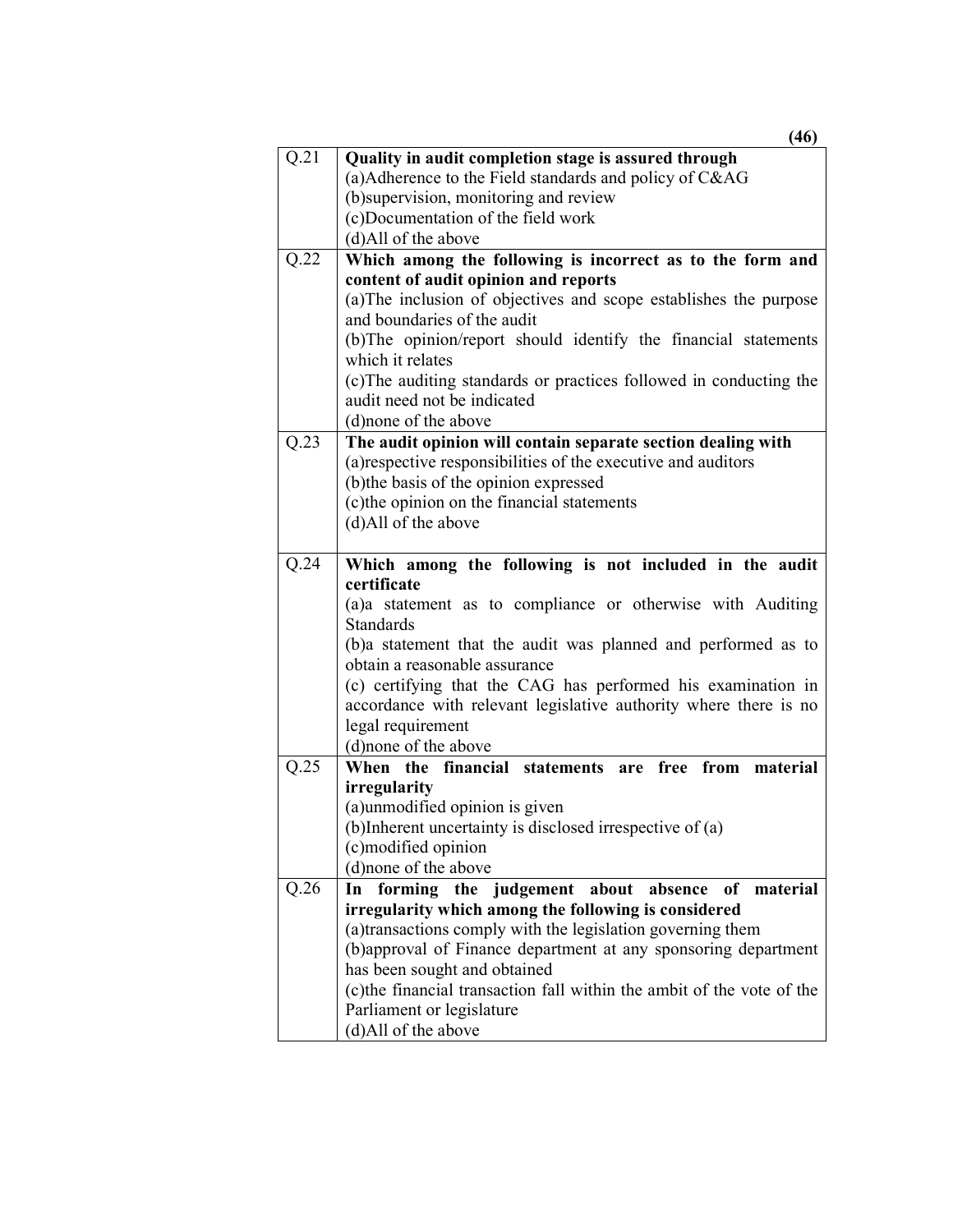|      |                                                      | (47)                                                                |
|------|------------------------------------------------------|---------------------------------------------------------------------|
| Q.27 |                                                      | In all cases of excess votes in case of appropriation accounts,     |
|      | the following type of opinion is given               |                                                                     |
|      | (a)unmodified opinion                                |                                                                     |
|      | (b)modified opinion                                  |                                                                     |
|      | (c)Inherent uncertainty                              |                                                                     |
|      | (d)none of the above                                 |                                                                     |
| Q.28 | The circumstance in which disagreement occurs is     |                                                                     |
|      |                                                      | (a)the auditee entity may present figures in the accounts which are |
|      |                                                      | not in accordance with applicable rules/accounting policies or      |
|      | principles                                           |                                                                     |
|      |                                                      | (b)the AG disagree with the way the auditee entity has disclosed    |
|      | facts or amounts in the financial statements         |                                                                     |
|      |                                                      | (c) the auditee entity may fail to comply with legislation or       |
|      | regulations                                          |                                                                     |
|      | (d)All of the above                                  |                                                                     |
| Q.29 | Internal audit provides audit evidence on            |                                                                     |
|      | (a) the overall financial control environment        |                                                                     |
|      | (b) the operation of the systems of internal control |                                                                     |
|      |                                                      | (c) specific account balances, where these have been subject to     |
|      | investigation                                        |                                                                     |
|      | (d)all of the above                                  |                                                                     |
| Q.30 | Which among the following is not a fraud indicator   |                                                                     |
|      | (a) missing vouchers                                 |                                                                     |
|      | (b) any unusual accounting entries                   |                                                                     |
|      | (c) employees in sensitive posts not taking leave    |                                                                     |
|      |                                                      | (d) suppliers/contractors awarded the work in a transparent way     |
| Q.31 | <b>Match the following</b>                           |                                                                     |
|      | <b>Entity</b>                                        | <b>Types of Financial Statements</b>                                |
|      |                                                      | <b>Certified</b>                                                    |
|      | (A)Union/State                                       | (A)Balance<br>P&L<br>sheet,                                         |
|      | Government                                           | <b>Account/Revenue Account</b>                                      |
|      | (B)Autonomous Bodies                                 | (B)Finance<br>Accounts,                                             |
|      |                                                      | <b>Appropriation accounts</b>                                       |
|      | (C)Government                                        | (C)Balance sheet; Income &                                          |
|      | <b>Companies</b>                                     | <b>Expenditure Account/Revenue</b>                                  |
|      |                                                      | <b>Account</b>                                                      |
|      | (D)Statutory Corporations                            | <b>Balance Sheet; Profit and Loss</b>                               |
|      |                                                      | <b>Account</b>                                                      |
|      | $(a)$ A-B;B-D;C-A;D-C                                |                                                                     |
|      | $(b)$ A-B;B-C;C-D;D-A                                |                                                                     |
|      | $(c)$ A-D;B-C;C-B;D-A                                |                                                                     |
|      | $(d)$ A-C;B-D;C-A;D-B                                |                                                                     |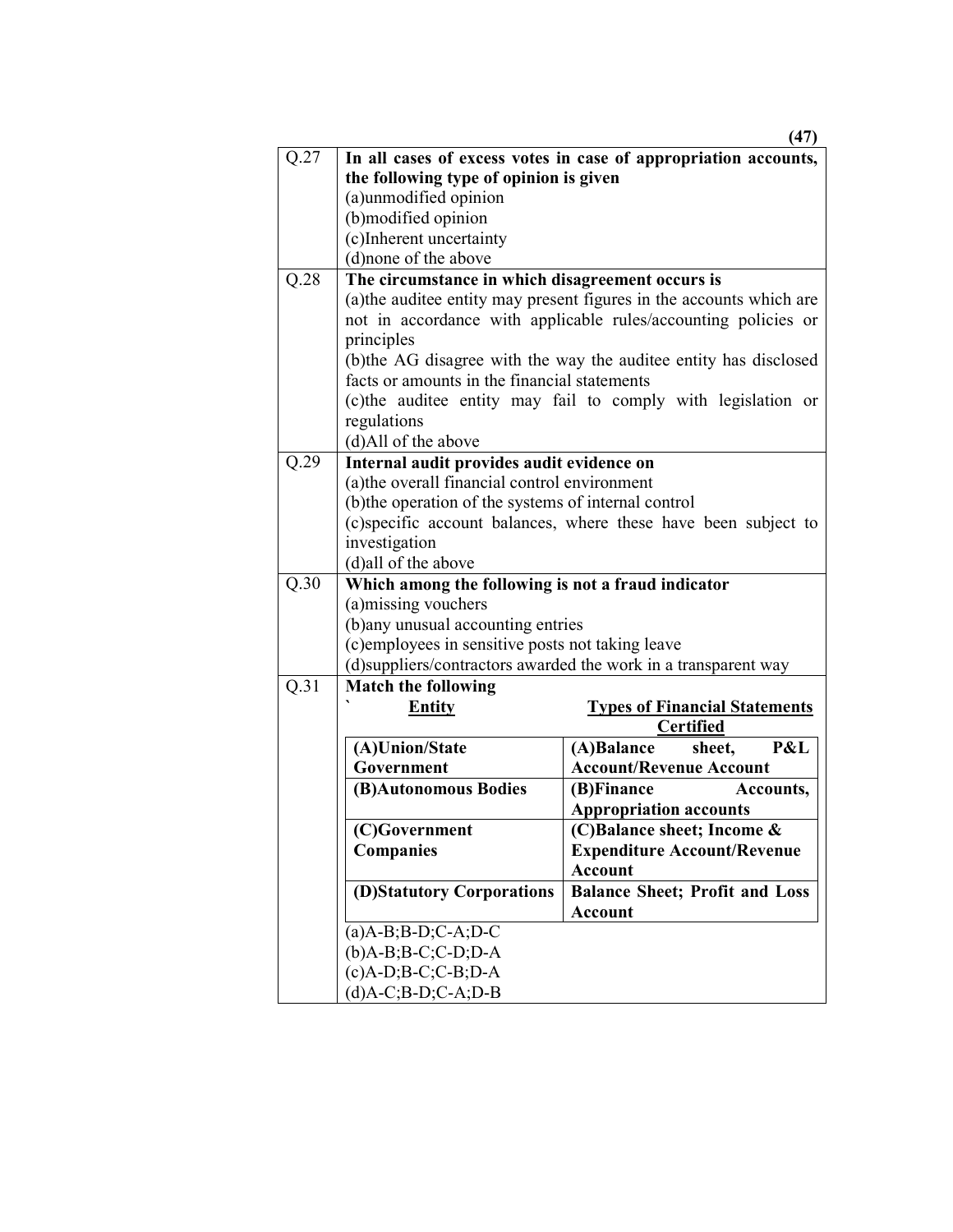|      | (48)                                                                                                     |  |
|------|----------------------------------------------------------------------------------------------------------|--|
| Q.32 | For the purpose of certifying the statement of expenditure in                                            |  |
|      | respect of externally aided projects, the C&AG of India acts as                                          |  |
|      | an                                                                                                       |  |
|      | (a)internal auditor                                                                                      |  |
|      | (b)independent auditor                                                                                   |  |
|      | (c)Sole auditor                                                                                          |  |
|      | (d)none of the above                                                                                     |  |
| Q.33 | Find out the correct statement                                                                           |  |
|      | (a) Central Audit Wing carries out audit of the vouchers is on site                                      |  |
|      | audit"                                                                                                   |  |
|      | (b) The audit conducted in the premises of the auditee entities by                                       |  |
|      | peripatic parties is off site audit"                                                                     |  |
|      | (c) In the case of Government companies, the C&AG does not act                                           |  |
|      | as the sole auditor, but conducts only supplementary audit                                               |  |
|      | (d) none of the above                                                                                    |  |
| Q.34 | The planning phase of Financial Attest Audit does not cover                                              |  |
|      | the following                                                                                            |  |
|      | (a)Assessing risk                                                                                        |  |
|      | (b)Preparing audit plan                                                                                  |  |
|      | (c)Determining materiality                                                                               |  |
|      | (d)Sampling for test of controls                                                                         |  |
| Q.35 | The execution phase covers the following steps of financial                                              |  |
|      | attest audit                                                                                             |  |
|      | (a) Establishing audit objectives and scope                                                              |  |
|      | (b)Preparing detailed audit programmes                                                                   |  |
|      | (c)Performing analytical Review                                                                          |  |
|      | (d)Deriving conclusions                                                                                  |  |
| Q.36 | Which among the following specialized IT skills are needed in                                            |  |
|      | the conduct of Financial attest audit                                                                    |  |
|      | (a)sufficient understanding of the effect of the IT environment on                                       |  |
|      | accounting of internal control systems<br>(b)determine the effect of IT environment on the assessment of |  |
|      | overall audit risk                                                                                       |  |
|      | (c) design and perform appropriate tests of control and substantive                                      |  |
|      | procedures                                                                                               |  |
|      | (d)All of the above                                                                                      |  |
| Q.37 | Which among the following is not relevant in audit of IT                                                 |  |
|      | systems as a component of finance attest audit                                                           |  |
|      | (a) The users have or can grant access to specific functions or data                                     |  |
|      | (b) users have the ability to change the data and develop reports                                        |  |
|      | (c)identification of specific risks associated with a particular IT                                      |  |
|      | environment                                                                                              |  |
|      | (d) Factors that do not affect the quality of audit evidence available                                   |  |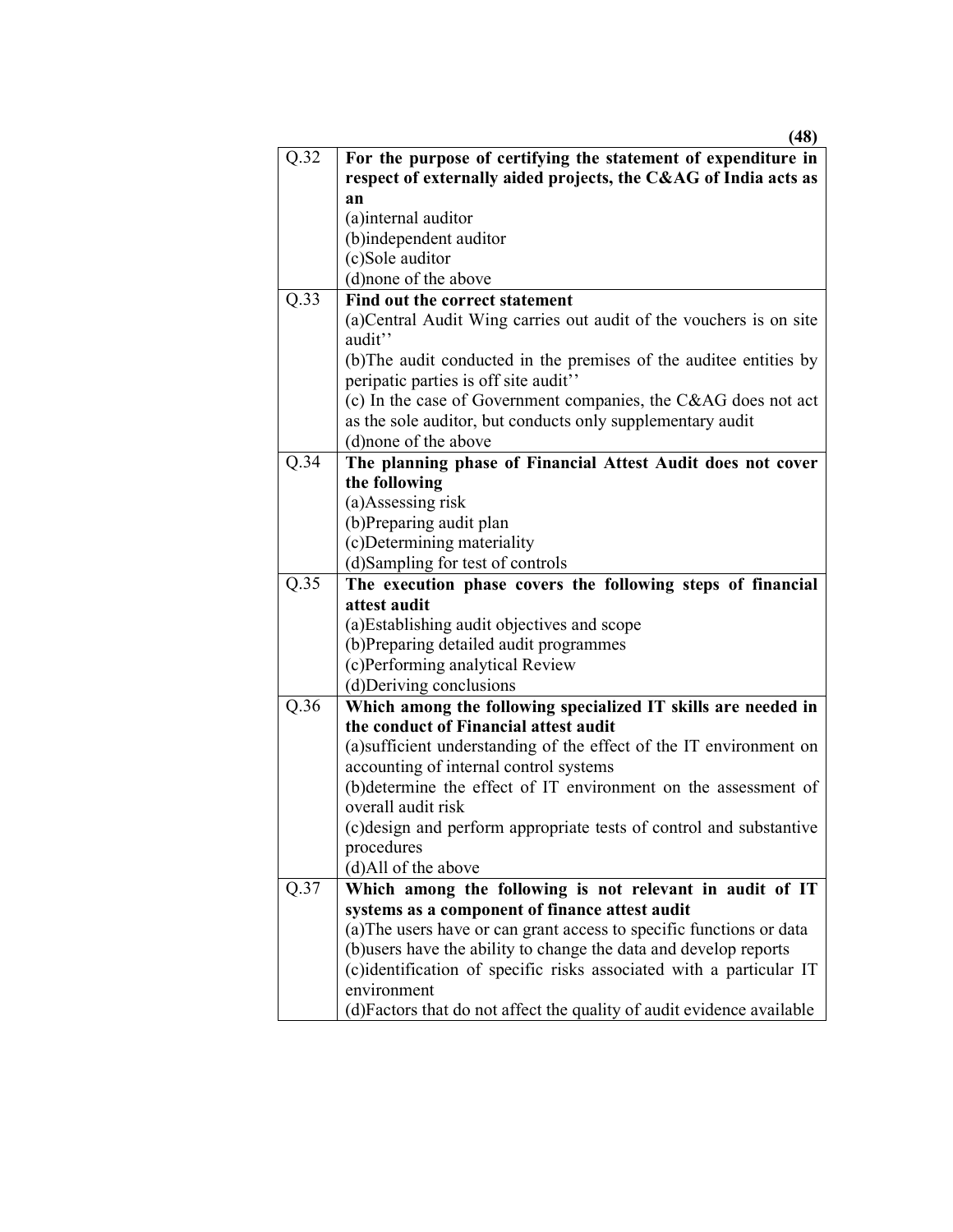## **Financial Attest Audit Manual**

| Q.1               | $(c)$ Para 2.3                      |
|-------------------|-------------------------------------|
| $Q.\overline{2}$  | (c) Paras $2.21$ and $2.23$         |
| $Q.\overline{3}$  | (b) Para $2.\overline{46}$          |
| $Q.\overline{4}$  | (c) Para 2.48                       |
| $Q.\overline{5}$  | (b) Paras 2.52, 2.55 & 2.61         |
| Q.6               | (a) Para $2.62$                     |
| $Q.\overline{7}$  | (b)                                 |
| $Q.\overline{8}$  | Para 2.103                          |
| Q.9               | (b)                                 |
| Q.10              | (b)                                 |
| Q.11              | $(d)$ Para 3.9                      |
| Q.12              | (c) Para 3.18                       |
| Q.13              | (a) Para $3.58$                     |
| Q.14              | (d) Para $3.\overline{110}$         |
| Q.15              | (b) Para 3.116                      |
| Q.16              | $(d)$ Para 4.10                     |
| Q.17              | (b) Para 4.51                       |
| Q.18              | $(d)$ Para 4.60                     |
| Q.19              | (c) Paras 4.89 & $4.\overline{90}$  |
| Q.20              | $(d)$ Para 5.16                     |
| Q.21              | $(d)$ Para $6.21$                   |
| Q.22              | $(c)$ Para 7.5                      |
| $\overline{Q.23}$ | (d) Para $7.6$                      |
| $Q.\overline{24}$ | (c) Para $7.13$                     |
| $\overline{Q.25}$ | (a) Para $7.18$                     |
| Q.26              | (d) Para 7.19                       |
| Q.27              | (b) Para 7.27                       |
| Q.28              | (d) Para 7.32                       |
| Q.29              | $(d)$ Para $10.8$                   |
| Q.30              | (d) Para 10.41                      |
| Q.31              | (b) Para 11.1                       |
| Q.32              | (b) Para 11.2                       |
| Q.33              | (c) Para 11.24, 11.26 & 11.29       |
| Q.34              | (d) Para 13.3                       |
| $Q.\overline{35}$ | (c) Para $\overline{13.4}$          |
| Q.36              | (d) refer Appendix II of the Manual |
| $\overline{Q.37}$ | (d) refer Appendix II of the Manual |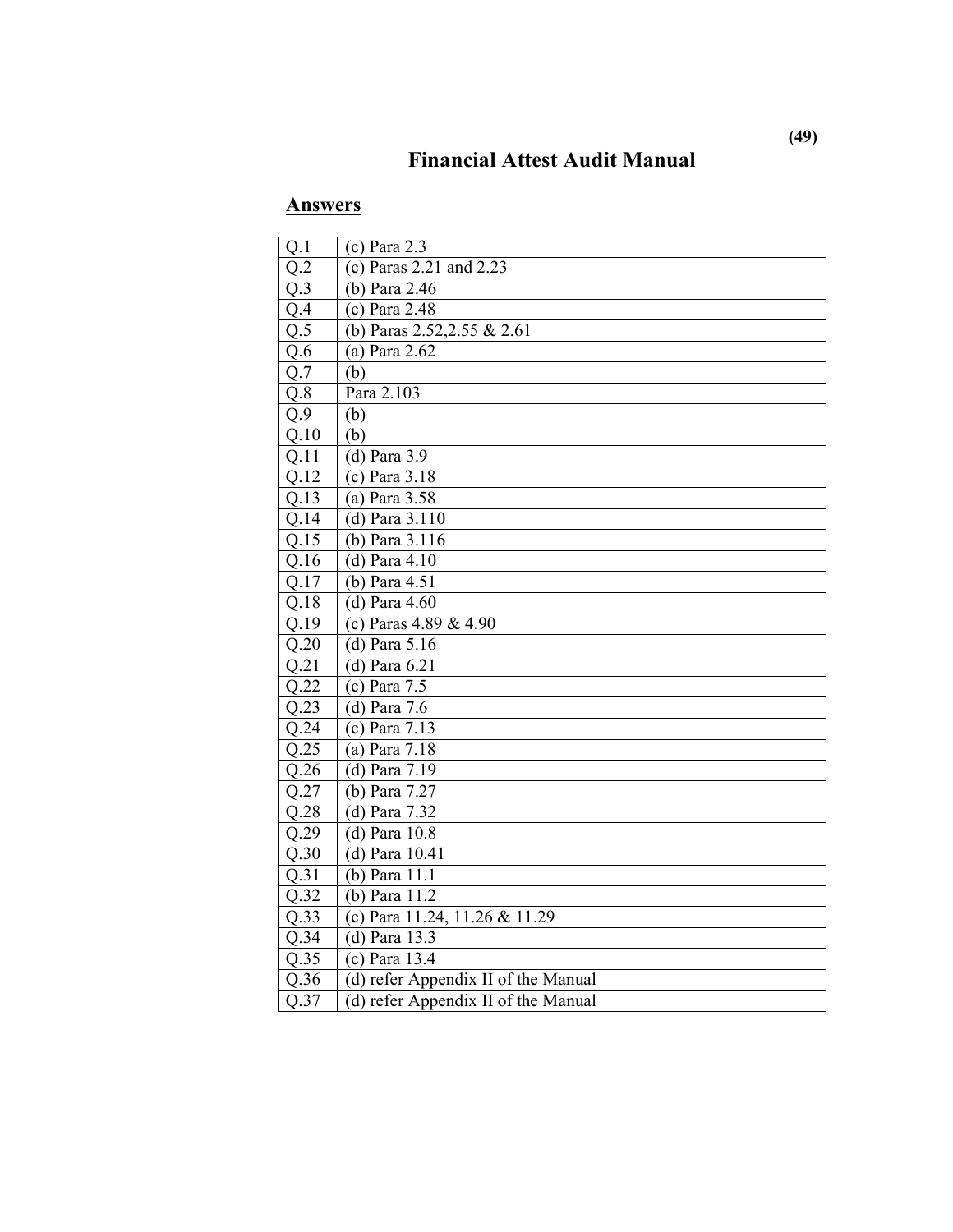# **Performance Auditing Guidelines**

| Q.1                                                                                                                                                                                    |                                                                   | Which among the following is not to be questioned in               |
|----------------------------------------------------------------------------------------------------------------------------------------------------------------------------------------|-------------------------------------------------------------------|--------------------------------------------------------------------|
|                                                                                                                                                                                        | performance audit                                                 |                                                                    |
|                                                                                                                                                                                        | (a) the objectives of the policy being met by means employed, out |                                                                    |
|                                                                                                                                                                                        | puts provided and impacts observed                                | (b)the means employed and the results achieved consistent with     |
|                                                                                                                                                                                        | the objectives of the policy                                      |                                                                    |
|                                                                                                                                                                                        | (c) policy per se                                                 |                                                                    |
|                                                                                                                                                                                        | (d)none of the above                                              |                                                                    |
| Q.2                                                                                                                                                                                    | Match the following w.r.to the nature of question to be asked     |                                                                    |
|                                                                                                                                                                                        | (A)Effectiveness audit                                            | (A) Are the means employed for                                     |
|                                                                                                                                                                                        |                                                                   | implementation<br>policy                                           |
|                                                                                                                                                                                        |                                                                   | consistent<br>the<br>with<br>sent                                  |
|                                                                                                                                                                                        |                                                                   | objectives?                                                        |
|                                                                                                                                                                                        | Evaluation of<br><b>(B)</b><br>the                                | (B) Are the observed results due                                   |
|                                                                                                                                                                                        | consistency<br><sub>of</sub><br>the                               | to the policy, or are there other                                  |
|                                                                                                                                                                                        | with<br>the<br>programme                                          | causes?                                                            |
|                                                                                                                                                                                        | policy                                                            |                                                                    |
|                                                                                                                                                                                        | (C)Evaluation<br>of<br>the                                        | (C)Are the results consistentent                                   |
|                                                                                                                                                                                        | impact of the policy                                              | with the<br>objectives of the<br>policy?                           |
|                                                                                                                                                                                        | (D)Evaluation<br>of<br>the                                        | (D)What is the economic and                                        |
|                                                                                                                                                                                        | effectiveness of the policy                                       | social impact of the policy?                                       |
|                                                                                                                                                                                        | and analysis of casuality                                         |                                                                    |
|                                                                                                                                                                                        | $(a)$ A-C;B-D;C-B;D-A<br>$(b)$ A-B;B-A;C-D;D-C                    |                                                                    |
|                                                                                                                                                                                        |                                                                   |                                                                    |
|                                                                                                                                                                                        | $(c)$ A-C;B-A;C-D;D-B                                             |                                                                    |
|                                                                                                                                                                                        | $(d)$ A-D;B-C;C-B;D-A                                             |                                                                    |
| Q.3                                                                                                                                                                                    | Find out the incorrect statement                                  |                                                                    |
|                                                                                                                                                                                        |                                                                   | (a)It is not always necessary to conduct performance audits of the |
| entity or the programme as a whole<br>across various departments or entities<br>(c) AG should be alive to people centric cutting edge issues but<br>not to take non-financial subjects |                                                                   |                                                                    |
|                                                                                                                                                                                        | (b) The subjects of performance audit may be selected cutting     |                                                                    |
|                                                                                                                                                                                        |                                                                   |                                                                    |
|                                                                                                                                                                                        |                                                                   |                                                                    |
|                                                                                                                                                                                        | (d) none of the above                                             |                                                                    |
| Q.4                                                                                                                                                                                    | In analyzing risks which of the following question should be      |                                                                    |
|                                                                                                                                                                                        | addressed w.r.to PA                                               |                                                                    |
|                                                                                                                                                                                        | (a) what can go wrong?                                            |                                                                    |
|                                                                                                                                                                                        | (b) what is the probability of it going wrong?                    |                                                                    |
|                                                                                                                                                                                        | (c) what are the consequences?                                    |                                                                    |
|                                                                                                                                                                                        | (d)All of the above                                               |                                                                    |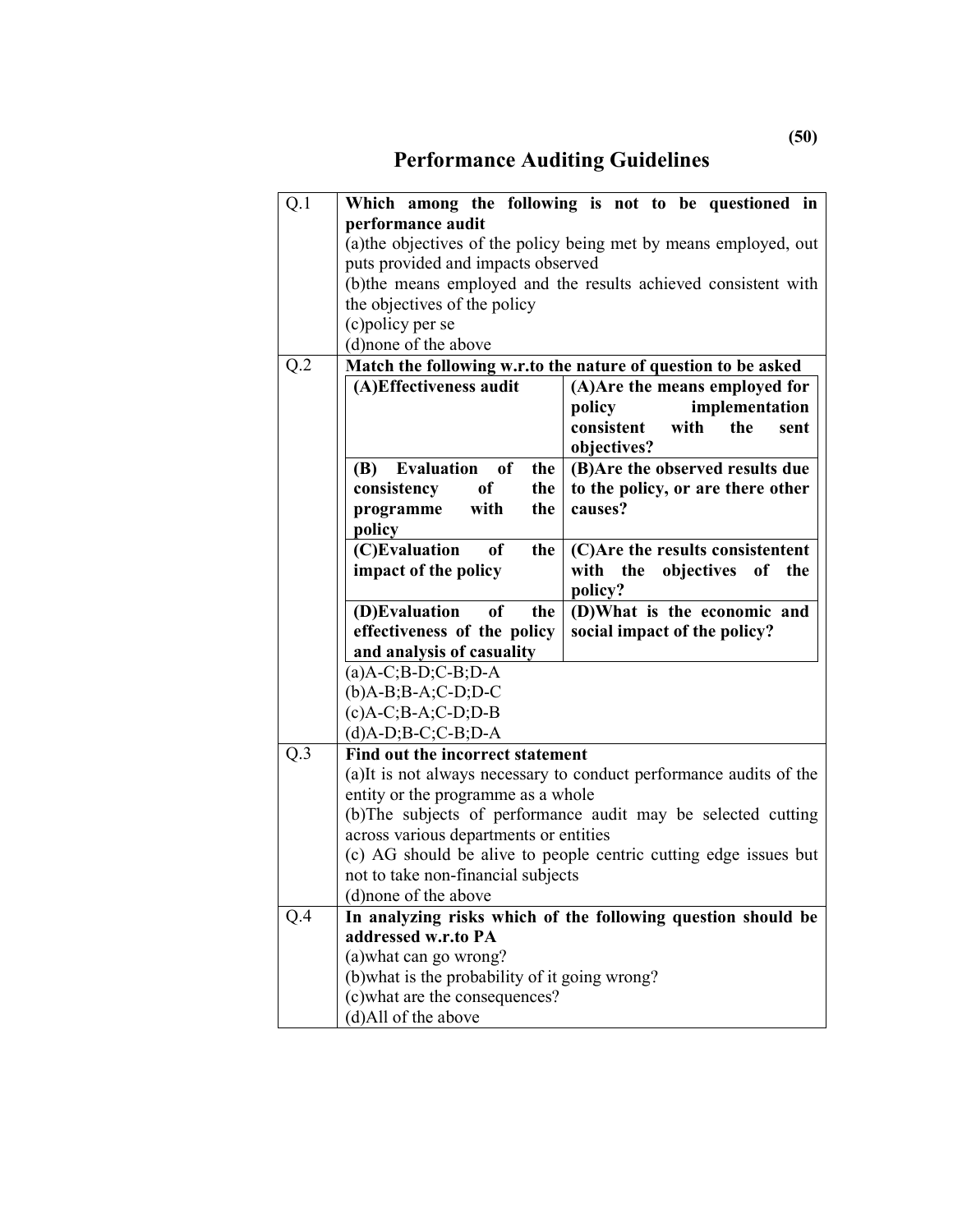| Q.5                                                              | Which among the following is correct as to prioritization of the    |                                                                     |  |
|------------------------------------------------------------------|---------------------------------------------------------------------|---------------------------------------------------------------------|--|
|                                                                  | selected subject                                                    |                                                                     |  |
|                                                                  |                                                                     | (a) The thumb rule for prioritization is to be guided by the        |  |
|                                                                  | materiality multiplied by risk parameters                           |                                                                     |  |
|                                                                  |                                                                     | (b) The existence, intensity and impact of risks need not be        |  |
|                                                                  | considered in tandem                                                |                                                                     |  |
|                                                                  |                                                                     | (c) where the available resources place a constraint outsourcing in |  |
|                                                                  | part or full including core audit functions may be done             |                                                                     |  |
|                                                                  | (d) none of the above                                               |                                                                     |  |
| Q.6                                                              |                                                                     | Match the following w.r.to the characteristics of good criteria     |  |
|                                                                  | (A)Reliable criteria                                                | (A)are clearly stated and are                                       |  |
|                                                                  |                                                                     | subject to significantly<br>not                                     |  |
|                                                                  |                                                                     | different interpretations                                           |  |
|                                                                  | (B) Objective criteria                                              | (B)results in<br>findings<br>and                                    |  |
|                                                                  |                                                                     | conclusions that meet user's                                        |  |
|                                                                  |                                                                     | information need                                                    |  |
|                                                                  | (C)Useful criteria                                                  | (C) are free from any bias of the<br>auditor or management          |  |
|                                                                  | (D)understandable                                                   | consistent<br>(D)result<br>in                                       |  |
|                                                                  | criteria                                                            | conclusions, when used for                                          |  |
|                                                                  |                                                                     | assessment<br>$\mathbf{in}$<br>the<br>same                          |  |
|                                                                  |                                                                     | circumstances                                                       |  |
|                                                                  | $(a)$ A-D;B-C;C-B;D-A                                               |                                                                     |  |
|                                                                  | $(b)$ A-D;B-A;C-B;D-C                                               |                                                                     |  |
|                                                                  | $(c)A-C$ ; $B-D$ ; $C-A$ ; $D-B$                                    |                                                                     |  |
|                                                                  | $(d)$ A-C;B-A;C-D;D-B                                               |                                                                     |  |
| Q.7<br>Which among the following is incorrect as to the criteria |                                                                     |                                                                     |  |
|                                                                  |                                                                     | (a) The higher the degree of acceptance of the criteria, the more   |  |
|                                                                  | effective would be the PA                                           |                                                                     |  |
|                                                                  | (b) The audit should note the shift in the role of Governments from |                                                                     |  |
|                                                                  | a 'facilitator and regulator' to 'provider of services'             |                                                                     |  |
|                                                                  | (c)The audit should take into account the shift from<br>a           |                                                                     |  |
|                                                                  | 'Government-Centred'to a 'people-oriented'approach                  |                                                                     |  |
|                                                                  | (d) none of the above                                               |                                                                     |  |
| Q.8                                                              | The recommendations suggested to ready the deficiencies may         |                                                                     |  |
|                                                                  | be acceptable when                                                  |                                                                     |  |
|                                                                  | (a) the audit objectives have been communicated to the entity       |                                                                     |  |
|                                                                  | (b) the audit criteria accepted by the entity and no disagreement   |                                                                     |  |
|                                                                  | exists on audit findings                                            |                                                                     |  |
|                                                                  |                                                                     | (c)the audit findings are supported by competent relevant and       |  |
|                                                                  | reasonable evidence                                                 |                                                                     |  |
|                                                                  | (d)All of the above                                                 |                                                                     |  |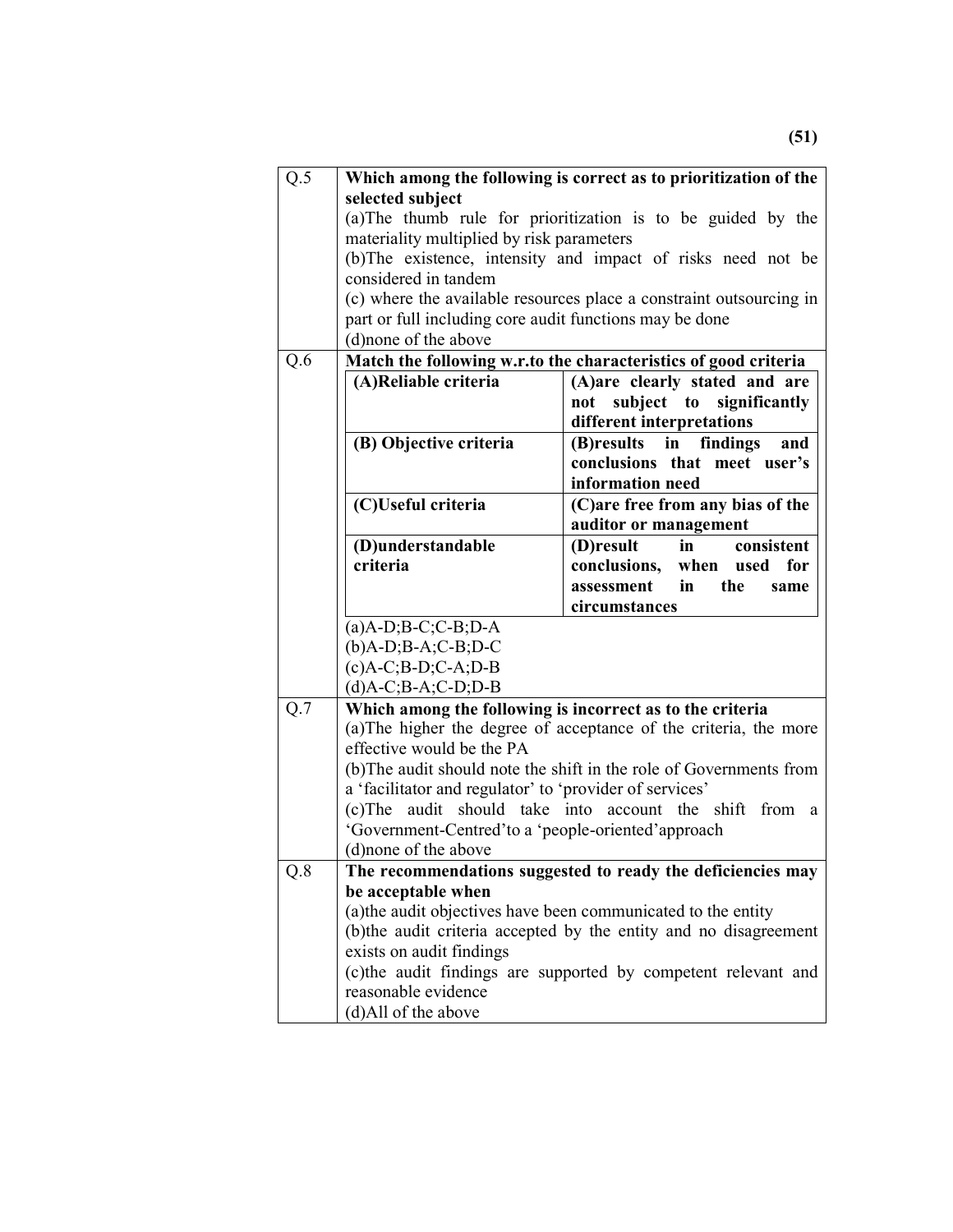| Q.9  | Considerations that determine the strength of evidence is                                                                                                                                 |  |  |
|------|-------------------------------------------------------------------------------------------------------------------------------------------------------------------------------------------|--|--|
|      | (a)If the observation is highly significant and material, it will                                                                                                                         |  |  |
|      | require stronger evidence to sustain                                                                                                                                                      |  |  |
|      | (b) The strength of evidence should be very high when the degree                                                                                                                          |  |  |
|      | of risk associated with wrong conclusion is low                                                                                                                                           |  |  |
|      | (c) Evidence needs to be more convincing, if the issue is non-                                                                                                                            |  |  |
|      | controversial or insensitive                                                                                                                                                              |  |  |
|      | (d)none of the above                                                                                                                                                                      |  |  |
| Q.10 | Which among the following factor that affect the evidence                                                                                                                                 |  |  |
|      | (a) samples selected are representative                                                                                                                                                   |  |  |
|      | (b)incomplete evidence and does not establish a cause and effect                                                                                                                          |  |  |
|      | relationship                                                                                                                                                                              |  |  |
|      | (c)unbiased evidence                                                                                                                                                                      |  |  |
|      | (d) Evidence that is not conflicting                                                                                                                                                      |  |  |
| Q.11 | The important characteristic of sound evidence is                                                                                                                                         |  |  |
|      | (a) it should be logical and self-sustaining                                                                                                                                              |  |  |
|      | (b) it should support the audit observations                                                                                                                                              |  |  |
|      | (c) provides basis of arguments against the best possible counter                                                                                                                         |  |  |
|      | argument                                                                                                                                                                                  |  |  |
|      | (d)All of the above                                                                                                                                                                       |  |  |
| Q.12 | A performance audit report is said to be balanced<br>(a) if the report adds value to the entity<br>(b) if the report is ensured through fair conclusions and balanced<br>content and tone |  |  |
|      |                                                                                                                                                                                           |  |  |
|      |                                                                                                                                                                                           |  |  |
|      |                                                                                                                                                                                           |  |  |
|      | (c) if good performance should also be reported                                                                                                                                           |  |  |
|      | (d) none of the above                                                                                                                                                                     |  |  |
| Q.13 | Quality control and management system in the context of                                                                                                                                   |  |  |
|      | performance audit consist of                                                                                                                                                              |  |  |
|      | (a) evaluating the intended outcome of the performance audit                                                                                                                              |  |  |
|      | (b)strategic/perspective/operational planning                                                                                                                                             |  |  |
|      | (c)post audit quality review on selective basis by SAI top                                                                                                                                |  |  |
|      | management                                                                                                                                                                                |  |  |
|      | (d)All of the above                                                                                                                                                                       |  |  |
| Q.14 | In vetting the action taken notes' the audit has to concentrate                                                                                                                           |  |  |
|      | <b>on</b>                                                                                                                                                                                 |  |  |
|      | (a) substantive action on the recommendations                                                                                                                                             |  |  |
|      | (b)the form of the report                                                                                                                                                                 |  |  |
|      | (c) the action taken report be accepted only on verification                                                                                                                              |  |  |
|      | (d) none of the above                                                                                                                                                                     |  |  |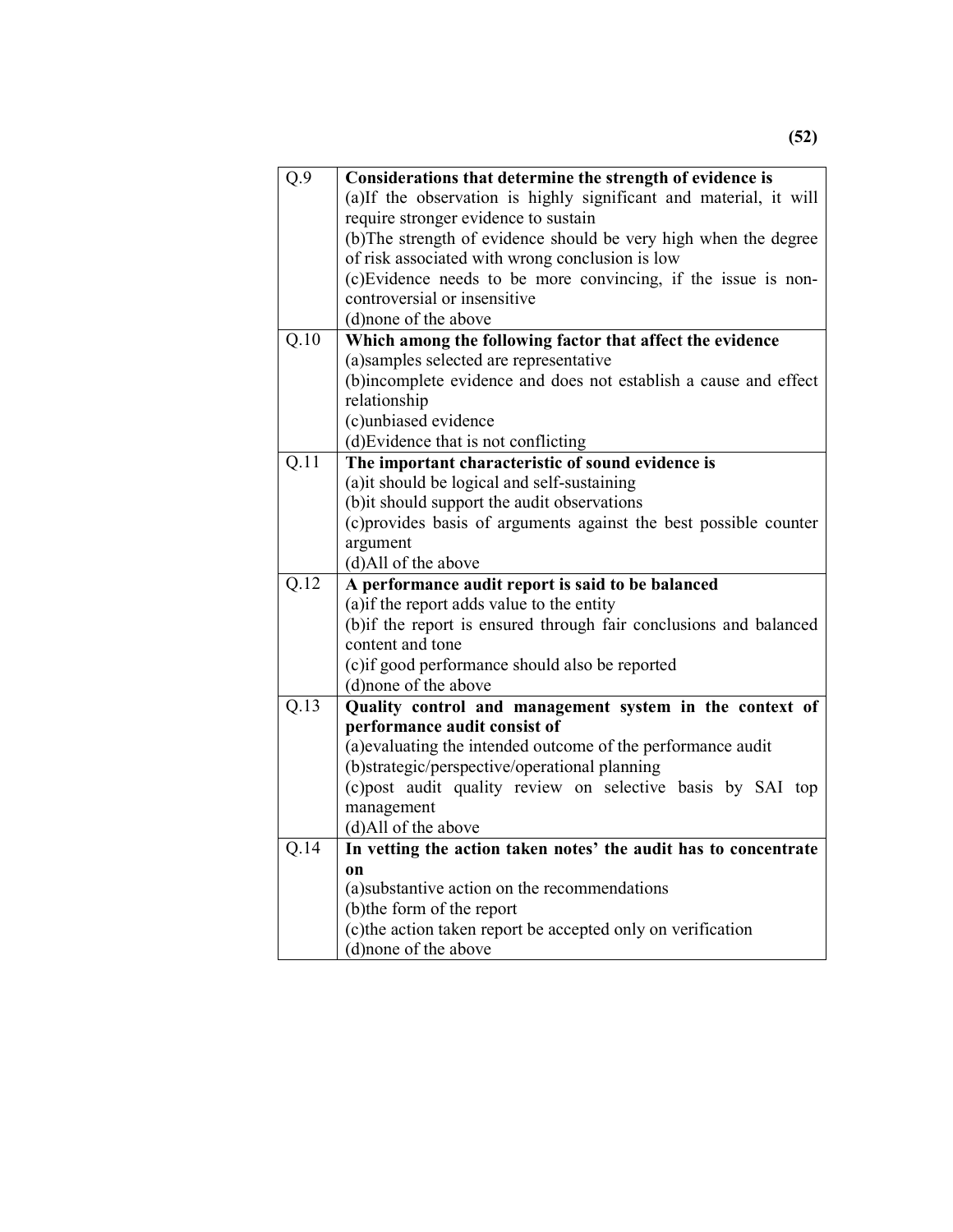| Q.15              | Find out the incorrect statement w.r.to quality assurance in                                          |  |  |
|-------------------|-------------------------------------------------------------------------------------------------------|--|--|
|                   | PА<br>(a) Quality assurance is process-centric                                                        |  |  |
|                   |                                                                                                       |  |  |
|                   | (b)Quality assurance is for the entire life cycle of the performance<br>audit                         |  |  |
|                   |                                                                                                       |  |  |
|                   | (c)Quality assurance is applied after the work is completed                                           |  |  |
|                   | (d)Quality assurance concerns all steps and techniques that PA                                        |  |  |
|                   | auditors must follow to assure quality audit                                                          |  |  |
| Q.16              | Which among the following is incorrect statement w.r.to                                               |  |  |
|                   | quality control                                                                                       |  |  |
|                   | (a)quality control system attempts to make sure that results of PA                                    |  |  |
|                   | are what was expected                                                                                 |  |  |
|                   | (b)quality control measures apply to individual stages or products                                    |  |  |
|                   | (c)quality control is process centric                                                                 |  |  |
| Q.17              | (d)quality control is applied after the work is completed                                             |  |  |
|                   | Which among the following is a fundamental principle of<br><b>Performance Audit</b>                   |  |  |
|                   | (a) performance audit should not include sunrise issues in the light                                  |  |  |
|                   | of policy issues                                                                                      |  |  |
|                   | (b) performance audit can be carried out posteriori or concurrently                                   |  |  |
|                   | (c) Cutting edge issues that form the core of governance is outside<br>the scope of performance audit |  |  |
|                   |                                                                                                       |  |  |
|                   | (d)none of the above                                                                                  |  |  |
| $\overline{Q.18}$ | <b>Audit findings should be</b>                                                                       |  |  |
|                   | (a) developed on the basis of audit tests carried out on the sample                                   |  |  |
|                   | (b) in the context of audit objectives and criteria                                                   |  |  |
|                   | (c)determined to be able to recommend remedial measures w.r.to                                        |  |  |
|                   | causes of under performance                                                                           |  |  |
|                   | (d)All of the above                                                                                   |  |  |
| Q.19              | The potential impact of the performance audit on economy is                                           |  |  |
|                   | (a) better identification/justification of need                                                       |  |  |
|                   | (b)introducing sub objectives and targets                                                             |  |  |
|                   | (c) reduction in costs through better contracting bulk buying, etc.,                                  |  |  |
|                   | (d) none of the above                                                                                 |  |  |
| Q.20              | The potential impact of Performance Audit on improved                                                 |  |  |
|                   | planning, control and management is                                                                   |  |  |
|                   | (a)improved form of account, including commercial formats                                             |  |  |
|                   | (b)improved external control and monitoring by departments                                            |  |  |
|                   | (c) greater information on sectoral performance                                                       |  |  |
|                   | (d)target controls against fraud                                                                      |  |  |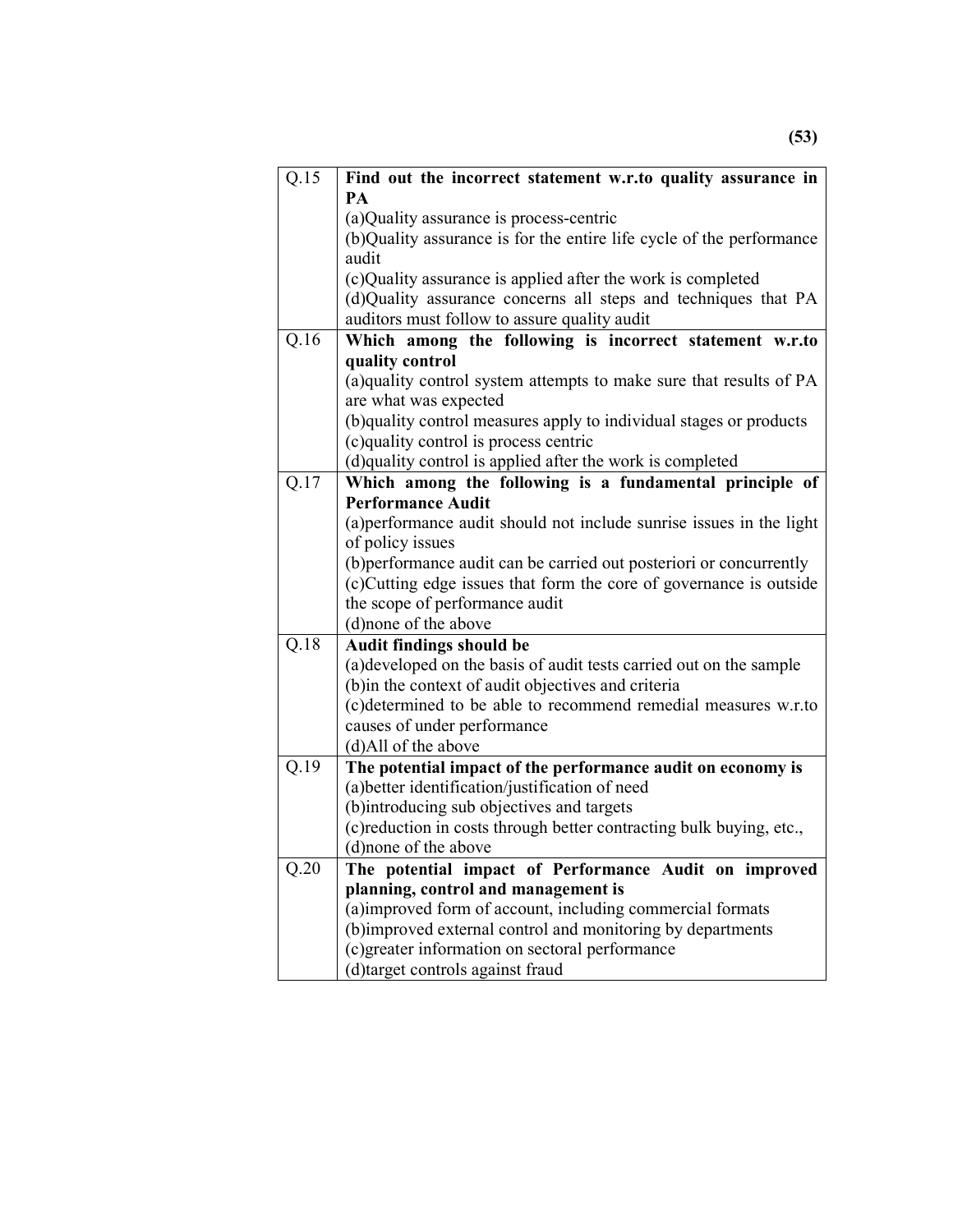| Q.21 | A Performance Audit in an IT environment should                                                                                                                                                                                                                                                                                     |  |
|------|-------------------------------------------------------------------------------------------------------------------------------------------------------------------------------------------------------------------------------------------------------------------------------------------------------------------------------------|--|
|      | (a) assess whether the IT systems enhance economy, efficiency and                                                                                                                                                                                                                                                                   |  |
|      | effectiveness of the entity's/programme management                                                                                                                                                                                                                                                                                  |  |
|      | (b) examine the IT system development and maintenance practices                                                                                                                                                                                                                                                                     |  |
|      | of the entity                                                                                                                                                                                                                                                                                                                       |  |
|      | (c)determine whether system out put meet entity quality and                                                                                                                                                                                                                                                                         |  |
|      | service delivery parameters                                                                                                                                                                                                                                                                                                         |  |
|      | (d)All of the above                                                                                                                                                                                                                                                                                                                 |  |
| Q.22 | <b>CAATs tools can be developed to</b>                                                                                                                                                                                                                                                                                              |  |
|      | (a) access and extract information from auditee databases                                                                                                                                                                                                                                                                           |  |
|      | (b) perform sampling, statistical processing and analysis                                                                                                                                                                                                                                                                           |  |
|      | (c) provide reports designed to meet particular audit needs                                                                                                                                                                                                                                                                         |  |
|      | (d) all of the above                                                                                                                                                                                                                                                                                                                |  |
| Q.23 | Which is the powerful software tool for evaluation of ongoing                                                                                                                                                                                                                                                                       |  |
|      | projects, particularly those with long gestation                                                                                                                                                                                                                                                                                    |  |
|      | (a)crystal Ball                                                                                                                                                                                                                                                                                                                     |  |
|      | (b)Teammate                                                                                                                                                                                                                                                                                                                         |  |
|      | (c) Earned value Analysis (EVA)                                                                                                                                                                                                                                                                                                     |  |
|      | (d) none of the above                                                                                                                                                                                                                                                                                                               |  |
| Q.24 | draw a sample of the beneficiaries<br>To<br>E.g.<br>sample                                                                                                                                                                                                                                                                          |  |
|      | states/districts within the selected state                                                                                                                                                                                                                                                                                          |  |
|      | (a) cluster sampling is used                                                                                                                                                                                                                                                                                                        |  |
|      | (b)Systematic sampling is used                                                                                                                                                                                                                                                                                                      |  |
|      |                                                                                                                                                                                                                                                                                                                                     |  |
|      | (c)multi-stage sampling is used<br>(d) none of the above                                                                                                                                                                                                                                                                            |  |
|      |                                                                                                                                                                                                                                                                                                                                     |  |
| Q.25 | What is true in respect of case study technique<br>(a)It is an-indepth study of individual cases to explore the audit<br>issues<br>(b) Examining a small selection of cases is cheaper that studying a<br>larger representative sample<br>(c) case studies involve judgment in selection and is open to bias<br>(d)All of the above |  |
|      |                                                                                                                                                                                                                                                                                                                                     |  |
|      |                                                                                                                                                                                                                                                                                                                                     |  |
|      |                                                                                                                                                                                                                                                                                                                                     |  |
|      |                                                                                                                                                                                                                                                                                                                                     |  |
|      |                                                                                                                                                                                                                                                                                                                                     |  |
| Q.26 |                                                                                                                                                                                                                                                                                                                                     |  |
|      | The weakness/concern of using benchmarking technique is<br>(a)It stimulates an objective review of processes, practices and                                                                                                                                                                                                         |  |
|      | systems                                                                                                                                                                                                                                                                                                                             |  |
|      | (b)It supports recommendations for making changes                                                                                                                                                                                                                                                                                   |  |
|      | (c) Bench Marking requires high degree of skill                                                                                                                                                                                                                                                                                     |  |
|      | (d) none of the above                                                                                                                                                                                                                                                                                                               |  |
| Q.27 | Which among the following is correct w.r.to the measures of                                                                                                                                                                                                                                                                         |  |
|      | common tendency                                                                                                                                                                                                                                                                                                                     |  |
|      | $(a)$ <i>mean</i> is a good choice when the underlying data distribution is                                                                                                                                                                                                                                                         |  |
|      | strongly asymatric                                                                                                                                                                                                                                                                                                                  |  |
|      | (b)In <i>median</i> one need not look for a symmetric data distribution                                                                                                                                                                                                                                                             |  |
|      | before application                                                                                                                                                                                                                                                                                                                  |  |
|      | (c)Mode is the most common value of a variable                                                                                                                                                                                                                                                                                      |  |
|      | (d) none of the above                                                                                                                                                                                                                                                                                                               |  |
|      |                                                                                                                                                                                                                                                                                                                                     |  |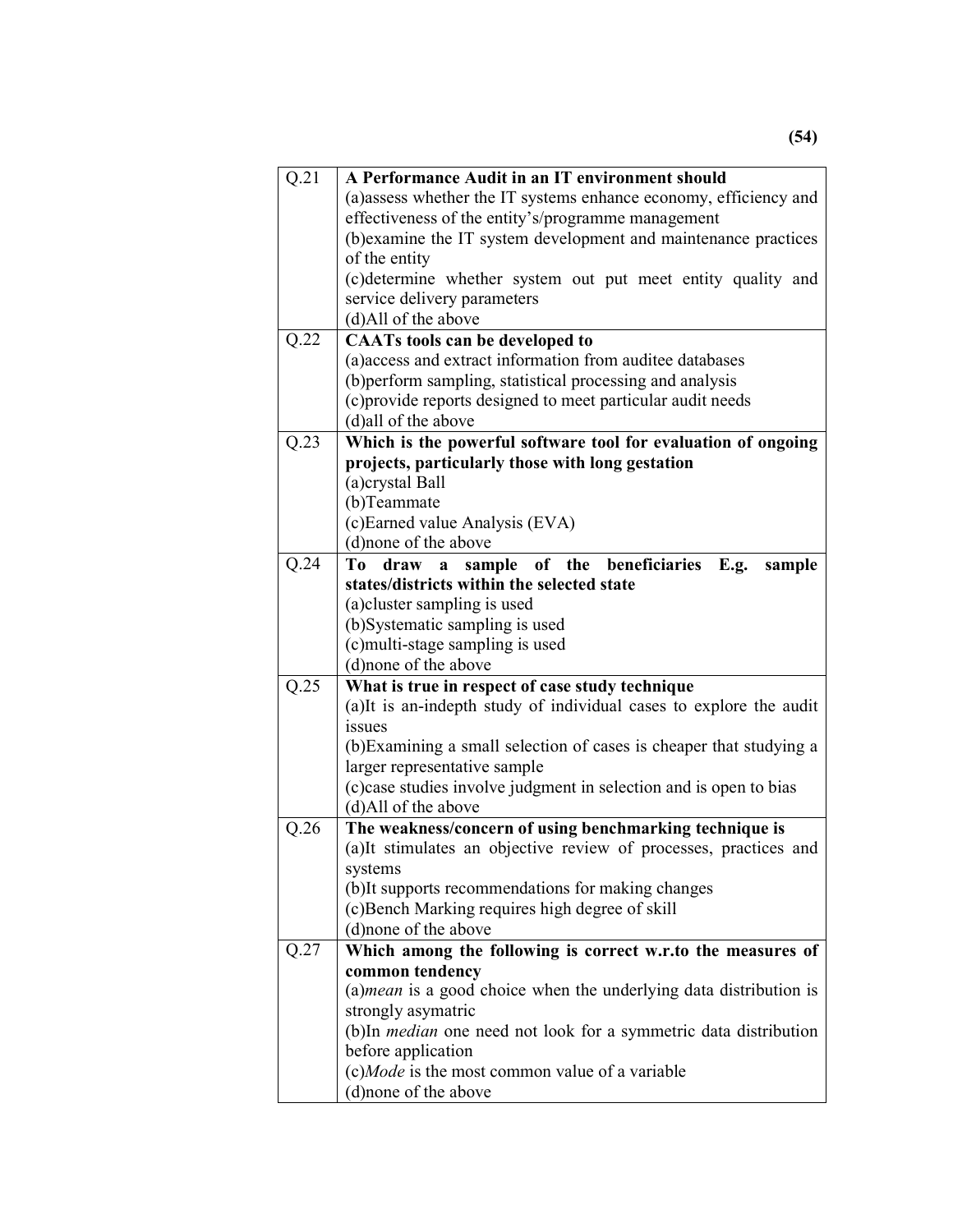# **Performance auditing Guidelines**

| Q.1  | (c) Para 1.26 Performance Auditing Guidelines |
|------|-----------------------------------------------|
| Q.2  | (c) Para 1.33                                 |
| Q.3  | (c) Paras $2.6, 2.7 \& 2.8$                   |
| Q.4  | (d) Para $2.16$                               |
| Q.5  | (a) Para 2.23                                 |
| Q.6  | (a) Para 3.26                                 |
| Q.7  | (b) Para 3.30                                 |
| Q.8  | (d) Para 4.25                                 |
| Q.9  | (a) Para $5.10$                               |
| Q.10 | (b) Para 5.11                                 |
| Q.11 | $(d)$ Para 5.20                               |
| Q.12 | $(c)$ Para $6.4$                              |
| Q.13 | (d) Para 7.19                                 |
| Q.14 | $(a)$ Para 8.7                                |
| Q.15 | $(c)$ Para 9.5                                |
| Q.16 | (c)                                           |
| Q.17 | (b) Para 10.14 Fundamental principles         |
| Q.18 | (d) Para 10.20                                |
| Q.19 | (c)                                           |
| Q.20 | (d)<br>Appendix A                             |
| Q.21 | (d) Appendix $B - Para 5$                     |
| Q.22 | (d) Appendix $B - Para$ 14                    |
| Q.23 | (c) Appendix $B - Para 21$                    |
| Q.24 | (c) Appendix $B - Para 20$                    |
| Q.25 | (d)                                           |
| Q.26 | Appendix D<br>(c)                             |
| Q.27 | (a)                                           |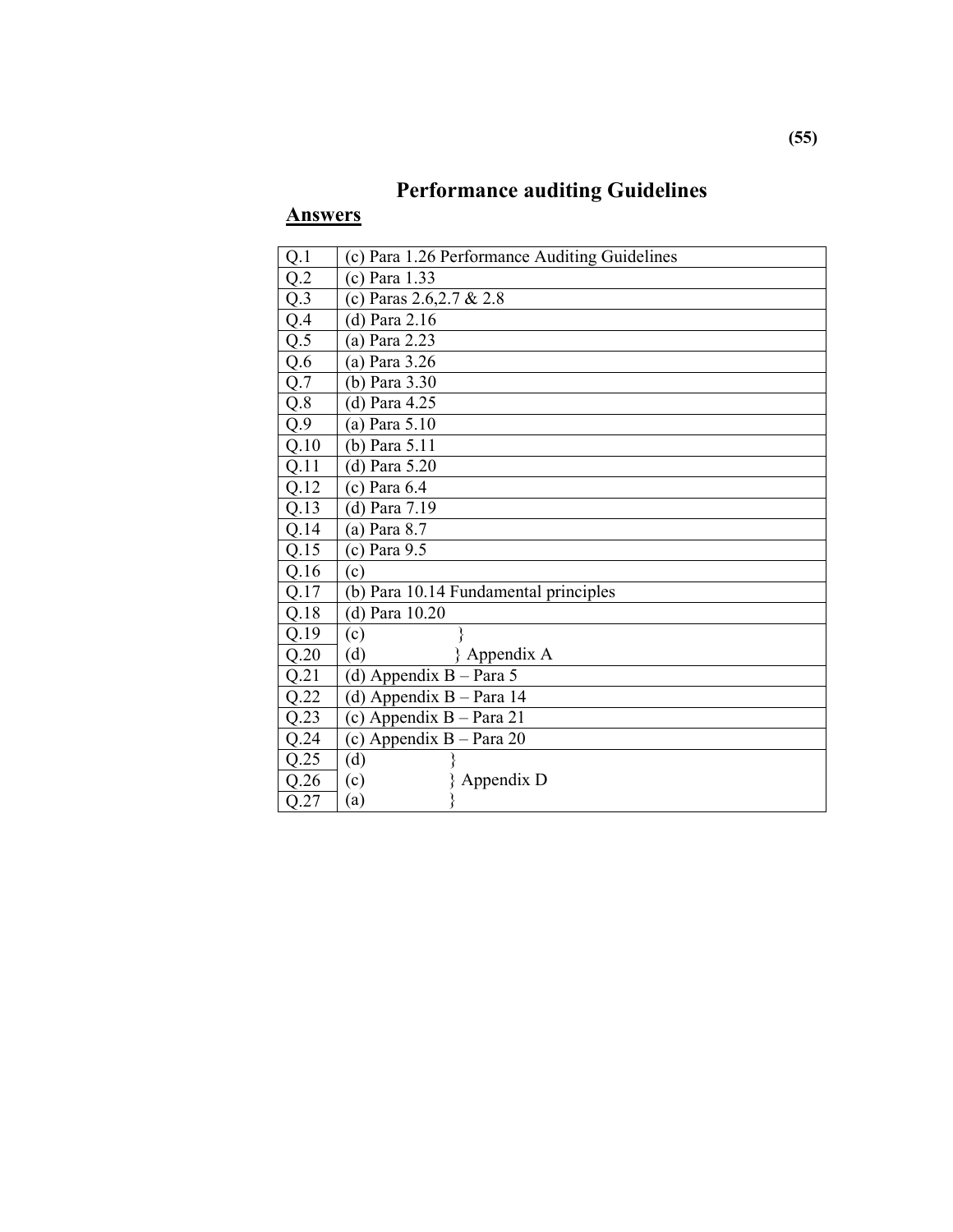### **Audit of Autonomous Bodies**

| Q.1              | Which among the following provisions empower C&AG to                   |  |
|------------------|------------------------------------------------------------------------|--|
|                  | conduct audit of bodies or authorities                                 |  |
|                  | (a) Section 14 $&$ 15 of the DPC Act                                   |  |
|                  | (b) Section 14, 15, 19 & 20 of the DPC Act                             |  |
|                  | (c) Section 14, 19 $& 20$ of the DPC Act                               |  |
|                  | (d) none of the above                                                  |  |
| Q.2              | The objectives of audit of Autonomous Bodies by CAG is to              |  |
|                  | conduct                                                                |  |
|                  | (a)compliance audit                                                    |  |
|                  | (b)financial audit                                                     |  |
|                  | (c)Performance audit                                                   |  |
|                  | (d)all of the above                                                    |  |
| Q.3              | Which among the following is incorrect as to Section 14 audit          |  |
|                  | (a)If the grant or loan is from outside the consolidated fund, audit   |  |
|                  | under section 14 is not possible                                       |  |
|                  | (b)Payments of purely deposit nature should also be regarded as        |  |
|                  | expenditure                                                            |  |
|                  | (c) The expenditure incurred on purchase of raw material, finished     |  |
|                  | goods, disbursement of loans is treated as expenditure in respect of   |  |
|                  | institutions running business                                          |  |
|                  | (d)none of the above                                                   |  |
| Q.4              | The parameter for examining the justification for Section              |  |
|                  | 14(2) or $20(2)$ is                                                    |  |
|                  | (a) control by the sanctioning agency is adequate                      |  |
|                  | (b) the state of accounts is known to be satisfactory                  |  |
|                  | (c) there is arrangement for audit by an agency outside the control    |  |
|                  | of the institution                                                     |  |
|                  | (d) these are persistent losses in respect of institutions undertaking |  |
|                  | manufacturing or trading activities                                    |  |
| $Q.\overline{5}$ | The restriction with respect to right of access to the books and       |  |
|                  | accounts under Section 15(2) is                                        |  |
|                  | (a) the autonomous body is not a foreign state or an international     |  |
|                  | organization                                                           |  |
|                  | (b)the President/Governor/Administrator relieve the CAG in             |  |
|                  | public interest                                                        |  |
|                  | (c) the law under which the corporation is established provides for    |  |
|                  | audit by someone other than C&AG                                       |  |
|                  | (d)All of the above                                                    |  |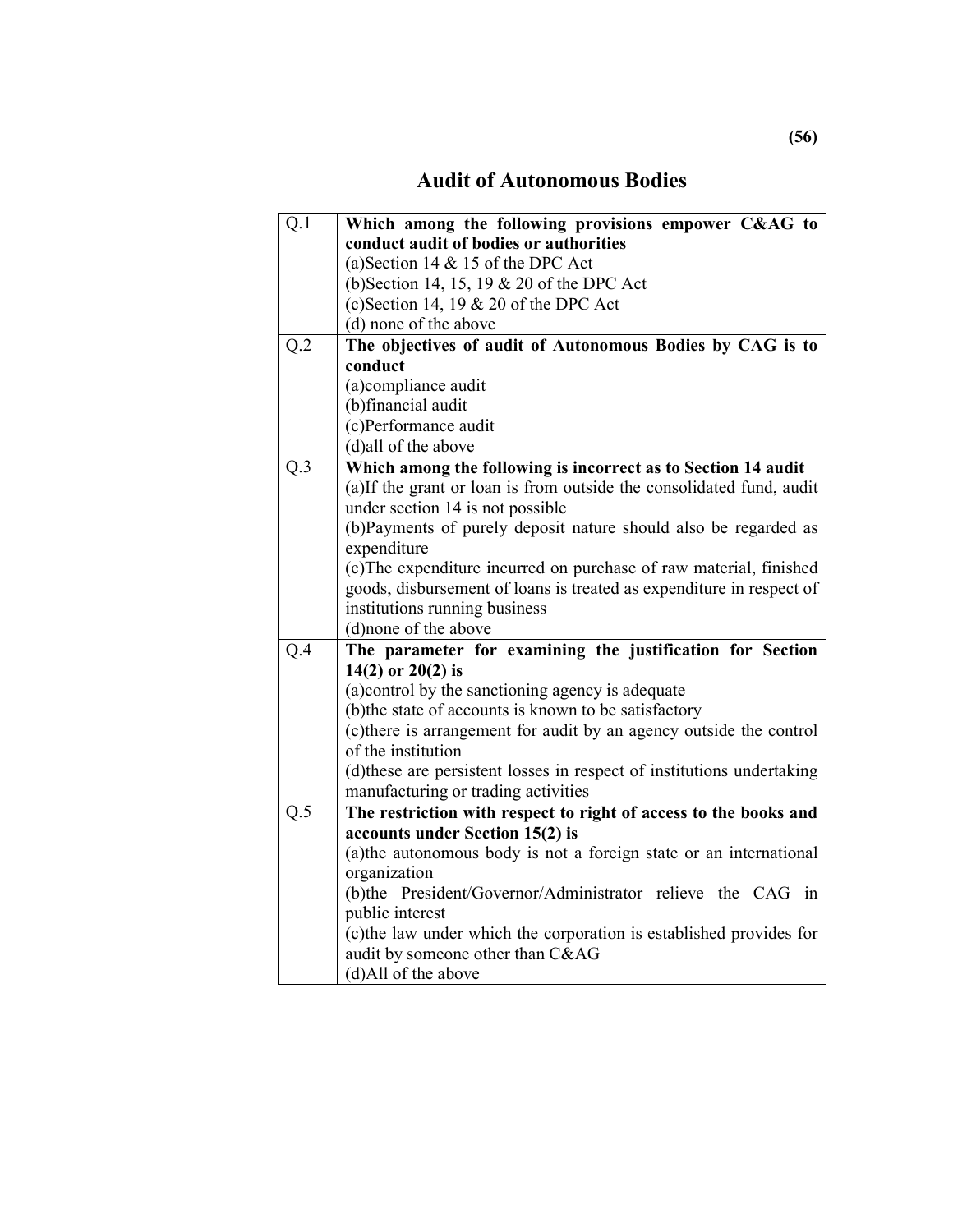| Q.6              | Which is incorrect as to audit of autonomous body under                                                                      |  |
|------------------|------------------------------------------------------------------------------------------------------------------------------|--|
|                  | <b>Section 15</b>                                                                                                            |  |
|                  | (a)It would be preferable to defer examination of accounts of the                                                            |  |
|                  | until its accounts are audited and certified                                                                                 |  |
|                  | (b)Grants given for maintenance, purchase of specific items like                                                             |  |
|                  | land $&$ building shall not be treated as specific purpose grants                                                            |  |
|                  | (c) The objections should not be conveyed or corresponded with                                                               |  |
|                  | the autonomous body directly<br>(d)none of the above                                                                         |  |
| Q.7              | Audit under Section 19(3) of the DPC Act can be entrusted to                                                                 |  |
|                  | CAG                                                                                                                          |  |
|                  | (a) of a corporation established by a state or Union Territory Law                                                           |  |
|                  | (b)Not of a corporation established under a state or Union                                                                   |  |
|                  | <b>Territory Law</b>                                                                                                         |  |
|                  | $(c)$ neither $(a)$ nor $(b)$                                                                                                |  |
|                  | (d) none of the above                                                                                                        |  |
| $Q.\overline{8}$ | Which among the following is incorrect as to the requirement                                                                 |  |
|                  | under Section 19(3)                                                                                                          |  |
|                  | (a) the decision to entrust audit will be of government                                                                      |  |
|                  | (b) It is obligatory that the autonomous body should concur with                                                             |  |
|                  | the decision                                                                                                                 |  |
|                  | (c) It is necessary to convey to the Government the terms and                                                                |  |
|                  | conditions under which audit can be undertaken by CAG                                                                        |  |
|                  | (d)None of the above                                                                                                         |  |
| Q.9              | Audit under Section 20(1) is taken up                                                                                        |  |
|                  | (a) for the purpose of certification of annual accounts<br>(b) the certification of accounts also includes performance audit |  |
|                  | (c)To issue separate Audit, Report containing only comments on                                                               |  |
|                  | accounts'                                                                                                                    |  |
|                  | (d)All of the above                                                                                                          |  |
| Q.10             | The underlying assumption while preparing the common                                                                         |  |
|                  | format of accounts is                                                                                                        |  |
|                  | (a)Accrual system of accounting                                                                                              |  |
|                  | (b) The entity is viewed as a going concern                                                                                  |  |
|                  | $(c)$ both $(a)$ and $(b)$                                                                                                   |  |
|                  | (d) none of the above                                                                                                        |  |
| Q.11             | Find out the correct statement                                                                                               |  |
|                  | (a) The going concern has the intention of curtailing materially the                                                         |  |
|                  | scale of its operation                                                                                                       |  |
|                  | (b) The transactions and events shall be governed by merely by the                                                           |  |
|                  | legal form in the Balance Sheet                                                                                              |  |
|                  | (c) The excess of the provision over the amount of reasonably                                                                |  |
|                  | anticipated loss is treated as a reserve                                                                                     |  |
|                  | (d)none of the above                                                                                                         |  |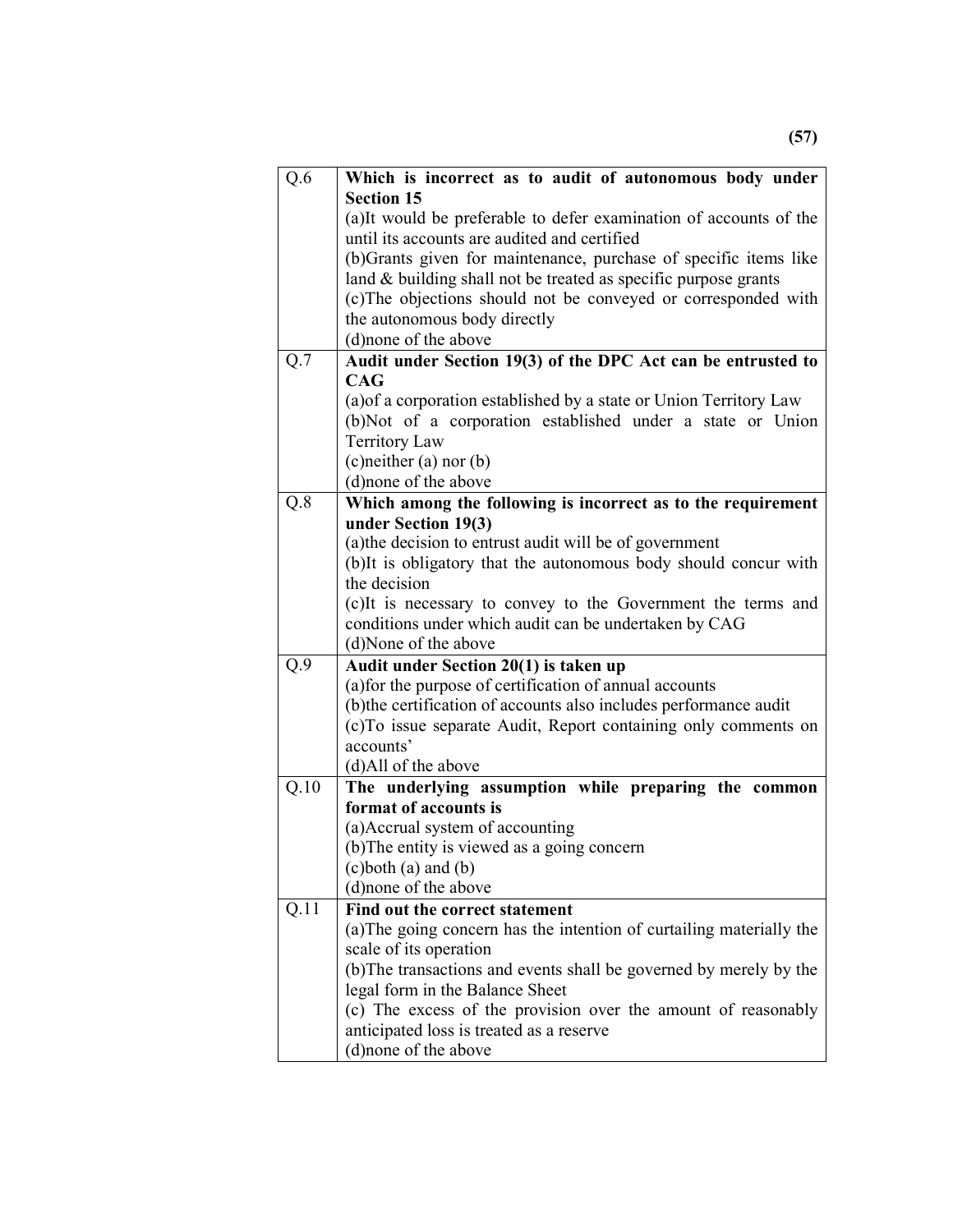| Q.12           | Revenue shall not be recognized unless                                                                            |                                                                      |
|----------------|-------------------------------------------------------------------------------------------------------------------|----------------------------------------------------------------------|
|                |                                                                                                                   | (a) no significant certainty exists regarding the amount of the      |
|                | receivable consideration<br>(b) the related performance has been achieved                                         |                                                                      |
|                |                                                                                                                   |                                                                      |
|                | (c) it is not reasonable to expect realization and ultimate collection                                            |                                                                      |
|                | of the amount of revenue                                                                                          |                                                                      |
|                | (d) none of the a bove                                                                                            |                                                                      |
| Q.13           | What is the common assertion underlying income statement                                                          |                                                                      |
|                | items and Balance Sheet items                                                                                     |                                                                      |
|                | (a) occurrence                                                                                                    |                                                                      |
|                | (b) ownership                                                                                                     |                                                                      |
|                | (c)Regularity                                                                                                     |                                                                      |
|                | (d)Disclosure                                                                                                     |                                                                      |
| Q.14           | Find out the incorrect statement                                                                                  |                                                                      |
|                |                                                                                                                   | (a) Materiality should be determined with reference to overall audit |
|                | assurance                                                                                                         |                                                                      |
|                | (b)Risk is concerned with the likelihood of error<br>(c) materiality is concerned with the extent to which we can |                                                                      |
|                |                                                                                                                   |                                                                      |
| tolerate error |                                                                                                                   |                                                                      |
|                | (d) none of the above                                                                                             |                                                                      |
| Q.15           | <b>Match the following</b>                                                                                        |                                                                      |
|                | (A)Inherent Risk                                                                                                  | (A) will not be detected on a                                        |
|                |                                                                                                                   | timely basis by the internal<br>controls                             |
|                | (B) Internal Control Risk                                                                                         | (B) is the inverse of overall                                        |
|                |                                                                                                                   | audit assurance                                                      |
|                | (C)Dection Risk                                                                                                   | material<br>$(C)$ is<br>the<br>error                                 |
|                |                                                                                                                   | occurring in first place                                             |
|                | (D)Overall Audit Risk                                                                                             | the<br>inverse<br>$(D)$ is<br><sub>of</sub><br>the                   |
|                |                                                                                                                   | required assurance level from                                        |
|                |                                                                                                                   | substantive tests                                                    |
|                | $(a)$ A-B;B-A;C-D;D-C                                                                                             |                                                                      |
|                | $(b)$ A-C;B-A;C-D;D-B                                                                                             |                                                                      |
|                | $(c)A-C$ ; $B-D$ ; $C-B$ ; $D-A$                                                                                  |                                                                      |
|                | $(d)$ A-B;B-D;C-A;D-C                                                                                             |                                                                      |
| Q.16           | System based audit (SBA) is an audit approach                                                                     |                                                                      |
|                | (a) which may be used by an external auditor to express an opinion                                                |                                                                      |
|                | on the financial statements                                                                                       |                                                                      |
|                | (b) where the auditor decides that he can not place some reliance                                                 |                                                                      |
|                | on the internal controls                                                                                          |                                                                      |
|                |                                                                                                                   |                                                                      |
|                |                                                                                                                   | (c) where the auditor do more substantive testing if he took no      |
|                | assurance at all from auditee's internal control<br>(d) none of the above                                         |                                                                      |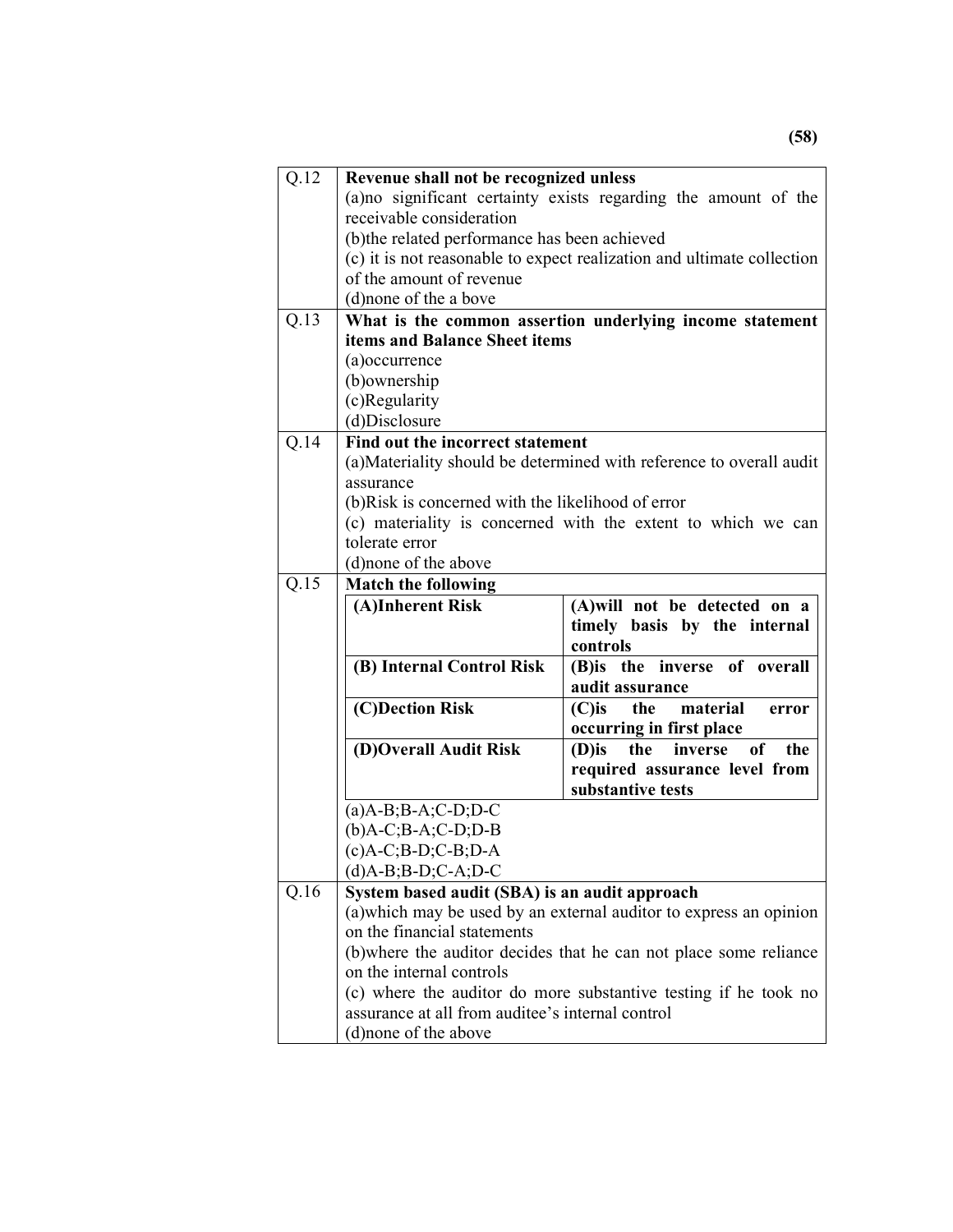| Q.17 |                                                               | Which among the following is the essential feature of statistical       |
|------|---------------------------------------------------------------|-------------------------------------------------------------------------|
|      | sampling                                                      |                                                                         |
|      | (a) sampling should be predictable                            |                                                                         |
|      |                                                               | (b) The sample results need not be in accordance with the               |
|      | probability theory                                            |                                                                         |
|      | (c) the sample items should have known probality of selection |                                                                         |
|      | (d)none of the above                                          |                                                                         |
| Q.18 | Match the following w.r.to various types of sampling          |                                                                         |
|      | (A)Stratified sampling                                        | (A)the sample is chosen by                                              |
|      |                                                               | selecting a random starting                                             |
|      |                                                               | point and then picking every                                            |
|      |                                                               | sample interval                                                         |
|      | (B) Cluster sampling                                          | assigns<br>(B)sampling<br>higher                                        |
|      |                                                               | inclusion<br>probability<br>оf                                          |
|      |                                                               | selection for population units                                          |
|      |                                                               | with higher sizes                                                       |
|      | (C)Probability                                                | (C)the target population is first                                       |
|      | proportional to size (PPS)                                    | divided into mutually exclusive                                         |
|      |                                                               | and<br>collectively<br>exhaustive<br>clusters                           |
|      | (D)Systematic sampling                                        | two-step process<br>in<br>$(D)$ is a                                    |
|      |                                                               | which<br>the<br>population<br>is                                        |
|      |                                                               | partitioned<br>into<br>sub-                                             |
|      |                                                               | populations                                                             |
|      | $(a)$ A-D;B-A;C-B;D-C                                         |                                                                         |
|      | $(b)$ A-D;B-C;C-B;D-A                                         |                                                                         |
|      | $(c)$ A-B;B-A;C-D;D-C                                         |                                                                         |
|      | $(d)$ A-C;B-D;C-B;D-A                                         |                                                                         |
| Q.19 |                                                               | What is true as to Analytical Review as substantive audit               |
|      | techniques                                                    |                                                                         |
|      |                                                               | (a) It is a substantive procedure used to reduce the overall audit risk |
|      | (b) It is a form of deductive reasoning                       |                                                                         |
|      |                                                               | (c) to detect monetary errors in the financial statements given that    |
|      | they have occurred                                            |                                                                         |
|      | (d)All of the above                                           |                                                                         |
| Q.20 |                                                               | The certificate that the auditor should obtain from the                 |
|      | management is                                                 |                                                                         |
|      | (a)Stock in transit                                           |                                                                         |
|      | (b)contingent liabilities                                     |                                                                         |
|      | (c) work in progress with processors                          |                                                                         |
|      | (d)all of the above                                           |                                                                         |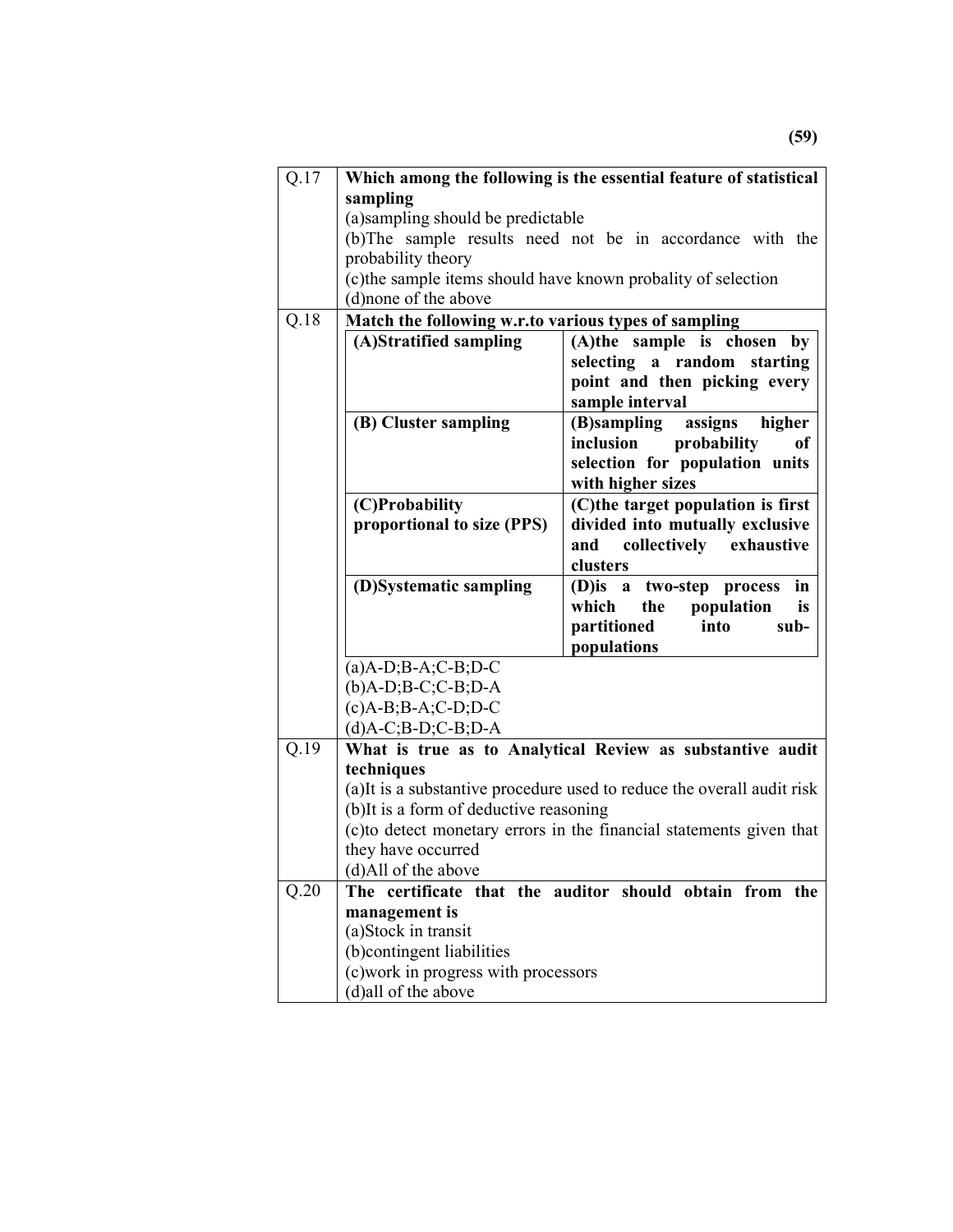| Q.21              | The separate Audit Reports (SAR) of Autonomous Bodies                |  |
|-------------------|----------------------------------------------------------------------|--|
|                   | should contain                                                       |  |
|                   | (a)Introduction                                                      |  |
|                   | (b)Comments on accounts                                              |  |
|                   | (c)Impact of comments on accounts                                    |  |
|                   | (d) All of the above                                                 |  |
| Q.22              | In addition to 'comments on accounts' the SAR may include            |  |
|                   | (a)cases where assurances for rectification are fulfilled after a    |  |
|                   | couple of years                                                      |  |
|                   | (b)corrections/rectifications carried out at the instance of audit   |  |
|                   | (c)compliance of accounting standards/instructions contained in      |  |
|                   | the common Format of Accounts                                        |  |
|                   | (d) none of the above                                                |  |
| $\overline{Q.23}$ | <b>Management letter includes</b>                                    |  |
|                   | (a) Errors in annual accounts that are not considered material       |  |
|                   | (b)Reconciliation between the balances as per broadsheets and as     |  |
|                   | reflected in the accounts                                            |  |
|                   | (c)classification errors within the<br>accounting head<br>where      |  |
|                   | management has assured rectification                                 |  |
|                   | (d)All of the above                                                  |  |
| Q.24              | Find out the incorrect statement w.r.to performance audit of         |  |
|                   | regulatory bodies                                                    |  |
|                   | (a) The audit of accounts of Electricity Regulatory Commissions      |  |
|                   | and Audit Report thereon would include performance audit             |  |
|                   | (b) The orders passed by the commissions in exercise of quasi-       |  |
|                   | judicial functions would not be within the scope of Audit            |  |
|                   | (c) The decisions of the Authority that are appealable to the        |  |
|                   | Appellate tribunal are subject to audit by CAG                       |  |
|                   | (d)none of the above                                                 |  |
| Q.25              | The broad objective of quality assurance is to ensure                |  |
|                   | (a) controls are in place at all stages of the audit cycle including |  |
|                   | planning, execution and reporting                                    |  |
|                   | (b)controls are properly implemented                                 |  |
|                   | (c)inbuilt mechanism to constantly review and update the control     |  |
|                   | exists                                                               |  |
|                   | (d)All of the above                                                  |  |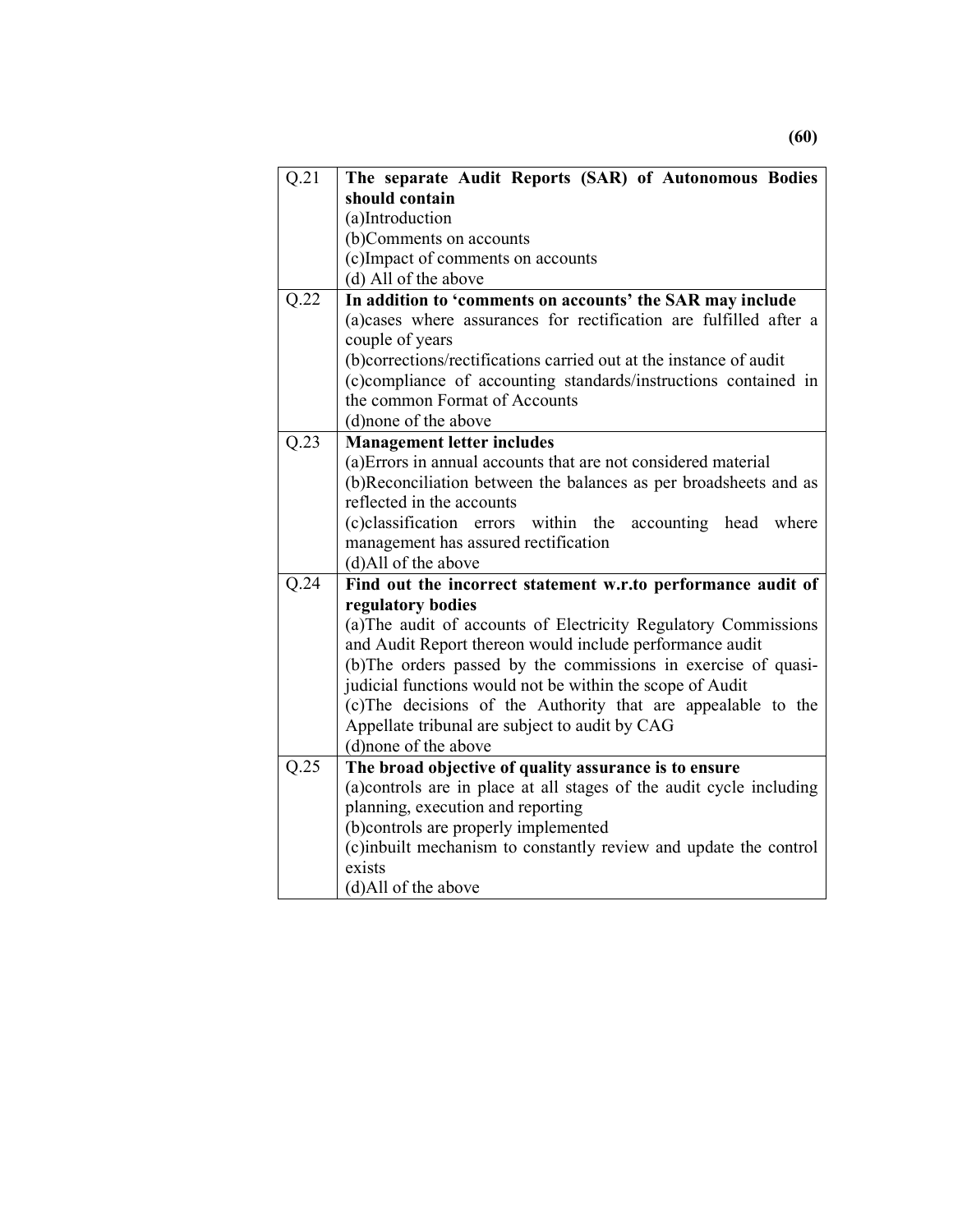## **Audit of Autonomous Bodies**

| Q.1              | (b) Para 1.01 of Manual of Instructions for Audit of Autonomous |
|------------------|-----------------------------------------------------------------|
|                  | $bodies - 2010$ Education                                       |
| Q.2              | (d)                                                             |
| Q.3              | (b) Para 2.06                                                   |
| Q.4              | (d) Para 2.14                                                   |
| $Q.\overline{5}$ | (d) Para $3.02$                                                 |
| Q.6              | (b) Paras $3.05$ , $3.07$ & $3.13$                              |
| Q.7              | (a) Para 4.03                                                   |
| Q.8              | (b) Paras $4.05 \& 4.07$                                        |
| Q.9              | (d) Para $5.20$                                                 |
| Q.10             | (c) Para $7.07$                                                 |
| Q.11             | (c) Paras $7.07 \& 7.09$                                        |
| Q.12             | (b) Para 7.09                                                   |
| Q.13             | (d) Para 8.06                                                   |
| Q.14             | (a) Paras $8.08 \& 8.09$                                        |
| Q.15             | (b) Para 8.12                                                   |
| Q.16             | (a) Para 8.21                                                   |
| Q.17             | (c) Para 8.29                                                   |
| Q.18             | (d) Para 8.30                                                   |
| Q.19             | (d) Para 8.35                                                   |
| Q.20             | (d)                                                             |
| Q.21             | (d) Para 9.02                                                   |
| Q.22             | (b) Para 9.15                                                   |
| Q.23             | (d) Para 9.21                                                   |
| Q.24             | (c) Para 11.05                                                  |
| Q.25             | (d) Para 13.01                                                  |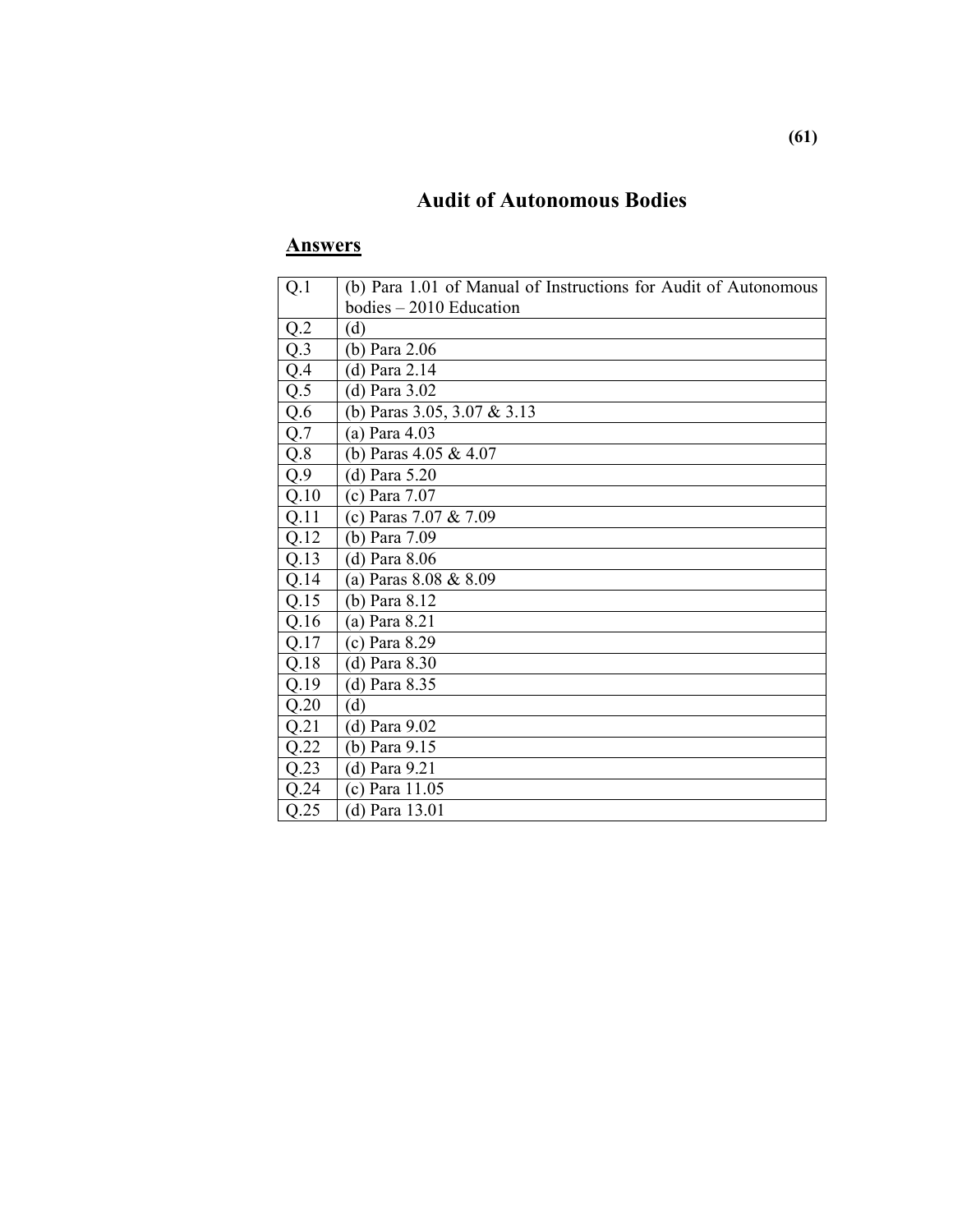### **Public Private Partnerships (PPP) in infrastructure projects**

| Q.1              | The main characteristic of PPP is                                     |
|------------------|-----------------------------------------------------------------------|
|                  | (a)long term (sometimes upto 30 years) service provisions             |
|                  | (b) The transfer of risks to the private sector                       |
|                  | (c)different forms of long-term contracts drawn up between legal      |
|                  | entities and public authorities                                       |
|                  | (d)All of the above                                                   |
| $Q.\overline{2}$ | What is the common ingredient common to all types of PPP              |
|                  | (a) The public sector transfers the overall responsibility to provide |
|                  | the public service                                                    |
|                  | (b) value for money will be the basic criterion for the public sector |
|                  | (c)No balanced sharing of the risks and gains between the public      |
|                  | sector and private sector                                             |
|                  | (d)none of the above                                                  |
| Q.3              | The National highway projects contracted out by NHAI under            |
|                  | PPP mode is an example of                                             |
|                  | $(a)$ LOT                                                             |
|                  | $(b)$ BOOT                                                            |
|                  | $(c)$ BoT                                                             |
|                  | $(d)$ DBFO                                                            |
| Q.4              | characteristic of Institutional PPPs<br>The<br>and<br>common          |
|                  | contractual PPPs is                                                   |
|                  | (a) The operation of a facility is contracted out to another private  |
|                  | party                                                                 |
|                  | (b) The users pay for the facility availed and such charges accrue to |
|                  | the private sector partner                                            |
|                  | (c) The public sector usually designs, constructs and operate PPP     |
|                  | (d)none of the above                                                  |
| Q.5              | What distinguishes each type of PPP model from one another            |
|                  | is                                                                    |
|                  | (a) the degree of risk and responsibility borne by the private sector |
|                  | partner                                                               |
|                  | (b) the degree of risk and responsibility borne by the public sector  |
|                  | (c) The private sector partner will bring in most of the investment   |
|                  | requirements                                                          |
|                  | (d) none of the above                                                 |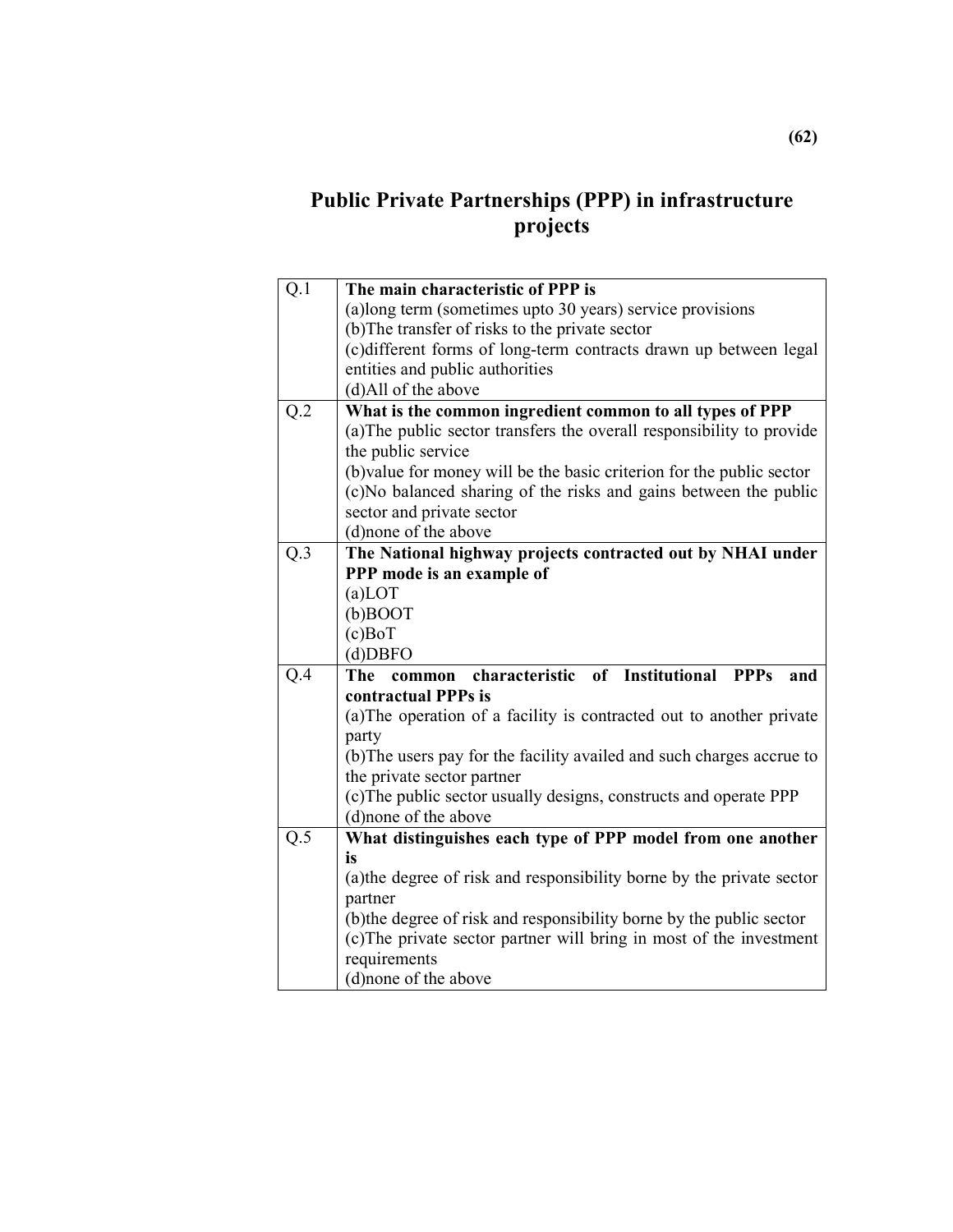|      | ιvν,                                                                                                    |
|------|---------------------------------------------------------------------------------------------------------|
| Q.6  | The main difference between PPP and privatization is                                                    |
|      | (a) There is no permanent transfer of ownership of assets to private                                    |
|      | partner                                                                                                 |
|      | (b) The responsibility and accountability to deliver the goods and                                      |
|      | services remains with the state/public sector                                                           |
|      | (c)Besides the transfer of ownership to the private sector, the                                         |
|      | accountability is also shifted to the purchaser                                                         |
|      | (d) none of the above                                                                                   |
| Q.7  | Find out the incorrect statement                                                                        |
|      | (a) The private sector partner should equally gain from the                                             |
|      | innovation brought about by it                                                                          |
|      | (b) The private entrepreneurs come into the PPP arrangements                                            |
|      | primarily with profit motive                                                                            |
|      | (c)PPP projects are aimed to provide 'improved' public services                                         |
|      | by transferring the risks to the private sector                                                         |
|      | (d) none of the above                                                                                   |
| Q.8  | Viability Gap Funding (VGF) is available only                                                           |
|      | (a)If the private company in which 51% shares or more of the                                            |
|      | subscribed and paid equity are owned and controlled by it                                               |
|      | (b)If the private company has been selected on the basis of                                             |
|      | competitive bidding                                                                                     |
|      | (c)If the private company takes the responsibility of financing,                                        |
|      | construction and maintenance of the project during the concession                                       |
|      | period                                                                                                  |
| Q.9  | (d)All of the above<br>In PPP audit, the emphasis would be                                              |
|      | (a) on the means to achieve the PPP arrangements                                                        |
|      | (b) on the end results of the PPP arrangements                                                          |
|      | (c) on the operational risks transferred to the private partner                                         |
|      | (d)none of the above                                                                                    |
| Q.10 | Which among the following is not a consideration requiring                                              |
|      | intervention of public audit in PPP                                                                     |
|      | (a) The right to levy tolls/user charges gets shifted to the private sector                             |
|      | partner                                                                                                 |
|      | (b) The contract is usually for a long term and thereby alienates the                                   |
|      | statutory right involved for a long period                                                              |
|      | (c) The transfer of the public assets to a private body for long duration                               |
|      | (d) The cost of execution met by the private partner is relatively higher                               |
| Q.11 | Find out the incorrect statement w.r.to PPP audit                                                       |
|      | (a) value for money is the driver for adopting the PPP approach rather                                  |
|      | than capital scarcity                                                                                   |
|      | (b) there is conflicting and fundamentally differing approaches of two<br>partners to the PPP agreement |
|      | (c) The relevance of regularity and compliance audit is limited                                         |
|      | (d) The private partners are unlikely to resist the move on the plea of                                 |
|      | commercial confidentiality                                                                              |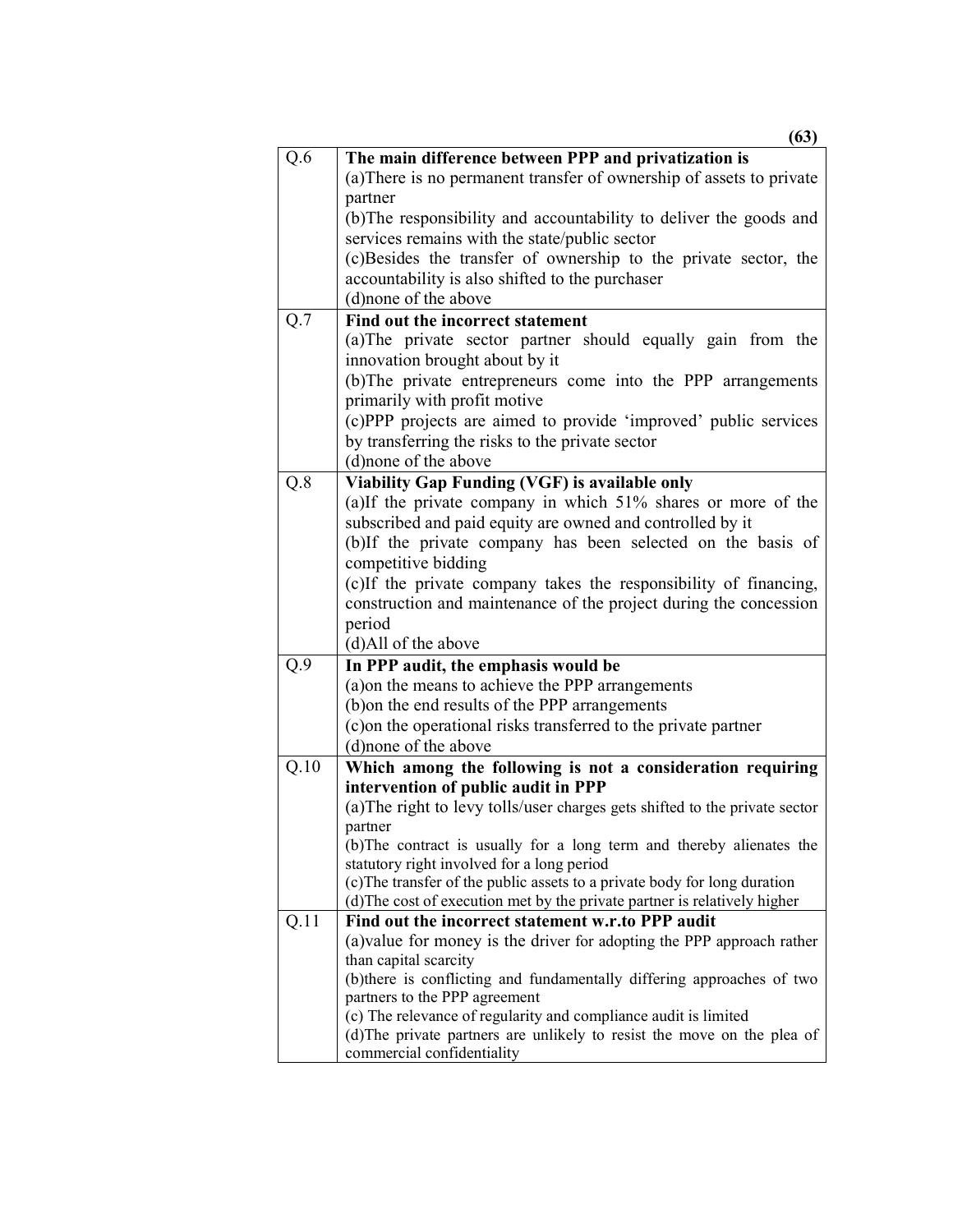| Q.12 | The impact of public audit of concession agreements PPP               |
|------|-----------------------------------------------------------------------|
|      | projects is that                                                      |
|      | (a) The audit findings will have only academic value                  |
|      | (b) The contractual clauses could be amended and altered based on     |
|      | the findings of the SAI                                               |
|      | (c) For ensuring accountability and for future probity/lessons learnt |
|      | $(d)$ Both $(a)$ & $(c)$                                              |
| Q.13 | Find out the true statement                                           |
|      | (a) The DPC Act does not directly contemplate the audit of PPP        |
|      | projects with only minority participation in Government agency        |
|      | (b) Audit of PPP projects by CAG is possible by virtue of section     |
|      | $20(1)$ & $20(3)$ of the DPC Act                                      |
|      | (c) The best course of action would be to include a clause in the     |
|      | PPP agreement to provide for the audit oversight of the CAG           |
|      | (d)All of the above                                                   |
| Q.14 | With regard to the risks, the public auditor has to ascertain         |
|      | (a)How each of the risks would impact the public sector               |
|      | participants and consumers                                            |
|      | (b) Whether risk allocations have been judicious and fair             |
|      | (c) Whether the risks envisaged by the all parties are in balance     |
|      | (d)All of the above                                                   |
| Q.15 | Which among the following risk is borne by the public sector          |
|      | partner                                                               |
|      | (a)Financing risk                                                     |
|      | (b)Construction risk                                                  |
|      | (c) operation Maintenance risk                                        |
|      | (d)Termination risk                                                   |
| Q.16 | The factor irrelevant for the selection of a project for PPP          |
|      | audit is                                                              |
|      | (a)Government guarantees and other state support elements             |
|      | provided in the contract                                              |
|      | (b) standards and quality norms/criteria build into the contract      |
|      | (c) The extent and value of the shareholding/participation of the     |
|      | private sector alone                                                  |
|      | (d) none of the above                                                 |
| Q.17 | In the audit of the project formulation, which among the              |
|      | following issue will be of no relevance                               |
|      | (a) Are the cost estimates transparent                                |
|      | (b)How was the pattern of state funding worked out                    |
|      | (c) The residual value of assets at the time of closing the contract  |
|      | (d)none of the above                                                  |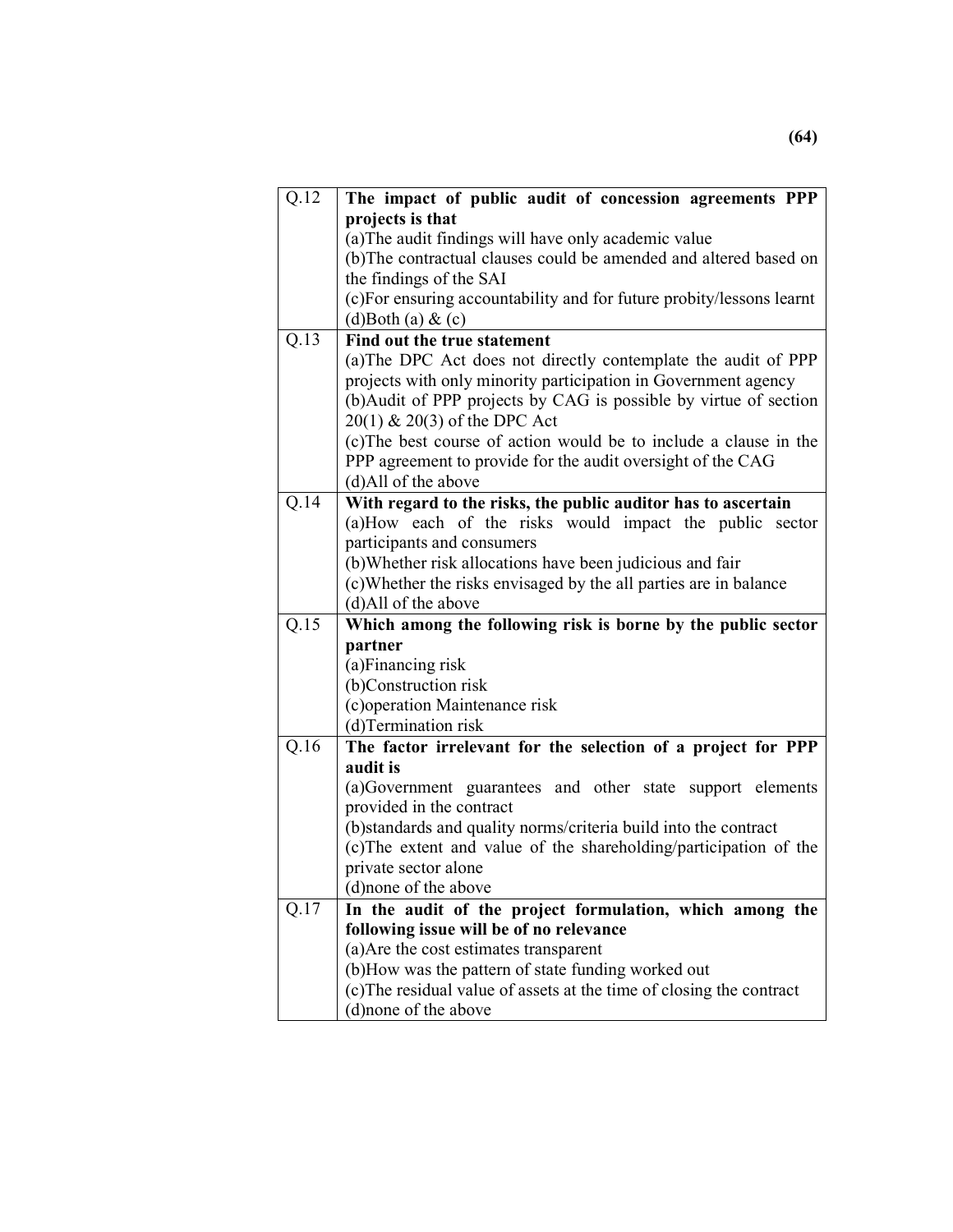| Q.18              | The audit of concessions and concession period includes review      |
|-------------------|---------------------------------------------------------------------|
|                   | of                                                                  |
|                   | (a) the concession granted to the concessionaire in terms of the    |
|                   | quantum and the period of concession                                |
|                   | (b)Reasonableness of the concessions granted,                       |
|                   | (c) Appropriateness of the area of land transferred for the purpose |
|                   | of project and commercial development                               |
|                   | (d)All of the above                                                 |
| $\overline{Q.19}$ | The audit of concession agreements does not include to ascertain    |
|                   | (a) was the competetitive bidding process adopted?                  |
|                   | (b)Is the concession agreement fashioned faithfully on the pattern  |
|                   | of relevant model concession Agreement?                             |
|                   | (c)Technical issues at the risk of neglecting the social and        |
|                   | economic effects of PPP?                                            |
|                   | (d)Is the concession agreement drafted without giving room for      |
|                   | unintended gains to private partner?                                |
| $\overline{Q.20}$ | The 'Rate of Return'(ROR) is                                        |
|                   | (a)a function of the equity support given by the partners for the   |
|                   | project                                                             |
|                   | (b)a user charge reasonably linked to the total project cost        |
|                   | (c)a critical input into several aspects of the contracting         |
|                   | agreements between the partners to a PPP                            |
|                   | (d) none of the above                                               |
| Q.21              | In Audit of Total Project Cost (TPC) the public auditor should      |
|                   | (a) see that the TPC is not padded up                               |
|                   | (b)eschew the temptation of expecting the public authority to       |
|                   | transfer most of the risks to the private partner                   |
|                   | (c)see how is any cost accruing due to 'change of scope' to be      |
|                   | included in the TPC?                                                |
|                   | (d)All of the above                                                 |
| Q.22              | Which among the following is incorrect as to auditing PPP for       |
|                   | value for money (VFM)                                               |
|                   | (a)public auditor should evaluate whether PPP has met intended      |
|                   | social and economic objectives                                      |
|                   | (b)public auditors should look only from the angle of safeguarding  |
|                   | the interests of public sector partner                              |
|                   | (c) the concession granted proportionate to the risks allocated to  |
|                   | the private partner                                                 |
|                   | (d)none of the above                                                |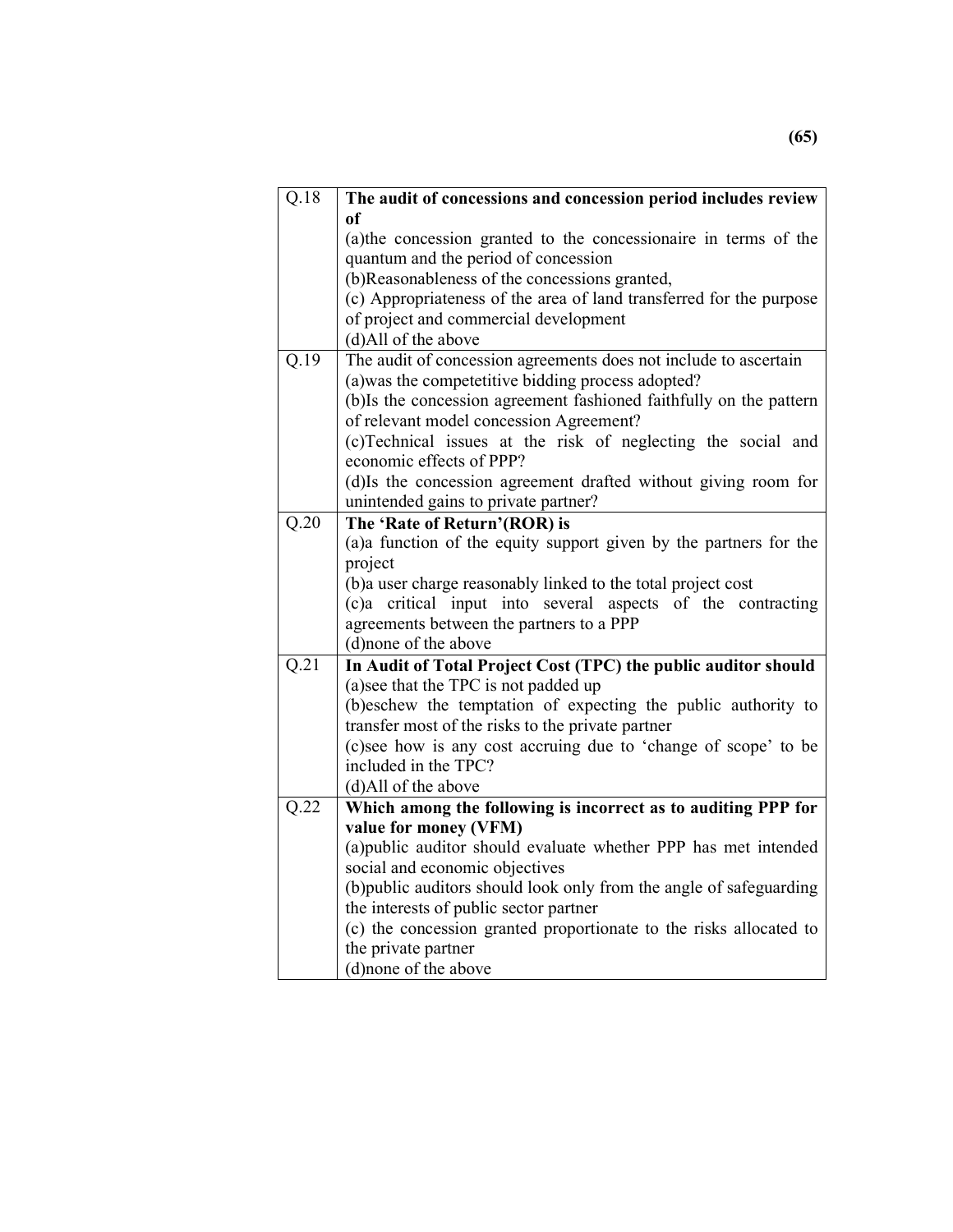| Q.23 | The important principle that the public auditor to bring out in          |
|------|--------------------------------------------------------------------------|
|      | their reports is                                                         |
|      | (a) what has been achieved rather than how it was achieved by the        |
|      | private partner                                                          |
|      | (b) the review of end results rather than the 'how' of achieving         |
|      | them                                                                     |
|      | (c) the auditing do not focus only on technical issues at the risk of    |
|      | neglecting the social and economical effects of PPPs                     |
|      | (d)All of the above                                                      |
| Q.24 | <b>Financial close means</b>                                             |
|      | (a) fulfillment of all conditions subsequent to the initial availability |
|      | of funds for PPP project                                                 |
|      | (b)fulfillment of all conditions precedent to the initial availability   |
|      | of funds for PPP project                                                 |
|      | (c) a facility given by the public sector to the private sector to       |
|      | operate the PPP for a certain period of time                             |
|      | (d) none of the above                                                    |
| Q.25 | <b>Viability Gap Funding is</b>                                          |
|      | (a) a one-time grant provided by the GOI to PPP with the objective       |
|      | of making such projects commercially viable                              |
|      | (b)a deferred grant provided by the GOI to PPP with the objective        |
|      | of making such projects commercially viable                              |
|      | $(c)$ either $(a)$ or $(b)$                                              |
|      | (d) none of the above                                                    |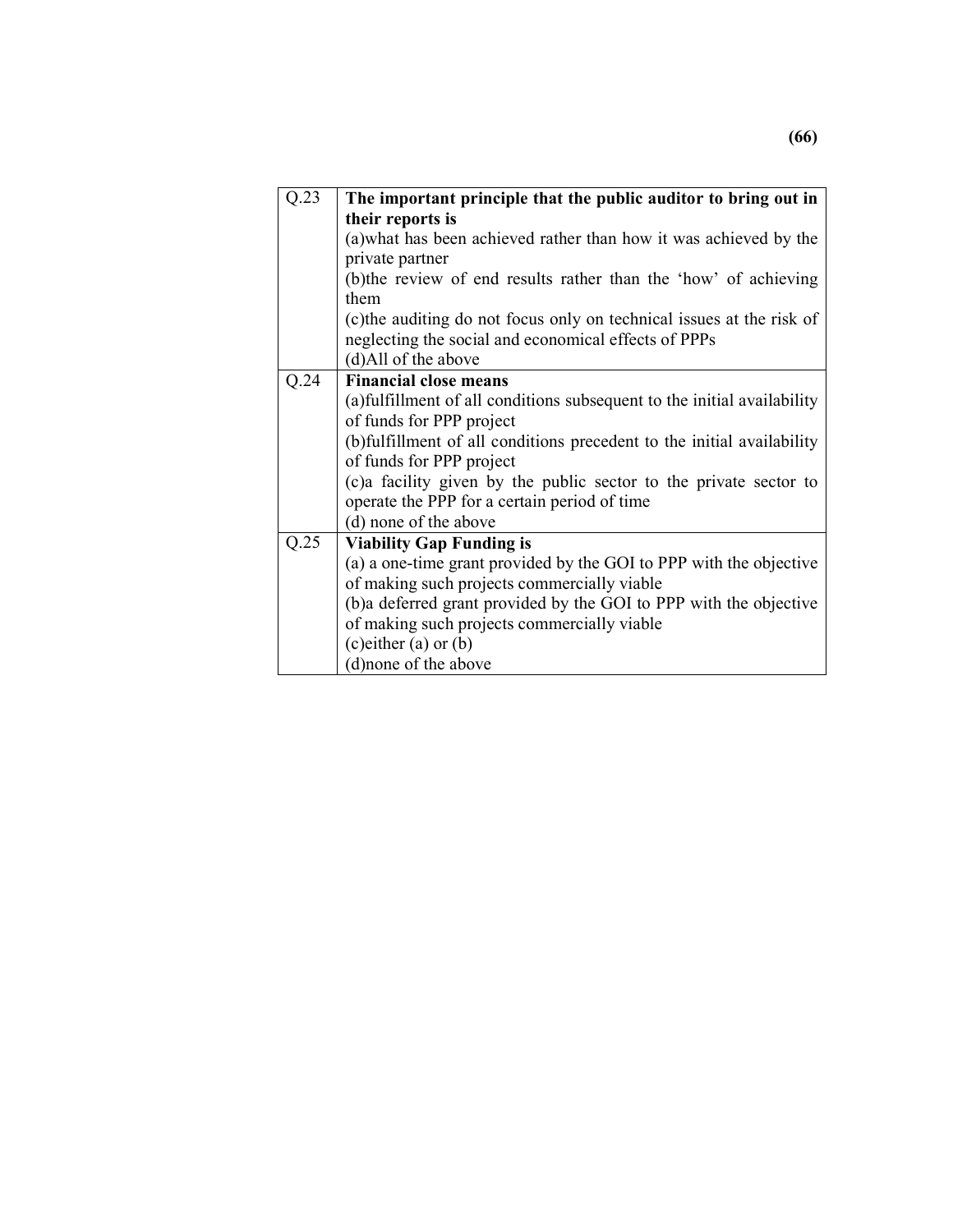## **PPP – Public Auditing Guideline 2009**

| Q.1  | $(d)$ Para 1.2.1                                    |
|------|-----------------------------------------------------|
| Q.2  | $(b)$ Para 1.2.6                                    |
| Q.3  | (c)                                                 |
| Q.4  | $(b)$ Para 1.3                                      |
| Q.5  | $(a)$ Para 1.3.4                                    |
| Q.6  | (b) Para 1.5.1                                      |
| Q.7  | (c)                                                 |
| Q.8  | $(d)$ Para 2.5.1                                    |
| Q.9  | $(b)$ Para 3.1.1                                    |
| Q.10 | $(d)$ Para 3.1.2                                    |
| Q.11 | (d)                                                 |
| Q.12 | (d)                                                 |
| Q.13 | (d)Please see paras $4.1.2$ to $4.1.4$              |
| Q.14 | (d)                                                 |
| Q.15 | (d)                                                 |
| Q.16 | $(c)$ Para 4.5.5                                    |
| Q.17 | (c)                                                 |
| Q.18 | (d)Paras 5.4.1 & 5.4.2                              |
| Q.19 | $(c)$ Para 5.4.3                                    |
| Q.20 | $(a)$ Para 5.8.2                                    |
| Q.21 | (d)Paras 5.9.1 & 5.9.2                              |
| Q.22 | (b)                                                 |
| Q.23 | (d) Paras $6.1.1$ to $6.1.3$                        |
| Q.24 | (b)glossary of terms given at the end of the manual |
| Q.25 | (c)glossary of terms given at the end of the manual |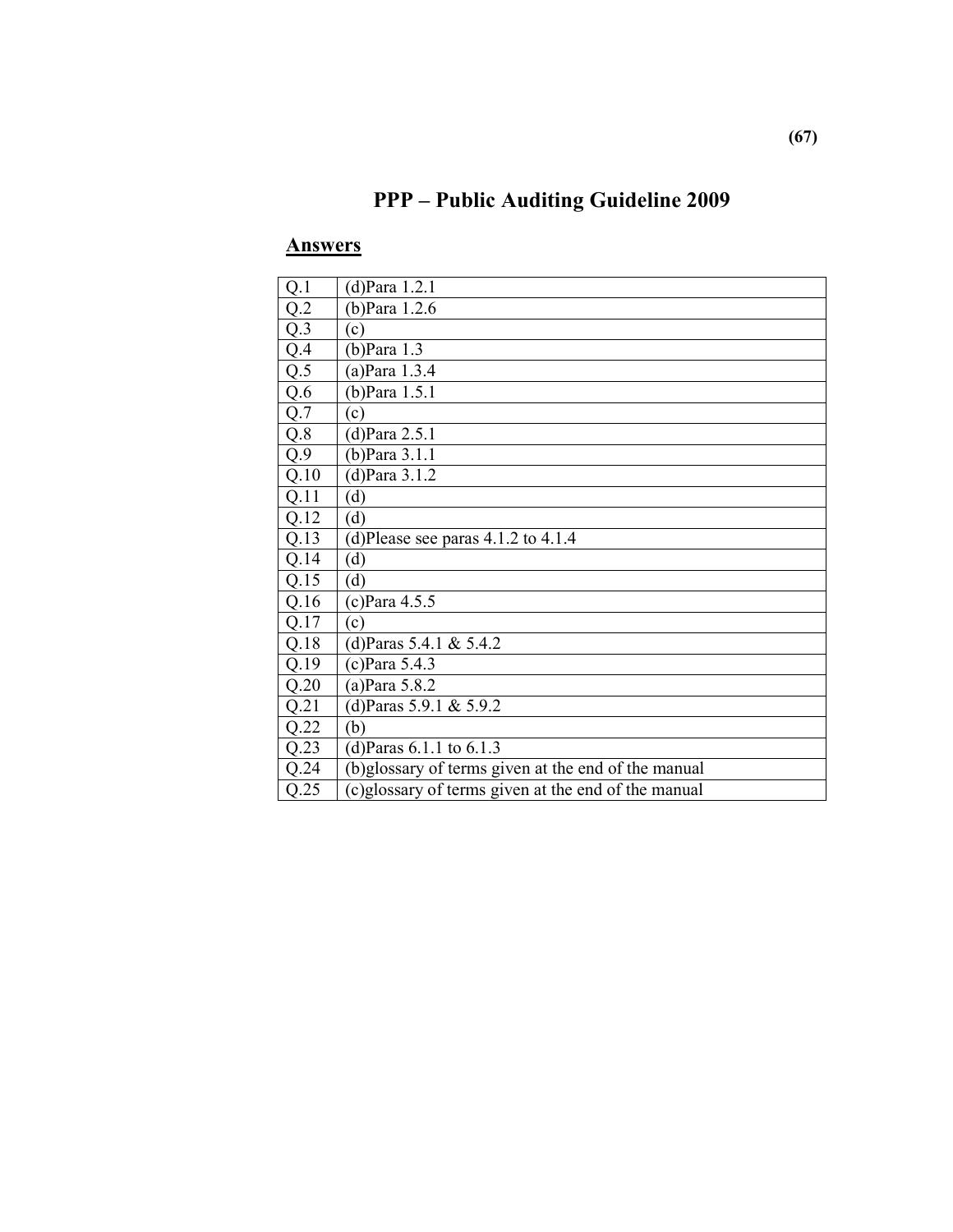### **INTOSAI**

 This section covers only the following areas viz., basic Principles in Government auditing, General standards in Government Auditing, Field and Reporting standards in Government Auditing, Fundamental Principle of Financial Auditing, Compliance Auditing and Performance Auditing. For other areas you are advised to read all the relevant INTOSAI guidelines

| Q.1 | In diverse situations that arise in the course of Government        |
|-----|---------------------------------------------------------------------|
|     | auditing                                                            |
|     | (a) SAI should apply its own judgement                              |
|     | (b) SAI should rely upon the system of internal control             |
|     | (c)SAI should rely upon legislative enactments                      |
|     | (d) none of the above                                               |
| Q.2 | Cooperation of audited entities in maintaining and providing        |
|     | access to all relevant data can be achieved                         |
|     | (a) by the system of internal control                               |
|     | (b)by legislative enactments                                        |
|     | (c) by the development of adequate information, control, evaluation |
|     | and reporting systems within the Government                         |
|     | (d) none of the above                                               |
| Q.3 | Which among the following is a non-audit work                       |
|     | (a) computer processing functions                                   |
|     | (b) gathering data without conducting substantial analysis          |
|     | (c)legal work                                                       |
|     | (d) evaluation of internal control                                  |
| Q.4 | Which among the following is incorrect as to the INTOSAI            |
|     | standards                                                           |
|     | (a)INTOSAI standards are external to the SAI                        |
|     | (b)INTOSAI standards are prescriptive                               |
|     | (c) INTOSAI standards do not have a mandatory application           |
|     | (d)none of the above                                                |
| Q.5 | Find out the correct statement                                      |
|     | (a)Private sector standards for financial statements auditing       |
|     | promulgated by regulatory bodies is not applicable to Government    |
|     | auditor                                                             |
|     | (b) Management is responsible for correctness and sufficiency of    |
|     | the form and content of the financial reports                       |
|     | (c)Internal control cannot minimize the risk of errors and          |
|     | irregularities                                                      |
|     | (d) none of the above                                               |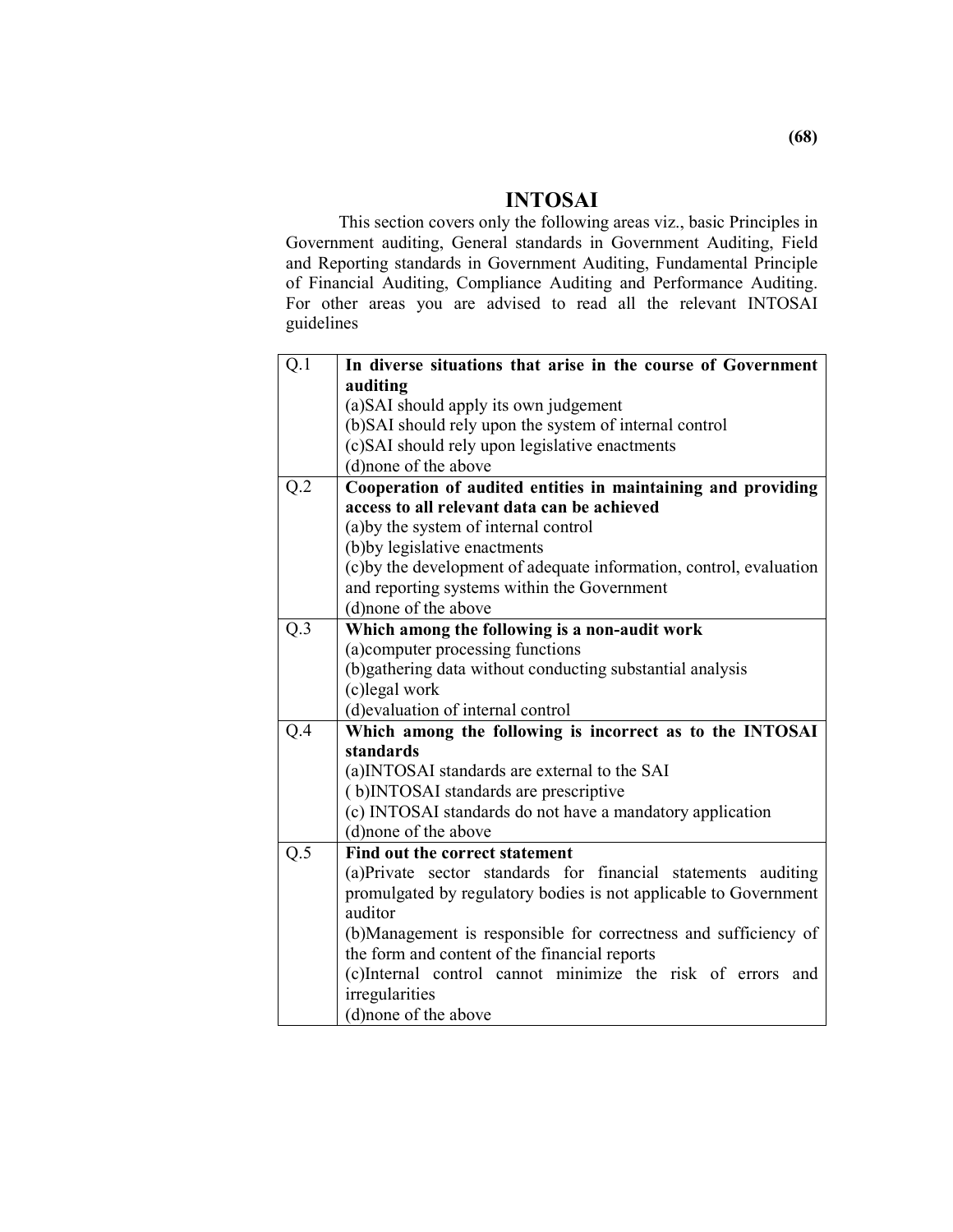| standards as a definitive proof because<br>(a)Going beyond the accounting standards is for the auditors<br>judegement<br>(b)A fair auditor's opinion goes beyond the limits of consistent<br>application of accounting standards<br>(c) The auditing standards are no more than the minimum<br>requirements for an auditor's obligation<br>(d)All of the above<br>Which among the following is incorrect w.r.to 'internal<br>Q.7<br>control' |
|----------------------------------------------------------------------------------------------------------------------------------------------------------------------------------------------------------------------------------------------------------------------------------------------------------------------------------------------------------------------------------------------------------------------------------------------|
|                                                                                                                                                                                                                                                                                                                                                                                                                                              |
|                                                                                                                                                                                                                                                                                                                                                                                                                                              |
|                                                                                                                                                                                                                                                                                                                                                                                                                                              |
|                                                                                                                                                                                                                                                                                                                                                                                                                                              |
|                                                                                                                                                                                                                                                                                                                                                                                                                                              |
|                                                                                                                                                                                                                                                                                                                                                                                                                                              |
|                                                                                                                                                                                                                                                                                                                                                                                                                                              |
|                                                                                                                                                                                                                                                                                                                                                                                                                                              |
|                                                                                                                                                                                                                                                                                                                                                                                                                                              |
|                                                                                                                                                                                                                                                                                                                                                                                                                                              |
| (a) It is the responsibility of the audited entity to develop adequate                                                                                                                                                                                                                                                                                                                                                                       |
| internal control systems                                                                                                                                                                                                                                                                                                                                                                                                                     |
| (b)It is for the audited entity to ensure that probity propriety are                                                                                                                                                                                                                                                                                                                                                                         |
| observed in decision making                                                                                                                                                                                                                                                                                                                                                                                                                  |
| (c)The system of internal controls relieves the auditor from                                                                                                                                                                                                                                                                                                                                                                                 |
| submitting recommendations to the audited entity                                                                                                                                                                                                                                                                                                                                                                                             |
| (d)none of the above                                                                                                                                                                                                                                                                                                                                                                                                                         |
| Q.8<br>Which type of audit brings an immediate sanction                                                                                                                                                                                                                                                                                                                                                                                      |
| (a) preventive audit                                                                                                                                                                                                                                                                                                                                                                                                                         |
| (b)a posteriori audit                                                                                                                                                                                                                                                                                                                                                                                                                        |
| (c)a priori audit                                                                                                                                                                                                                                                                                                                                                                                                                            |
| (d) none of the above                                                                                                                                                                                                                                                                                                                                                                                                                        |
| Q.9<br>The general standards of INTOSAI prescribe that the SAI                                                                                                                                                                                                                                                                                                                                                                               |
| should establish systems and procedures to                                                                                                                                                                                                                                                                                                                                                                                                   |
| (a)conform that internal quality assurance processes have operated                                                                                                                                                                                                                                                                                                                                                                           |
| satisfactorily                                                                                                                                                                                                                                                                                                                                                                                                                               |
| (b) ensure quality of audit report                                                                                                                                                                                                                                                                                                                                                                                                           |
| (c) secure improvements and avoid repetition of weaknesses                                                                                                                                                                                                                                                                                                                                                                                   |
| (d)All of the above                                                                                                                                                                                                                                                                                                                                                                                                                          |
| Q.10<br>The close link between the legislative body and the SAI can be<br>achieved by                                                                                                                                                                                                                                                                                                                                                        |
| (a)Budgetary enquiry                                                                                                                                                                                                                                                                                                                                                                                                                         |
| (b)technical assistance to the work of parliamentary committees                                                                                                                                                                                                                                                                                                                                                                              |
| (c)giving members of the legislature factual briefing on audit                                                                                                                                                                                                                                                                                                                                                                               |
| reports                                                                                                                                                                                                                                                                                                                                                                                                                                      |
| (d)All of the above                                                                                                                                                                                                                                                                                                                                                                                                                          |
| Q.11<br>All adequate degree of independence of SAI from both                                                                                                                                                                                                                                                                                                                                                                                 |
| legislature and executive is essential to                                                                                                                                                                                                                                                                                                                                                                                                    |
| (a) to the conduct of audit and to the credibility of it results                                                                                                                                                                                                                                                                                                                                                                             |
| (b)to obtain sufficient resources from the legislature for which the                                                                                                                                                                                                                                                                                                                                                                         |
| SAI is accountable                                                                                                                                                                                                                                                                                                                                                                                                                           |
| (c) to advise the executive in such matters as accounting standards                                                                                                                                                                                                                                                                                                                                                                          |
| and policies                                                                                                                                                                                                                                                                                                                                                                                                                                 |
| (d) none of the above                                                                                                                                                                                                                                                                                                                                                                                                                        |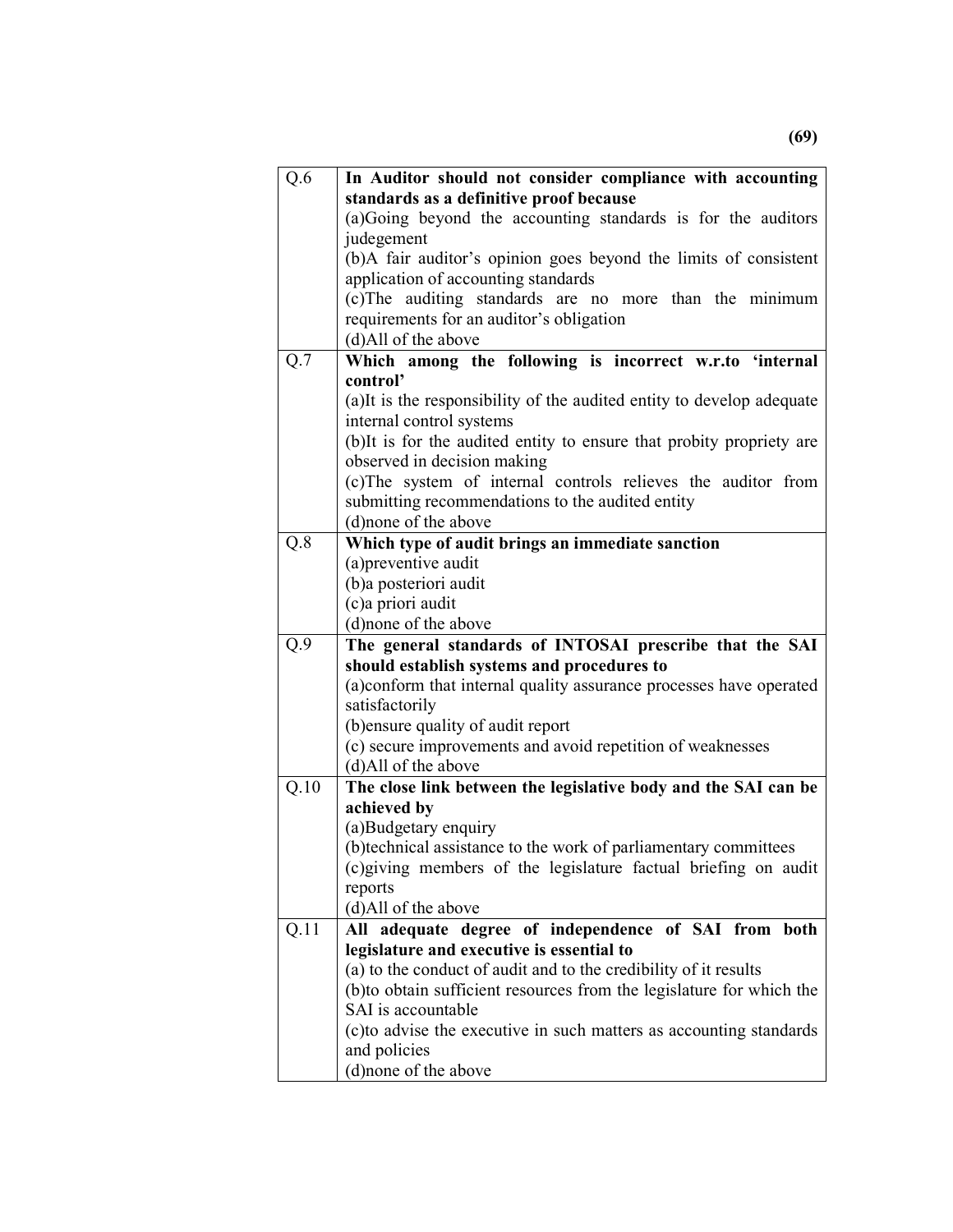| Q.12 | The term 'competence' that the auditor and the SAI must                                                        |
|------|----------------------------------------------------------------------------------------------------------------|
|      | possess includes                                                                                               |
|      | (a) duty of forming and reporting audit opinions, conclusions and                                              |
|      | recommendations                                                                                                |
|      | (b)Discussion within the SAI to promote the objectivity and                                                    |
|      | authority of opinions and decisions                                                                            |
|      | (c) Equipping itself with the full range of up-to-date audit                                                   |
|      | methodologies                                                                                                  |
|      | (d)All of the above                                                                                            |
| Q.13 | The field standards applicable to all types of audit does not                                                  |
|      | include                                                                                                        |
|      | (a) an audit of high quality is carried out<br>(b)Including all significant instances of non-compliance in the |
|      | report                                                                                                         |
|      | (c) The auditor should study and evaluate the reliability of internal                                          |
|      | control                                                                                                        |
|      | (d) The auditor should obtain competent, relevant and reasonable                                               |
|      | evidence                                                                                                       |
|      |                                                                                                                |
| Q.14 | In case of regularity (compliance) audit the study and                                                         |
|      | evaluation of internal control is made on                                                                      |
|      | (a) Controls that assist in safeguarding assets and resources                                                  |
|      | (b)controls that assist management in complying with laws and                                                  |
|      | regulations                                                                                                    |
|      | (c)Controls that assist in conducting the business of the audited                                              |
|      | entity                                                                                                         |
|      | (d)none of the above                                                                                           |
| Q.15 | The form and content of all audit opinions and reports does                                                    |
|      | not include                                                                                                    |
|      | (a) the reference to the objectives and scope of audit                                                         |
|      | (b) identification of the legislation or other authority providing for                                         |
|      | the audit                                                                                                      |
|      | (c)confidential or sensitive material in the same report<br>(d)none of the above                               |
| Q.16 | When there is uncertainty affecting financial statements                                                       |
|      | (a) the auditor may not be able to express an unqualified opinion                                              |
|      | (b) a disclaimer is given                                                                                      |
|      | (c) an adverse opinion is given                                                                                |
|      | (d) none of the above                                                                                          |
| Q.17 | Find out the incorrect statement                                                                               |
|      | (a)Performance report may be free standing                                                                     |
|      | (b)Performance audit is more open to judgement and interpretation                                              |
|      | (c)Reports on irregularities may not be prepared irrespective of a                                             |
|      | qualification of the auditors opinion                                                                          |
|      | (d)none of the abve                                                                                            |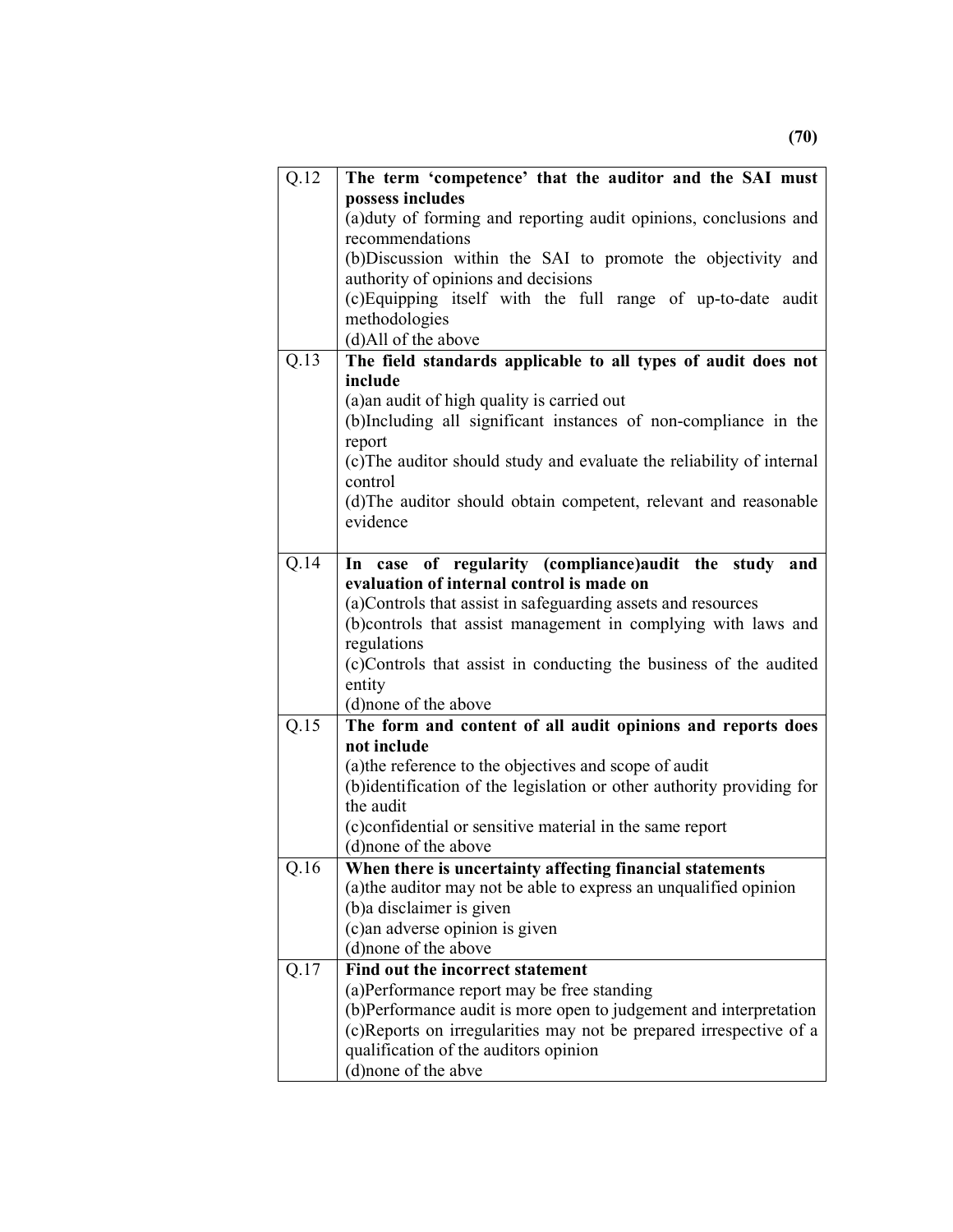| Q.18              | The overall objectives of the auditor in conducting an audit of                                      |  |  |
|-------------------|------------------------------------------------------------------------------------------------------|--|--|
|                   | financial statement is                                                                               |  |  |
|                   | (a)To obtain reasonable assurance about whether the financial                                        |  |  |
|                   | statements as a whole are free from instatement                                                      |  |  |
|                   | (b) to express an opinion on whether the financial statements are                                    |  |  |
|                   | prepared in a accordance with an applicable financial reporting                                      |  |  |
|                   | framework                                                                                            |  |  |
|                   | (c)To report on the financial statements, and communicate in                                         |  |  |
|                   | accordance with the auditor's findings                                                               |  |  |
|                   | (d)All of the above                                                                                  |  |  |
| $\overline{Q.19}$ | Name the type of audit carried out in environments where                                             |  |  |
|                   | compliance with authorities is the main focus                                                        |  |  |
|                   | (a) It is a compliance audit                                                                         |  |  |
|                   | (b) It is a Regulatory audit                                                                         |  |  |
|                   | (c)It is a Performance audit                                                                         |  |  |
|                   | (d)none of the above                                                                                 |  |  |
| Q.20              | The financial reporting provisions established by an internal                                        |  |  |
|                   | funding organization is                                                                              |  |  |
|                   | (a) General purpose frame works                                                                      |  |  |
|                   | (b)special purpose frame works                                                                       |  |  |
|                   | $(c)$ Neither $(a)$ or $(b)$                                                                         |  |  |
|                   | (d)none of the above                                                                                 |  |  |
| $\overline{Q.21}$ | An audit of financial statements is                                                                  |  |  |
|                   | (a)an assurance engagement                                                                           |  |  |
|                   | (b) assertion-based engagement                                                                       |  |  |
|                   | (c) attestation engagement                                                                           |  |  |
|                   | (d)none of the above                                                                                 |  |  |
| Q.22              | Performance materiality is determined for the purpose of                                             |  |  |
|                   | (a)assessing the risks of material misstatement                                                      |  |  |
|                   | (b)determining the nature, timing and extent of further audit                                        |  |  |
|                   | procedures                                                                                           |  |  |
|                   | $(c)$ both $(a)$ & $(b)$                                                                             |  |  |
| Q.23              | (d)none of the above                                                                                 |  |  |
|                   | In an audit of special purpose financial statements, the auditor                                     |  |  |
|                   | should obtain an understanding of<br>(a) The purpose for which the financial statements are prepared |  |  |
|                   |                                                                                                      |  |  |
|                   | (b) The intended users<br>(c) The steps taken by management to determine that the applicable         |  |  |
|                   | financial reporting frame work is acceptable                                                         |  |  |
|                   | (d)All of the above                                                                                  |  |  |
|                   |                                                                                                      |  |  |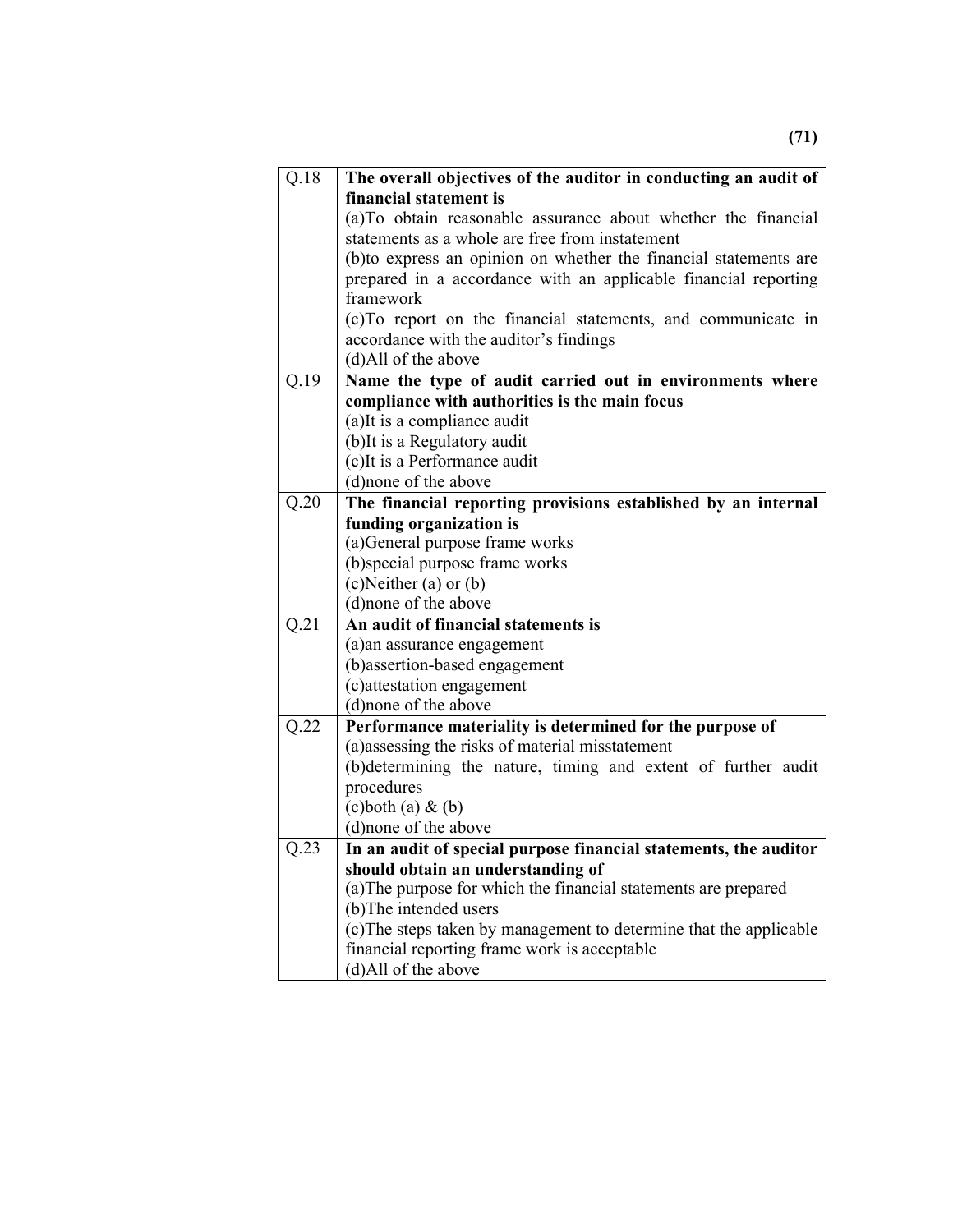|      |                                                               | (72)                                                                  |
|------|---------------------------------------------------------------|-----------------------------------------------------------------------|
| Q.24 |                                                               | Match the following w.r.to performance auditing approaches            |
|      | system-oriented<br>(A)<br>a                                   | whether<br>(A)assesses<br>the                                         |
|      | approach                                                      | outcome objectives have been                                          |
|      |                                                               | achieved as intended                                                  |
|      | result-oriented<br><b>(B)</b><br>a                            | (B)examines,<br>verifies<br>and                                       |
|      | approach                                                      | the<br>analysis<br>of<br>causes                                       |
|      |                                                               | particular<br>problems<br>0r                                          |
|      |                                                               | deviations from criteria                                              |
|      | problem-oriented<br>(C)a                                      | (C)examines<br>the<br>proper                                          |
|      | approach                                                      | functioning of Management                                             |
|      |                                                               | especially<br>financial<br>systems                                    |
|      |                                                               | management systems                                                    |
|      | $(a)$ A-A;B-B;C-C                                             |                                                                       |
|      | $(b)$ A-B;B-C;C-A                                             |                                                                       |
|      | $(c)A-C$ ; $B-A$ ; $C-B$                                      |                                                                       |
|      | (d)none of the above                                          |                                                                       |
| Q.25 |                                                               | What is true with respect to problem oriented performance             |
|      | audit                                                         |                                                                       |
|      |                                                               | (a) The starting point is not known or suspected deviation from       |
|      | what should or could be                                       |                                                                       |
|      |                                                               | (b) The main objective is to find the causes and not to verify the    |
|      | problem                                                       |                                                                       |
|      |                                                               | (c) The criteria's reliability and objectivity are not very important |
|      | (d)none of the above                                          |                                                                       |
| Q.26 |                                                               | The recommendations of the Performance Audit should seek              |
|      | to provide                                                    |                                                                       |
|      | (a) constructive operational or structural recommendations    |                                                                       |
|      |                                                               | (b) The recommendations must fit with the responsibilities of the     |
|      | addressee (legislative, executive authorities)                |                                                                       |
|      | (c) The recommendations could be allowed by the mandate       |                                                                       |
|      | (d)All of the above                                           |                                                                       |
| Q.27 |                                                               | Which among the following is incorrect as to the follow-up of         |
|      | performance audit reports                                     |                                                                       |
|      | $(a)$ A follow-up is                                          | restricted to the implementations<br>οf                               |
|      | recommendations                                               |                                                                       |
|      | (b)It encourages the user of the reports                      |                                                                       |
|      |                                                               | (c) The follow-up can contribute to analyze the added value by the    |
|      | performance audit itself                                      |                                                                       |
|      | (d) none of the above                                         |                                                                       |
| Q.28 | The objective of compliance auditing                          |                                                                       |
|      |                                                               | (a) does not encompass the assessment of compliance with              |
|      | regularity                                                    |                                                                       |
|      | (b) propriety aspects would not be part of the audit scope    |                                                                       |
|      |                                                               | (c)enables the SAI to report to the appropriate bodies on the         |
|      | audited entity's compliance with a particular set of criteria |                                                                       |
|      | (d) none of the above                                         |                                                                       |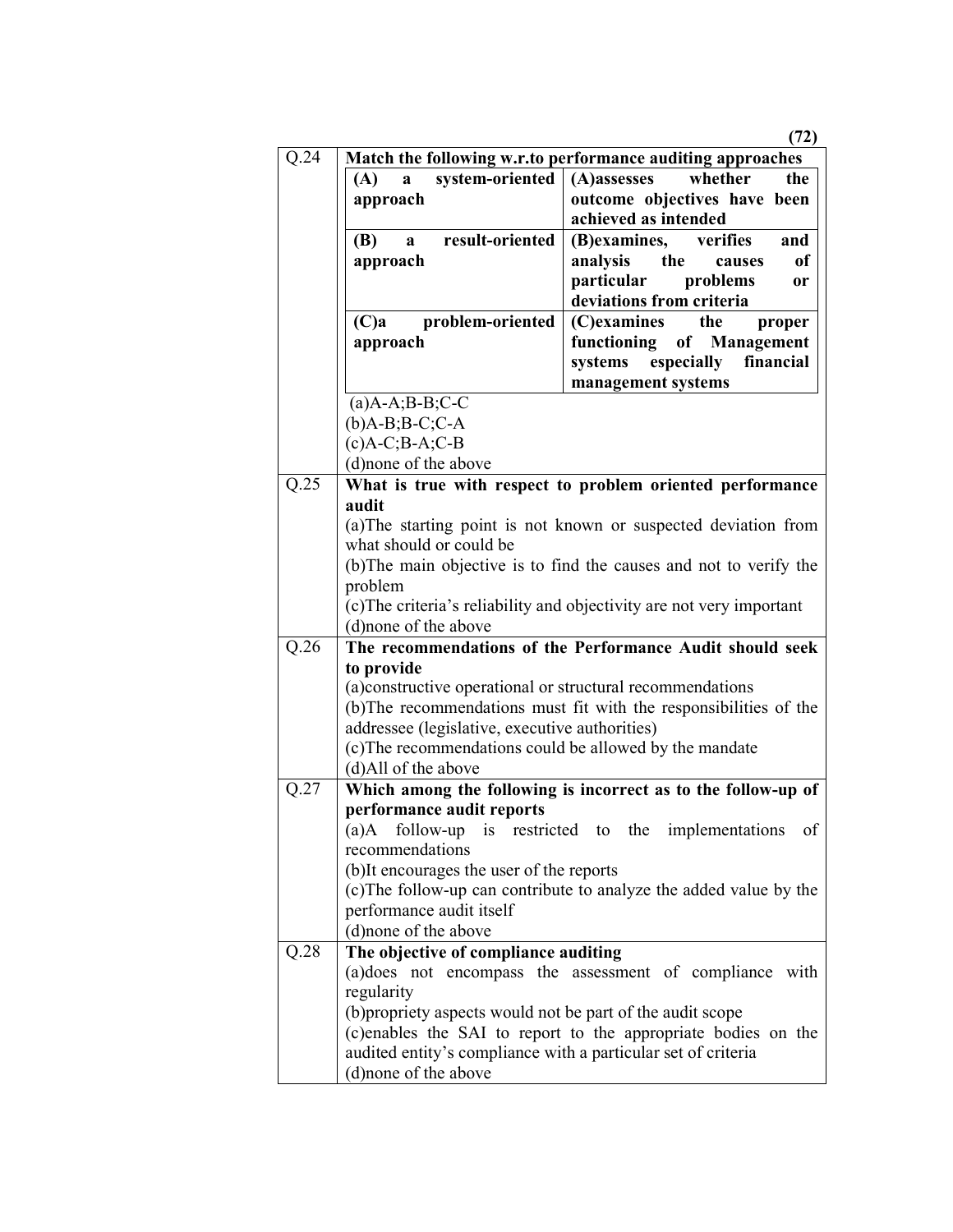|                   | (73)                                                               |
|-------------------|--------------------------------------------------------------------|
| Q.29              | Compliance auditing promotes good stewardship by                   |
|                   | (a)contributing to improved transparency of the division of        |
|                   | responsibility within the state                                    |
|                   | (b) revealing obvious gaps in legislation                          |
|                   | (c) reporting deviations and violations from law and regulations   |
|                   | (d)none of the above                                               |
| Q.30              | <b>Compliance auditing performed</b>                               |
|                   | (a) related to the audit of financial statements                   |
|                   | (b)separately from audit of financial statements                   |
|                   | (c)To gather with performance auditing                             |
|                   | (d) either (a) or (b) or $(c)$                                     |
| Q.31              | When compliance auditing is performed as a part of a performance   |
|                   | audit                                                              |
|                   | (a) compliance is one of many aspects of economy, efficiency and   |
|                   | effectiveness                                                      |
|                   | (b) non-compliance might be a consequence of the state of the      |
|                   | activities under scrutiny in a performance audit                   |
|                   | (c)Auditors use professional judgement to decide whether           |
|                   | performance or compliance is the primary purpose of audit          |
|                   | (d)All of the above                                                |
| $\overline{Q}.32$ | Find out the incorrect statement w.r.to assurance<br>$\mathbf{in}$ |
|                   | compliance auditing                                                |
|                   | (a)In attestation engagements a party other than the auditor       |
|                   | measures and evaluates the underlying subject matter               |
|                   | (b)In direct engagements the subject matter information is         |
|                   | provided by the auditor                                            |
|                   | (c)In a limited assurance audit the risk is lower than in a        |
|                   | reasonable assurance audit                                         |
|                   | (d) none of the above                                              |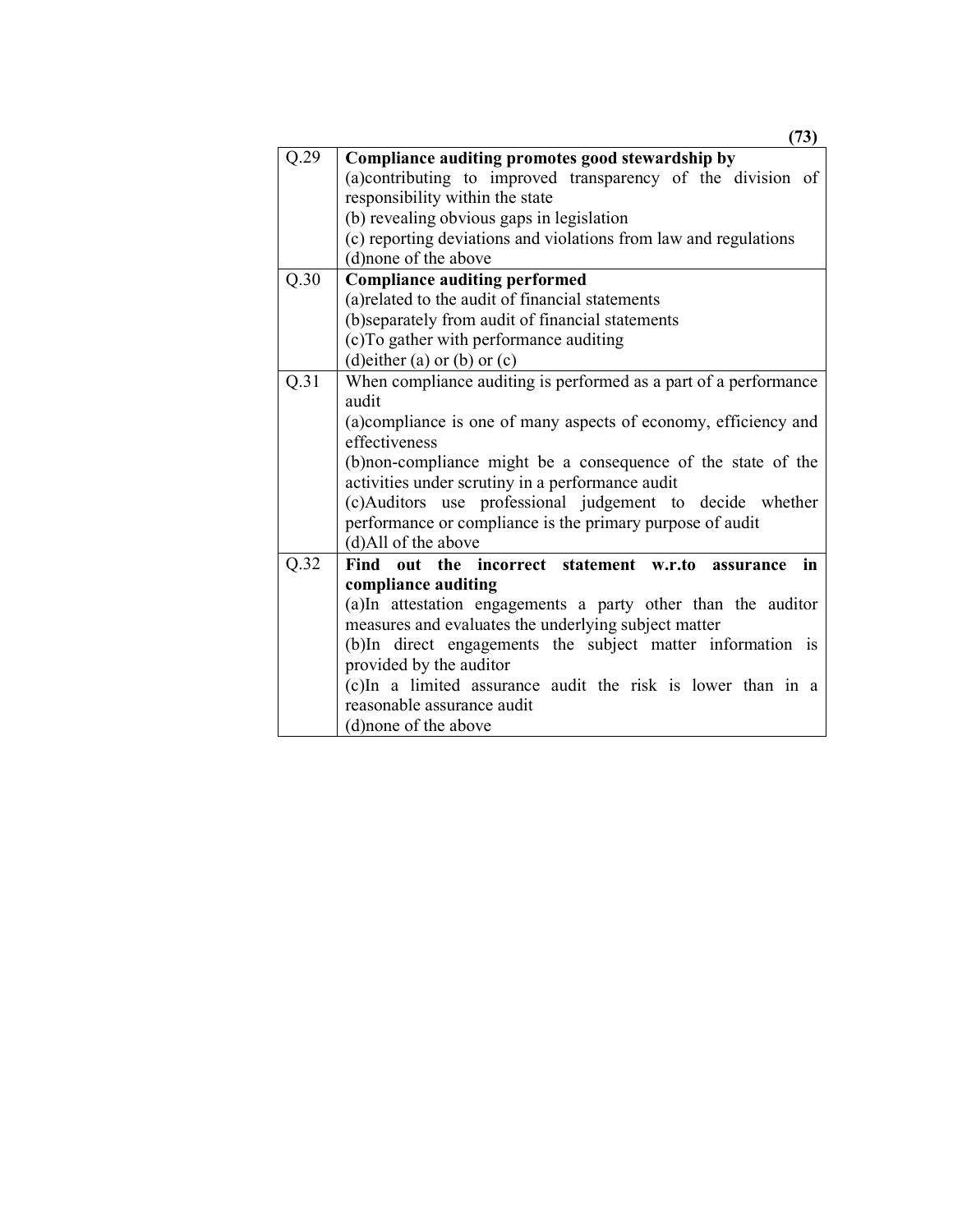# **INTOSAI**

## **Answers**

| Q.1               | (a)     |
|-------------------|---------|
| $\overline{Q.2}$  | (b)     |
| $\overline{Q.3}$  | (d)     |
| Q.4               | (c)     |
| Q.5               | (b)     |
| Q.6               | (d)     |
| $Q.\overline{7}$  | (c)     |
| Q.8               | (c)     |
| $Q.\overline{9}$  | (d)     |
| Q.10              | (d)     |
| $\overline{Q.11}$ | (a)     |
| $\overline{Q.12}$ | (d)     |
| Q.13              | (b)     |
| Q.14              | (b)     |
| Q.15              | (c)     |
| Q.16              | (a)     |
| Q.17              | (c)     |
| Q.18              | (d)     |
| Q.19              | (a)     |
| $\overline{Q.20}$ | (b)     |
| Q.21              | (a)     |
| $\overline{Q.22}$ | (c)     |
| $\overline{Q.23}$ | (d)     |
| Q.24              | (b)     |
| $\overline{Q.25}$ | (b)     |
| $\overline{Q.26}$ | (d)     |
| $\overline{Q.27}$ | $\circ$ |
| $\overline{Q.28}$ | (c)     |
| Q.29              | (b)     |
| Q.30              | (d)     |
| $\overline{Q.31}$ | (d)     |
| $\overline{Q.32}$ | (c)     |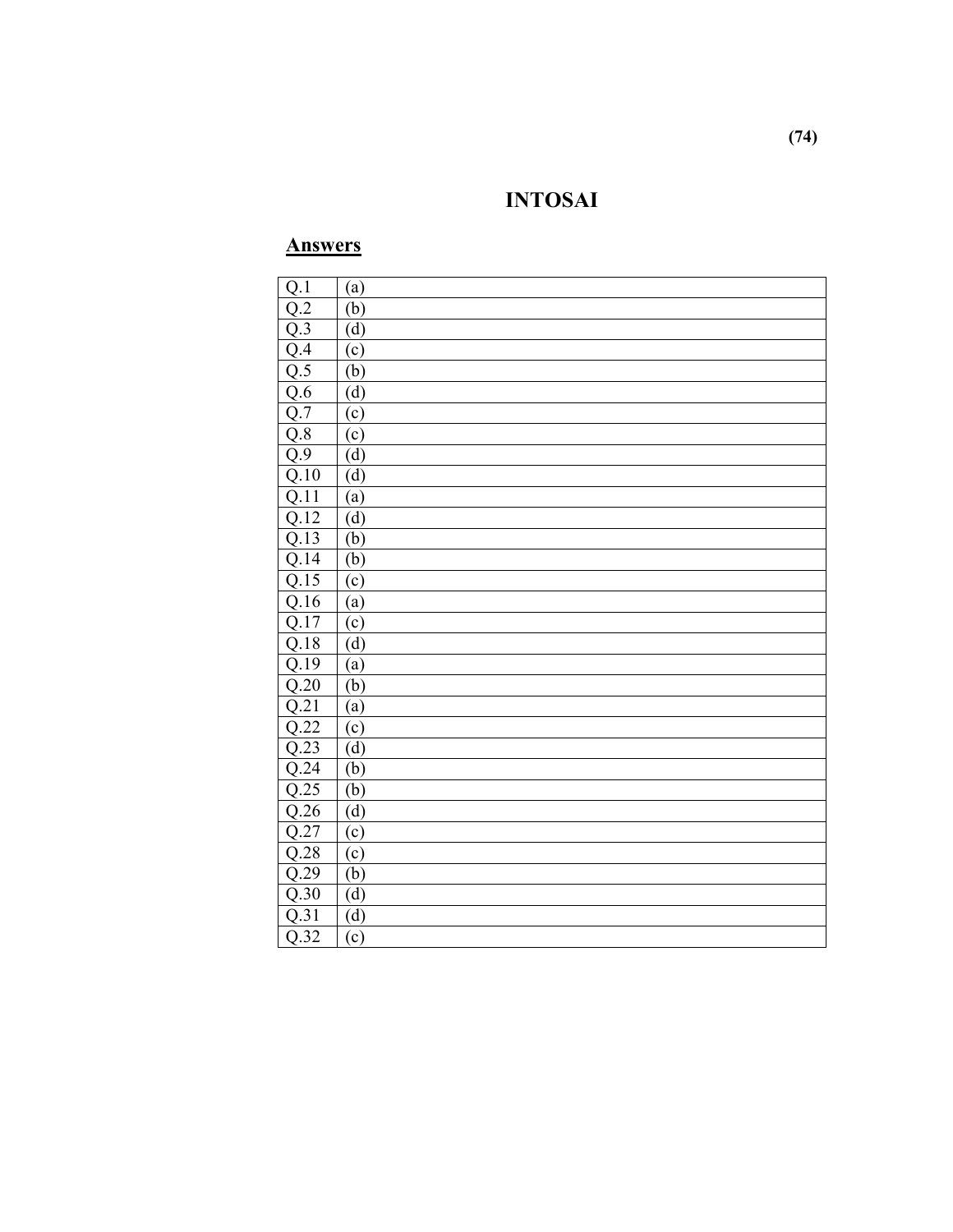# **Information Technology Audit**

### **1. IT audit is the process of collecting and evaluating evidence to determine**

- a) Whether a computer system safeguards assets
- b) Whether maintains data integrity
- c) Whether allows organisational goals to be achieved effectively and uses resources efficiently
- d) All of the above

### **2. The objectives of IT audit include**

- a) Ensures asset safeguarding
- b) Ensures that the attributes of data or information are

#### maintained

- c) Both (a) and (b)
- d) None of the above

#### **3. Which is not an attribute of data or information**

- a) Compliance
- b) Integrity
- c) Confidentiality
- d) Technology
- **4. Which among the following does not encompass organisational and management controls within the information processing facility (IPF)** 
	- a) Sound human resource policies and management practices
	- b) Methods to assess effective and efficient operations.
	- c) The regulatory frame work within which the business is carried out
	- d) Separation of duties within the information processing environment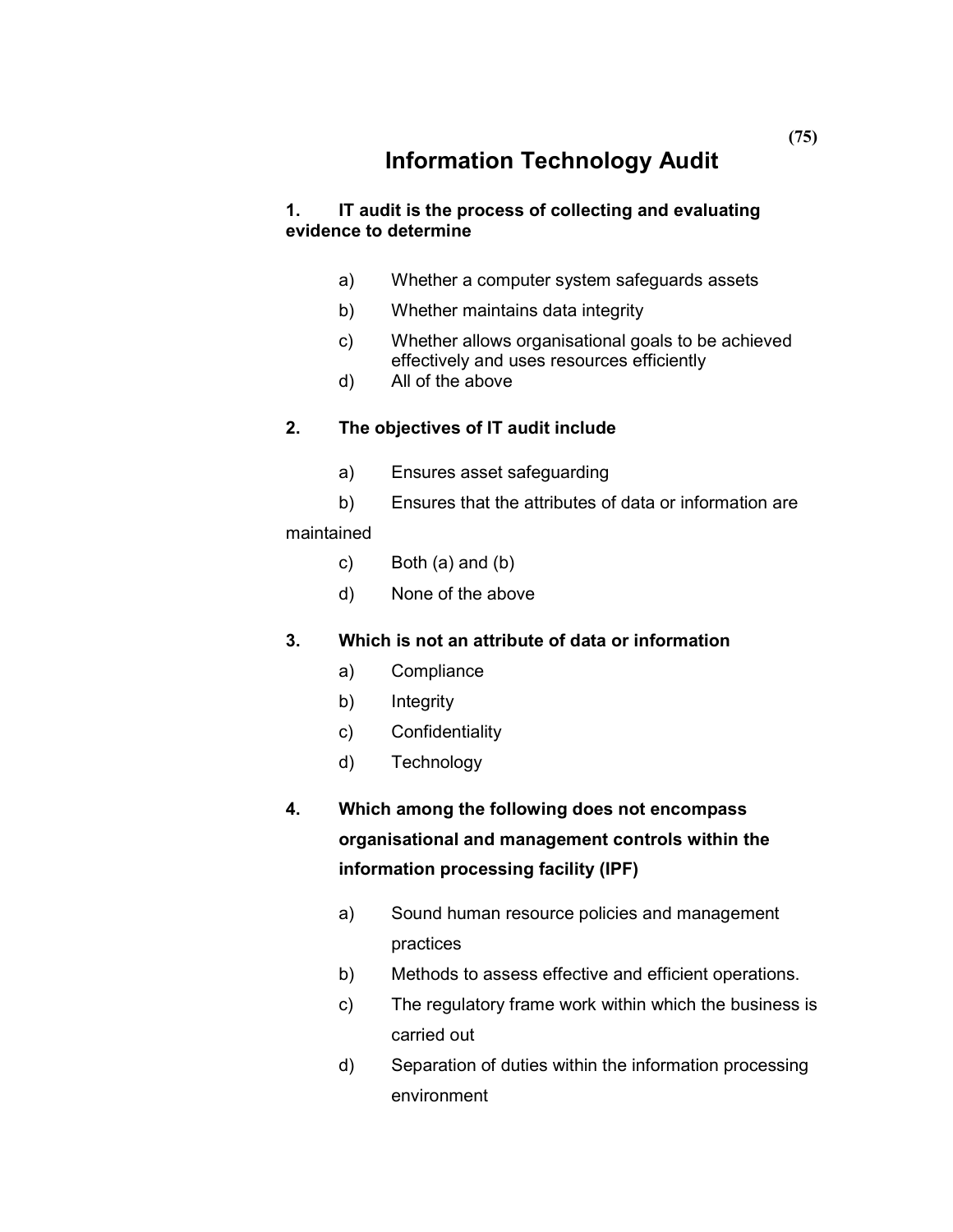### **5. The essential aspect to be understood about the organisation subject to IT**

audit is

a) Organisation's business and its strategic goals and

objectives

 b) The number of operating units / locations and their geographic

dispersion

- c) Major pending projects in progress
- **d)** All of the above

### **6) While understanding the type of software used in the organisation the IT auditor has to**

- a) See the policy decision on developing software inhouse or to buy commercial products.
- b) Collect details of operating systems, application system and database management system
- c) Collect information relating to network architecture and technology to establish connectivity.
- d) All of the above

### **7) The security goals of the organisation does not cover**

- a) Confidentiality
- b) Integrity
- c) Probability and impact of occurrence
- d) Availability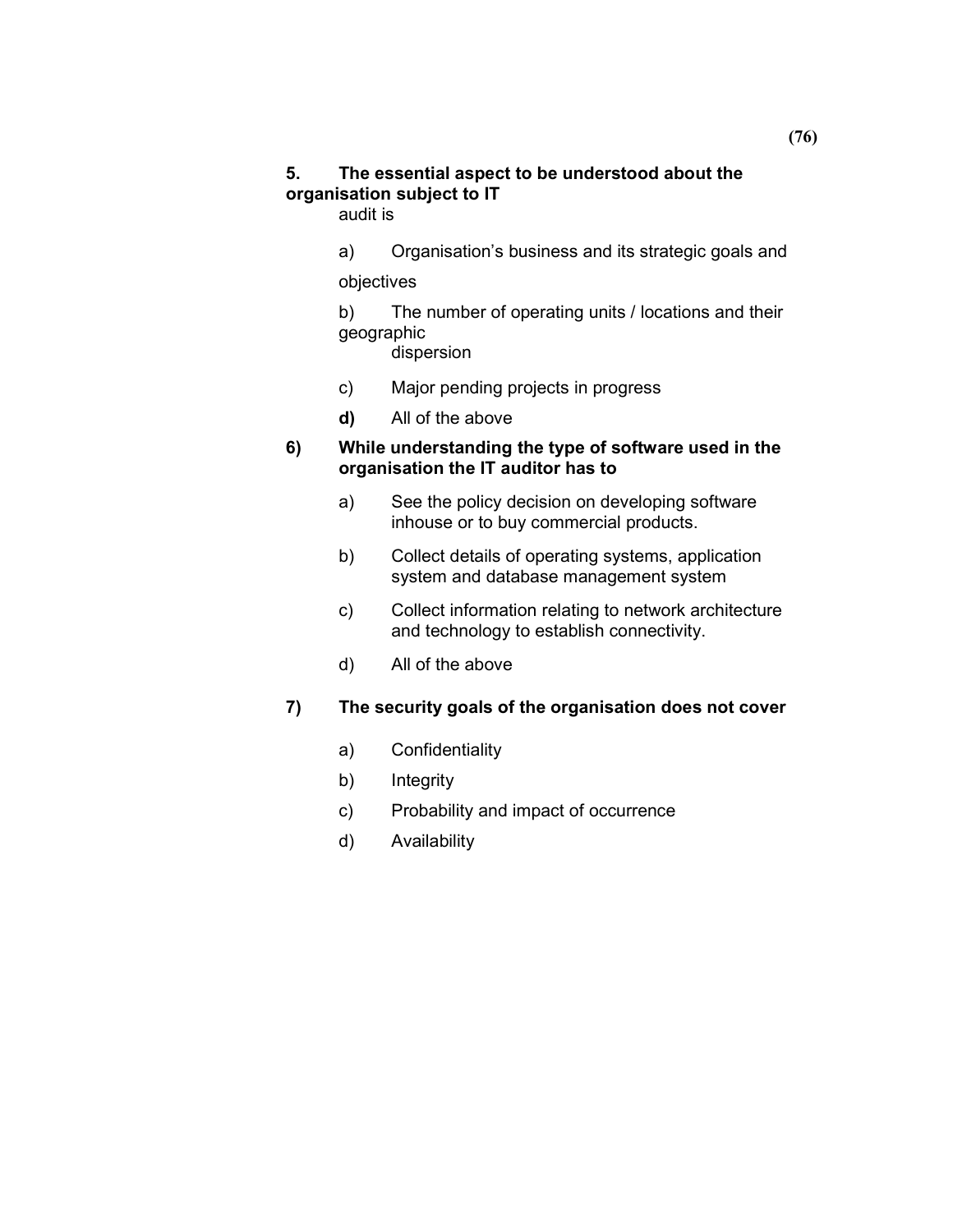# **8) Find out the incorrect statement with reference to Risk assessment**

- a) The detailed audit is needed where the risk assessment is low and the risk management is high
- b) An independent assessment is necessary whether threats have been countered / guarded against effectively and economically
- c) The assessment of the soundness of IT system will necessarily have to study the policies and process of risk management
- d) None of the above

# **9. Consider the following statement and find out the correct**

### **one w.r.t. IT audit**

- a) In inherent risk there is an assumption that there are related internal controls.
- b) In control risk errors will not be prevented or detected and corrected by the internal control system.
- c) The control risk associated with computerised data validation procedures is ordinarily high.
- d) None of the above

### **10. What is the characteristic of 'detective control'**

- a) Minimise the impact of a threat
- b) Use controls that detect and report the occurrence of an error,
	- omission or malicious act.
- c) Detect problems before they occur
- d) None of the above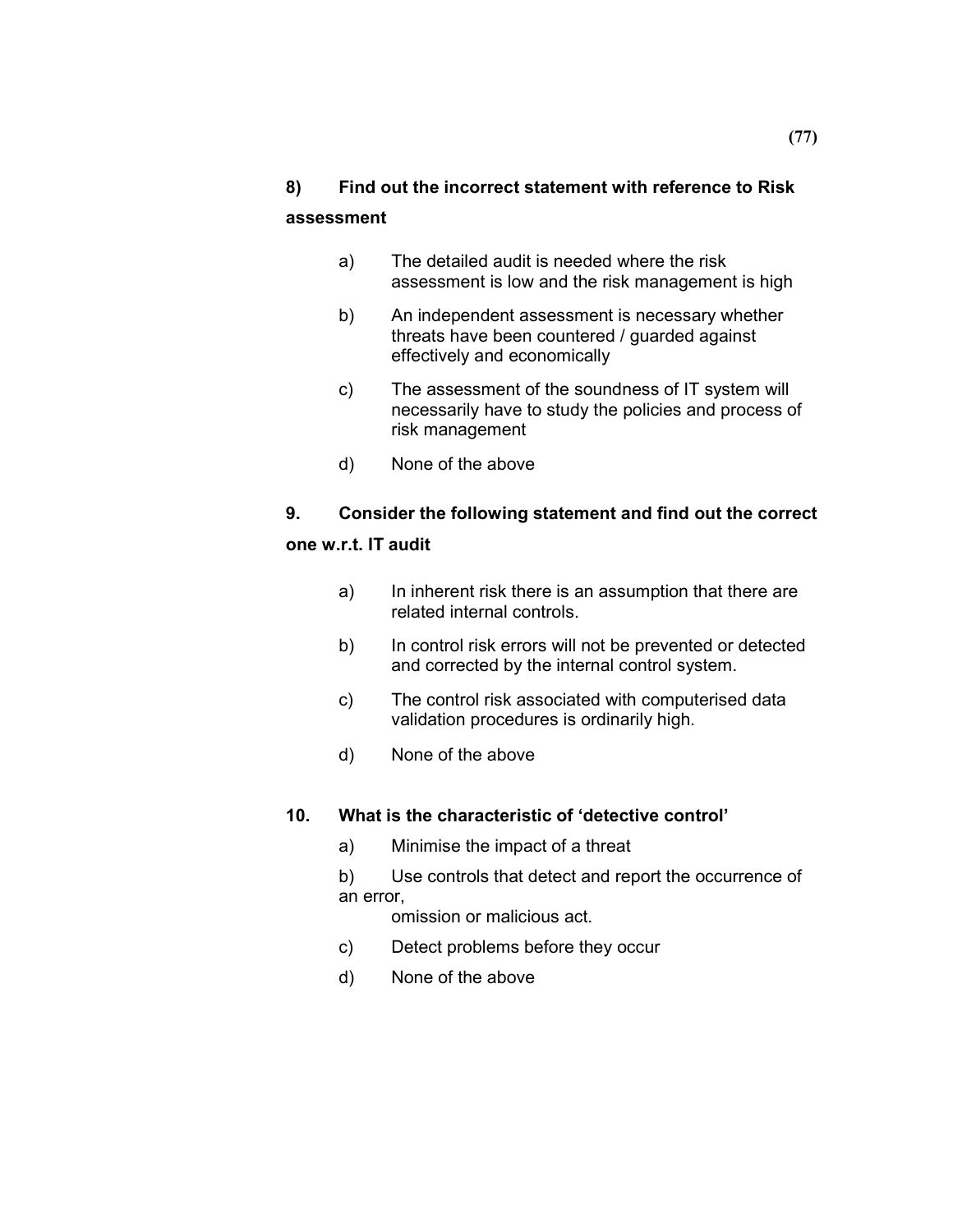## **11. Which among the following is not characteristic of 'preventive control'**

## a) Monitor both operation and imports

- b) Prevent error, omission or malicious act from occurring
- c) Correct errors from occurring
- d) None of the above

# **12. IT access is not controlled or regulated though password it indicates**

- a) Poor security control
- b) High risk of the system getting hacked
- c) High risk of the system getting breached
- d) All of the above

#### **13. Basic risk areas which the external Govt. auditor may come across when reviewing internal audit's work include**

- a) Availability of sufficient resources, in terms of finance, staff and skills required
- b) Involvement of internal audit with IT system and under development
- c) Management not required to act on internal audit's recommendations
- d) None of the above

### **14. Which is the common audit objectives for an IT audit**

- a) Review of the security of the IT system
- b) Evaluation of the performance of a system

 c) Examination of the system development process and the procedures

followed at various stages involved

d) All of the above.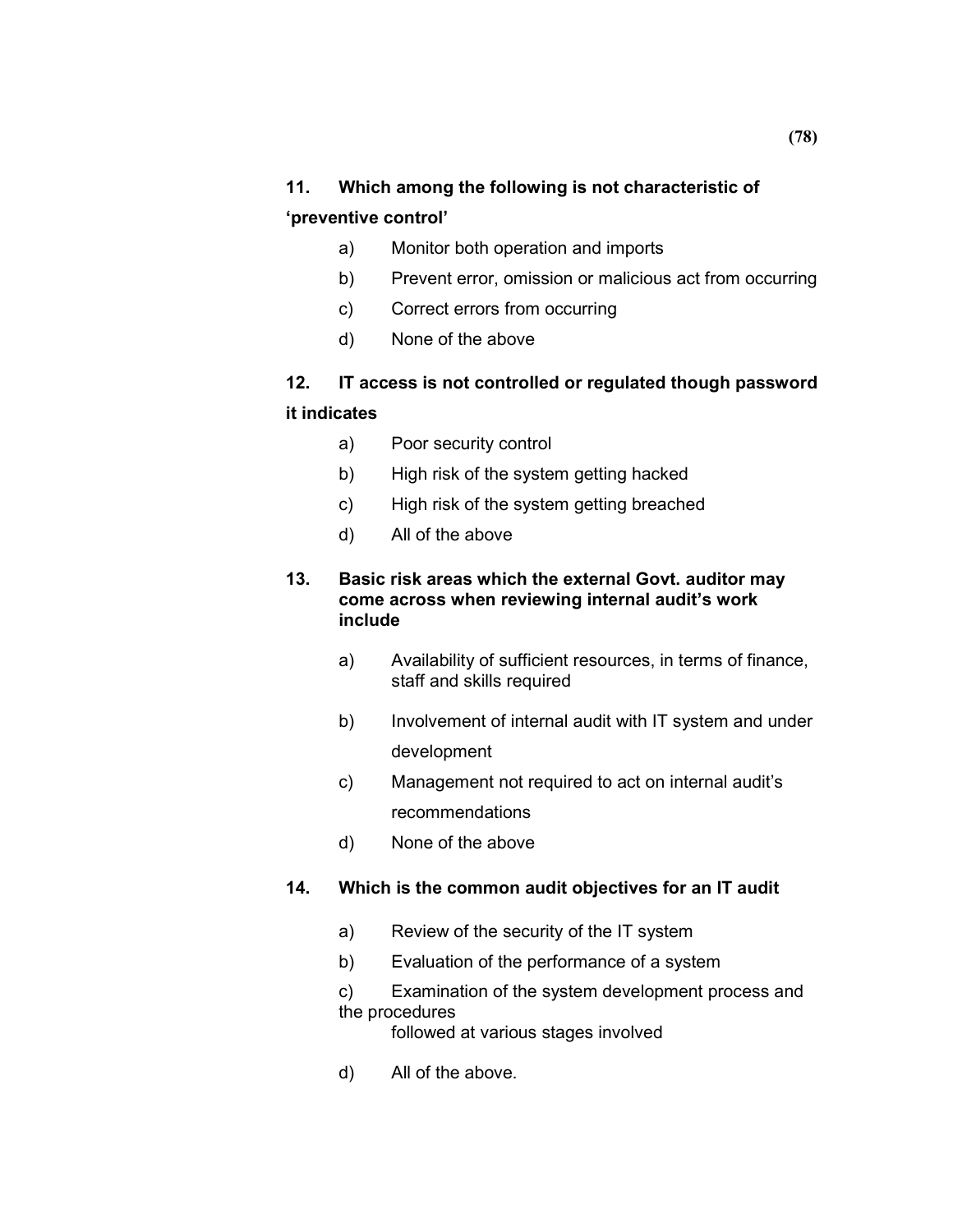#### **15. The type of audit evidence which the auditor should consider using in IT audit includes**

- a) Observed process and existence of physical items
- b) Documentary audit evidence excluding electronic records
- c) Analysis excluding IT enabled analysis using
- d) None of the above
- **16. Match the following w.r.t interviews to be conducted with staff and purpose interviewing**

|    | Kinds of staff / personnel         |    | <b>Purpose of interviev</b>                                                                |
|----|------------------------------------|----|--------------------------------------------------------------------------------------------|
| A) | System analysis of<br>programmers  | A) | To determine whether any<br>application system to con<br>abnormal amounts of<br>resources. |
| B) | <b>Clerical / Data entry staff</b> | B) | To determine their percep<br>of how the system has aff<br>the quality of working life      |
| C) | Users of an application<br>systems | C) | To determine how they co<br>input data.                                                    |
| D) | <b>Operation staff</b>             | D) | To obtain a better<br>understanding of the func<br>and controls embedded w<br>the system   |

- a) A B; B A; C D; D C
- b) A D; B C; C A; D A
- c)  $A C$ ;  $B D$ ;  $C A$ ;  $D B$
- d) None of the above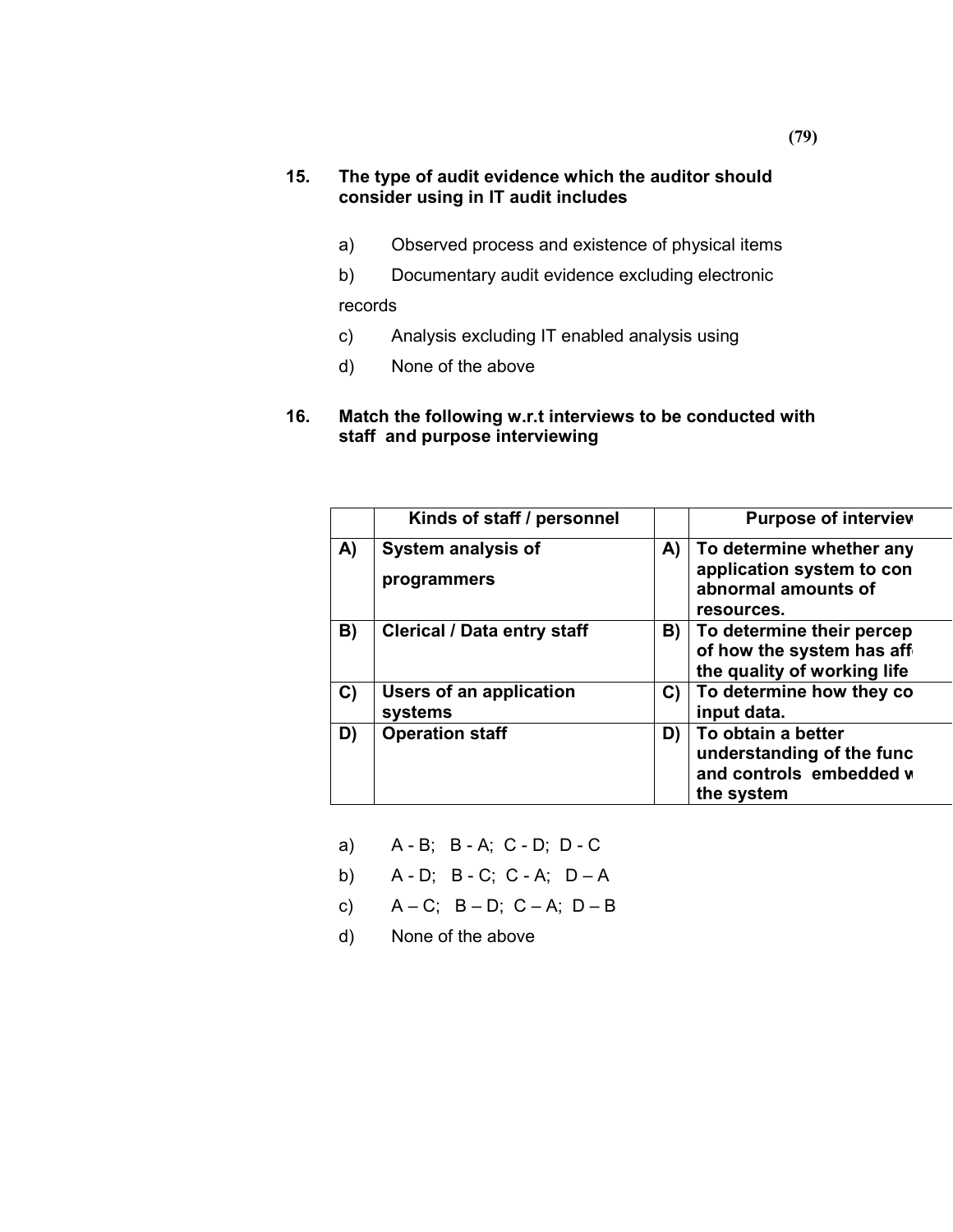- a) Ambiguous questions
- b) Leading questions
- c) Presumptuous questions
- d) Specific questions

### **18. Analytical procedures are useful in the following way in collecting audit evidence in IT audit**

- a) Use comparisons and relationships to determine whether account balances appear reasonable
- b) To decide which accounts do not need further verification
- c) To decide which audit areas should be more thoroughly investigated
- d) All of the above

# **19. What is the commonly used example of generalised audit software?**

- a) CAAT
- b) IDEA
- c) COBIT
- d) None of the above

### **20. A higher risk of system violation happens where**

- a) The audit module is not operational
- b) The audit module has been disabled
- c) The audit module is not periodically reviewed
- d) All of the above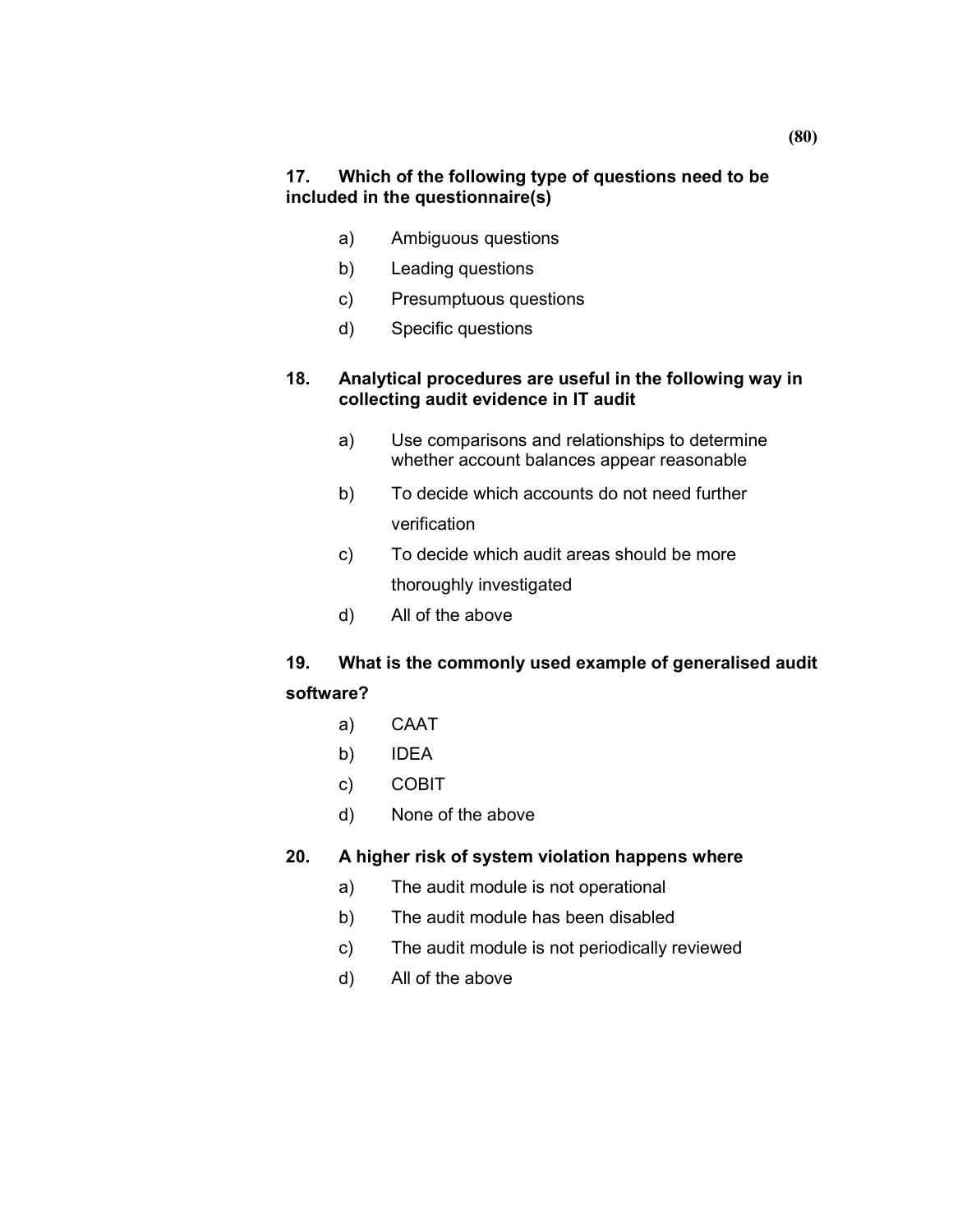#### **21. Which among the following is not a compliance test as related to IT environment**

 a) Determining whether passwords are changed periodically.

- b) Determining whether systems logs are reviewed
- c) Determining whether program changes are authorised.
- d) Reconciling account balances

# **22. Substantive tests as they relate to the IT environment does not include**

- a) Conducting system availability analysis
- b) Conducting system outage analysis
- c) Performing system storage media analysis

 d) Determining whether a disaster recovery plan was tested

# **23. Find out the incorrect statement w.r.t. attribute sampling used by IT auditors**

 a) Attribute sampling is used in substantive testing situations

 b) Attribute sampling deals with the presence or absence of the attribute

 c) It provides conclusions that are expressed in rates of incidence

d) None of the above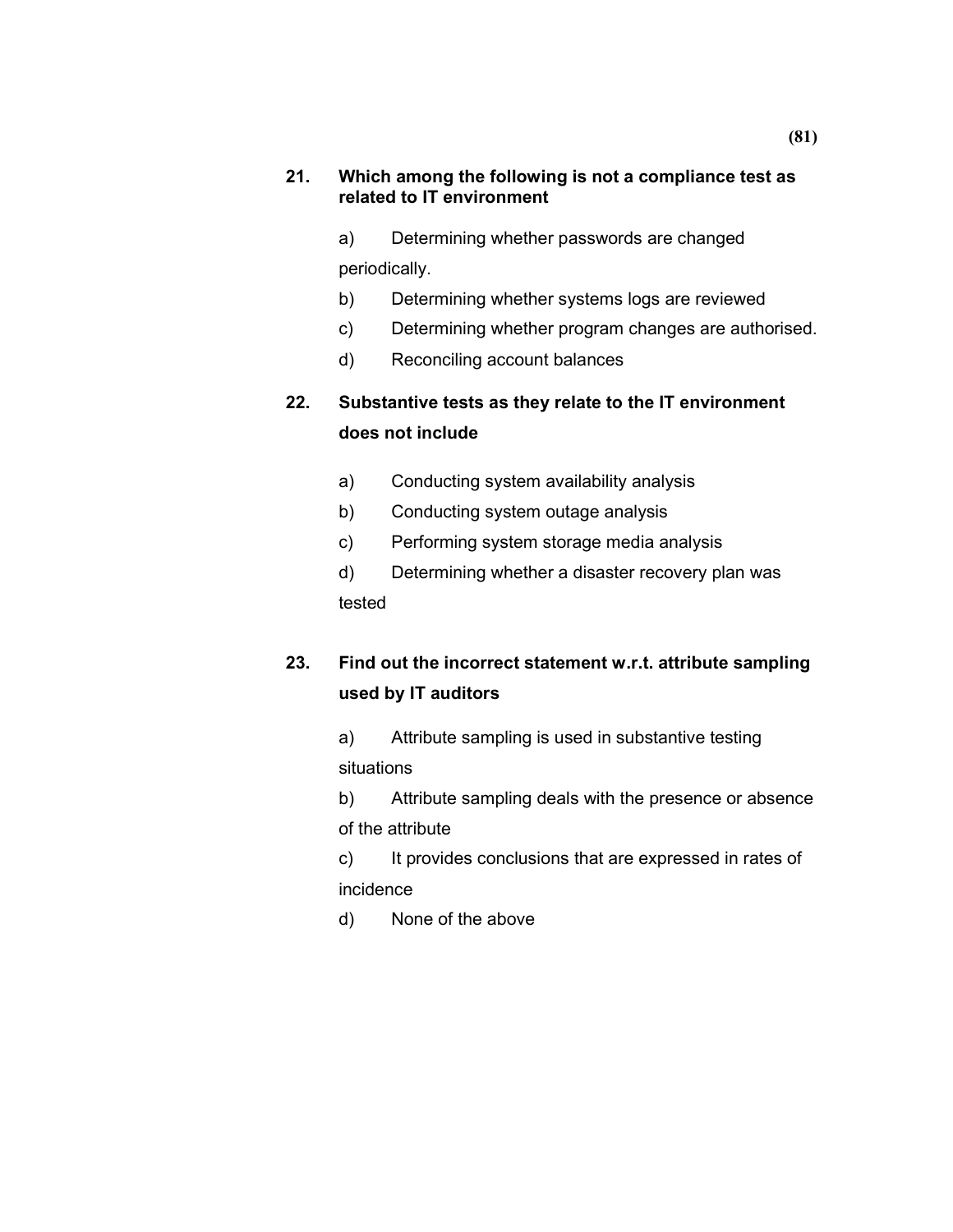### **24. Variable sampling is used and deals with and provide**

- a) Applied in substantive testing situations
- b) Deals with population characteristics that vary
- c) Provides conclusions related to deviations from the norm
- d) All of the above

### **25. Which among the following is true as to Audit Reporting**

 a) Normal reporting format is not adhered to in the case of IT Audit

b) In IT audit, the base of the focus is the system

 c) In IT audit the audience for the report should normally be ignored

d) None of the above

### **26. The conclusions of the IT audit report does not include**

 a) Sweeping conclusions regarding absence of controls and risks

 b) A mismatch between hardware procurement and software

development in the absence of IT policy

- c) Haphazard development which cannot be ascribed to lack of IT policy
- d) All of the above

### **27. Which among the following is not a limitation in IT Audit**

a) Data used not from production environment

b) If these is only production environment and audit could not test dummy

data

- c) ''Read only Access'' given to audit
- d) None of the above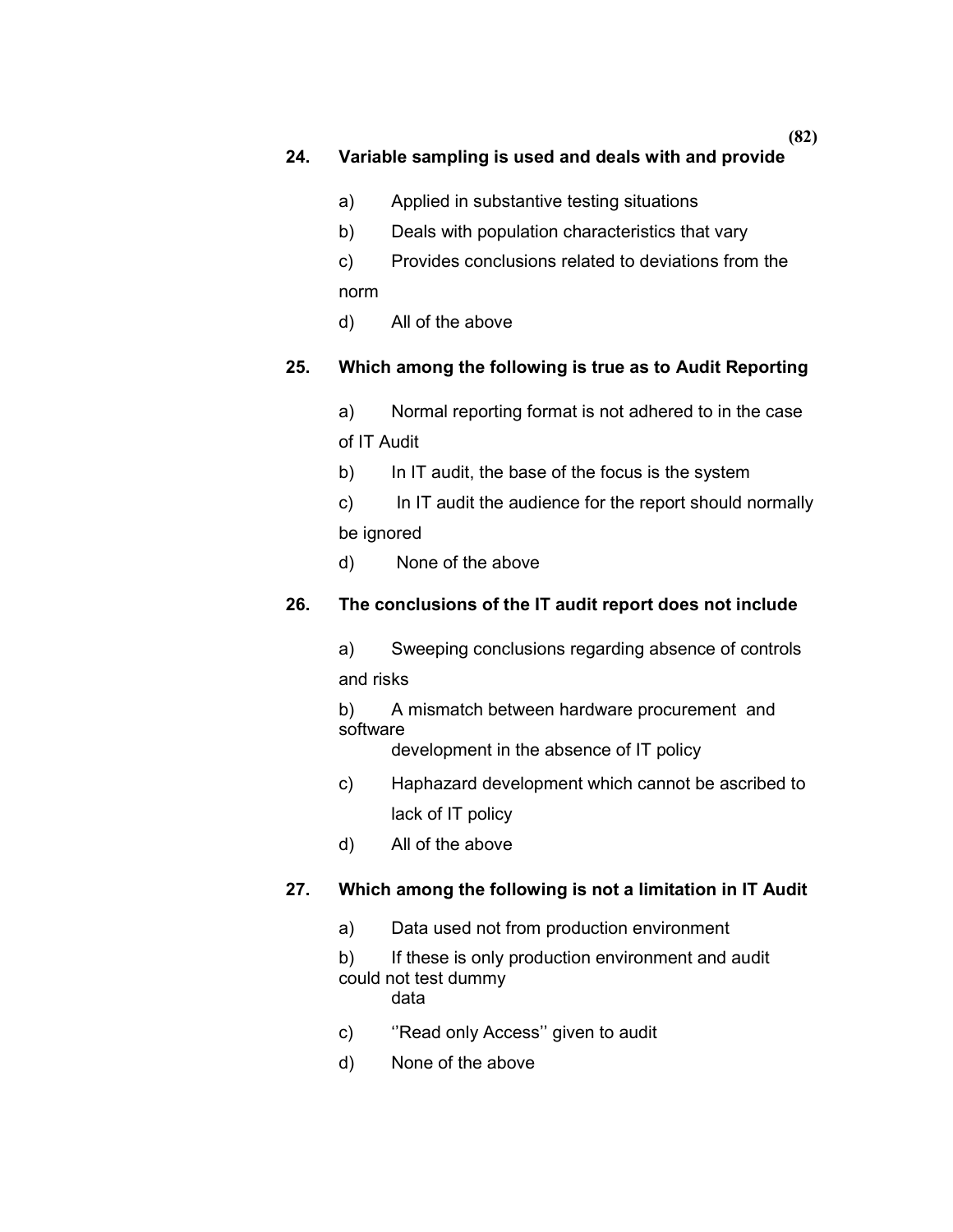- a) CAATs tools
- b) CMM (Software)
- c) COBIT
- d) None of the above

# **29. The reason for management 's failure to use information properly is**

- a) Failure to identify significant information
- b) Failure to interpret the meaning and value of the

acquired information

 c) Failure to communicate information to the decision maker

d) All of the above

### **30. Find out the incorrect statement**

 a) Distributed networks may decrease the risk of data inconsistencies

> b) Application software developed inhouse may have lower inherent

risk than vendor supplied software

 c) Peripheral access devices or system interfaces can increase inherent risk

d) None of the above

## **31. Categories of general control do not include**

- a) Logical access controls
- b) Acquisition and program change controls
- c) Control over standing data and master files
- d) None of the above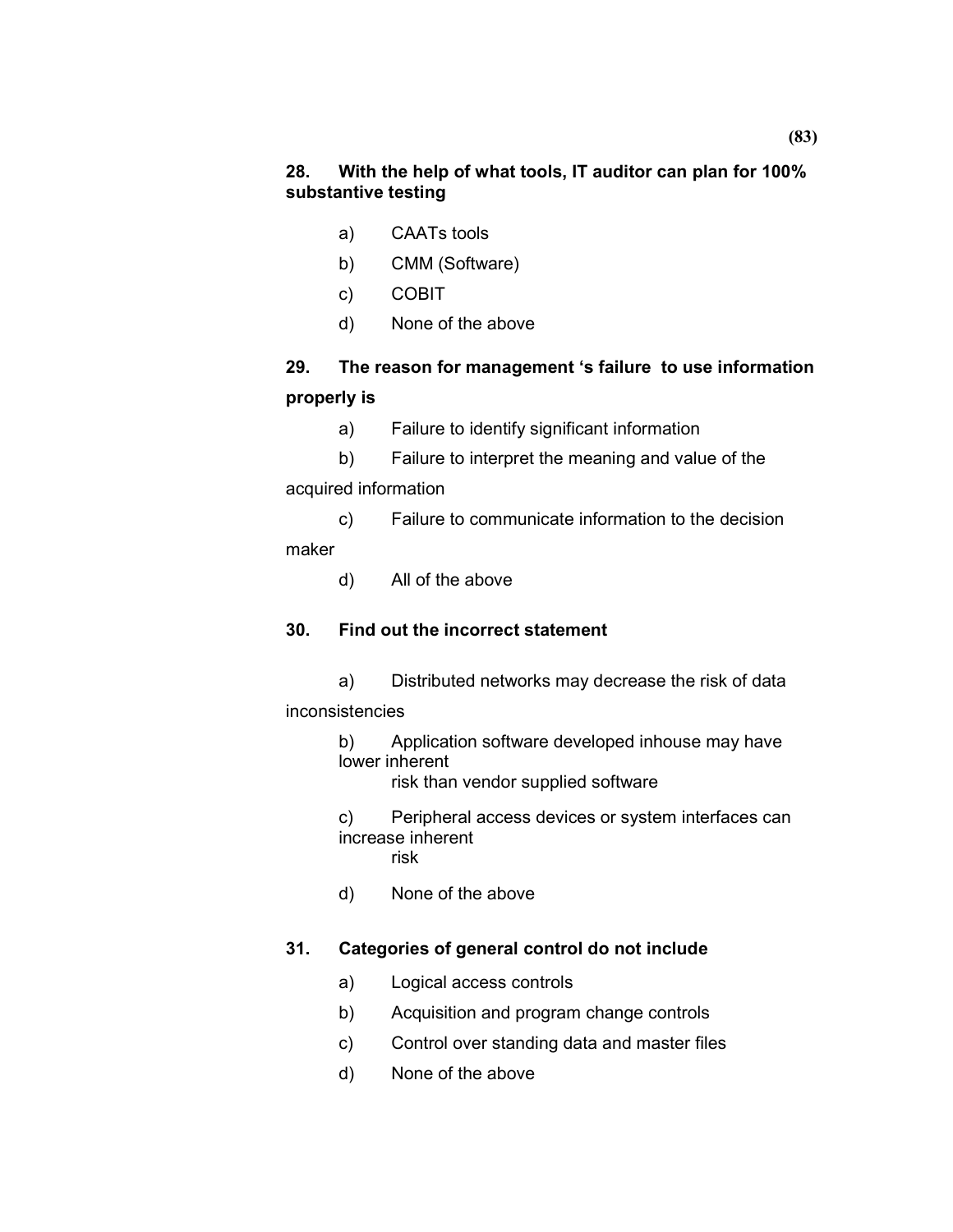- a) IT operational controls
- b) Control over processing
- c) Physical controls
- d) None of the above

# **33. What legal protection is available to prevent theft illegal copying of software**

- a) Computer misuse legislation
- b) Data protection and privacy legislation
- c) Copyright laws
- d) None of the above

#### **34. Match the following w.r.t. the following critical elements and its impact**

| A) | <b>Poor reporting structures</b>                  | A) | <b>Cannot satisfactorily revic</b><br>computer systems and<br>associated controls  |
|----|---------------------------------------------------|----|------------------------------------------------------------------------------------|
| B) | Inappropriate or no IT planning                   | B) | <b>Leads to security breache</b><br>data loss fraud and errors                     |
| C) | Security policies not in place<br>or not enforced | C) | <b>Leads to business growth</b><br>constrained by a lack of IT<br><b>resources</b> |
| D) | Ineffective internal audit<br>function            | D) | Leads to inadequate decis<br>making and affect the futu                            |
|    |                                                   |    | a going concern                                                                    |

- a) A D; B A; C B; D C
- b) A D; B C; C B; D A
- c)  $A B$ ;  $B A$ ;  $C D$ ;  $D C$
- d) None of the above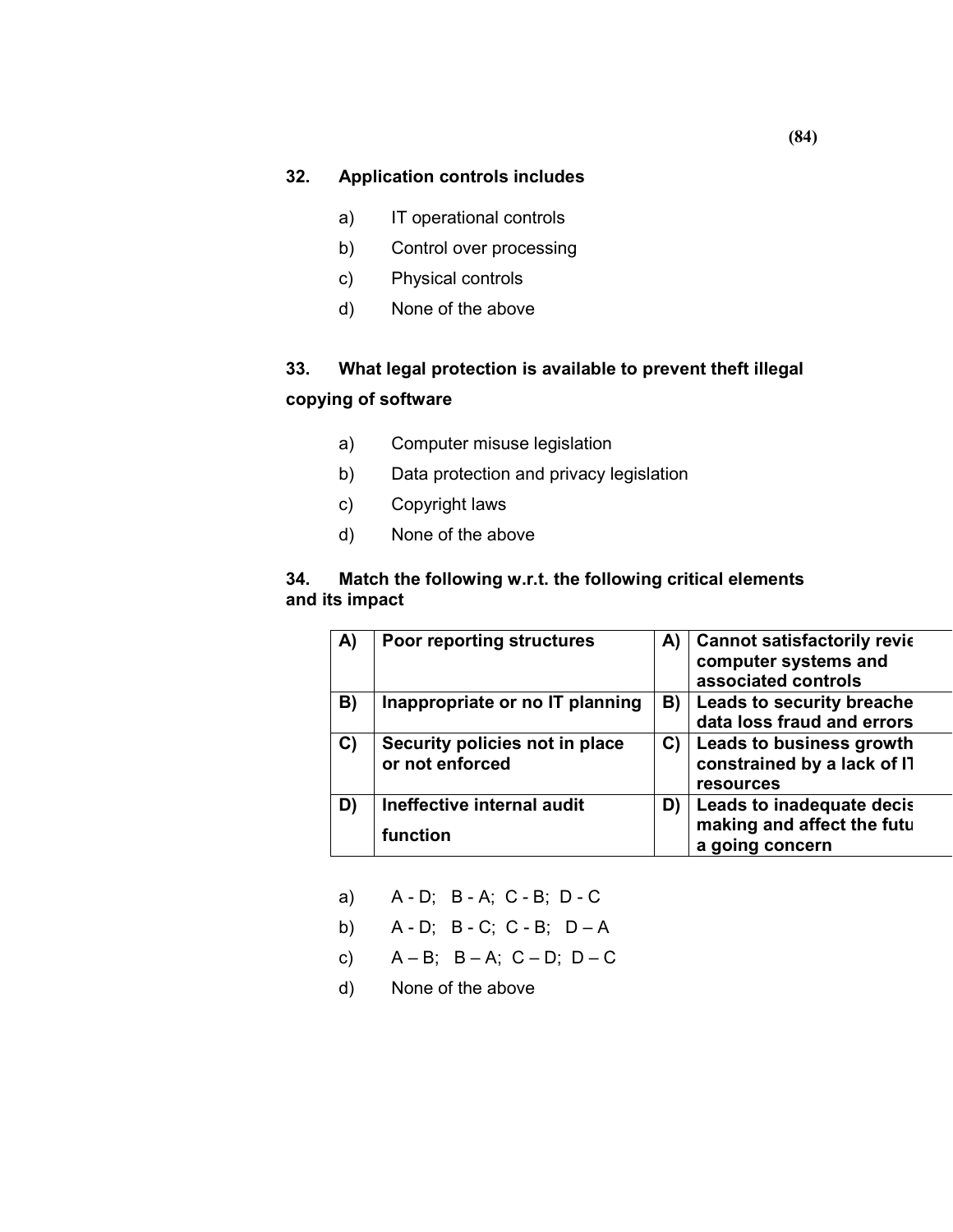# **35. The risk areas associated with poorly controlled computer operations include**

- a) Applications not run correctly
- b) Loss or corruption of financial applications
- c) lack of backups and contingency planning
- d) All of the above

### **36. In case of outsourcing IT activities the IT auditor should**

- a) Review the polices and procedures which ensure the security of the financial data
- b) Obtain a copy of the contract to determine if adequate controls have been specified
- c) Ensure that audit needs are taken into account and included in the contracts
- d) All of the above

#### **37. While reviewing the network management and control the IT auditor is required to**

a) Review the security and controls in non financial

systems

- b) Review the security and controls in financial system'
- c) Either (a) or (b) depending upon scope of audit and

SAI's mandate

d) None of the above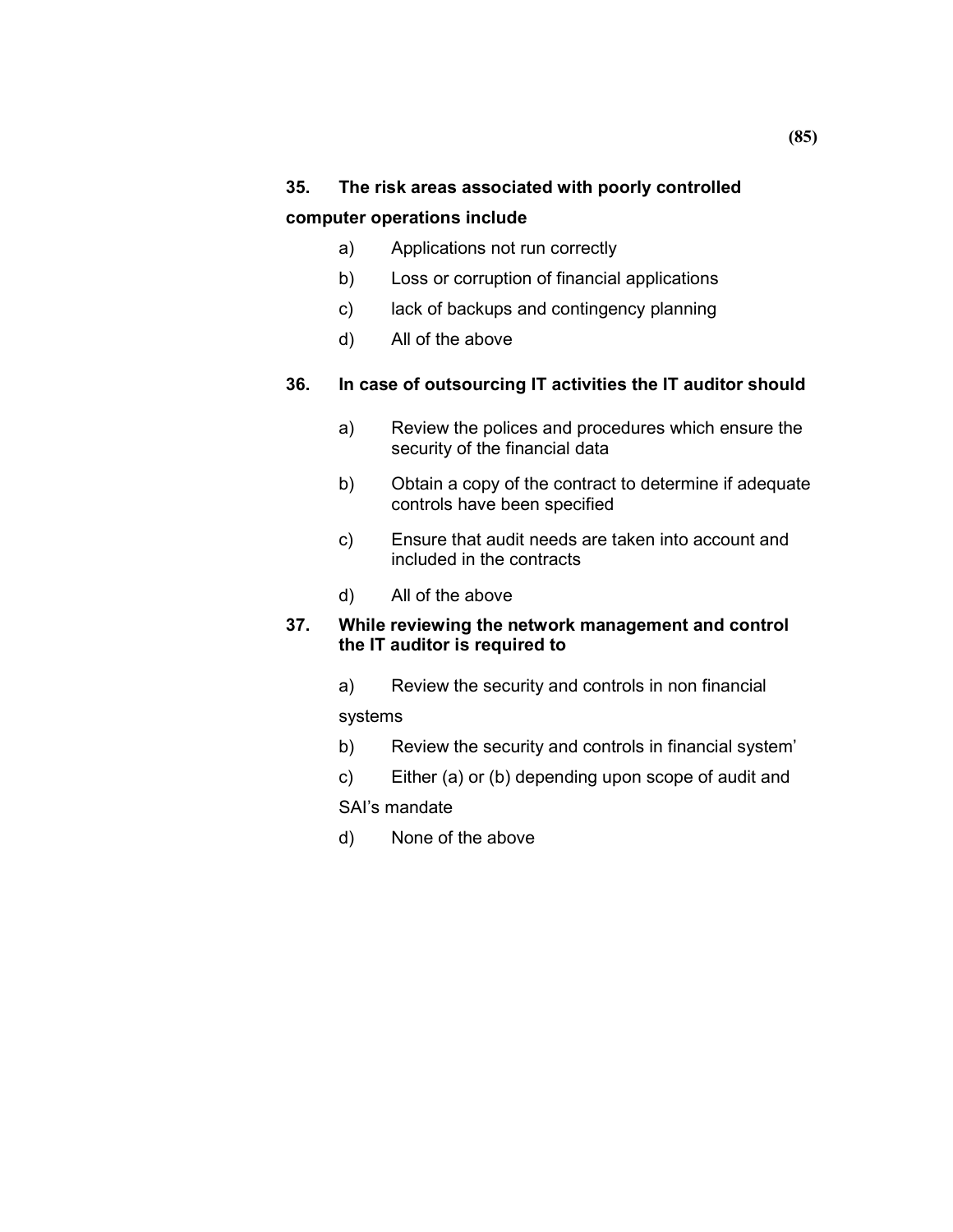# **38. Which among the following is not true w.r.t. logical access controls**

a) Logical access control usually depend on the in – built security facilities

- b) The importance of logical access controls is increased where physical access control is more effective
- c) logical access control exits at both an installation and application level
- d) None of the above

### **39. Weak input control may increase the risk of**

- a) Entry of an authorised data
- b) incomplete data entry
- c) Entry of duplicate / redundant data
- d) All of the above

data

### **40. Weak process controls would lead to :**

a) Unauthorised changes or amendments to the existing

b) Absence of audit trial rendering, sometimes the application unauditable

c) Inaccurate processing of transactions leading to wrong outputs / results

d) All of the above

**Note:** The IT Audit methodology of computer Assisted Audit techniques are prescribed for stage 2 of the CPD therefore your are requested to concentrate on section I the IT Audit process .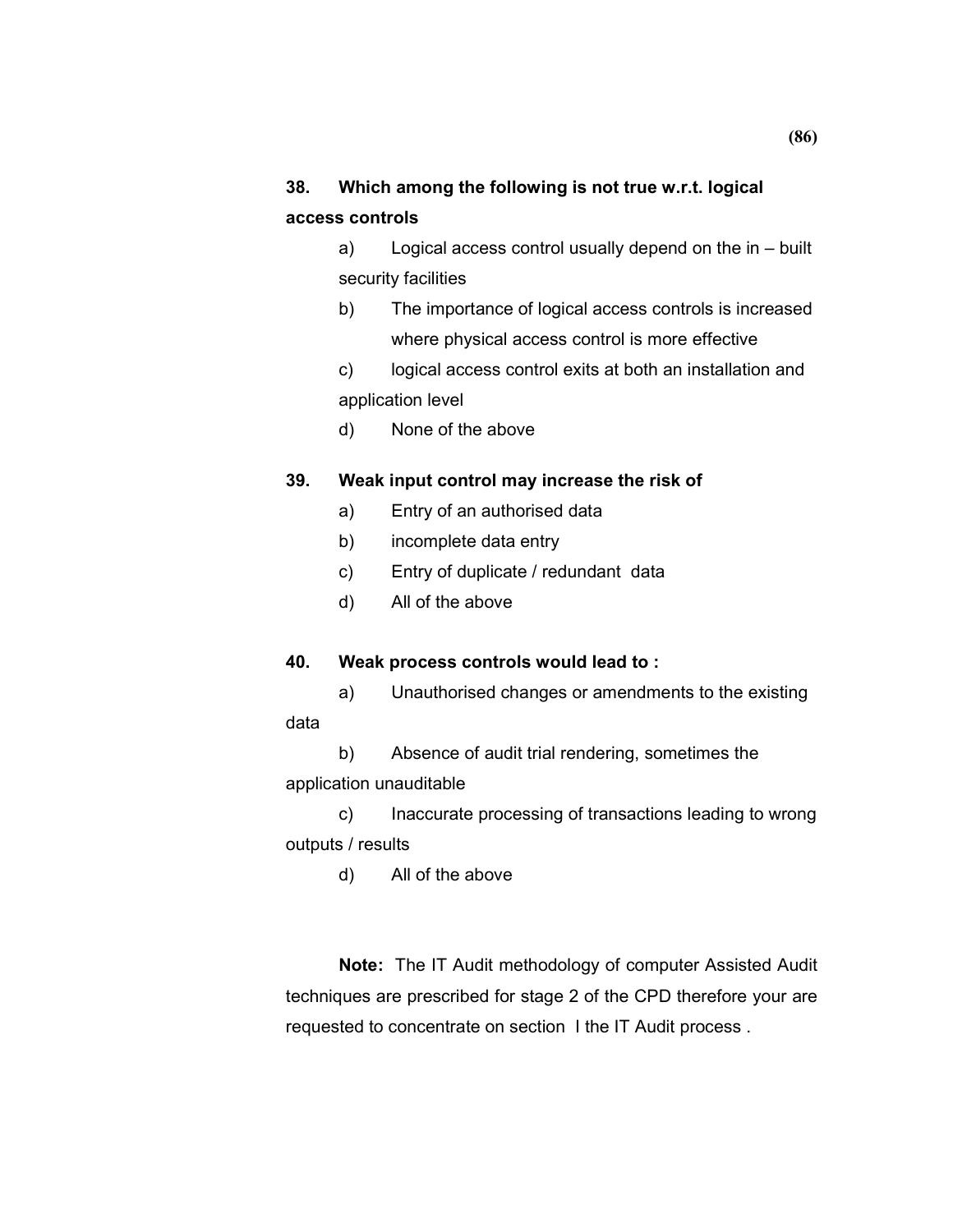# **Information Technology Audit**

### **Answers**

- 1. (d) Para 1.5 of IT Audit Manual vol I
- 2. (c) Para 1.7
- 3. (c) Para 1.7
- 4. (c) Para 3.6
- 5. (d) Para 3.5
- 6. (d) Para 3.10
- 7. (c) Para 4.1
- 8. (a) Para 4.2 to 4.5
- 9. (b) Para 4.8 to 4.9
- 10. (b) Para 4.14
- 11. (c) Para 4.14
- 12. (d) Para 4.15
- 13. (c) Para 4.18
- 14. (d) Para 4.25
- 15. (a) Para 5.4
- 16. (b) Para 5.9
- 17. (d) Para 5.11
- 18. (d) Para 5.14
- 19. (d) Para 5.16
- 20. (d) Para 5.22
- 21. (d) Para 5.27
- 22. (d) Para 5.29
- 23. (a) Para 5.34
- 24. (d) Para 5.34
- 25. (b) Para 6.14
- 26. (d) Para 6.31
- 27. (c) Para 6.37 & 6.38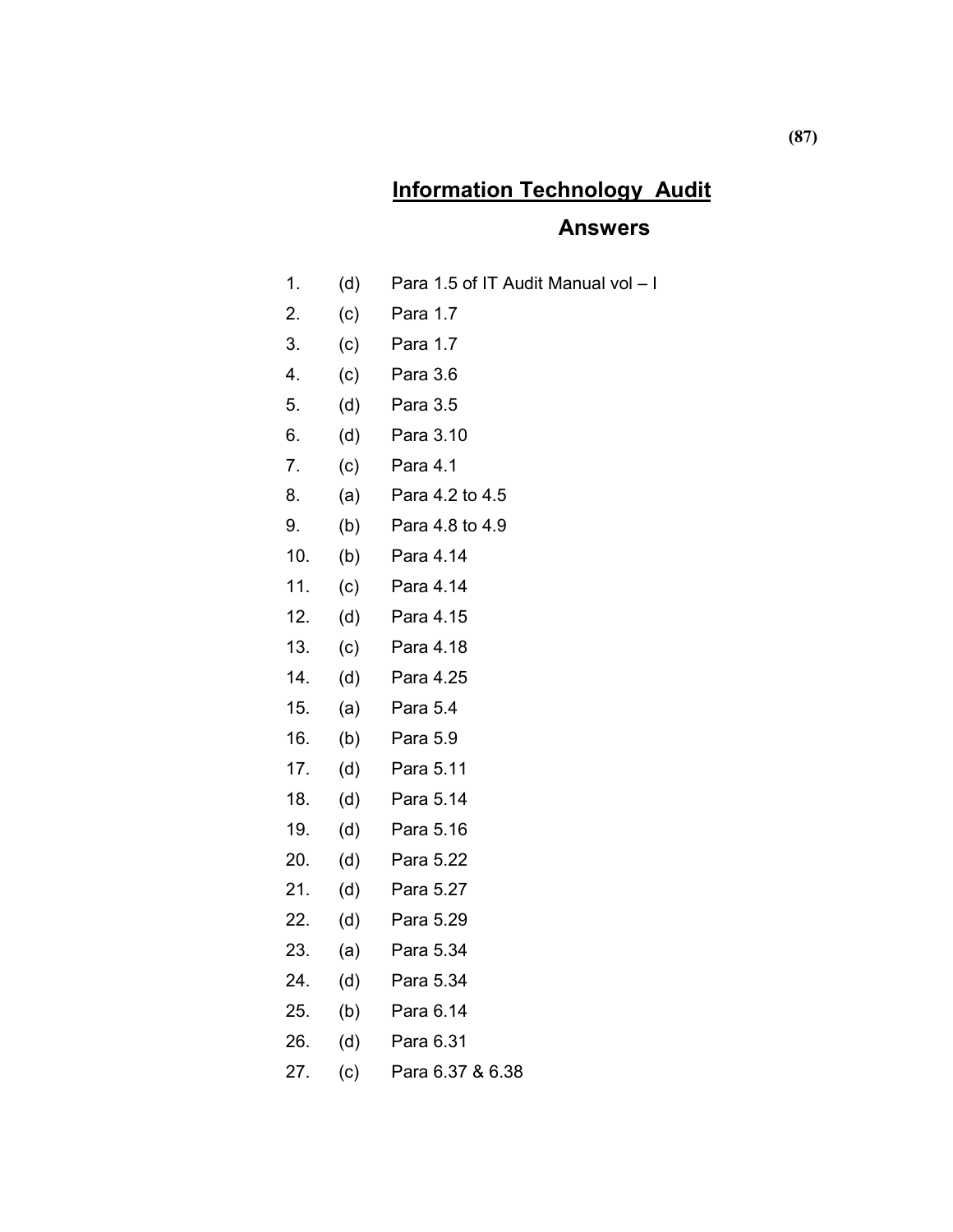## 28. (a) Para 7.5

- 29. (d) Para 7.6
- 30. (b) Para 7.6
- 31. (c) Para 7.8
- 32. (b) Para 7.12
- 33. (c) Para 8.39
- 34. (b) Para 8.6
- 35. (d) Para 8.69
- 36. (d) Para 8.75
- 37. (c) Para 8.95
- 38. (b) Para 8.113 to 8.115
- 39. (d) Para 9.5
- 40 (d) Para 9.28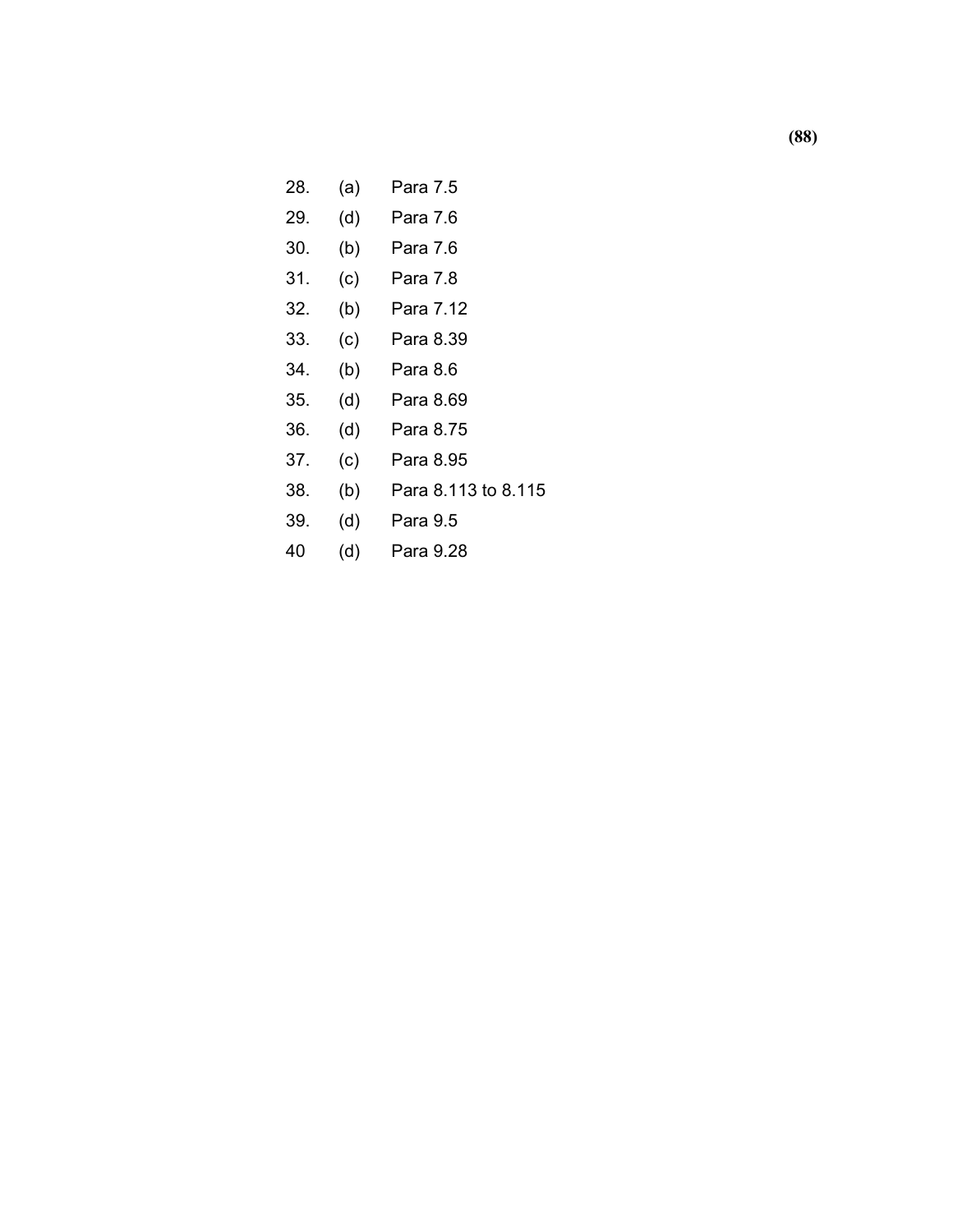# **Environment and Climate change Auditing Guidelines**

| Q.1 | Meeting of the needs of the present without compromising the    |                                                                |  |
|-----|-----------------------------------------------------------------|----------------------------------------------------------------|--|
|     | ability of future generations to meet their own needs is called |                                                                |  |
|     | (a) waste management                                            |                                                                |  |
|     | (b)sustainable Development                                      |                                                                |  |
|     | (c)clean Development mechanism                                  |                                                                |  |
|     | (d)forest management strategy                                   |                                                                |  |
| Q.2 | As per the Based convention 'waste' include all substances that |                                                                |  |
|     | (a) have no longer any use for people                           |                                                                |  |
|     | (b) are either discarded or intended to be discarded            |                                                                |  |
|     | (c) are need to be disposed                                     |                                                                |  |
|     | (d)All of the above                                             |                                                                |  |
| Q.3 |                                                                 | The sum of all emissions of carbon dioxide which were induced  |  |
|     | by an entity's activities in a given timeframe is called        |                                                                |  |
|     | (a)Carbon Footprint                                             |                                                                |  |
|     | (b)Carbon Intensity                                             |                                                                |  |
|     | (c)Carbon sinks                                                 |                                                                |  |
|     | (d) none of the above                                           |                                                                |  |
| Q.4 | 'Carbon Intensity' denotes which of the following               |                                                                |  |
|     |                                                                 | (a) the amount of greenhouse gas emissions produced to support |  |
|     | human activities                                                |                                                                |  |
|     |                                                                 | (b) the linkage of carbon footprint with economic growth and   |  |
|     | implies growth with equity                                      |                                                                |  |
|     | (c)certified emission reductions                                |                                                                |  |
|     | (d)none of the above                                            |                                                                |  |
| Q.5 |                                                                 | Match the following w.r.to international protocols and the     |  |
|     | objects for which they were created                             |                                                                |  |
|     | (A)CARTAGENA                                                    | (A)conservation and wise use of                                |  |
|     | Protocol                                                        | wetlands                                                       |  |
|     | (B) Vienna convention                                           | (B)control of Transboundary                                    |  |
|     |                                                                 | of Hazardous<br>movements                                      |  |
|     |                                                                 | wastes and disposal                                            |  |
|     | (C)RAMSAR convention                                            | $(C)$ binding<br>agreement                                     |  |
|     |                                                                 | governing<br>international                                     |  |
|     |                                                                 | of the orient of $\overline{a}$<br>genetically<br>movement     |  |
|     |                                                                 | modified organisms                                             |  |
|     | (D)Basel convention                                             | (D)Protection of ozone layer                                   |  |
|     | $(a)$ A-D;B-A;C-B;D-C                                           |                                                                |  |
|     | $(b)$ A-B;B-A;C-D;D-C                                           |                                                                |  |
|     | $(c)A-C$ ; $B-D$ ; $C-A$ ; $D-B$                                |                                                                |  |
|     | (d)none of the above                                            |                                                                |  |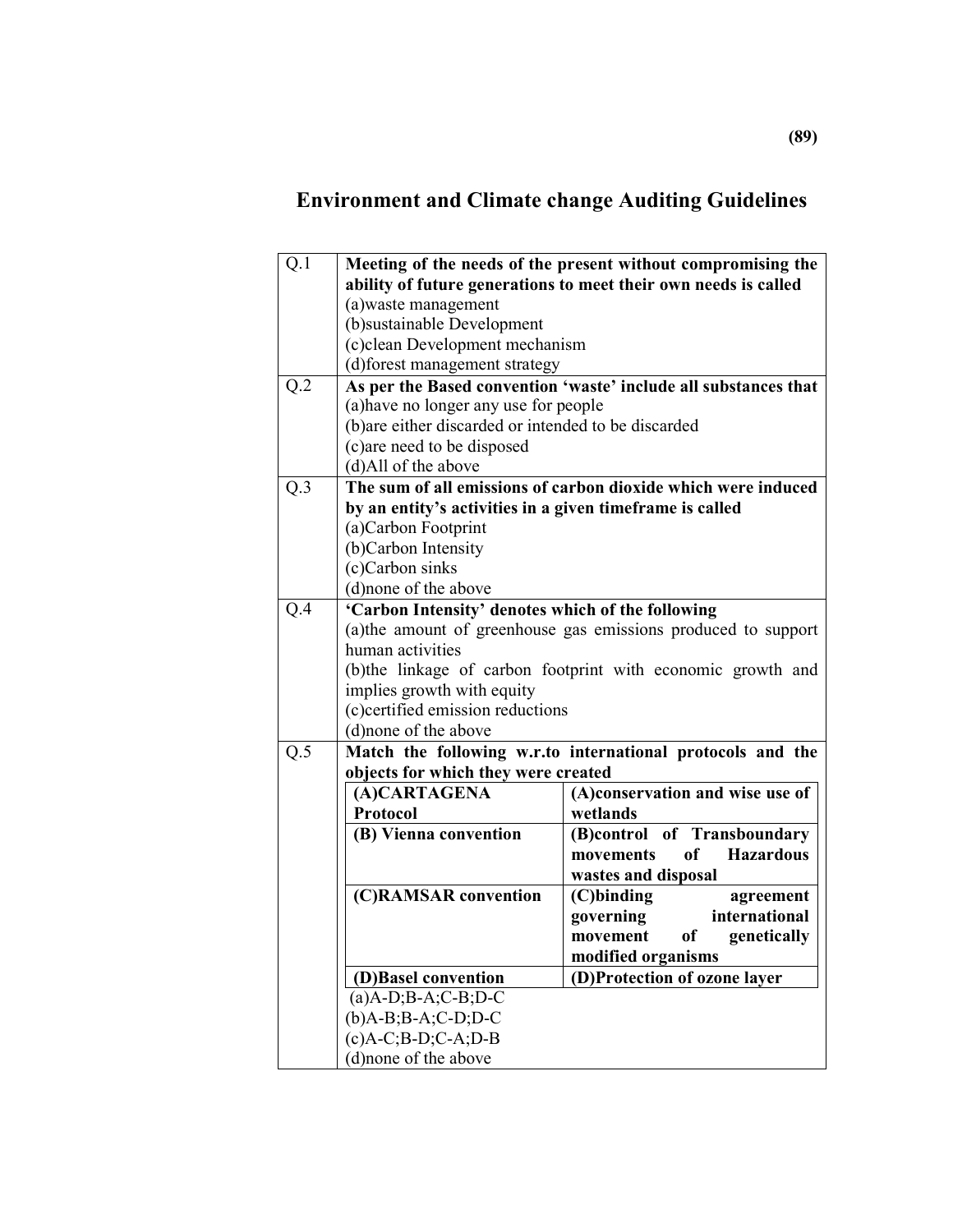| Q.6              | Which protocol that laid down individual emission limitations       |  |
|------------------|---------------------------------------------------------------------|--|
|                  | and reduction commitment of greenhouse gases?                       |  |
|                  | (a) UN convention on Environment and Development                    |  |
|                  | (b) Kyoto protocol                                                  |  |
|                  | (c) World summit on sustainable development                         |  |
|                  | (d)none of the above                                                |  |
| $Q.\overline{7}$ | The objective of CBD is to ensure                                   |  |
|                  | (a) conservation of biological diversity                            |  |
|                  | (b)sustainable use of its components                                |  |
|                  | (c) promotion of a fair and equitable sharing of the benefits from  |  |
|                  | the utilization of genetic sources                                  |  |
|                  | (d)All of the above                                                 |  |
| Q.8              | Central and state pollution control Boards have<br>been             |  |
|                  | established by                                                      |  |
|                  | (a) The Environment (Protection) Act 1986                           |  |
|                  | (b) The Air(Pollution and control of Pollution) Act 1986            |  |
|                  | (c) The water (Prevention and control of Pollution) Act, 1974       |  |
|                  | (d) none of the above                                               |  |
| Q.9              | Which among the following has been enacted in line with the         |  |
|                  | objectives of Stockholm conference, 1972                            |  |
|                  | (a) The Biological Diversity Act, 1972                              |  |
|                  | (b) The National Environment Tribunal                               |  |
|                  | (c) The Air (Pollution and control of Pollution) Act, 1981          |  |
|                  | (d)None of the above                                                |  |
| Q.10             | Find out the incorrect statement w.r.to "The National Green         |  |
|                  | Tribunal"                                                           |  |
|                  | (a) The Tribunal is the sole adjudicator of all green laws          |  |
|                  | (b) The Tribunal allows 'any person aggrieved, including any        |  |
|                  | representative body organizations to file application for the grant |  |
|                  | of relief                                                           |  |
|                  | (c)Adjudication by the green tribunal is final and no appeal is     |  |
|                  | allowed                                                             |  |
|                  | (d) none of the above                                               |  |
| Q.11             | Which among the following is correct as to Environmental            |  |
|                  | Audit                                                               |  |
|                  | (a) Environmental audit is different from the audit approach        |  |
|                  | practiced by the SAI                                                |  |
|                  | (b)The criteria is based on local, national standards but not on    |  |
|                  | global standards                                                    |  |
|                  | (c)It is an systematic process of obtaining and evaluating          |  |
|                  | information about environmental aspects                             |  |
|                  | (d) none of the above                                               |  |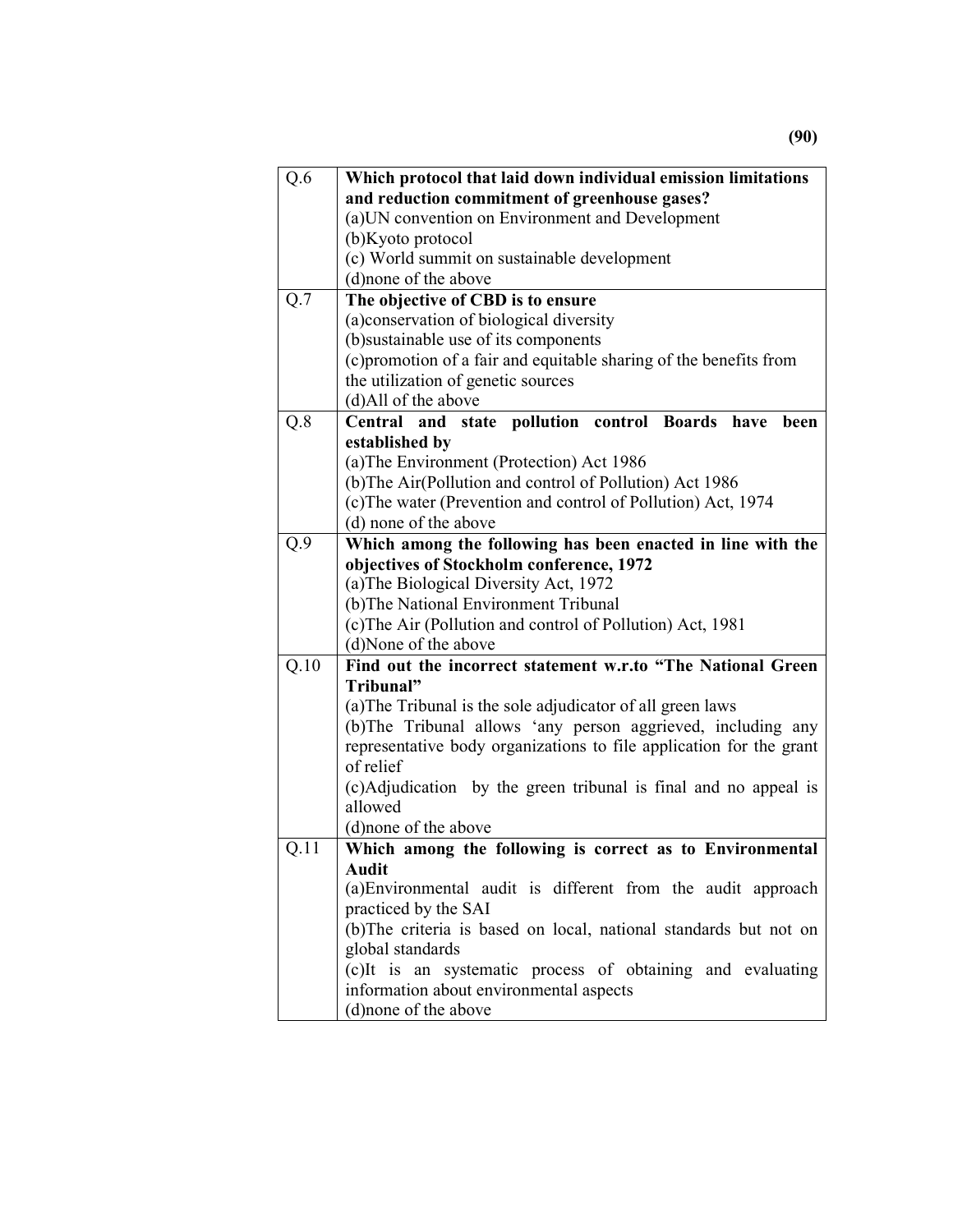| Q.12 | Performance audit of environmental issues include                                                                                                                                                                                                                     |
|------|-----------------------------------------------------------------------------------------------------------------------------------------------------------------------------------------------------------------------------------------------------------------------|
|      | (a)Identification of risks caused by pollution to health and                                                                                                                                                                                                          |
|      | environment                                                                                                                                                                                                                                                           |
|      | (b) existence or adequacy of environmental policies and laws or                                                                                                                                                                                                       |
|      | strategies                                                                                                                                                                                                                                                            |
|      | (c)compliance with commitments, if entered into or legally                                                                                                                                                                                                            |
|      | obligated with international treaties                                                                                                                                                                                                                                 |
|      | (d)All of the above                                                                                                                                                                                                                                                   |
| Q.13 | The performance audit of environmental issues enable the                                                                                                                                                                                                              |
|      | entities                                                                                                                                                                                                                                                              |
|      | (a) to improve upon their performance                                                                                                                                                                                                                                 |
|      | (b)assist policy matters and legislators to rectify the omissions and                                                                                                                                                                                                 |
|      | shortfalls                                                                                                                                                                                                                                                            |
|      | (c)Contribute to good governance                                                                                                                                                                                                                                      |
|      | (d)All of the above                                                                                                                                                                                                                                                   |
|      |                                                                                                                                                                                                                                                                       |
| Q.14 | The success of audit of environmental issues would be possible                                                                                                                                                                                                        |
|      | only when the SAI does                                                                                                                                                                                                                                                |
|      | (a) the evaluation of the performance entity with reference to                                                                                                                                                                                                        |
|      | established standards and indicators                                                                                                                                                                                                                                  |
|      | (b) the evaluation against authentic criteria                                                                                                                                                                                                                         |
|      | $(c)$ both $(a)$ and $(b)$                                                                                                                                                                                                                                            |
|      | (d) either (a) or $(b)$                                                                                                                                                                                                                                               |
|      |                                                                                                                                                                                                                                                                       |
| Q.15 | Find out the incorrect statement                                                                                                                                                                                                                                      |
|      |                                                                                                                                                                                                                                                                       |
|      | mandate to conduct environmental audit                                                                                                                                                                                                                                |
|      |                                                                                                                                                                                                                                                                       |
|      | audits practiced by SAI                                                                                                                                                                                                                                               |
|      |                                                                                                                                                                                                                                                                       |
|      | (a) It is not necessary to have a separate performance audit<br>(b) Environmental audit is not significantly different from other<br>(c) The mandate of SAI to undertake environmental audit is w.r.to<br>the provision of the constitution and not the CAG's DPC Act |
|      | (d)none of the above                                                                                                                                                                                                                                                  |
| Q.16 | The type of organizations and institutions which are subject to                                                                                                                                                                                                       |
|      | environment audit are                                                                                                                                                                                                                                                 |
|      |                                                                                                                                                                                                                                                                       |
|      | environment positively or negatively                                                                                                                                                                                                                                  |
|      | formulation and regulation                                                                                                                                                                                                                                            |
|      |                                                                                                                                                                                                                                                                       |
|      | actions of the others                                                                                                                                                                                                                                                 |
|      | (a) Those whose operations directly or indirectly affect the<br>(b) Those with powers to make or influence environment policy<br>(c)Those with powers to monitor and control the environmental<br>(d)All of the above                                                 |
| Q.17 | Audit Risk for the environmental audit does not include                                                                                                                                                                                                               |
|      | (a) Challenge of the samples selected for verification                                                                                                                                                                                                                |
|      |                                                                                                                                                                                                                                                                       |
|      | (b)challenge of the selected criteria on grounds of inapplicability<br>or bias                                                                                                                                                                                        |
|      | (c) Technical nature of the activities of the entity<br>(d) none of the above                                                                                                                                                                                         |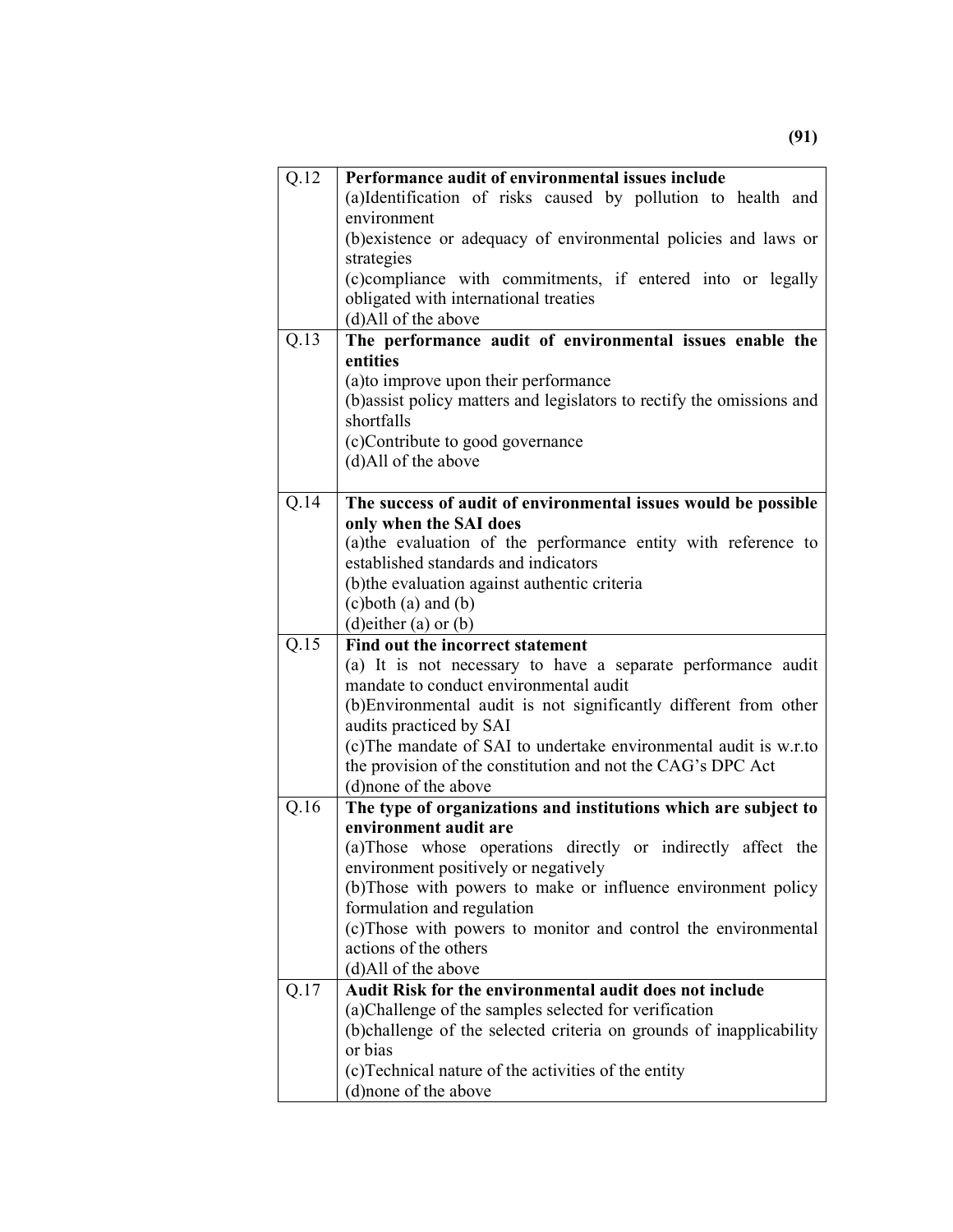| Q.18              | While conducting the environmental audit SAI should avoid                    |
|-------------------|------------------------------------------------------------------------------|
|                   | and conclusions<br>the<br>findings<br>$(a)$ using<br>their<br>internal<br>on |
|                   | environmental controls to put the entities in a negative light               |
|                   | (b)Doubts about the capability of the audit team in view of the              |
|                   | technical nature of the audit                                                |
|                   | (c)doubts about the competence and independence of the external              |
|                   | experts selected to support the audit                                        |
|                   | (d) none of the above                                                        |
| Q.19              | Present owners being held liable for environmental damage                    |
|                   | caused by the previous owners: Match with the following                      |
|                   | (a)consequences of violation of environmental rules<br>and                   |
|                   | regulations                                                                  |
|                   | (b)Initiative to prevent, reduce and abate damages to the                    |
|                   | environment                                                                  |
|                   | (c)consequences of vicarious liability imposed by a regulatory               |
|                   | body                                                                         |
|                   | (d)none of the above                                                         |
| Q.20              | Conservation of components of Bio Diversity out side the                     |
|                   | natural habitat is                                                           |
|                   | (a)'In-situ' conservation                                                    |
|                   | (b) 'ex-situ' conservation                                                   |
|                   | (c)Biosphere reserves                                                        |
|                   | (d)none of the above                                                         |
| Q.21              | The water quality monitoring established by CPCB is                          |
|                   | (a)Global Environment Monitoring System (GEMS)                               |
|                   | (b)Monitoring of Indian National Aquatic Resources System                    |
|                   | (MINARS)                                                                     |
|                   | (c) Yamuna Action Plan (YAP)                                                 |
|                   | (d)All of the above                                                          |
| $\overline{Q.22}$ | The Mantra 'reduce, reuse and recycle' is associated with                    |
|                   | (a) Effective waste Management                                               |
|                   | (b) Environment Impact Assessment                                            |
|                   | (c) Air quality monitoring programme                                         |
|                   | (d) none of the above                                                        |
| Q.23              | 'Adaptation' and 'Mitigation' are associated with                            |
|                   | (a) water Pollution                                                          |
|                   | (b)Global warming                                                            |
|                   | (c)Sustainable Forest Management                                             |
|                   | (d) none of the above                                                        |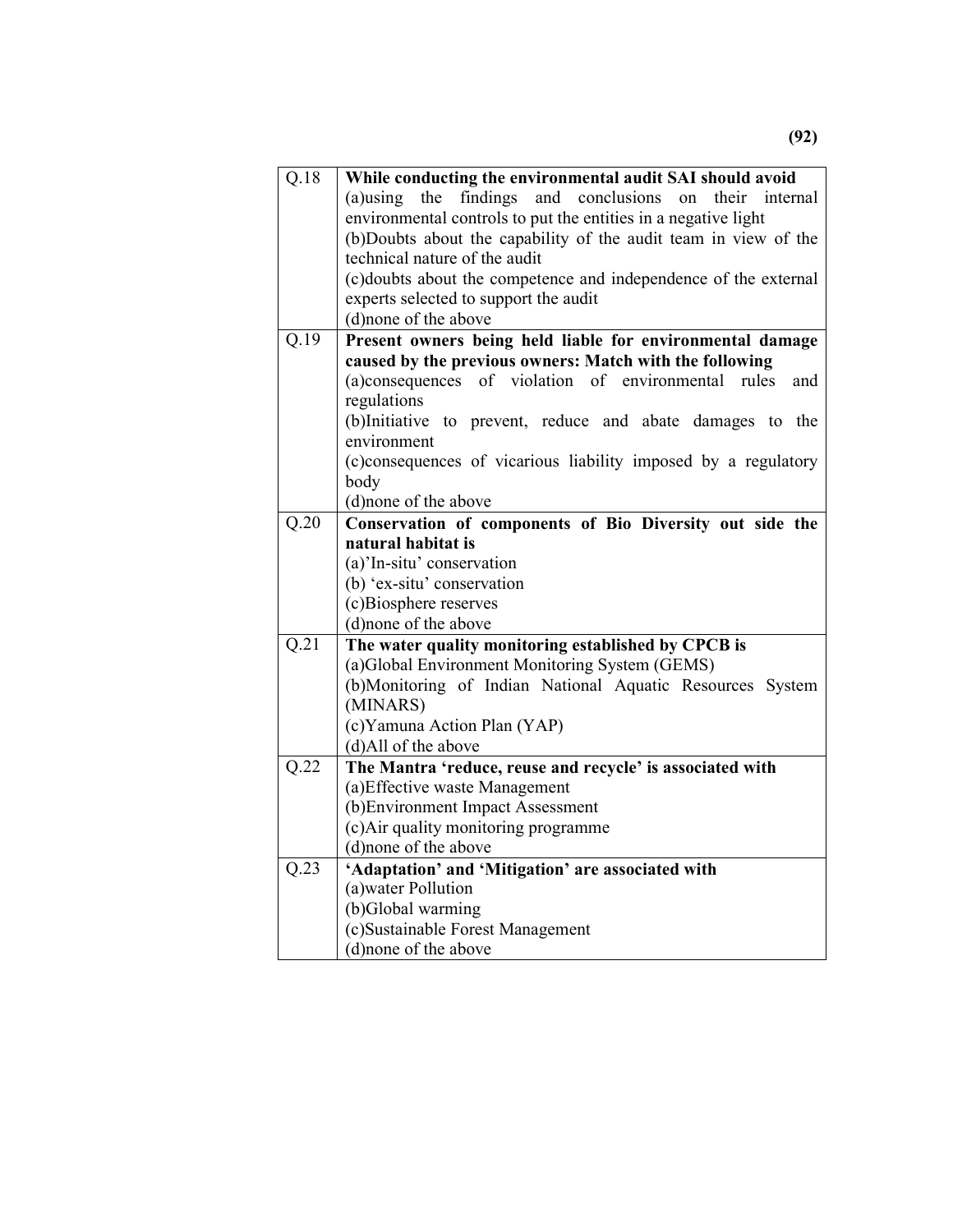| Q.24                                                                | <b>Carbon Dioxide Equivalent is</b>                            |
|---------------------------------------------------------------------|----------------------------------------------------------------|
|                                                                     | (a)The emission of a gas, by weight, multiplied by its 'global |
|                                                                     | warming potential'                                             |
|                                                                     | (b)How much global warming, a greenhouse gas may cause, using  |
|                                                                     | carbon dioxide as the base unit                                |
|                                                                     | $(c)$ Both $(a)$ and $(b)$                                     |
|                                                                     | (d)none of the above                                           |
|                                                                     |                                                                |
| Q.25<br>Consider the following statement and find out the incorrect |                                                                |
|                                                                     |                                                                |
|                                                                     | one                                                            |
|                                                                     | (a)MITIGATION tackles the causes of climate change             |
|                                                                     | (b) ADAPTATION seeks to tackle the impacts of climate change   |
|                                                                     | (c)sustainable development refers to non-declining human well- |
|                                                                     | being over time                                                |
|                                                                     | (d)India has ratified the London convention dealing<br>with    |